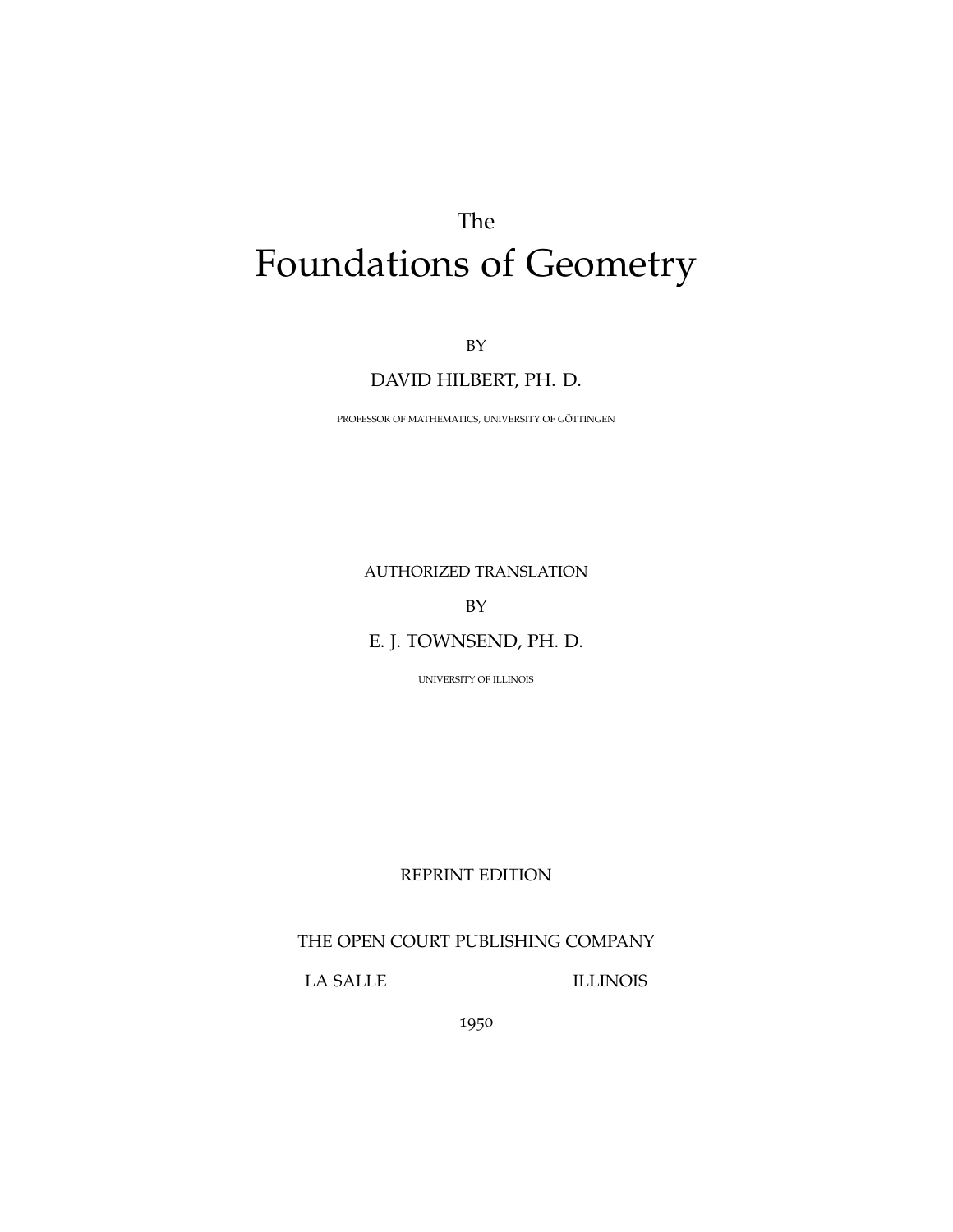TRANSLATION COPYRIGHTED

BY

### The Open Court Publishing Co.

1902.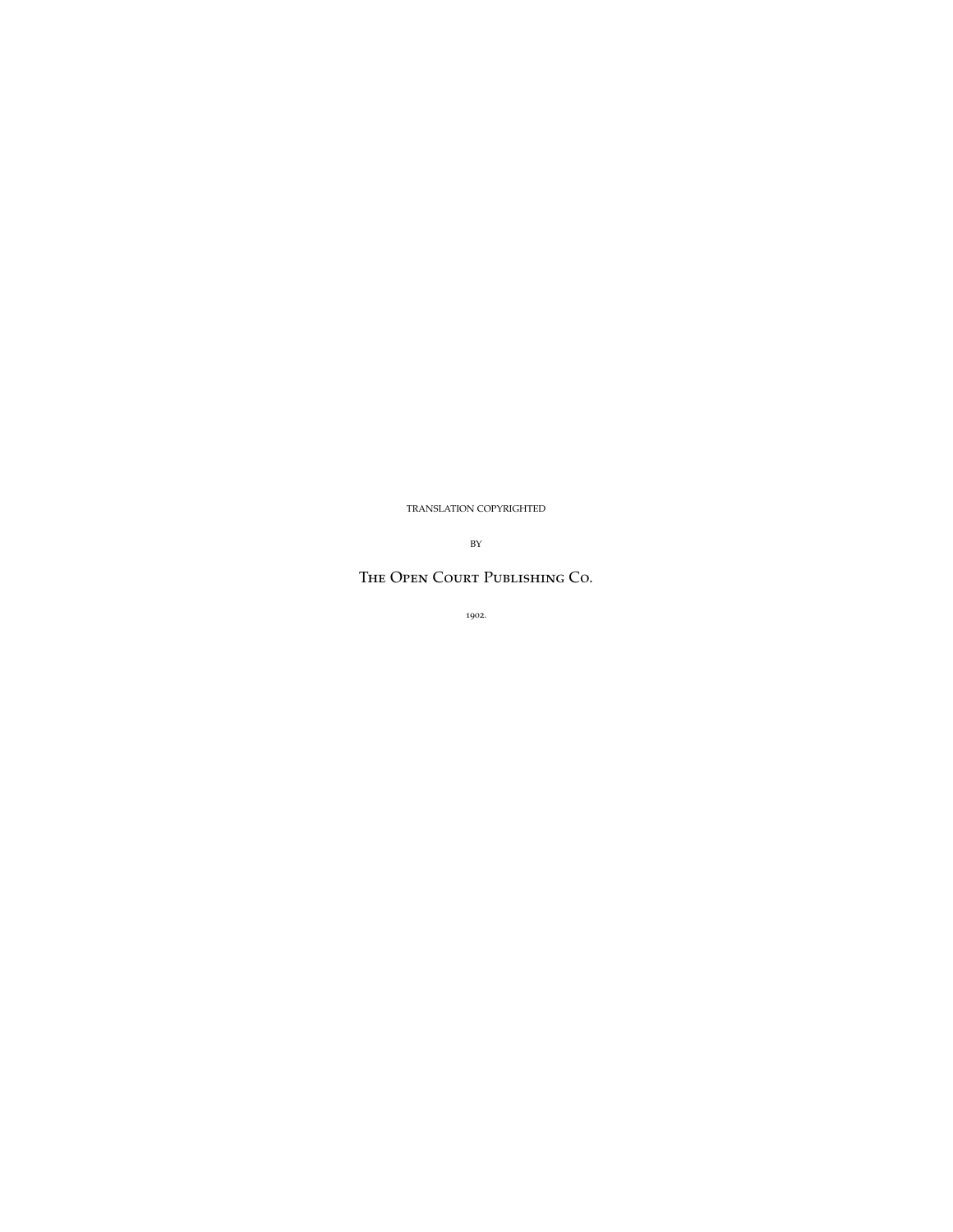# PREFACE.

The material contained in the following translation was given in substance by Professor Hilbert as a course of lectures on euclidean geometry at the University of Göttingen during the winter semester of 1898–1899. The results of his investigation were re-arranged and put into the form in which they appear here as a memorial address published in connection with the celebration at the unveiling of the Gauss-Weber monument at Göttingen, in June, 1899. In the French edition, which appeared soon after, Professor Hilbert made some additions, particularly in the concluding remarks, where he gave an account of the results of a recent investigation made by Dr. Dehn. These additions have been incorporated in the following translation.

As a basis for the analysis of our intuition of space, Professor Hilbert commences his discussion by considering three systems of things which he calls points, straight lines, and planes, and sets up a system of axioms connecting these elements in their mutual relations. The purpose of his investigations is to discuss systematically the relations of these axioms to one another and also the bearing of each upon the logical development of euclidean geometry. Among the important results obtained, the following are worthy of special mention:

1. The mutual independence and also the compatibility of the given system of axioms is fully discussed by the aid of various new systems of geometry which are introduced.

2. The most important propositions of euclidean geometry are demonstrated in such a manner as to show precisely what axioms underlie and make possible the demonstration.

3. The axioms of congruence are introduced and made the basis of the definition of geometric displacement.

4. The significance of several of the most important axioms and theorems in the development of the euclidean geometry is clearly shown; for example, it is shown that the whole of the euclidean geometry may be developed without the use of the axiom of continuity; the significance of Desargues's theorem, as a condition that a given plane geometry may be regarded as a part of a geometry of space, is made apparent, etc.

5. A variety of algebras of segments are introduced in accordance with the laws of arithmetic.

This development and discussion of the foundation principles of geometry is not only of mathematical but of pedagogical importance. Hoping that through an English edition these important results of Professor Hilbert's investigation may be made more accessible to English speaking students and teachers of geometry, I have undertaken, with his permission, this translation. In its preparation, I have had the assistance of many valuable suggestions from Professor Osgood of Harvard, Professor Moore of Chicago, and Professor Halsted of Texas. I am also under obligations to Mr. Henry Coar and Mr. Arthur Bell for reading the proof.

E. J. Townsend

University of Illinois.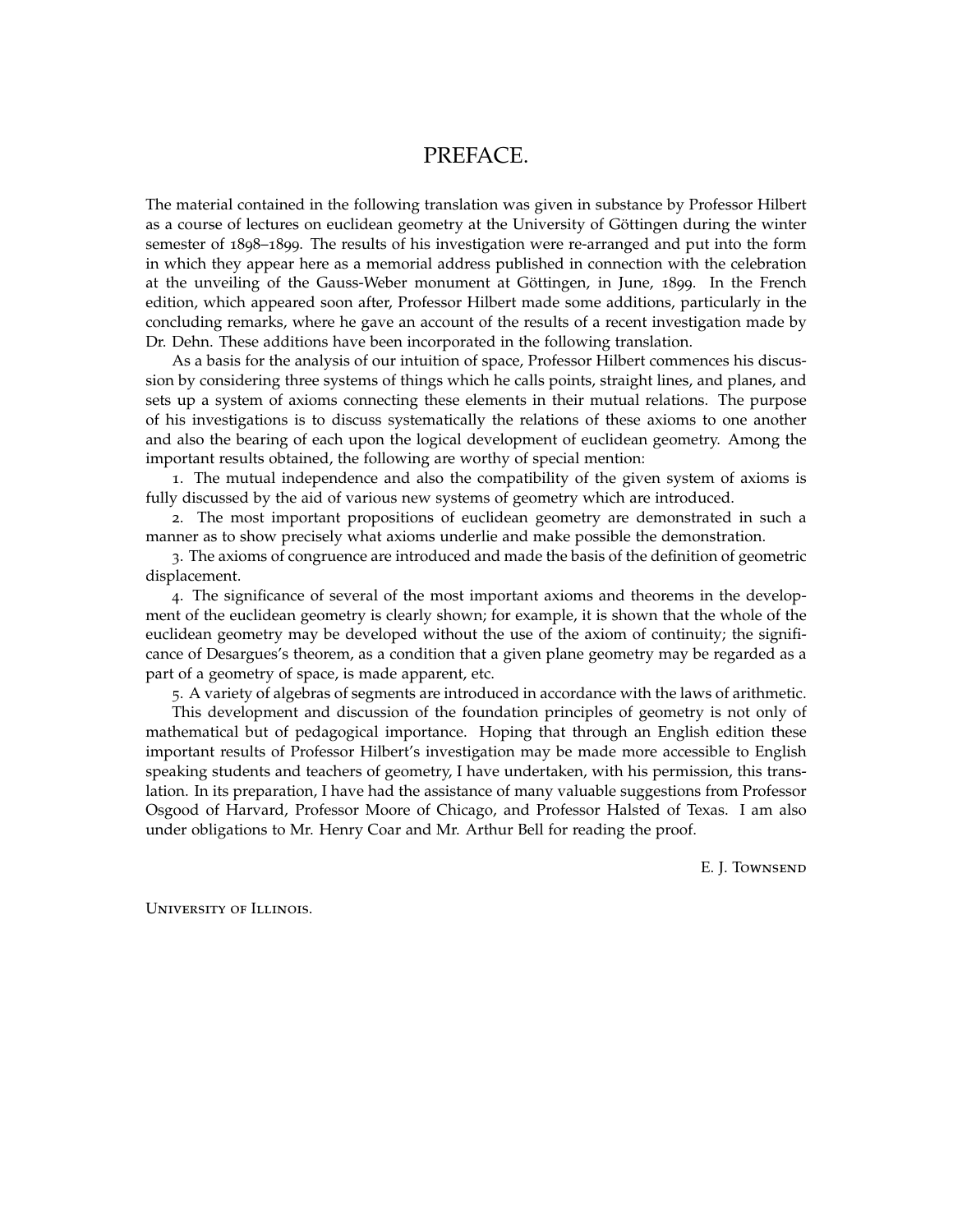# **CONTENTS**

### CHAPTER I.

### THE FIVE GROUPS OF AXIOMS.

# CHAPTER II.

# THE COMPATIBILITY AND MUTUAL INDEPENDENCE OF THE AXIOMS.

| S <sub>10</sub> . Independence of the axioms of parallels. Non-euclidean geometry $\dots$ 19 |  |
|----------------------------------------------------------------------------------------------|--|
|                                                                                              |  |
| $\S$ 12. Independence of the axiom of continuity. Non-archimedean geometry 21                |  |

### CHAPTER III.

# THE THEORY OF PROPORTION.

# CHAPTER IV.

### THE THEORY OF PLANE AREAS.

| §19. Parallelograms and triangles having equal bases and equal altitudes . 40 |  |
|-------------------------------------------------------------------------------|--|
|                                                                               |  |
|                                                                               |  |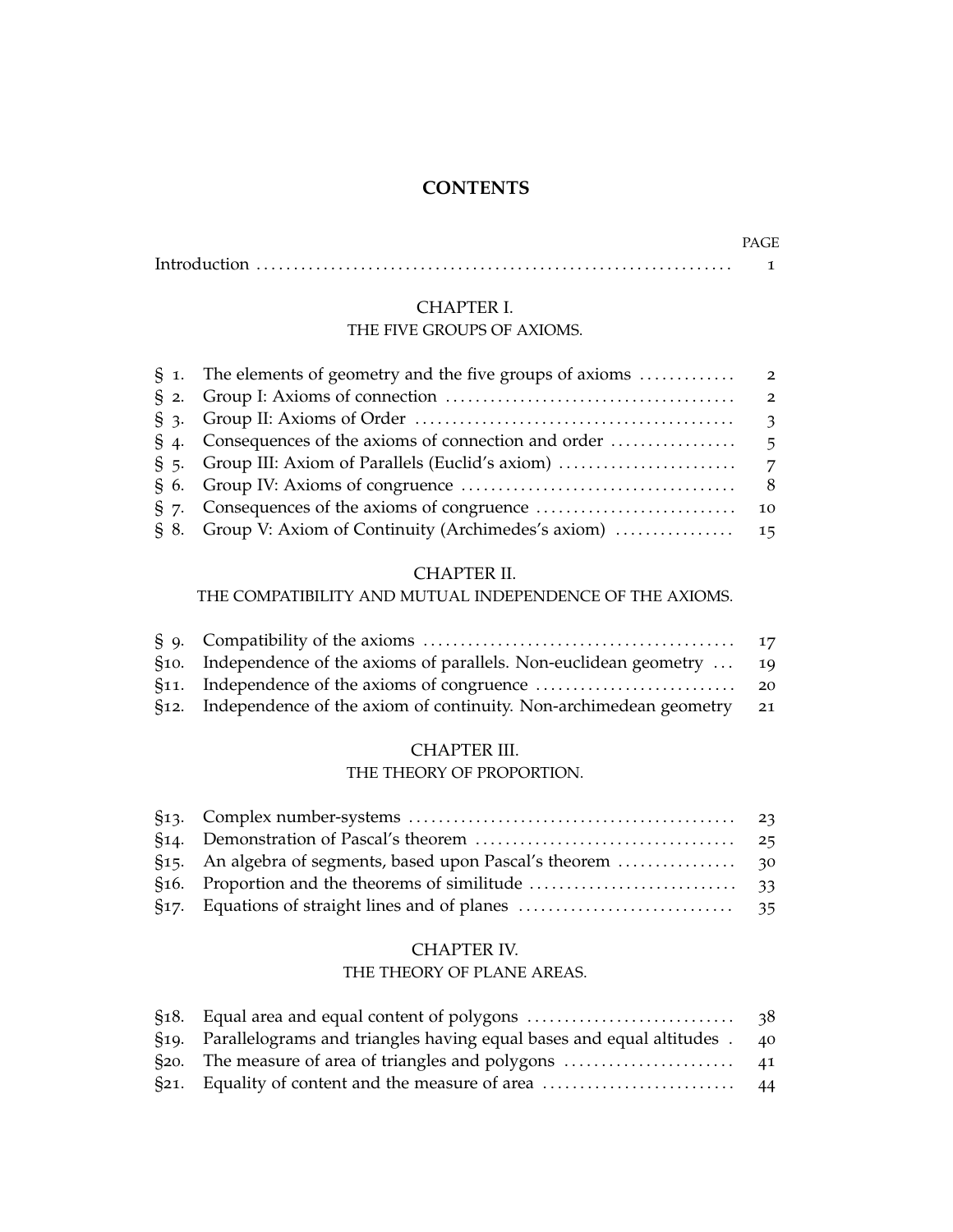## CHAPTER V. DESARGUES'S THEOREM.

| $\S$ 22.            | Desargues's theorem and its demonstration for plane geometry              |  |
|---------------------|---------------------------------------------------------------------------|--|
|                     |                                                                           |  |
| §23.                | The impossibility of demonstrating Desargues's theorem for the            |  |
|                     |                                                                           |  |
| $\S$ <sup>24.</sup> | Introduction of an algebra of segments based upon Desargues's theorem     |  |
|                     |                                                                           |  |
| §25.                | The commutative and the associative law of addition for our new           |  |
|                     |                                                                           |  |
| \$26.               | The associative law of multiplication and the two distributive laws       |  |
|                     |                                                                           |  |
| $\S27.$             | Equation of the straight line, based upon the new algebra of segments  61 |  |
| \$28.               | The totality of segments, regarded as a complex number system  64         |  |
| §29.                | Construction of a geometry of space by aid of a                           |  |
|                     |                                                                           |  |
| §30.                |                                                                           |  |

# CHAPTER VI.

# PASCAL'S THEOREM.

| Two theorems concerning the possibility of proving Pascal's theorem  68 |
|-------------------------------------------------------------------------|
| The commutative law of multiplication for an                            |
|                                                                         |
| The commutative law of multiplication for a                             |
|                                                                         |
| Proof of the two propositions concerning Pascal's theorem.              |
|                                                                         |
| The demonstration, by means of the theorems of Pascal and Desargues,    |
|                                                                         |
|                                                                         |

### CHAPTER VII.

# GEOMETRICAL CONSTRUCTIONS BASED UPON THE AXIOMS I–V.

|       | §36. Geometrical constructions by means of a straight-edge and a             |  |
|-------|------------------------------------------------------------------------------|--|
|       |                                                                              |  |
|       | §37. Analytical representation of the co-ordinates of points                 |  |
|       |                                                                              |  |
| \$38. | The representation of algebraic numbers and of integral rational functions   |  |
|       |                                                                              |  |
|       | §39. Criterion for the possibility of a geometrical construction by means of |  |
|       |                                                                              |  |
|       |                                                                              |  |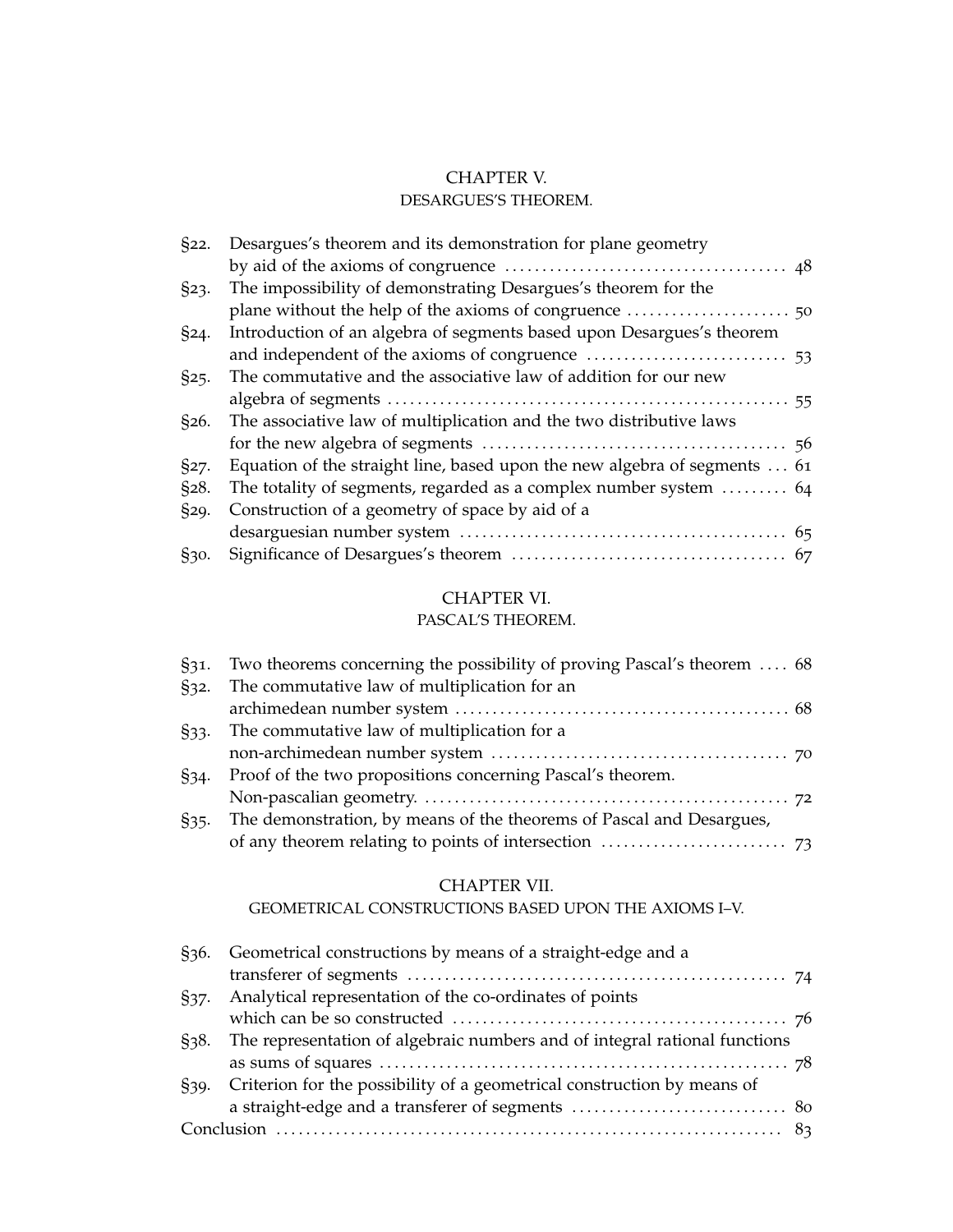"All human knowledge begins with intuitions, thence passes to concepts and ends with ideas."

> Kant, *Kritik der reinen Vernunft, Elementariehre*, Part 2, Sec. 2.

### **INTRODUCTION.**

Geometry, like arithmetic, requires for its logical development only a small number of simple, fundamental principles. These fundamental principles are called the axioms of geometry. The choice of the axioms and the investigation of their relations to one another is a problem which, since the time of Euclid, has been discussed in numerous excellent memoirs to be found in the mathematical literature.<sup>1</sup> This problem is tantamount to the logical analysis of our intuition of space.

The following investigation is a new attempt to choose for geometry a *simple* and *complete* set of *independent* axioms and to deduce from these the most important geometrical theorems in such a manner as to bring out as clearly as possible the significance of the different groups of axioms and the scope of the conclusions to be derived from the individual axioms.

<sup>1</sup>Compare the comprehensive and explanatory report of G. Veronese, *Grundzüge der Geometrie*, German translation by A. Schepp, Leipzig, 1894 (Appendix). See also F. Klein, "Zur ersten Verteilung des Lobatschefskiy-Preises," *Math. Ann.*, Vol. 50.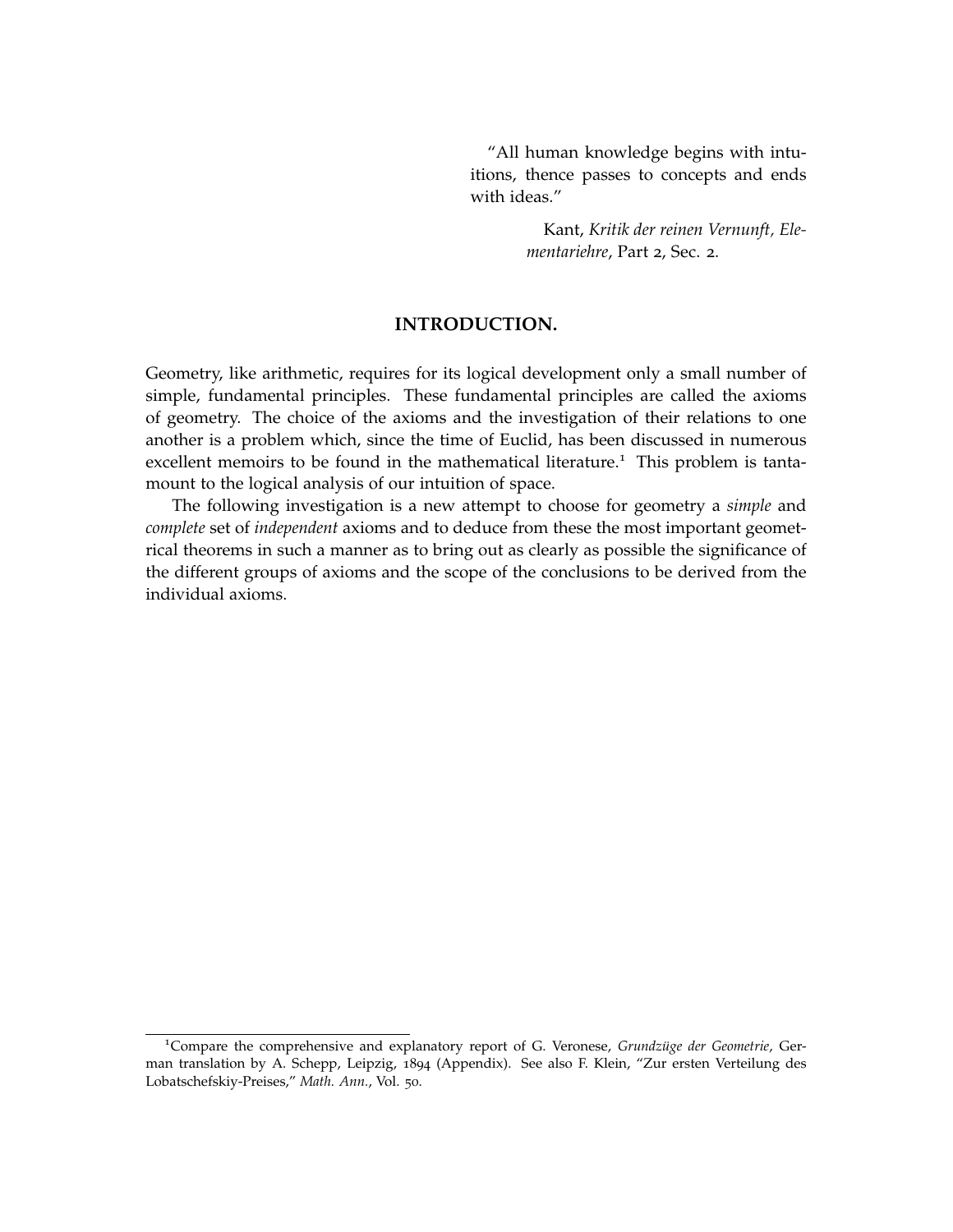# THE FIVE GROUPS OF AXIOMS.

#### **§1. THE ELEMENTS OF GEOMETRY AND THE FIVE GROUPS OF AXIOMS.**

Let us consider three distinct systems of things. The things composing the first system, we will call *points* and designate them by the letters *A*, *B*, *C*,. . . ; those of the second, we will call *straight lines* and designate them by the letters *a*, *b*, *c*,. . . ; and those of the third system, we will call *planes* and designate them by the Greek letters *α*, *β*, *γ*,. . . The points are called the *elements of linear geometry*; the points and straight lines, the *elements of plane geometry*; and the points, lines, and planes, the *elements of the geometry of space* or the *elements of space*.

We think of these points, straight lines, and planes as having certain mutual relations, which we indicate by means of such words as "are situated," "between," "parallel," "congruent," "continuous," etc. The complete and exact description of these relations follows as a consequence of the *axioms of geometry*. These axioms may be arranged in five groups. Each of these groups expresses, by itself, certain related fundamental facts of our intuition. We will name these groups as follows:

- I, 1–7. Axioms of *connection*.
- II, 1–5. Axioms of *order*.
- III. Axiom of *parallels* (Euclid's axiom).
- IV, 1–6. Axioms of *congruence*.
- V. Axiom of *continuity* (Archimedes's axiom).

#### **§2. GROUP I: AXIOMS OF CONNECTION.**

The axioms of this group establish a connection between the concepts indicated above; namely, points, straight lines, and planes. These axioms are as follows:

**I, 1.** *Two distinct points A and B always completely determine a straight line a. We write*  $AB = a$  or  $BA = a$ .

Instead of "determine," we may also employ other forms of expression; for example, we may say *A* "lies upon" *a*, *A* "is a point of" *a*, *a* "goes through" *A* "and through" *B*, *a* "joins" *A* "and" or "with" *B*, etc. If *A* lies upon *a* and at the same time upon another straight line *b*, we make use also of the expression: "The straight lines" *a* "and" *b* "have the point  $A$  in common," etc.

**I, 2.** *Any two distinct points of a straight line completely determine that line; that is, if*  $AB = a$ *and*  $AC = a$ , where  $B \neq C$ , then is also  $BC = a$ .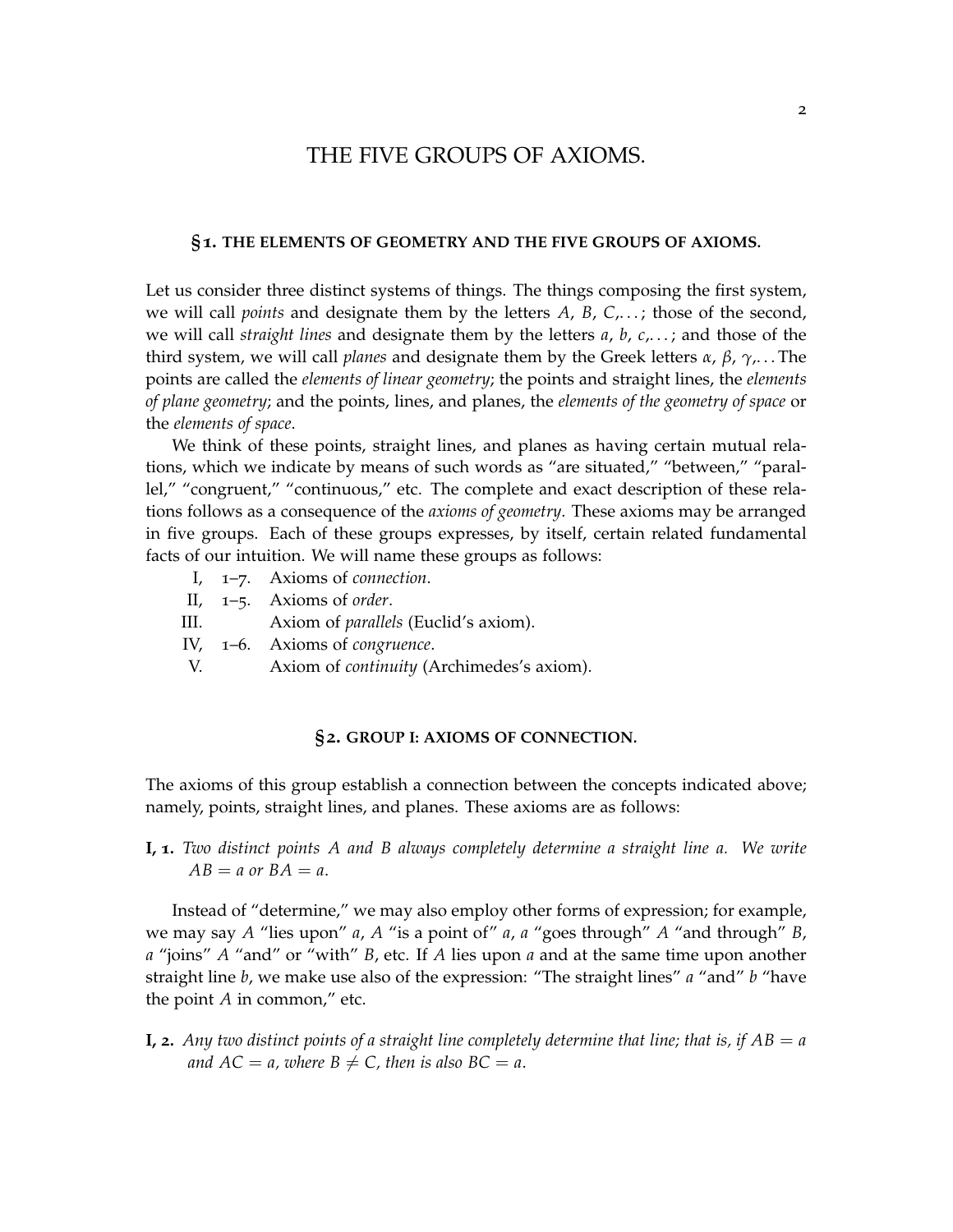**I, 3.** *Three points A, B, C not situated in the same straight line always completely determine a plane α. We write ABC* = *a*.

We employ also the expressions: *A*, *B*, *C*, "lie in" *α*; *A*, *B*, *C* "are points of" *α*, etc.

- **I, 4.** *Any three points A, B, C of a plane α, which do not lie in the same straight line, completely determine that plane*.
- **I, 5.** *If two points A, B of a straight line a lie in a plane α, then every point of a lies in α*.

In this case we say: "The straight line *a* lies in the plane *α*," etc.

- **I, 6.** *If two planes α, β have a point A in common, then they have at least a second point B in common.*
- **I, 7.** *Upon every straight line there exist at least two points, in every plane at least three points not lying in the same straight line, and in space there exist at least four points not lying in a plane.*

Axioms I, 1–2 contain statements concerning points and straight lines only; that is, concerning the elements of plane geometry. We will call them, therefore, the *plane axioms of group I*, in order to distinguish them from the axioms I, 3–7, which we will designate briefly as the *space axioms* of this group.

Of the theorems which follow from the axioms I,  $3$ -7, we shall mention only the following:

THEOREM 1. Two straight lines of a plane have either one point or no point in common; two planes have no point in common or a straight line in common; a plane and a straight line not lying in it have no point or one point in common.

Theorem 2. Through a straight line and a point not lying in it, or through two distinct straight lines having a common point, one and only one plane may be made to pass.

### **§3. GROUP II: AXIOMS OF ORDER.**<sup>2</sup>

The axioms of this group define the idea expressed by the word "between," and make possible, upon the basis of this idea, an *order of sequence* of the points upon a straight line, in a plane, and in space. The points of a straight line have a certain relation to one another which the word "between" serves to describe. The axioms of this group are as follows: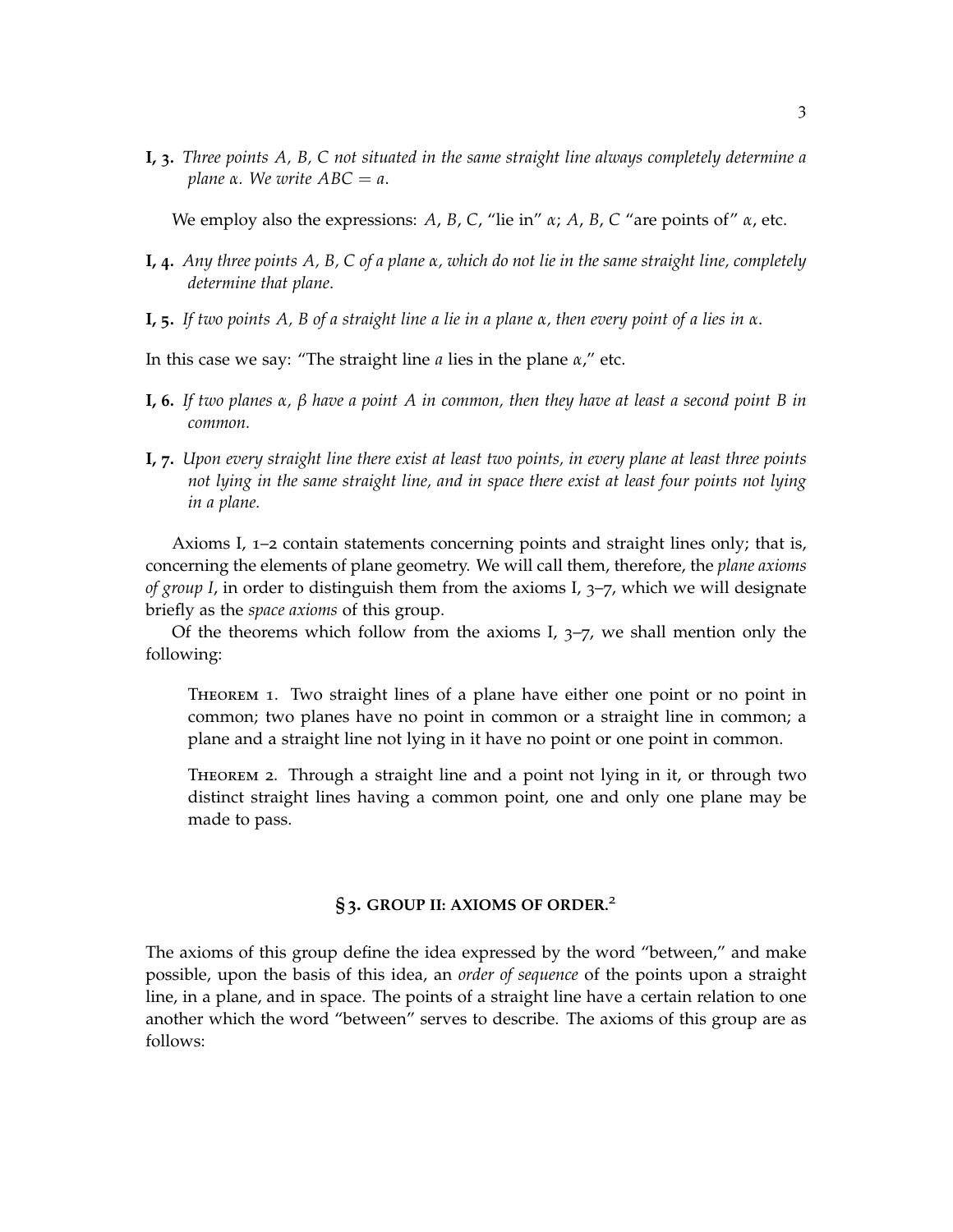

- **II, 1.** *If A, B, C are points of a straight line and B lies between A and C, then B lies also between C and A.*
- **II, 2.** *If A and C are two points of a straight line, then there exists at least one point B lying between A and C and at least one point D so situated that C lies between A and D.*



- **II, 3.** *Of any three points situated on a straight line, there is always one and only one which lies between the other two.*
- **II, 4.** *Any four points A, B, C, D of a straight line can always be so arranged that B shall lie between A and C and also between A and D, and, furthermore, that C shall lie between A and D and also between B and D*.

DEFINITION. We will call the system of two points *A* and *B*, lying upon a straight line, a *segment* and denote it by *AB* or *BA*. The points lying between *A* and *B* are called the *points of the segment AB* or the *points lying within the segment AB*. All other points of the straight line are referred to as the *points lying outside the segment AB*. The points *A* and *B* are called the *extremities* of the segment *AB*.

**II, 5.** *Let A, B, C be three points not lying in the same straight line and let a be a straight line lying in the plane ABC and not passing through any of the points A, B, C. Then, if the straight line a passes through a point of the segment AB, it will also pass through either a point of the segment BC or a point of the segment AC.* Axioms II, 1–4 contain statements concerning the points of a straight line only, and, hence, we will call them the *linear axioms of group II*. Axiom II, 5 relates to the elements of plane geometry and, consequently, shall be called the *plane axiom of group II*.

<sup>2</sup>These axioms were first studied in detail by M. Pasch in his *Vorlesungen über neuere Geometrie*, Leipsic, 1882. Axiom II, 5 is in particular due to him.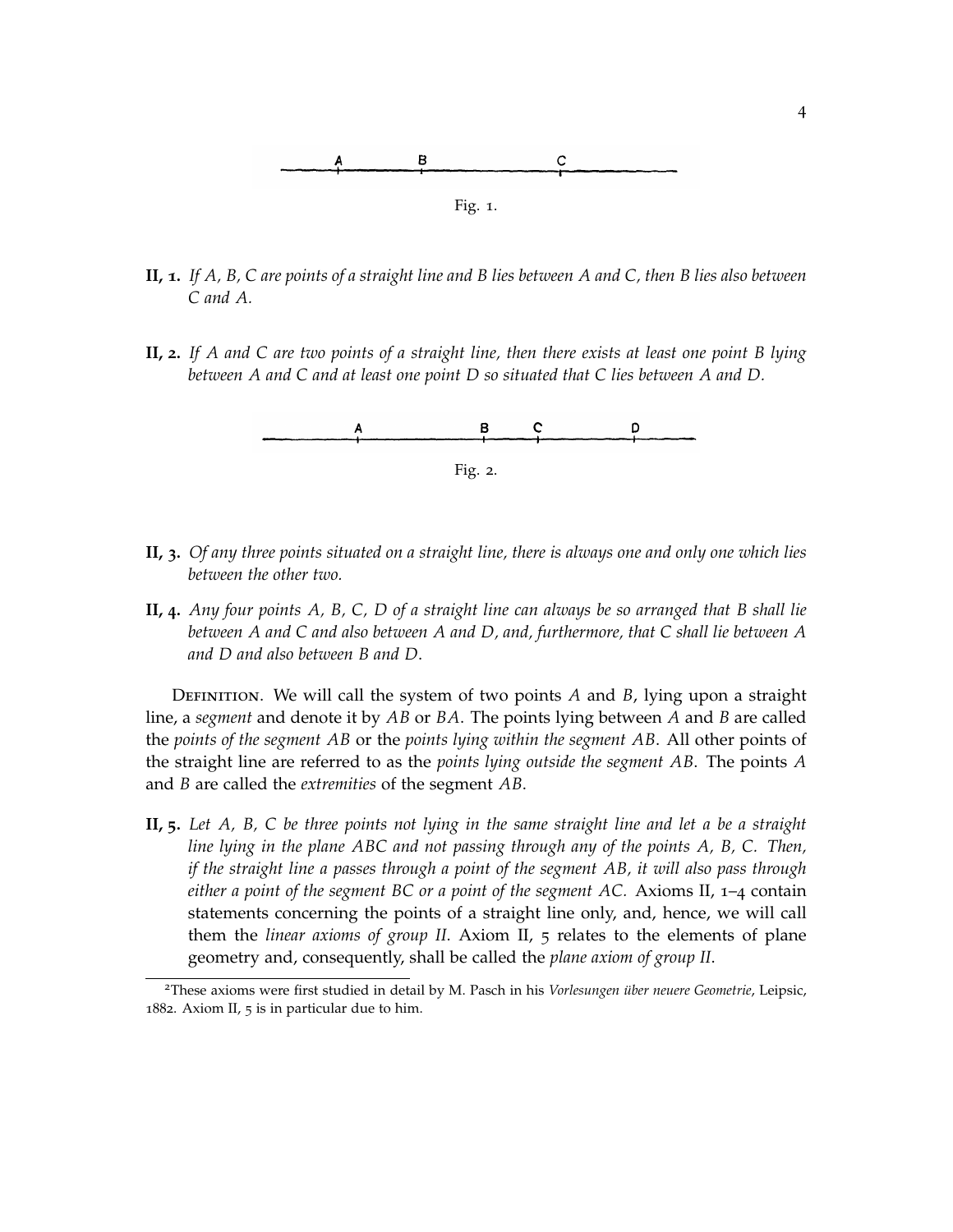

Fig. 3.

#### **§4. CONSEQUENCES OF THE AXIOMS OF CONNECTION AND ORDER.**

By the aid of the four linear axioms  $II$ ,  $1-4$ , we can easily deduce the following theorems:

Theorem 3. Between any two points of a straight line, there always exists an unlimited number of points.

Theorem 4. If we have given any finite number of points situated upon a straight line, we can always arrange them in a sequence *A*, *B*, *C*, *D*, *E*,. . ., *K* so that *B* shall lie between *A* and *C*, *D*, *E*,. . ., *K*; *C* between *A*, *B* and *D*, *E*,. . . , *K*; *D* between *A*, *B*, *C* and *E*,. . . *K*, etc. Aside from this order of sequence, there exists but one other possessing this property namely, the reverse order *K*,. . . , *E*, *D*, *C*, *B*, *A*.



Theorem 5. Every straight line *a*, which lies in a plane *α*, divides the remaining points of this plane into two regions having the following properties: Every point *A* of the one region determines with each point *B* of the other region a segment *AB* containing a point of the straight line *a*. On the other hand, any two points *A*, *A'* of the same region determine a segment *AA'* containing no point of *a*.

If *A*, *A* 0 , *O*, *B* are four points of a straight line *a*, where *O* lies between *A* and *B* but not between *A* and *A'*, then we may say: The points *A*, *A'* are situated *on the line a upon*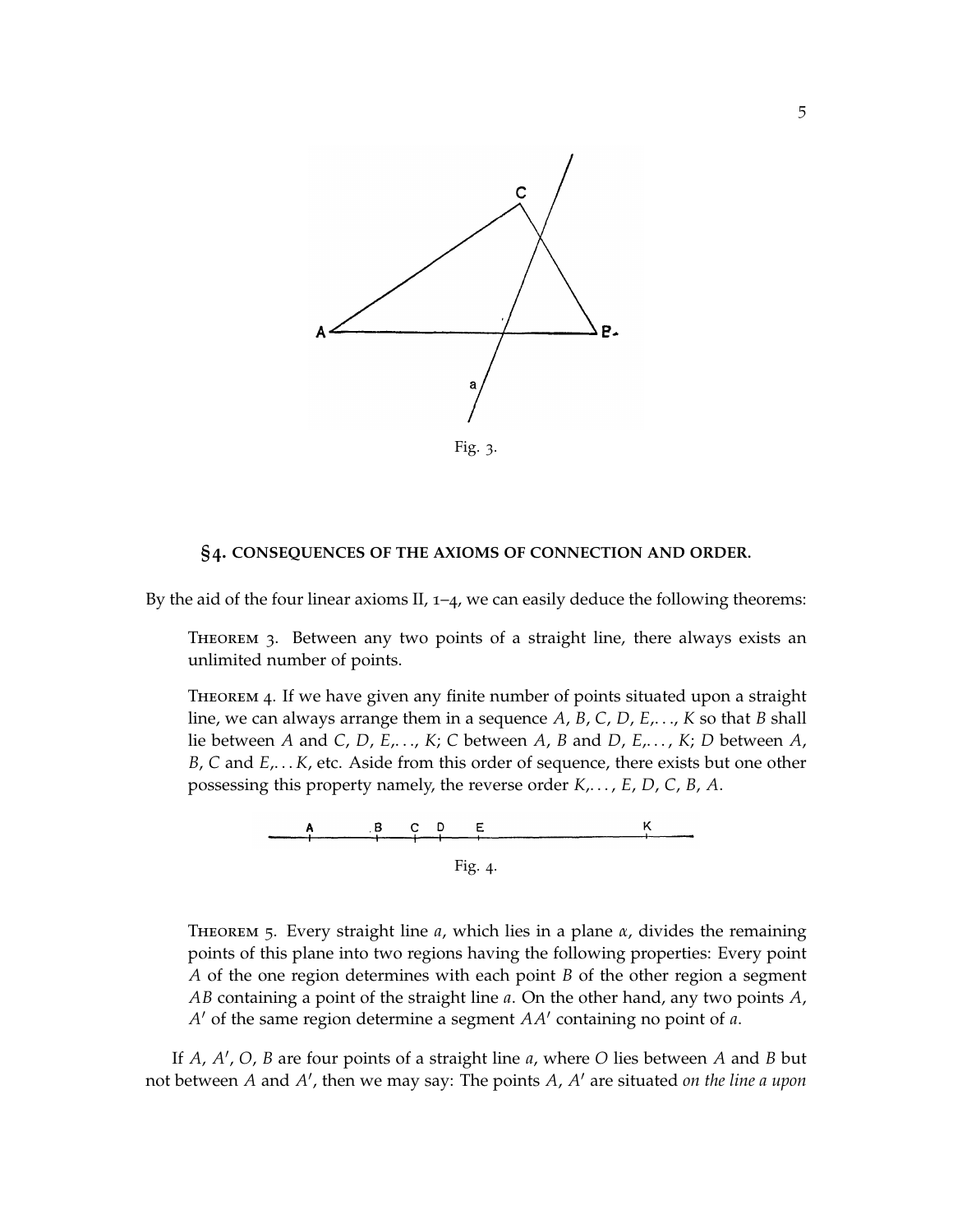

*one and the same side of the point O,* and the points *A*, *B* are situated *on the straight line a upon different sides of the point O*.



All of the points of *a* which lie upon the same side of *O*, when taken together, are called the *half-ray* emanating from *O*. Hence, each point of a straight line divides it into two half-rays.

Making use of the notation of theorem 5, we say: The points *A*, *A'* lie *in the plane α upon one and the same side of the straight line a*, and the points *A*, *B* lie *in the plane α upon different sides of the straight line a*.

Definitions. A system of segments *AB*, *BC*, *CD*, . . . , *KL* is called a *broken line* joining *A* with *L* and is designated, briefly, as the broken line *ABCDE* . . . *KL*. The points lying within the segments *AB*, *BC*, *CD*, . . . , *KL*, as also the points *A*, *B*, *C*, *D*, . . . , *K*, *L*, are called *the points of the broken line*. In particular, if the point *A* coincides with *L*, the broken line is called a *polygon* and is designated as the polygon *ABCD* . . *K*. The segments *AB*, *BC*, *CD*, . . . , *KA* are called the *sides of the polygon* and the points *A*, *B*, *C*, *D*, . . . , *K* the *vertices*. Polygons having 3, 4, 5, . . . , *n* vertices are called, respectively, *t*riangles, *q*uadrangles, *p*entagons, . . . , *n*-gons. If the vertices of a polygon are all distinct and none of them lie within the segments composing the sides of the polygon, and, furthermore, if no two sides have a point in common, then the polygon is called a *simple polygon*.

With the aid of theorem 5, we may now obtain, without serious difficulty, the following theorems:

Theorem 6. Every simple polygon, whose vertices all lie in a plane *α*, divides the points of this plane, not belonging to the broken line constituting the sides of the polygon, into two regions, an interior and an exterior, having the following properties: If *A* is a point of the interior region (interior point) and *B* a point of the exterior region (exterior point), then any broken line joining *A* and *B* must have at least one point in common with the polygon. If, on the other hand, A, A' are two points of the interior and *B*, *B*<sup>'</sup> two points of the exterior region, then there are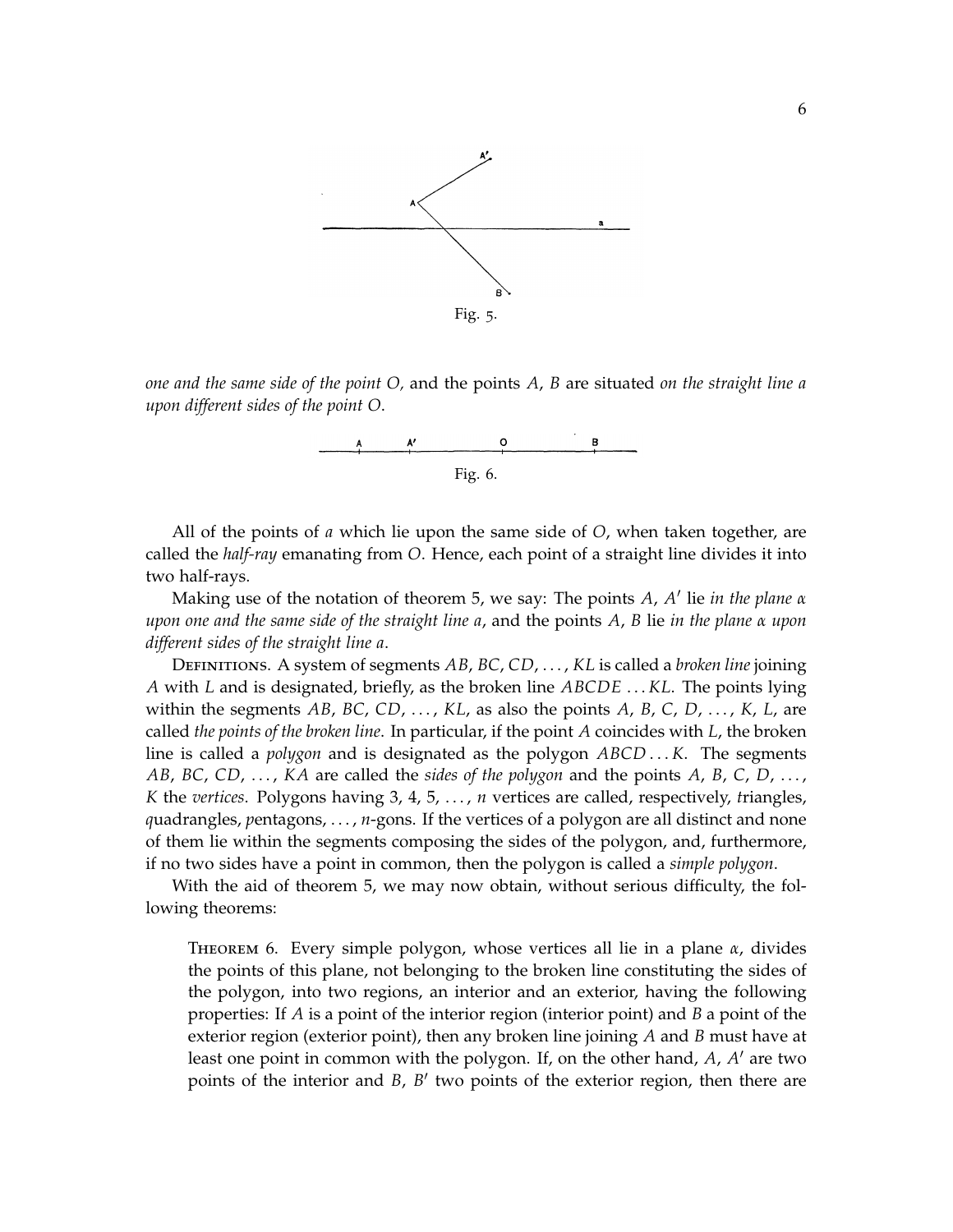always broken lines to be found joining A with A' and B with B' without having a point in common with the polygon. There exist straight lines in the plane *α* which lie entirely outside of the given polygon, but there are none which lie entirely within it.



Theorem 7. Every plane *α* divides the remaining points of space into two regions having the following properties: Every point *A* of the one region determines with each point *B* of the other region a segment *AH*, within which lies a point of *α*. On the other hand, any two points  $A$ ,  $A'$  lying within the same region determine a segment *AA*<sup>0</sup> containing no point of *α*.

Making use of the notation of theorem 7, we may now say: The points A, A' are situated in space *upon one and the same side of the plane α*, and the points *A*, *B* are situated in space *upon different sides of the plane α*.

Theorem 7 gives us the most important facts relating to the order of sequence of the elements of space. These facts are the results, exclusively, of the axioms already considered, and, hence, no new space axioms are required in group II.

### **§5. GROUP III: AXIOM OF PARALLELS. (EUCLID'S AXIOM.)**

The introduction of this axiom simplifies greatly the fundamental principles of geometry and facilitates in no small degree its development. This axiom may be expressed as follows:

III. *In a plane α there can be drawn through any point A, lying outside of a straight line a, one and only one straight line which does not intersect the line a. This straight line is called the parallel to a through the given point A.*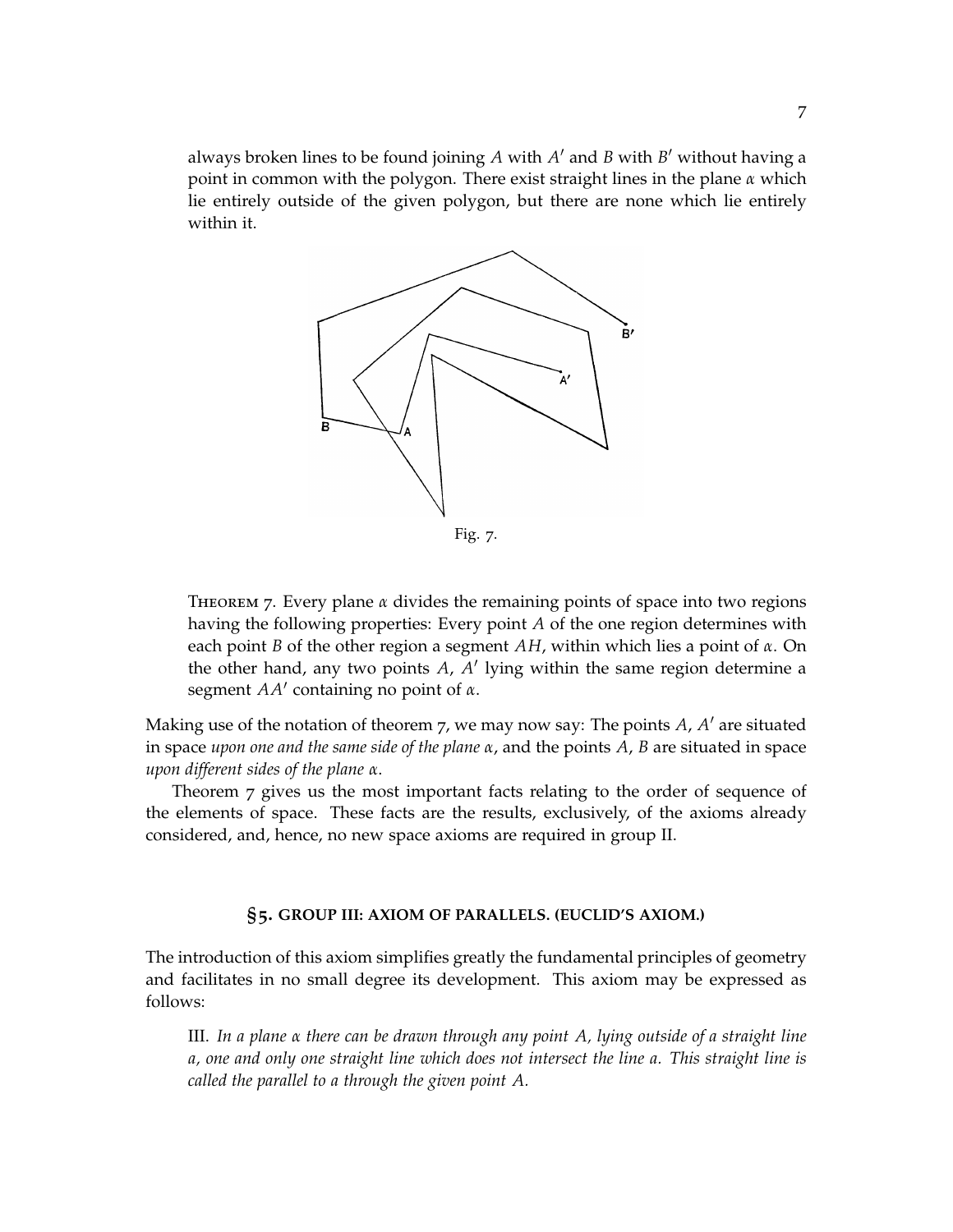This statement of the axiom of parallels contains two assertions. The first of these is that, in the plane *α*, there is always a straight line passing through *A* which does not intersect the given line *a*. The second states that only one such line is possible. The latter of these statements is the essential one, and it may also be expressed as follows:

Theorem 8. If two straight lines *a*, *b* of a plane do not meet a third straight line *c* of the same plane, then they do not meet each other.

For, if *a*, *b* had a point *A* in common, there would then exist in the same plane with *c* two straight lines *a* and *b* each passing through the point *A* and not meeting the straight line *c*. This condition of affairs is, however, contradictory to the second assertion contained in the axiom of parallels as originally stated. Conversely, the second part of the axiom of parallels, in its original form, follows as a consequence of theorem 8.

The axiom of parallels is a *plane axiom*.

#### **§6. GROUP IV. AXIOMS OF CONGRUENCE.**

The axioms of this group define the idea of congruence or displacement.

Segments stand in a certain relation to one another which is described by the word "*congruent*."

IV, I. If A, B are two points on a straight line a, and if A' is a point upon the same or another straight line a' , then, upon a given side of A' on the straight line a' , we can always *find one and only one point B*<sup>0</sup> *so that the segment AB (or BA) is congruent to the segment A* 0*B* 0 *. We indicate this relation by writing*

$$
AB \equiv A'B'.
$$

*Every segment is congruent to itself; that is, we always have*

$$
AB\equiv AB.
$$

We can state the above axiom briefly by saying that every segment can be *laid off* upon a given side of a given point of a given straight line in one and and only one way.

IV, 2. If a segment AB is congruent to the segment A'B' and also to the segment A<sup>n</sup>B", *then the segment A'B' is congruent to the segment A"B"; that is, if*  $AB \equiv A'B$  *and*  $AB \equiv A''B''$ , then  $A'B' \equiv A''B''$ .

IV, 3. *Let AB and BC be two segments of a straight line a which have no points in common* aside from the point B, and, furthermore, let A'B' and B'C' be two segments of the same *or of another straight line a*<sup>0</sup> *having, likewise, no point other than B*<sup>0</sup> *in common. Then, if*  $AB \equiv A'B'$  and  $BC \equiv B'C'$ , we have  $AC \equiv A'C'$ .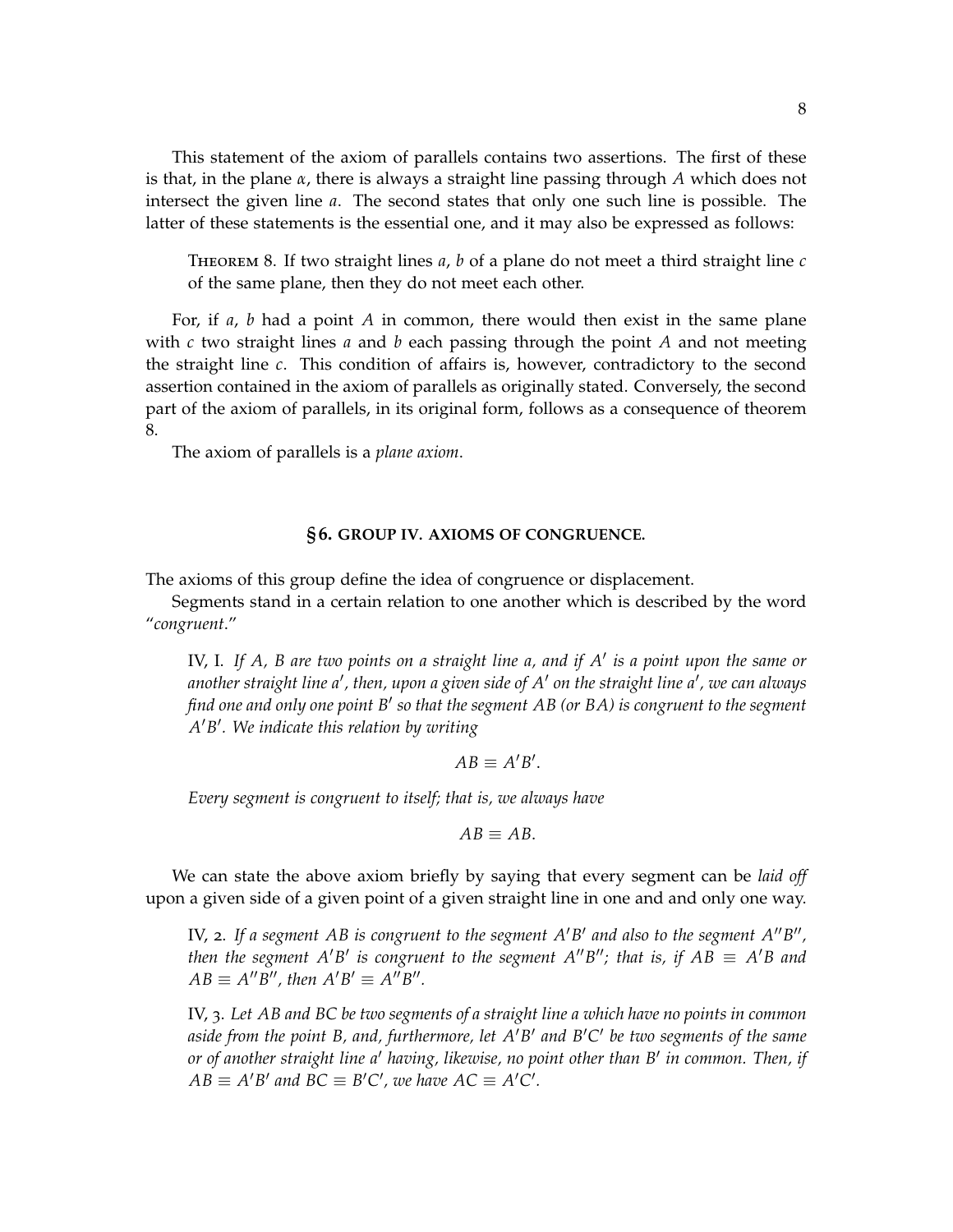

Definitions. Let *α* be any arbitrary plane and *h*, *k* any two distinct half-rays lying in *α* and emanating from the point *O* so as to form a part of two different straight lines. We call the system formed by these two half-rays *h*, *k* an *angle* and represent it by the symbol  $\angle(h,k)$  or  $\angle(k,h)$ . From axioms II, 1–5, it follows readily that the half-rays *h* and *k*, taken together with the point *O*, divide the remaining points of the plane a into two regions having the following property: If *A* is a point of one region and *B* a point of the other, then every broken line joining *A* and *B* either passes through *O* or has a point in common with one of the half-rays *h*, *k*. If, however, *A*, *A'* both lie within the same region, then it is always possible to join these two points by a broken line which neither passes through *O* nor has a point in common with either of the half-rays *h*, *k*. One of these two regions is distinguished from the other in that the segment joining any two points of this region lies entirely within the region. The region so characterised is called the *interior of the angle* (*h*, *k*). To distinguish the other region from this, we call it the *exterior of the angle* (*h*, *k*). The half rays *h* and *k* are called the *sides of the angle*, and the point *O* is called the *vertex of the angle*.

**IV, 4.** *Let an angle* (*h*, *k*) *be given in the plane α and let a straight line a*<sup>0</sup> *be given in a plane α* 0 *. Suppose also that, in the plane α, a definite side of the straight line a*<sup>0</sup> *be assigned. Denote by h*<sup>0</sup> *a half-ray of the straight line a*<sup>0</sup> *emanating from a point O*<sup>0</sup> *of this line. Then in the plane α' there is one and only one half-ray k' such that the angle*  $(h, k)$ *, or*  $(k, h)$ *, is* congruent to the angle  $(h',k')$  and at the same time all interior points of the angle  $(h',k')$ lie upon the given side of a'. We express this relation by means of the notation

$$
\angle(h,k) \equiv \angle(h',k')
$$

*Every angle is congruent to itself; that is,*

$$
\angle(h,k) \equiv \angle(h,k)
$$

*or*

$$
\angle(h,k) \equiv \angle(k,h)
$$

We say, briefly, that every angle in a given plane can be *laid off* upon a given side of a given half-ray in one and only one way.

**IV, 5.** If the angle  $(h, k)$  is congruent to the angle  $(h', k')$  and to the angle  $(h'', k'')$ , then the *angle*  $(h', k')$  *is congruent to the angle*  $(h'', k'')$ ; *that is to say, if* ∠(*h*, *k*) ≡ ∠(*h'*, *k'*) *and*  $\angle(h, k) \equiv \angle(h'', k''), \text{ then } \angle(h', k') \equiv \angle(h'', k'').$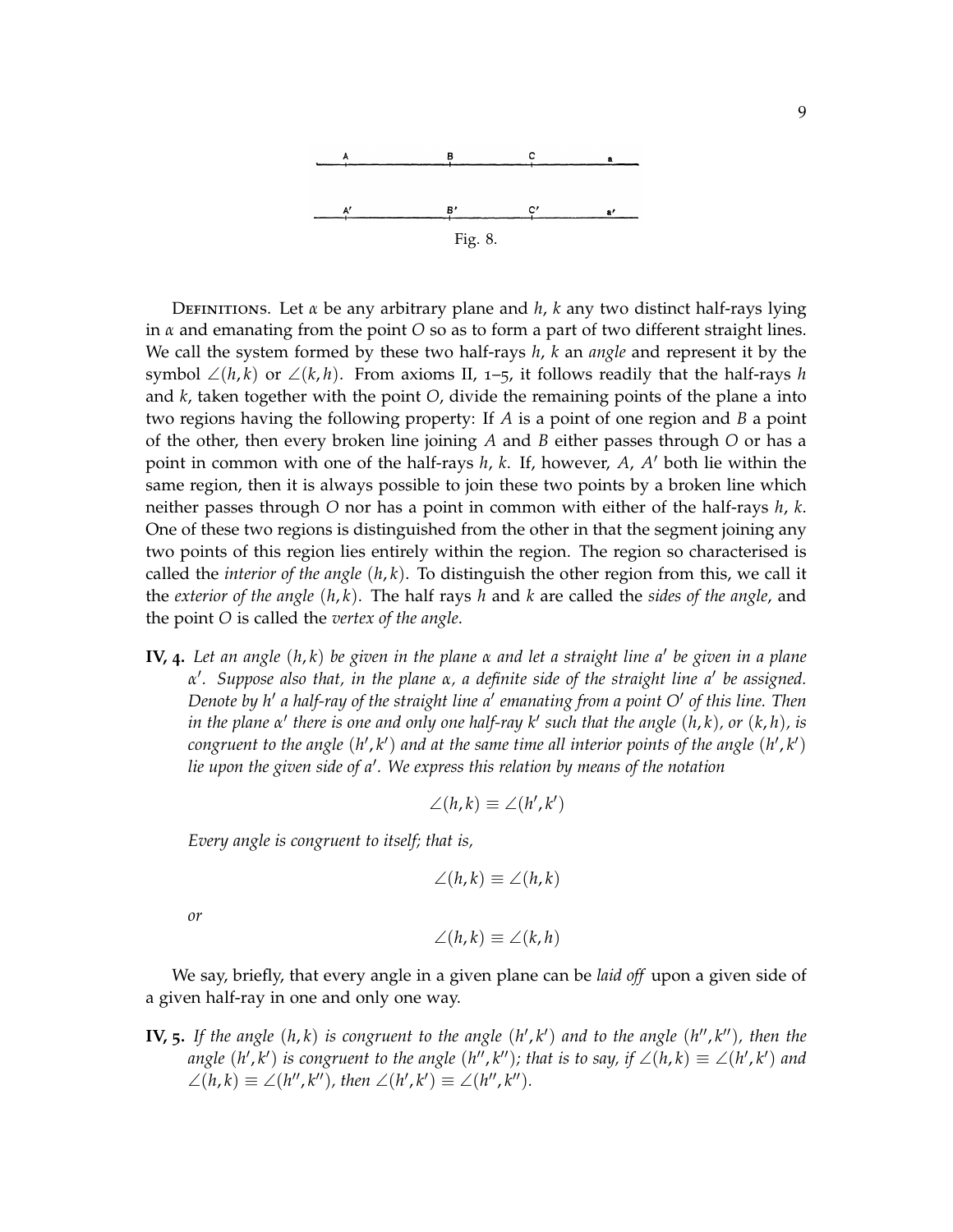Suppose we have given a triangle *ABC*. Denote by *h*, *k* the two half-rays emanating from *A* and passing respectively through *B* and *C*. The angle (*h*, *k*) is then said to be the angle included by the sides *AB* and *AC*, or the one opposite to the side *BC* in the triangle *ABC*. It contains all of the interior points of the triangle *ABC* and is represented by the symbol ∠*BAC*, or by ∠*A*.

**IV, 6.** If, in the two triangles ABC and A'B'C' the congruences

$$
AB \equiv A'B', AC \equiv A'C', \angle BAC \equiv \angle B'A'C'
$$

*hold, then the congruences*

$$
\angle ABC \equiv \angle A'B'C' \text{ and } \angle ACB \equiv \angle A'C'B'
$$

*also hold.*

Axioms IV, 1–3 contain statements concerning the congruence of segments of a straight line only. They may, therefore, be called the *linear* axioms of group IV. Axioms IV, 4, 5 contain statements relating to the congruence of angles. Axiom IV, 6 gives the connection between the congruence of segments and the congruence of angles. Axioms IV, 4–6 contain statements regarding the elements of plane geometry and may be called the *plane* axioms of group IV.

#### **§7. CONSEQUENCES OF THE AXIOMS OF CONGRUENCE.**

Suppose the segment  $AB$  is congruent to the segment  $A'B'$ . Since, according to axiom IV, 1, the segment AB is congruent to itself, it follows from axiom IV, 2 that A'B' is congruent to *AB*; that is to say, if  $AB \equiv A'B'$ , then  $A'B' \equiv AB$ . We say, then, that the two segments are congruent to one another.

Let *A*, *B*, *C*, *D*, ..., *K*, *L* and *A'*, *B'*, *C'*, *D'*, ..., *K'*, *L'* be two series of points on the straight lines *a* and *a'*, respectively, so that all the corresponding segments *AB* and *A'B'*, *AC* and *A*<sup>'</sup>*C*', *BC* and *B*<sup>'</sup>*C*',..., *KL* and *K*<sup>'</sup>*L*' are respectively congruent, then *the two* series of points are said to be congruent to one another. A and A', B and B',..., L and L' are called *corresponding points* of the two congruent series of points.

From the linear axioms IV,  $1-\frac{3}{2}$ , we can easily deduce the following theorems:

Theorem 9. If the first of two congruent series of points *A*, *B*, *C*, *D*, . . . , *K*, *L* and *A'*, *B'*, *C'*, *D'*,..., *K'*, *L'* is so arranged that *B* lies between *A* and *C*, *D*,..., *K*, *L*, and *C* between *A*, *B* and *D*, ..., *K*, *L*, etc., then the points *A'*, *B'*, *C'*, *D'*, ..., *K'*, *L'* of the second series are arranged in a similar way; that is to say, B' lies between *A'* and *C'*, *D'*,..., *K'*, *L'*, and *C'* lies between *A'*, *B'* and *D'*,..., *K'*, *L'*, etc.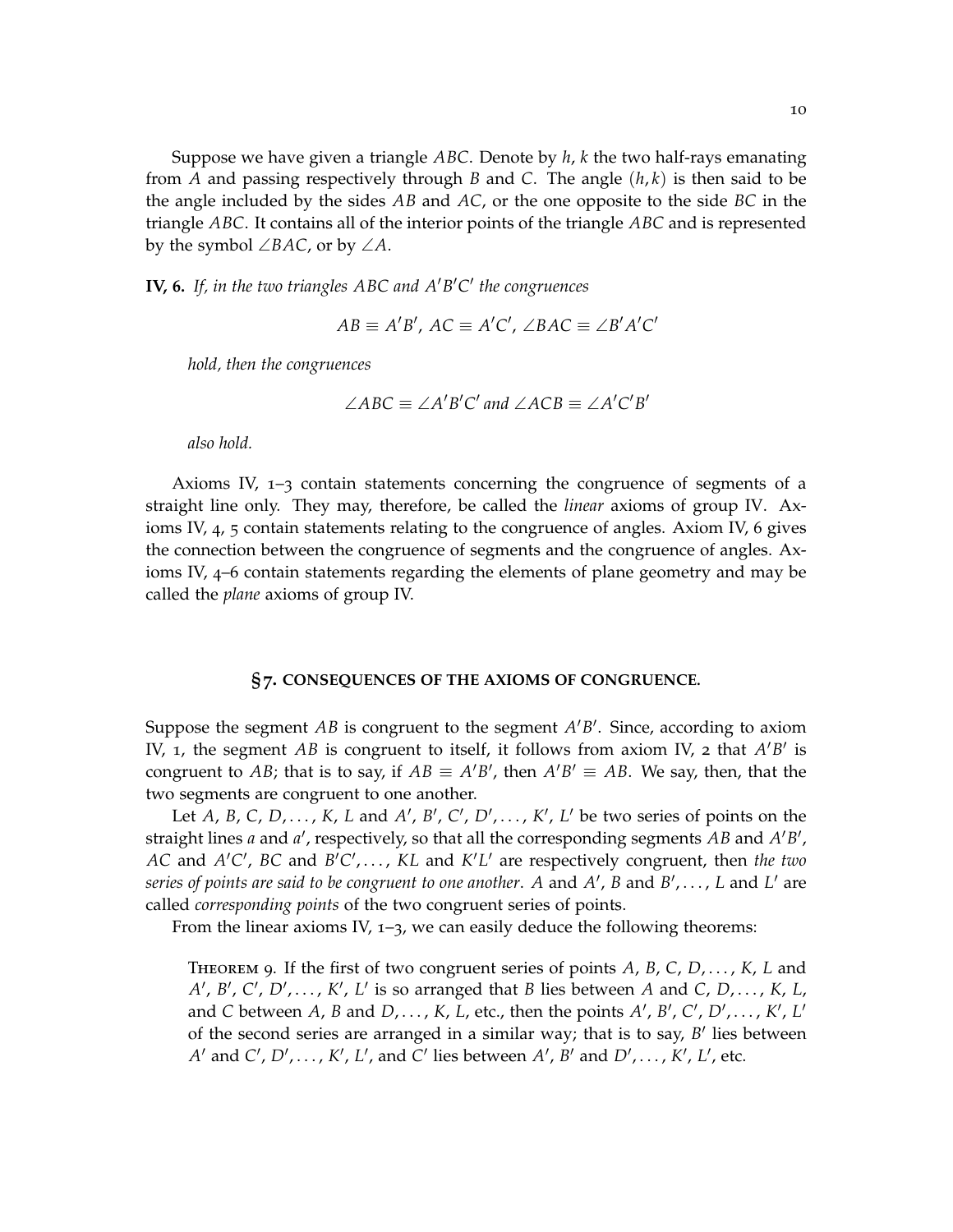Let the angle  $(h, k)$  be congruent to the angle  $(h', k')$ . Since, according to axiom IV, 4, the angle  $(h, k)$  is congruent to itself, it follows from axiom IV, 5 that the angle  $(h', k')$  is congruent to the angle  $(h, k)$ . We say, then, that the angles  $(h, k)$  and  $(h', k')$  are *congruent to one another*.

DEFINITIONS. Two angles having the same vertex and one side in common, while the sides not common form a straight line, are called *supplementary angles*. Two angles having a common vertex and whose sides form straight lines are called *vertical angles*. An angle which is congruent to its supplementary angle is called a *right angle*.

Two triangles ABC and A'B'C' are said to be *congruent* to one another when all of the following congruences are fulfilled:

$$
AB \equiv A'B', AC \equiv A'C', BC \equiv B'C',
$$
  

$$
\angle A \equiv \angle A', \angle B \equiv \angle B', \angle C \equiv \angle C'.
$$

Theorem 10. (First theorem of congruence for triangles). If, for the two triangles ABC and  $A'B'C'$ , the congruences

$$
AB \equiv A'B', AC \equiv A'C', \angle A \equiv \angle A'
$$

hold, then the two triangles are congruent to each other.

PROOF. From axiom IV,  $6$ , it follows that the two congruences

$$
\angle B \equiv \angle B'
$$
 and  $\angle C \equiv \angle C'$ 

are fulfilled, and it is, therefore, sufficient to show that the two sides *BC* and *B'C'* are congruent. We will assume the contrary to be true, namely, that *BC* and *B'C'* are not congruent, and show that this leads to a contradiction. We take upon  $B'C'$  a point  $D'$ such that  $BC \equiv B'D'$ . The two triangles ABC and  $A'B'D'$  have, then, two sides and the included angle of the one agreeing, respectively, to two sides and the included angle of the other. It follows from axiom IV, 6 that the two angles *BAC* and *B'A'D'* are also congruent to each other. Consequently, by aid of axiom IV, 5, the two angles  $B'A'C'$  and *B*<sup> $'A$ </sup>*D*<sup> $'$ </sup> must be congruent.



This, however, is impossible, since, by axiom IV,  $\mu$ , an angle can be laid off in one and only one way on a given side of a given half-ray of a plane. From this contradiction the theorem follows.

We can also easily demonstrate the following theorem: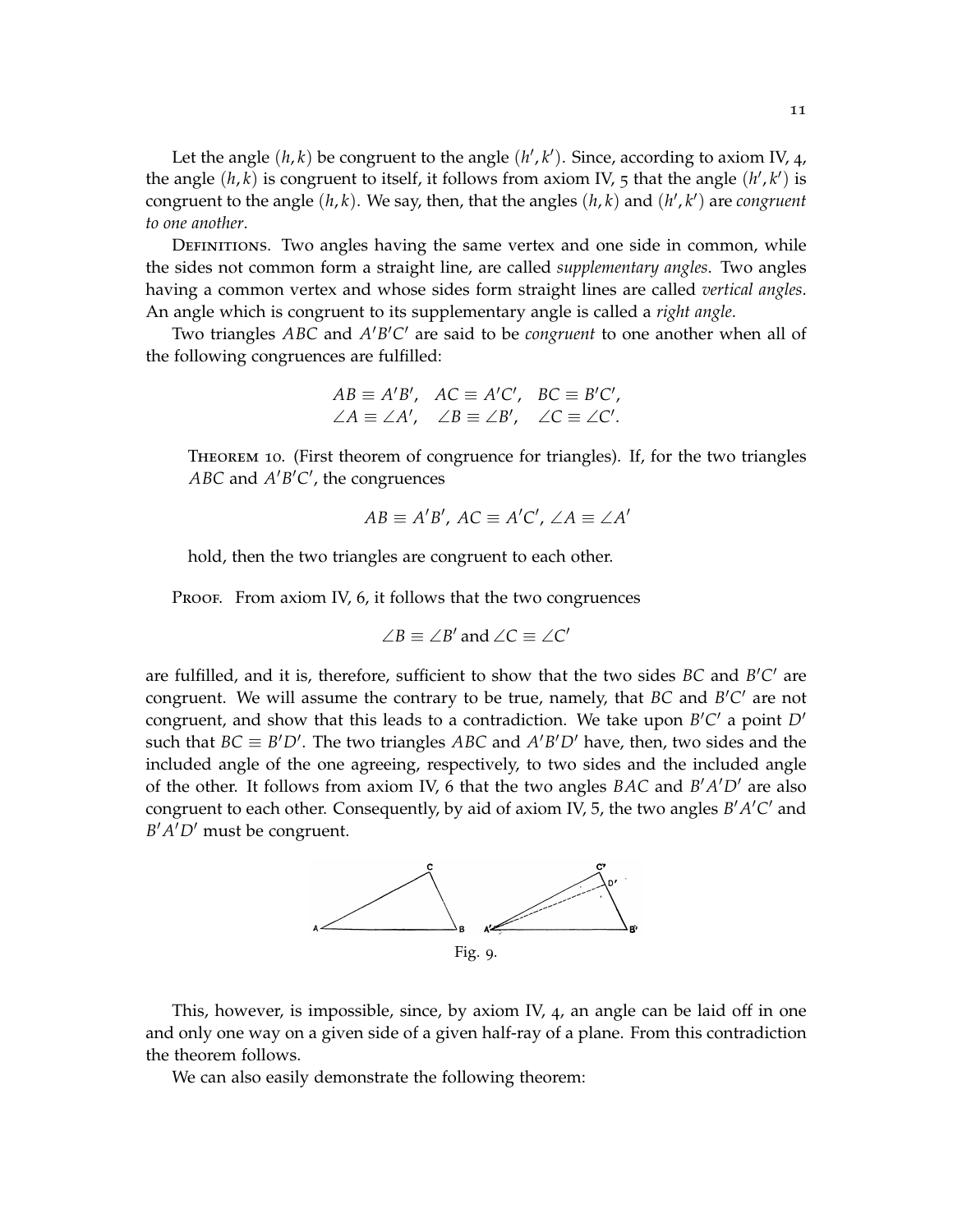Theorem 11. (Second theorem of congruence for triangles). If in any two triangles one side and the two adjacent angles are respectively congruent, the triangles are congruent.

We are now in a position to demonstrate the following important proposition.

THEOREM 12. If two angles ABC and  $A'B'C'$  are congruent to each other, their supplementary angles *CBD* and *C'B'D'* are also congruent.



Proof. Take the points A', C', D' upon the sides passing through B' in such a way that

$$
A'B' \equiv AB, C'B' \equiv CB, D'B' \equiv DB.
$$

Then, in the two triangles *ABC* and *A'B'C'*, the sides *AB* and *BC* are respectively congruent to  $A'B'$  and  $C'B'$ . Moreover, since the angles included by these sides are congruent to each other by hypothesis, it follows from theorem 10 that these triangles are congruent; that is to say, we have the congruences

$$
AC \equiv A'C
$$
,  $\angle BAC \equiv \angle B'A'C'$ .

On the other hand, since by axiom IV, 3 the segments *AD* and *A'D'* are congruent to each other, it follows again from theorem 10 that the triangles *CAD* and *C'A'D'* are congruent, and, consequently, we have the congruences:

$$
CD \equiv C'D', \angle ADC \equiv \angle A'D'C'.
$$

From these congruences and the consideration of the triangles *BCD* and *B'C'D'*, it follows by virtue of axiom IV, 6 that the angles *CBD* and *C'B<sup>'</sup>D'* are congruent.

As an immediate consequence of theorem 12, we have a similar theorem concerning the congruence of vertical angles.

THEOREM 13. Let the angle  $(h, k)$  of the plane  $\alpha$  be congruent to the angle  $(h', k')$  of the plane *α'*, and, furthermore, let *l* be a half-ray in the plane *α* emanating from the vertex of the angle (*h*, *k*) and lying within this angle. Then, there always exists in the plane *α'* a half-ray *l'* emanating from the vertex of the angle (*h', k'*) and lying within this angle so that we have

$$
\angle(h,l) \equiv \angle(h',l'), \angle(k,l) \equiv \angle(k',l').
$$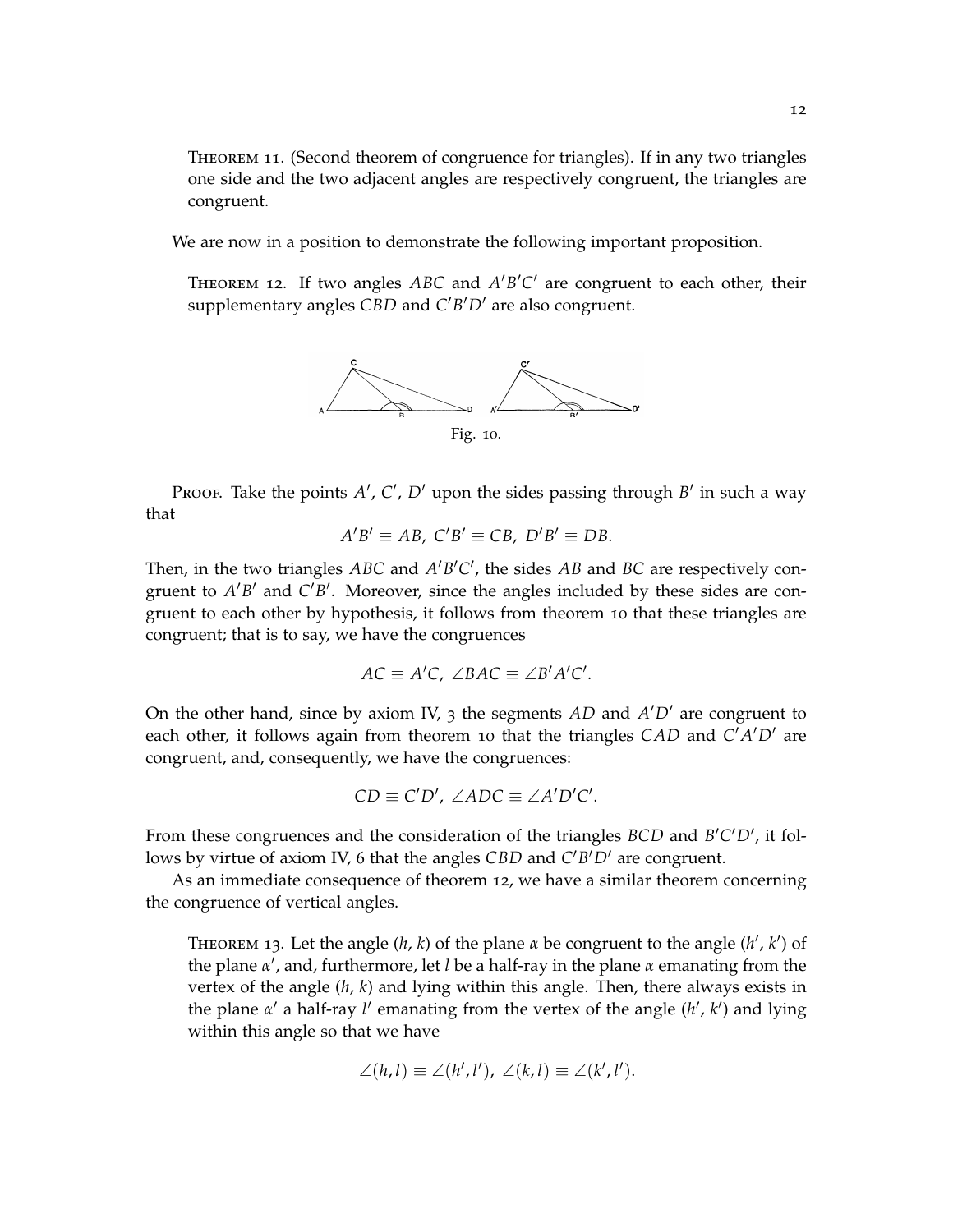

Proof. We will represent the vertices of the angles  $(h, k)$  and  $(h', k')$  by *O* and *O'*, respectively, and so select upon the sides  $h$ ,  $k$ ,  $h'$ ,  $k'$  the points  $A$ ,  $B$ ,  $A'$ ,  $B'$  that the congruences

$$
OA \equiv O'A', OB \equiv O'B'
$$

are fulfilled. Because of the congruence of the triangles *OAB* and *O'A'B'*, we have at once

$$
AB \equiv A'B', \ \angle OAB \equiv O'A'B', \ \angle OBA \equiv \angle O'B'A'.
$$

Let the straight line  $AB$  intersect  $l$  in  $C$ . Take the point  $C'$  upon the segment  $A'B'$  so that  $A'C' \equiv AC$ . Then,  $O'C'$  is the required half-ray. In fact, it follows directly from these congruences, by aid of axiom IV, 3, that  $BC \equiv B'C'$ . Furthermore, the triangles  $OAC$ and  $O'A'C'$  are congruent to each other, and the same is true also of the triangles *OCB* and  $O'B'C'$ . With this our proposition is demonstrated.

In a similar manner, we obtain the following proposition.

THEOREM 14. Let *h*, *k*, *l* and *h'*, *k'*, *l'* be two sets of three half-rays, where those of each set emanate from the same point and lie in the same plane. Then, if the congruences

$$
\angle(h,l) \equiv \angle(h',l'), \angle(k,l) \equiv \angle(k',l')
$$

are fulfilled, the following congruence is also valid; viz.:

$$
\angle(h,k) \equiv \angle(h',k').
$$

By aid of theorems 12 and 13, it is possible to deduce the following simple theorem, which Euclid held–although it seems to me wrongly–to be an axiom.

Theorem 15. All right angles are congruent to one another.

Proof. Let the angle *BAD* be congruent to its supplementary angle *CAD*, and, likewise, let the angle  $B'A'D'$  be congruent to its supplementary angle  $C'A'D'$ . Hence the angles *BAD*, *CAD*, *B'A'D'*, and *C'A'D'* are all right angles. We will assume that the contrary of our proposition is true, namely, that the right angle  $B'A'D'$  is not congruent to the right angle *BAD*, and will show that this assumption leads to a contradiction. We lay off the angle *B'A'D'* upon the half-ray *AB* in such a manner that the side *AD''* arising from this operation falls either within the angle *BAD* or within the angle *CAD*. Suppose, for example, the first of these possibilities to be true. Because of the congruence of the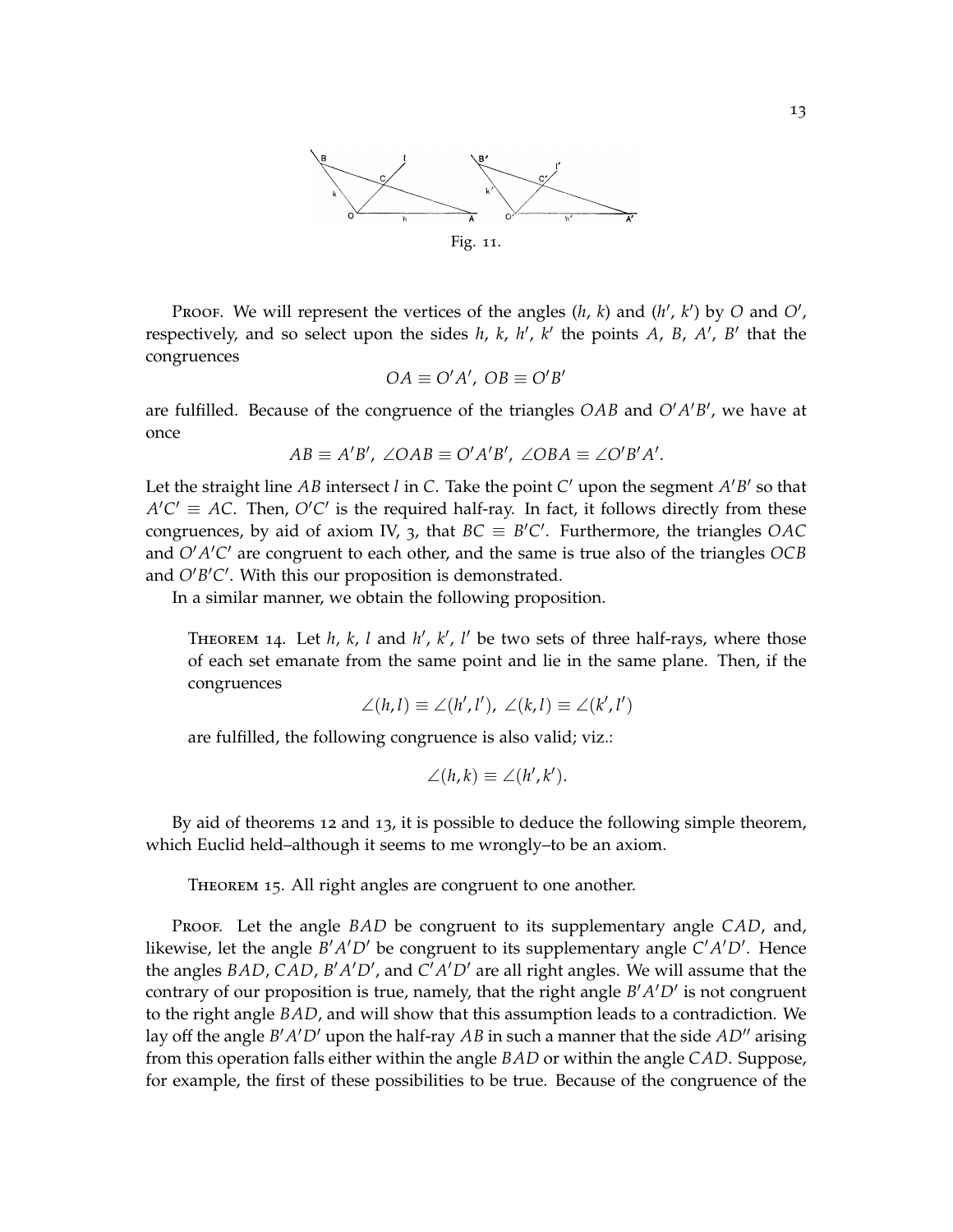angles  $B'A'D'$  and  $BAD''$ , it follows from theorem 12 that angle  $C'A'D'$  is congruent to angle  $CAD''$ , and, as the angles  $B'A'D'$  and  $C'A'D'$  are congruent to each other, then, by IV, 5, the angle *BAD*<sup>*n*</sup> must be congruent to *CAD<sup><i>n*</sup>.



Furthermore, since the angle *BAD* is congruent to the angle *CAD*, it is possible, by theorem 13, to find within the angle *CAD* a half-ray  $AD^{\prime\prime\prime}$  emanating from *A*, so that the angle *BAD<sup>n</sup>* will be congruent to the angle *CAD<sup>n</sup>*, and also the angle *DAD<sup>n</sup>* will be congruent to the angle *DAD<sup>11</sup>*. The angle *BAD<sup>1</sup>* was shown to be congruent to the angle *CAD<sup>n</sup>* and, hence, by axiom IV,  $\tau$ , the angle *CAD<sup>n</sup>*, is congruent to the angle *CAD<sup>'''</sup>*. This, however, is not possible; for, according to axiom IV, 4, an angle can be laid off in a plane upon a given side of a given half-ray in only one way. With this our proposition is demonstrated. We can now introduce, in accordance with common usage, the terms "*acute angle*" and "*obtuse angle*."

The theorem relating to the congruence of the base angles *A* and *B* of an equilateral triangle *ABC* follows immediately by the application of axiom IV, 6 to the triangles *ABC* and *BAC*. By aid of this theorem, in addition to theorem 14, we can easily demonstrate the following proposition.

Theorem 16. (Third theorem of congruence for triangles.) If two triangles have the three sides of one congruent respectively to the corresponding three sides of the other, the triangles are congruent.

Any finite number of points is called a *figure*. If all of the points lie in a plane, the figure is called a *plane figure*.

Two figures are said to be *congruent* if their points can be arranged in a one-to-one correspondence so that the corresponding segments and the corresponding angles of the two figures are in every case congruent to each other.

Congruent figures have, as may be seen from theorems 9 and 12, the following properties: Three points of a figure lying in a straight line are likewise in a straight line in every figure congruent to it. In congruent figures, the arrangement of the points in corresponding planes with respect to corresponding lines is always the same. The same is true of the sequence of corresponding points situated on corresponding lines.

The most general theorems relating to congruences in a plane and in space may be expressed as follows: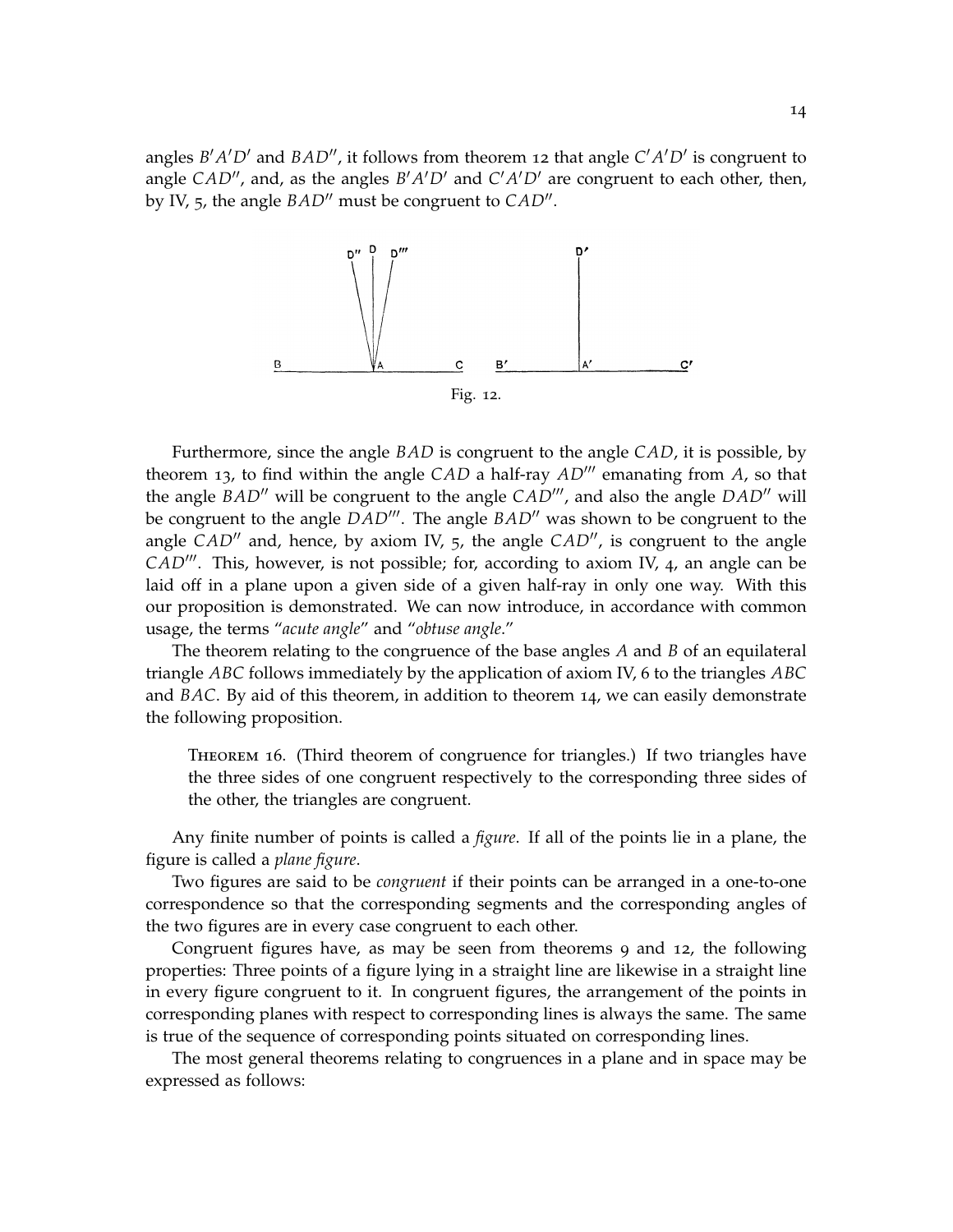THEOREM 17. If  $(A, B, C, ...)$  and  $(A', B', C', ...)$  are congruent plane figures and P is a point in the plane of the first, then it is always possible to find a point *P* in the plane of the second figure so that  $(A, B, C, \ldots, P)$  and  $(A', B', C', \ldots, P')$  shall likewise be congruent figures. If the two figures have at least three points not lying in a straight line, then the selection of P' can be made in only one way.

THEOREM 18. If  $(A, B, C, ...)$  and  $(A', B', C', ...$  = are congruent figures and *P* represents any arbitrary point, then there can always be found a point P' so that the two figures  $(A, B, C, \ldots, P)$  and  $(A', B', C', \ldots, P')$  shall likewise be congruent. If the figure  $(A, B, C, \ldots, P)$  contains at least four points not lying in the same plane, then the determination of  $P'$  can be made in but one way.

This theorem contains an important result; namely, that all the facts concerning space which have reference to congruence, that is to say, to displacements in space, are (by the addition of the axioms of groups I and II) exclusively the consequences of the six linear and plane axioms mentioned above. Hence, it is not necessary to assume the axiom of parallels in order to establish these facts.

If we take, in, addition to the axioms of congruence, the axiom of parallels, we can then easily establish the following propositions:

Theorem 19. If two parallel lines are cut by a third straight line, the alternateinterior angles and also the exterior-interior angles are congruent Conversely, if the alternate-interior or the exterior-interior angles are congruent, the given lines are parallel.

THEOREM 20. The sum of the angles of a triangle is two right angles.

Definitions. If *M* is an arbitrary point in the plane *α*, the totality of all points *A*, for which the segments *MA* are congruent to one another, is called *a circle*. *M* is called the *centre of the circle*.

From this definition can be easily deduced, with the help of the axioms of groups III and IV, the known properties of the circle; in particular, the possibility of constructing a circle through any three points not lying in a straight line, as also the congruence of all angles inscribed in the same segment of a circle, and the theorem relating to the angles of an inscribed quadrilateral.

#### **§8. GROUP V. AXIOM OF CONTINUITY. (ARCHIMEDEAN AXIOM.)**

This axiom makes possible the introduction into geometry of the idea of continuity. In order to state this axiom, we must first establish a convention concerning the equality of two segments. For this purpose, we can either base our idea of equality upon the axioms relating to the congruence of segments and define as "*equal*" the correspondingly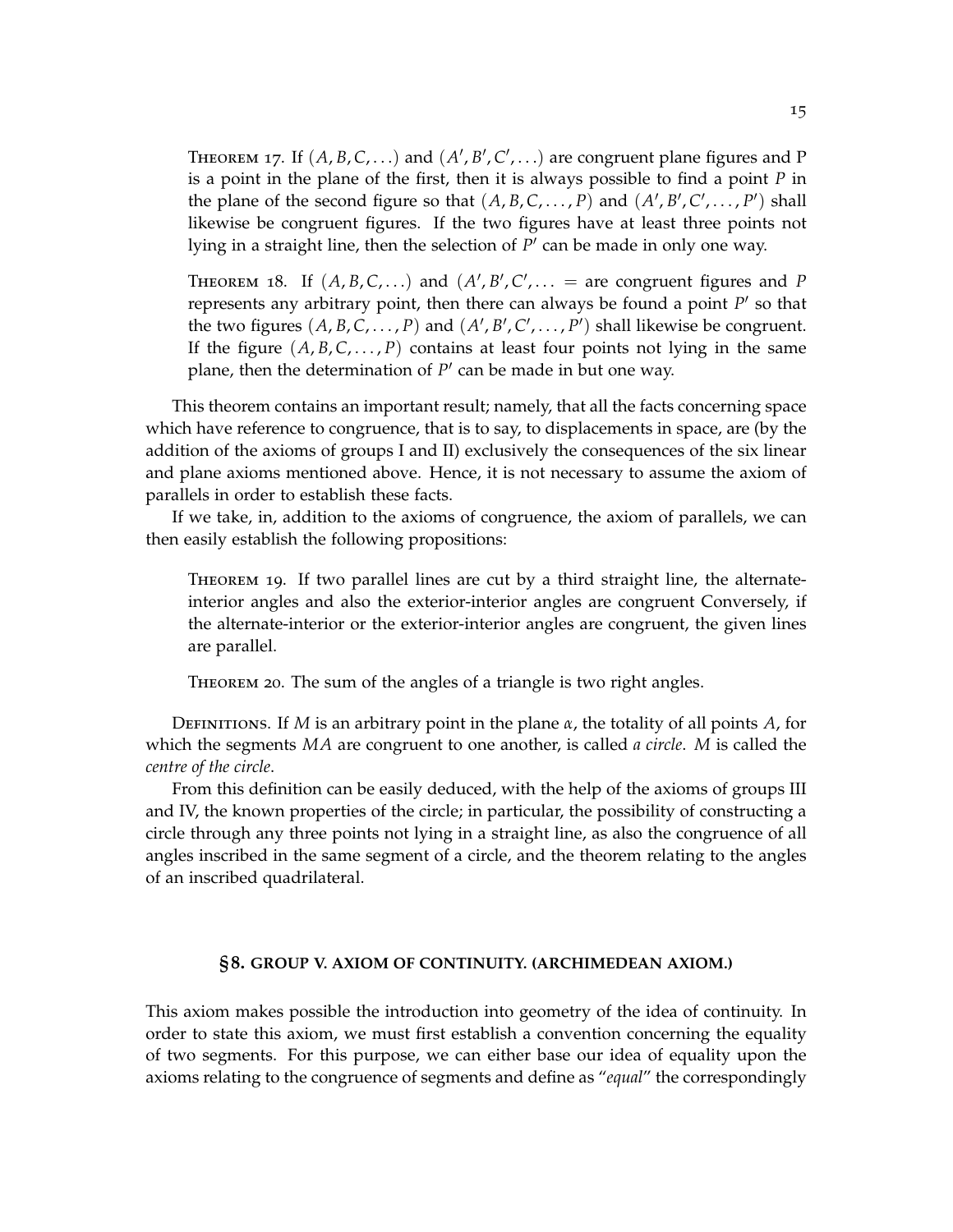congruent segments, or upon the basis of groups I and II, we may determine how, by suitable constructions (see Chap.  $V$ ,  $\S$  24), a segment is to be laid off from a point of a given straight line so that a new, definite segment is obtained "*equal*" to it. In conformity with such a convention, the axiom of Archimedes may be stated as follows:

*V. Let A*<sup>1</sup> *be any point upon a straight line between the arbitrarily chosen points A* and *B*. Take the points  $A_2$ ,  $A_3$ ,  $A_4$ ,  $\ldots$  so that  $A_1$  lies between A and  $A_2$ ,  $A_2$ *between A*<sup>1</sup> *and A*3*, A*<sup>3</sup> *between A*<sup>2</sup> *and A*<sup>4</sup> *etc. Moreover, let the segments*

*AA*1, *A*1*A*2, *A*2*A*3, *A*3*A*4, . . .

*be equal to one another. Then, among this series of points, there always exists a certain point A<sup>n</sup> such that B lies between A and An.*

The axiom of Archimedes is a *linear* axiom.

REMARK.<sup>3</sup> To the preceeding five groups of axioms, we may add the following one, which, although not of a purely geometrical nature, merits particular attention from a theoretical point of view. It may be expressed in the following form:

Axiom of Completeness. 4 *(Vollständigkeit): To a system of points, straight lines, and planes, it is impossible to add other elements in such a manner that the system thus generalized shall form a new geometry obeying all of the five groups of axioms. In other words, the elements of geometry form a system which is not susceptible of extension, if we regard the five groups of axioms as valid.*

This axiom gives us nothing directly concerning the existence of limiting points, or of the idea of convergence. Nevertheless, it enables us to demonstrate Bolzano's theorem by virtue of which, for all sets of points situated upon a straight line between two definite points of the same line, there exists necessarily a point of condensation, that is to say, a limiting point. From a theoretical point of view, the value of this axiom is that it leads indirectly to the introduction of limiting points, and, hence, renders it possible to establish a one-to-one correspondence between the points of a segment and the system of real numbers. However, in what is to follow, no use will be made of the "axiom of completeness."

<sup>3</sup>Added by Professor Hilbert in the French translation.—*Tr.*

<sup>4</sup>See Hilbert, "Ueber den Zahlenbegriff," *Berichte der deutschen Mathematiker-Vereinigung*, 1900.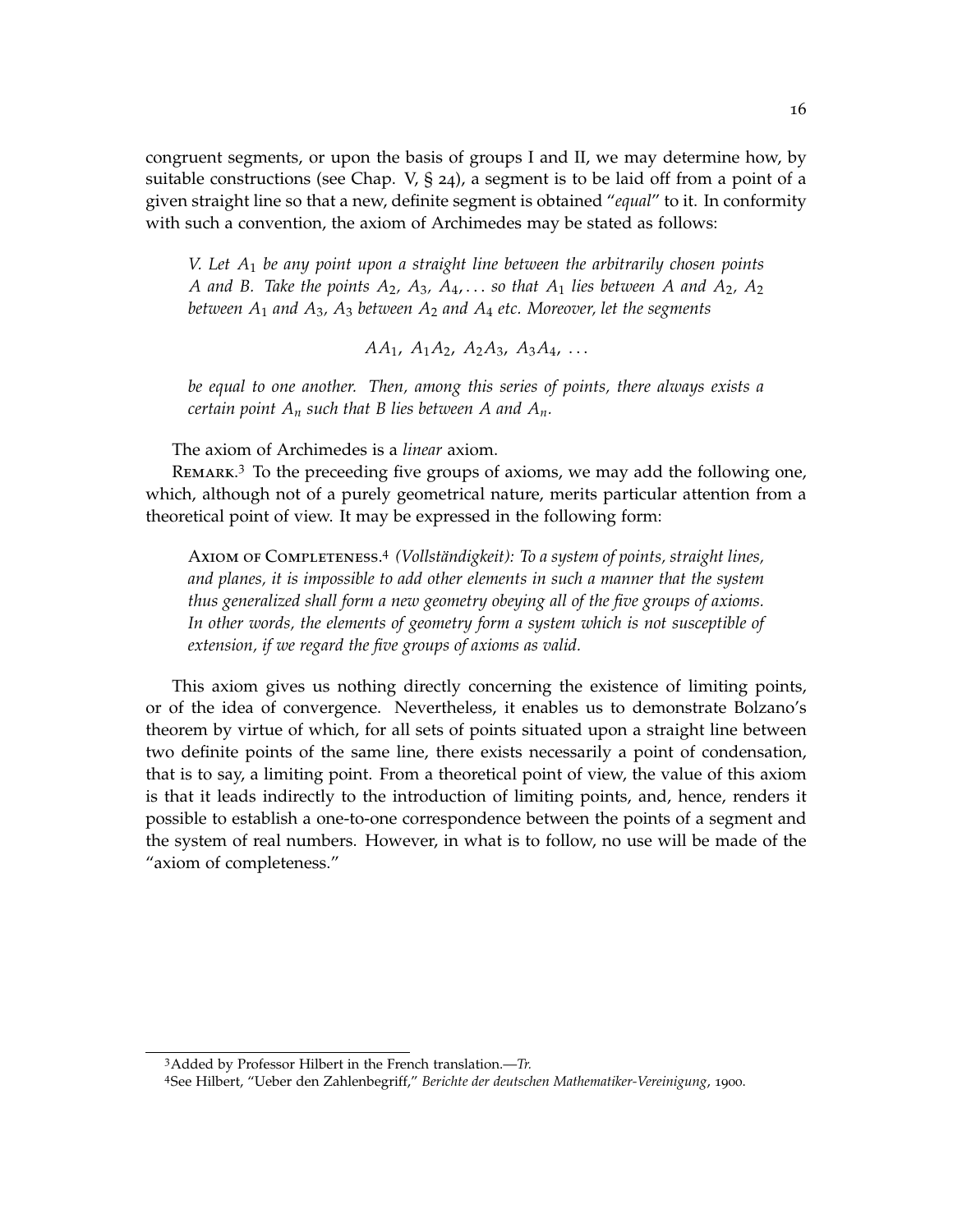# COMPATIBILITY AND MUTUAL INDEPENDENCE OF THE AXIOMS.

#### **§9. COMPATIBILITY OF THE AXIOMS.**

The axioms, which we have discussed in the previous chapter and have divided into five groups, are not contradictory to one another; that is to say, it is not possible to deduce from these axioms, by any logical process of reasoning, a proposition which is contradictory to any of them. To demonstrate this, it is sufficient to construct a geometry where all of the five groups are fulfilled.

To this end, let us consider a domain  $\Omega$  consisting of all of those algebraic numbers which may be obtained by beginning with the number one and applying to it a finite number of times the four arithmetical operations (addition, subtraction, multiplication, number or times the four arithmetical operations (addition, subtraction, multiplication,<br>and division) and the operation  $\sqrt{1 + \omega^2}$ , where  $\omega$  represents a number arising from the five operations already given.

Let us regard a pair of numbers  $(x, y)$  of the domain  $\Omega$  as defining a point and the ratio of three such numbers  $(u : v : w)$  of  $\Omega$ , where  $u, v$  are not both equal to zero, as defining a straight line. Furthermore, let the existence of the equation

$$
ux + vy + w = 0
$$

express the condition that the point  $(x, y)$  lies on the straight line  $(u : v : w)$ . Then, as one readily sees, axioms I,  $1$ –2 and III are fulfilled. The numbers of the domain  $\Omega$  are all real numbers. If now we take into consideration the fact that these numbers may be arranged according to magnitude, we can easily make such necessary conventions concerning our points and straight lines as will also make the axioms of order (group II) hold. In fact, if  $(x_1, y_1)$ ,  $(x_2, y_2)$ ,  $(x_3, y_3)$ , ... are any points whatever of a straight line, then this may be taken as their sequence on this straight line, providing the numbers  $x_1, x_2, x_3, \ldots$ , or the numbers  $y_1, y_2, y_3, \ldots$ , either all increase or decrease in the order of sequence given here. In order that axiom II, 5 shall be fulfilled, we have merely to assume that all points corresponding to values of *x* and *y* which make  $ux + vy + w$  less than zero or greater than zero shall fall respectively upon the one side or upon the other side of the straight line  $(u: v:w)$ . We can easily convince ourselves that this convention is in accordance with those which precede, and by which the sequence of the points on a straight line has already been determined.

The laying off of segments and of angles follows by the known methods of analytical geometry. A transformation of the form

$$
x' = x + a
$$
  

$$
y' = y + b
$$

produces a translation of segments and of angles.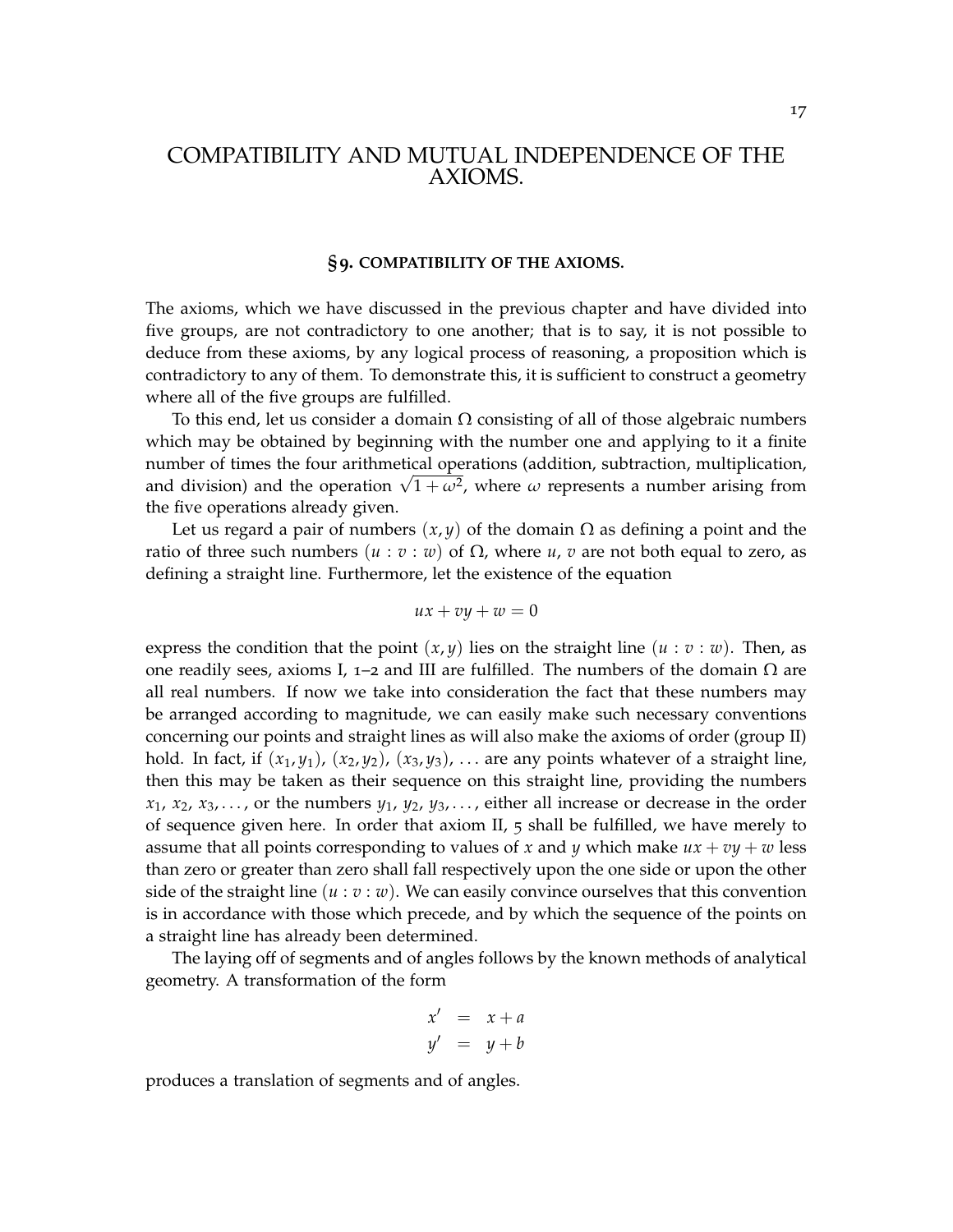$$
A \t A1 A2 A3 A4 An-1 B An
$$
  
Fig. 13.

Furthermore, if, in the accompanying figure, we represent the point (0, 0) by *O* and the point (1, 0) by *E*, then, corresponding to a rotation of the angle *COE* about *O* as a center, any point  $(x, y)$  is transformed into another point  $(x', y')$  so related that

$$
x' = \frac{a}{\sqrt{a^2 + b^2}} x - \frac{b}{\sqrt{a^2 + b^2}} y,
$$
  

$$
y' = \frac{b}{\sqrt{a^2 + b^2}} x + \frac{a}{\sqrt{a^2 + b^2}} y.
$$

Since the number

$$
\sqrt{a^2 + b^2} = a\sqrt{1 + \left(\frac{b}{a}\right)^2}
$$

belongs to the domain  $\Omega$ , it follows that, under the conventions which we have made, the axioms of congruence (group IV) are all fulfilled. The same is true of the axiom of Archimedes.



From these considerations, it follows that every contradiction resulting from our system of axioms must also appear in the arithmetic related to the domain  $Ω$ .

The corresponding considerations for the geometry of space present no difficulties.

If, in the preceding development, we had selected the domain of all real numbers instead of the domain  $Ω$ , we should have obtained likewise a geometry in which all of the axioms of groups I—V are valid. For the purposes of our demonstration, however, it was sufficient to take the domain  $\Omega$ , containing on an enumerable set of elements.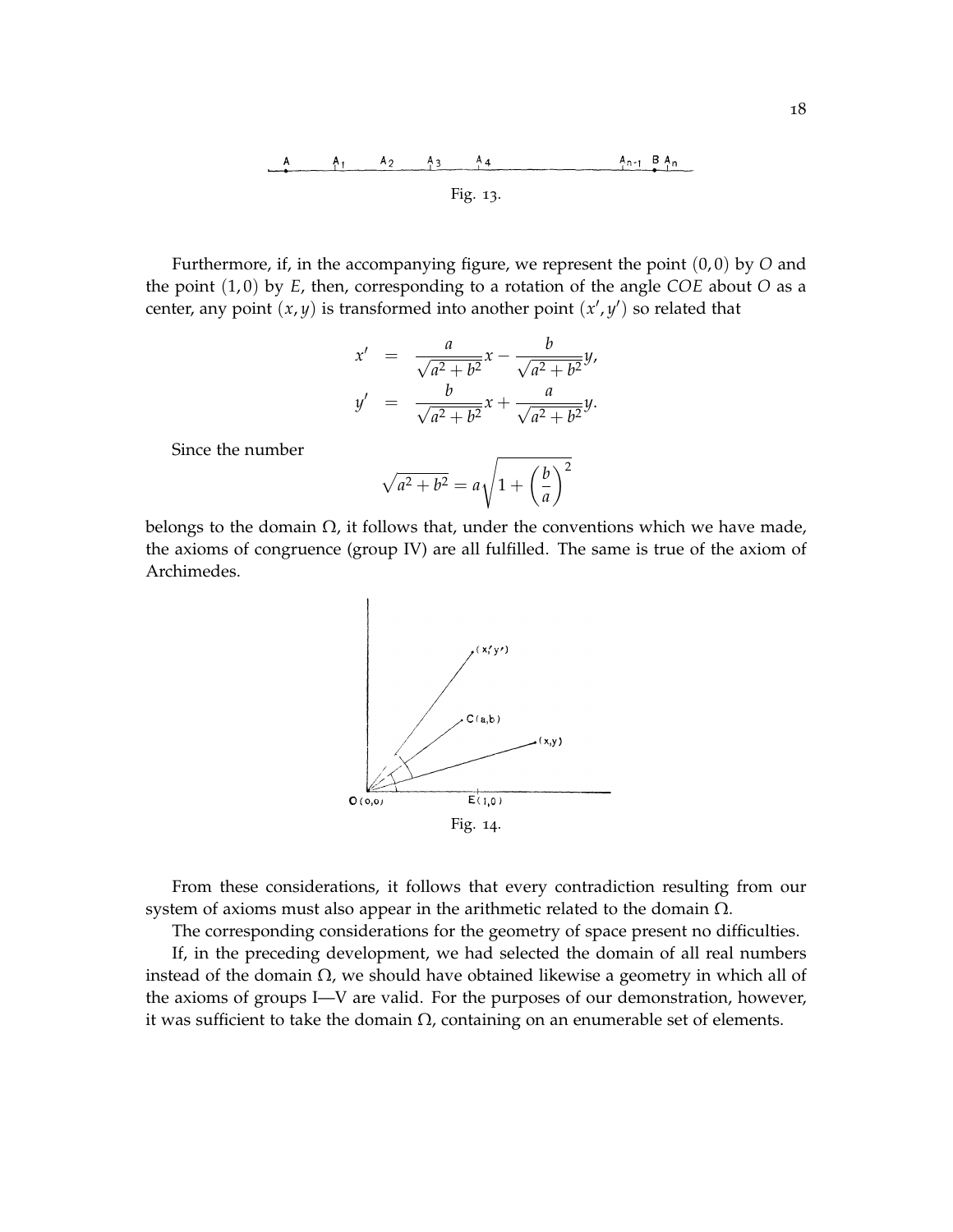### **§10. INDEPENDENCE OF THE AXIOMS OF PARALLELS. (NON-EUCLIDEAN GEOMETRY.)**<sup>5</sup>

Having shown that the axioms of the above system are not contradictory to one another, it is of interest to investigate the question of their mutual independence. In fact, it may be shown that none of them can be deduced from the remaining ones by any logical process of reasoning.

First of all, so far as the particular axioms of groups I, II, and IV are concerned, it is easy to show that the axioms of these groups are each independent of the other of the same group.<sup>6</sup>

According to our presentation, the axioms of groups I and II form the basis of the remaining axioms. It is sufficient, therefore, to show that each of the groups II, IV, and V is independent of the others.

The first statement of the axiom of parallels can be demonstrated by aid of the axioms of groups I, II, and IV. In order to do this, join the given point *A* with any arbitrary point *B* of the straight line *a*. Let *C* be any other point of the given straight line. At the point *A* on *AB*, construct the angle *ABC* so that it shall lie in the same plane *α* as the point *C*, but upon the opposite side of *AB* from it. The straight line thus obtained through *A* does not meet the given straight line *a*; for, if it should cut it, say in the point *D*, and if we suppose *B* to be situated between *C* and *D*, we could then find on *a* a point  $D'$  so situated that *B* would lie between *D* and  $D'$ , and, moreover, so that we should have

$$
AD \equiv BD'
$$

Because of the congruence of the two triangles ABD and BAD', we have also

$$
\angle ABD \equiv \angle BAD',
$$

and since the angles *ABD'* and *ABD* are supplementary, it follows from theorem 12 that the angles *BAD* and *BAD'* are also supplementary. This, however, cannot be true, as, by theorem 1, two straight lines cannot intersect in more than one point, which would be the case if *BAD* and *BAD'* were supplementary.

The second statement of the axiom of parallels is independent of all the other axioms. This may be most easily shown in the following well known manner. As the individual elements of a geometry of space, select the points, straight lines, and planes of the ordinary geometry as constructed in § 9, and regard these elements as restricted in extent to the interior of a fixed sphere. Then, define the congruences of this geometry by aid of such linear transformations of the ordinary geometry as transform the fixed sphere into

<sup>5</sup>The mutual independence of Hilbert's system of axioms has also been discussed recently by Schur and Moore. Schur's paper, entitled "Ueber die Grundlagen der Geometrie" appeared in *Math. Annalem*, Vol. 55, p. 265, and that of Moore, "On the Projective Axioms of Geometry," is to be found in the Jan. (1902) number of the *Transactions of the Amer. Math. Society.—Tr.*

 $6$ See my lectures upon Euclidean Geometry, winter semester of 1898–1899, which were reported by Dr. Von Schaper and manifolded for the members of the class.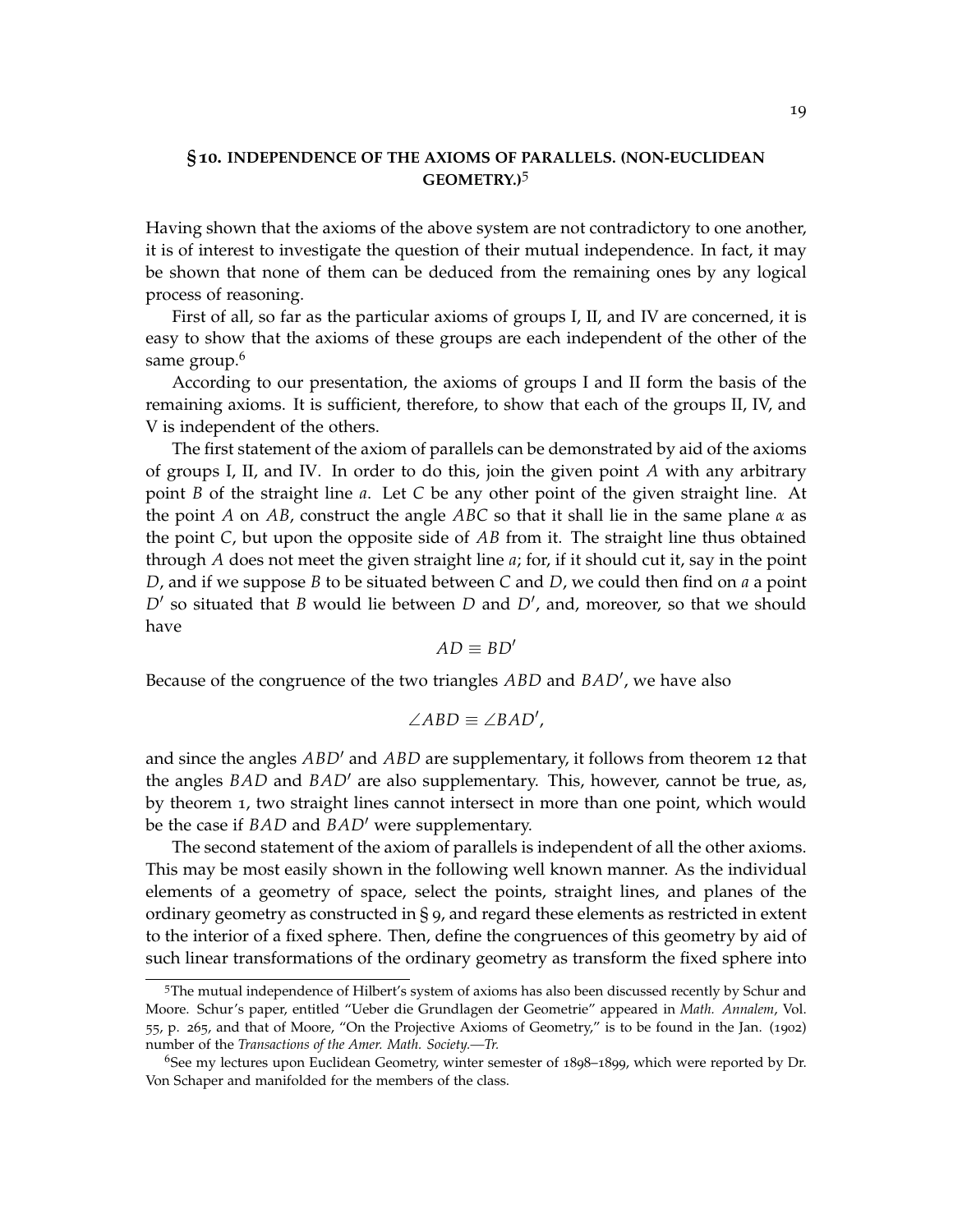itself. By suitable conventions, we can make this "*non-euclidean geometry*" obey all of the axioms of our system except the axiom of Euclid (group III). Since the possibility of the ordinary geometry has already been established, that of the non-euclidean geometry is now an immediate consequence of the above considerations.

#### **§11. INDEPENDENCE OF THE AXIOMS OF CONGRUENCE.**

We shall show the independence of the axioms of congruence by demonstrating that axiom IV, 6, or what amounts to the same thing, that the first theorem of congruence for triangles (theorem 10) cannot be deduced from the remaining axioms I, II, III, IV  $1-5$ , V by any logical process of reasoning.

Select, as the points, straight lines, and planes of our new geometry of space, the points, straight lines, and planes of ordinary geometry, and define the laying off of an angle as in ordinary geometry, for example, as explained in § 9. We will, however, define the laying off of segments in another manner. Let *A*1, *A*<sup>2</sup> be two points which, in ordinary geometry, have the co-ordinates  $x_1$ ,  $y_1$ ,  $z_1$  and  $x_2$ ,  $y_2$ ,  $z_2$ , respectively. We will now define the length of the segment  $A_1A_2$  as the positive value of the expression

$$
\sqrt{(x_1-x_2+y_1-y_2)^2+(y_1-y_2)^2+(z_1-z_2)^2}
$$

and call the two segments  $A_1A_2$  and  $A'_1A'_2$  congruent when they have equal lengths in the sense just defined.

It is at once evident that, in the geometry of space thus defined, the axioms I, II, III, IV  $1-2$ ,  $4-5$ , V are all fulfilled.

In order to show that axiom IV, 3 also holds, we select an arbitrary straight line *a* and upon it three points  $A_1$ ,  $A_2$ ,  $A_3$  so that  $A_2$  shall lie between  $A_1$  and  $A_3$ . Let the points *x*, *y*, *z* of the straight line *a* be given by means of the equations

$$
x = \lambda t + \lambda',
$$
  
\n
$$
y = \mu t + \mu',
$$
  
\n
$$
z = \nu t + \nu',
$$

where  $\lambda$ ,  $\lambda'$ ,  $\mu$ ,  $\mu'$ ,  $\nu$ ,  $\nu'$  represent certain constants and *T* is a parameter. If  $t_1$ ,  $t_2$  (<  $t_1$ ),  $t_3$  ( $\lt t_2$ ) are the values of the parameter corresponding to the points  $A_1$ ,  $A_2$ ,  $A_3$  we have as the lengths of the three segments  $A_1A_2$   $A_2A_3$  and  $A_1A_3$  respectively, the following values:

$$
(t_1 - t_2) \left| \sqrt{(\lambda + \mu)^2 + \mu^2 + \nu^2} \right|
$$

$$
(t_2 - t_3) \left| \sqrt{(\lambda + \mu)^2 + \mu^2 + \nu^2} \right|
$$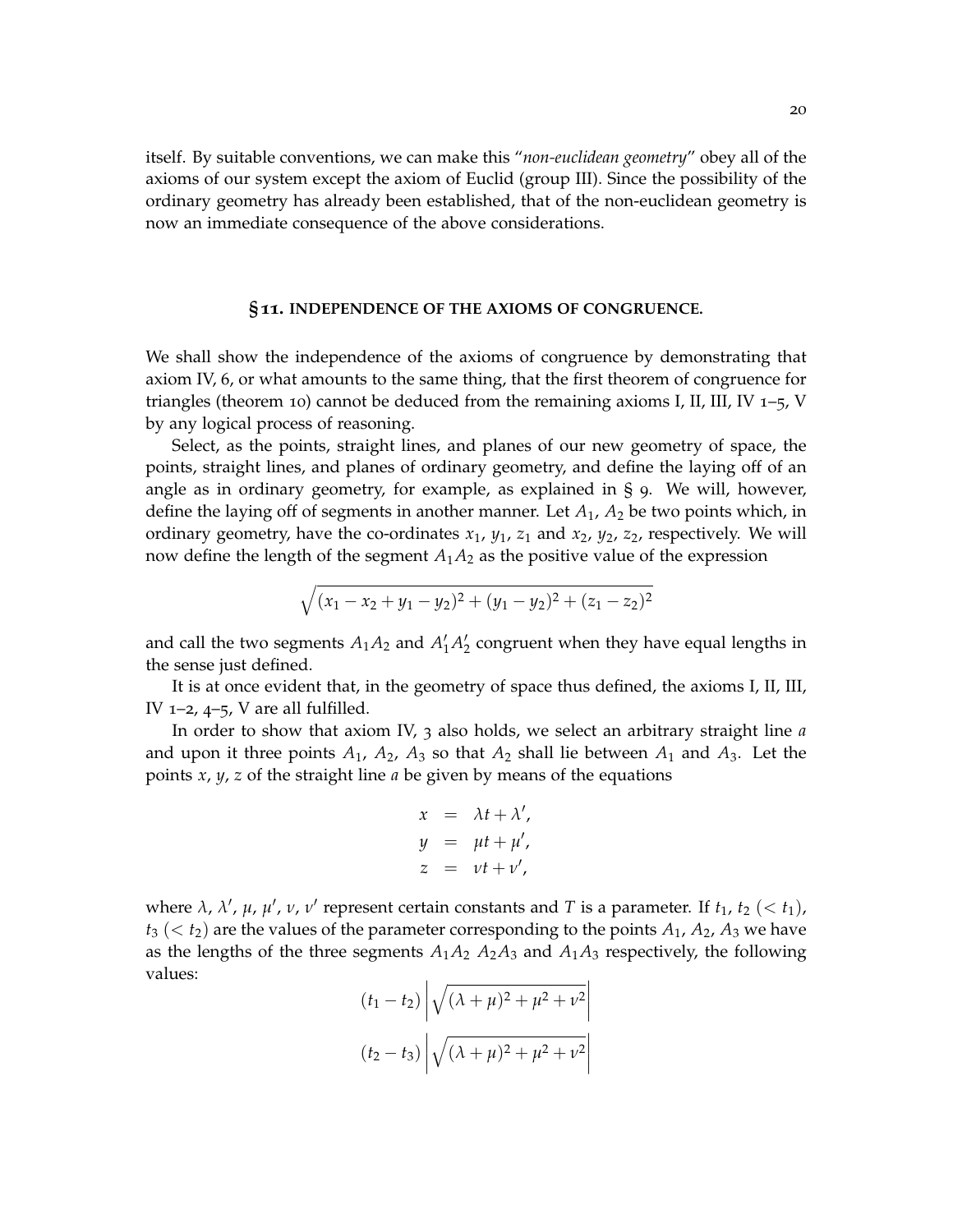$$
(t_1 - t_3)\left|\sqrt{(\lambda + \mu)^2 + \mu^2 + \nu^2}\right|
$$

Consequently, the length of  $A_1A_3$  is equal to the sum of the lengths of the segments  $A_1A_2$  and  $A_2A_3$ . But this result is equivalent to the existence of axiom IV, 3.

Axiom IV, 6, or rather the first theorem of congruence for triangles, is not always fulfilled in this geometry. Consider, for example, in the plane  $z = 0$ , the four points



Then, in the right triangles *OAC* and *OBC*, the angles at *C* as also the adjacent sides *AC* and *BC* are respectively congruent; for, the side *OC* is common to the two triangles and the sides *AC* and *BC* have the same length, namely,  $\frac{1}{2}$ . However, the third sides *OA* and the sides AC and *BC* have the same length, hamely,  $\frac{1}{2}$ . However, the third sides OA and OB have the lengths 1 and  $\sqrt{2}$ , respectively, and are not, therefore, congruent. It is not difficult to find in this geometry two triangles for which axiom IV, 6, itself is not valid.

### **§12. INDEPENDENCE OF THE AXIOM OF CONTINUITY. (NON-ARCHIMEDEAN GEOMETRY.)**

In order to demonstrate the independence of the axiom of Archimedes, we must produce a geometry in which all of the axioms are fulfilled with the exception of the one in question.<sup>7</sup>

For this purpose, we construct a domain  $\Omega(t)$  of all those algebraic functions of *t* which may be obtained from *t* by means of the four arithmetical operations of addition,

<sup>7</sup> In his very scholarly book,—*Grundzüge der Geometrie*, German translation by A. Schepp, Leipzig, 1894,—G. Veronese has also attempted the construction of a geometry independent of the axiom of Archimedes.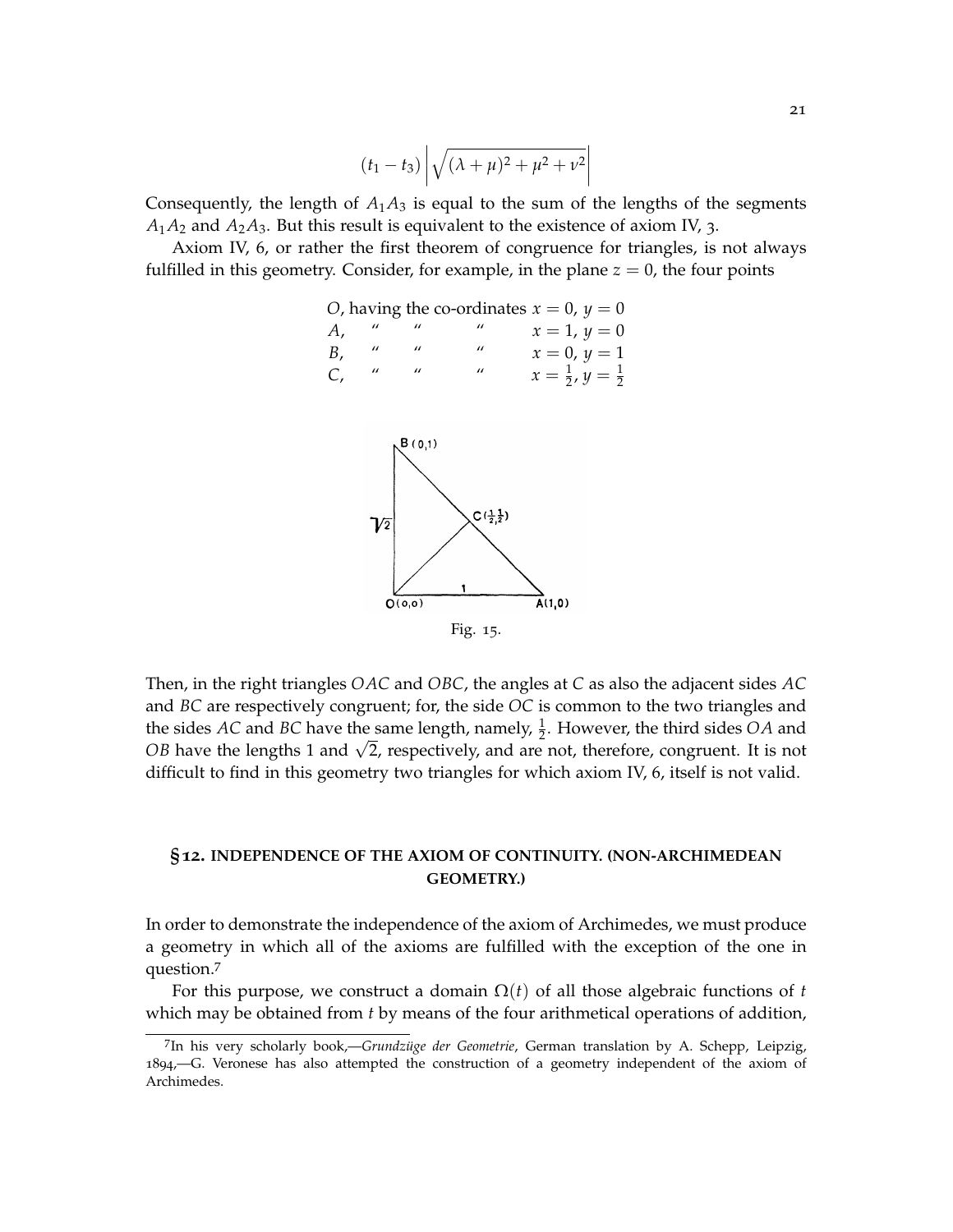subtraction, multiplication, division, and the fifth operation  $\sqrt{1 + \omega^2}$ , where  $\omega$  represents any function arising from the application of these five operations. The elements of  $\Omega(t)$ —just as was previously the case for  $\Omega$ —constitute an enumerable set. These five operations may all be performed without introducing imaginaries, and that in only one way. The domain  $\Omega(t)$  contains, therefore, only real, single-valued functions of *t*.

Let *c* be any function of the domain  $\Omega(t)$ . Since this function *c* is an algebraic function of *t*, it can in no case vanish for more than a finite number of values of *t*, and, hence, for sufficiently large positive values of *t*, it must remain always positive or always negative.

Let us now regard the functions of the domain  $\Omega(t)$  as a kind of complex numbers. In the system of complex numbers thus defined, all of the ordinary rules of operation evidently hold. Moreover, if *a*, *b* are any two distinct numbers of this system, then *a* is said to be greater than, or less than, *b* (written  $a > b$  or  $a < b$ ) according as the difference  $c = a - b$  is always positive or always negative for sufficiently large values of *t*. By the adoption of this convention for the numbers of our system, it is possible to arrange them according to their magnitude in a manner analogous to that employed for real numbers. We readily see also that, for this system of complex numbers, the validity of an inequality is not destroyed by adding the same or equal numbers to both members, or by multiplying both members by the same number, providing it is greater than zero.

If *n* is any arbitrary positive integral rational number, then, for the two numbers *n* and *t* of the domain  $\Omega(t)$ , the inequality  $n < t$  certainly holds; for, the difference  $n - t$ , considered as a function of *t*, is always negative for sufficiently large values of *t*. We express this fact in the following manner: The two numbers *l* and *t* of the domain  $\Omega(t)$ , each of which is greater than zero, possess the property that any multiple whatever of the first always remains smaller than the second.

From the complex numbers of the domain  $\Omega(t)$ , we now proceed to construct a geometry in exactly the same manner as in § 9, where we took as the basis of our consideration the algebraic numbers of the domain  $Ω$ . We will regard a system of three numbers  $(x, y, z)$  of the domain  $\Omega(t)$  as defining a point, and the ratio of any four such numbers (*u* : *v* : *w* : *r*), where *u*, *v*, *w* are not all zero, as defining a plane. Finally, the existence of the equation

$$
xu + yv + zw + r = 0
$$

shall express the condition that the point  $(x, y, z)$  lies in the plane  $(u : v : w : r)$ . Let the straight line be defined in our geometry as the totality of all the points lying simultaneously in the same two planes. If now we adopt conventions corresponding to those of § 9 concerning the arrangement of elements and the laying off of angles and of segments, we shall obtain a *"non-archimedean" geometry* where, as the properties of the complex number system already investigated show, all of the axioms, with the exception of that of Archimedes, are fulfilled. In fact, we can lay off successively the segment 1 upon the segment *t* an arbitrary number of times without reaching the end point of the segment *t*, which is a contradiction to the axiom of Archimedes.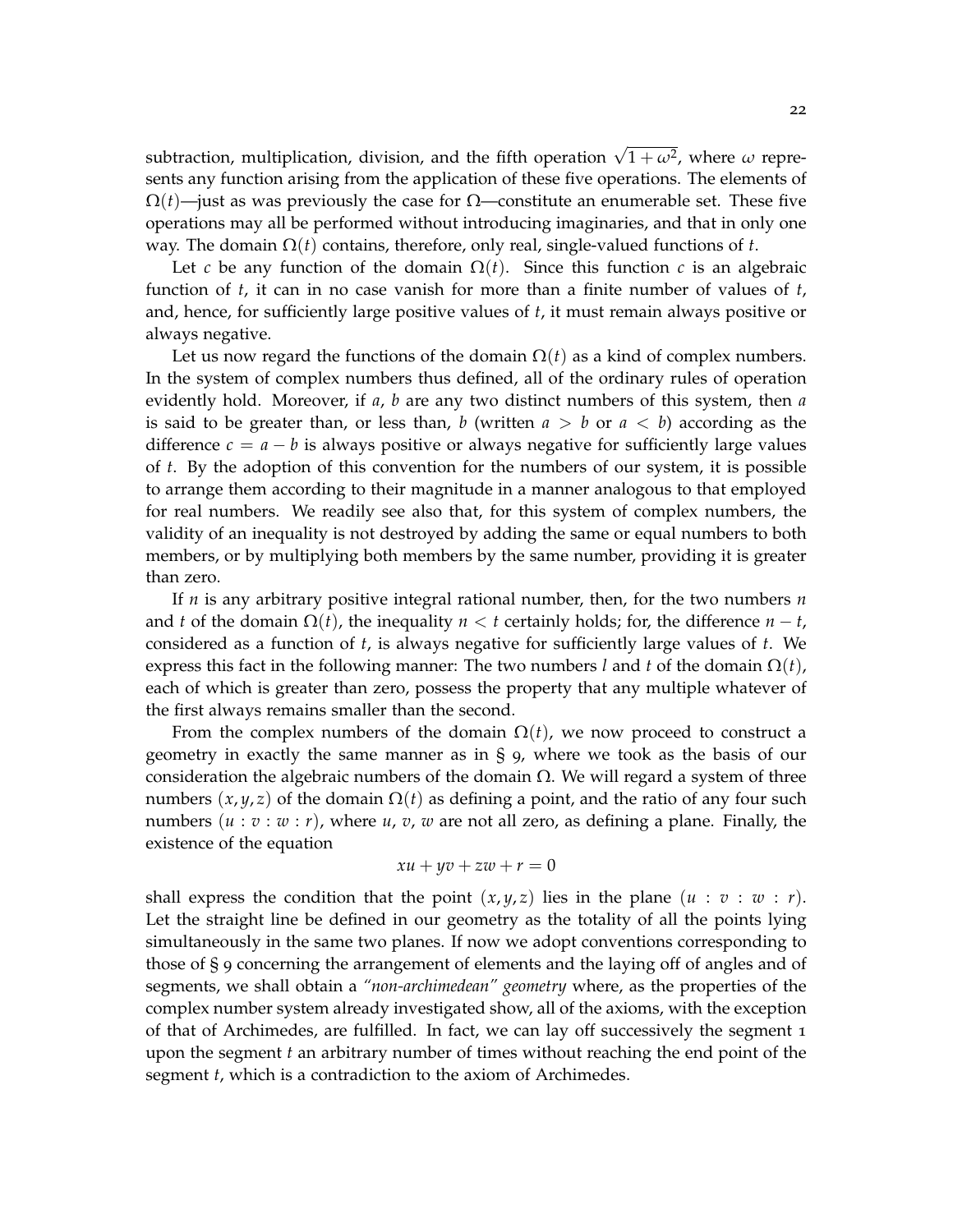# THE THEORY OF PROPORTION.<sup>8</sup>

#### **§13. COMPLEX NUMBER-SYSTEMS.**

At the beginning of this chapter, we shall present briefly certain preliminary ideas concerning complex number systems which will later be of service to us in our discussion.

The real numbers form, in their totality, a system of things having the following properties:

THEOREMS OF CONNECTION 
$$
(1-12)
$$
.

**1.** From the number *a* and the number *b*, there is obtained by "addition" a definite number *c*, which we express by writing

$$
a+b=c \text{ or } c=a+b.
$$

**2.** There exists a definite number, which we call 0, such that, for every number *a*, we have

$$
a+0=a \text{ and } 0+a=a.
$$

**3.** If *a* and *b* are two given numbers, there exists one and only one number *x*, and also one and only one number *y*, such that we have respectively

$$
a + x = b, y + a = b.
$$

**4.** From the number *a* and the number *b*, there may be obtained in another way, namely, by "multiplication," a definite number *c*, which we express by writing

$$
ab = c
$$
 or  $c = ab$ .

**5.** There exists a definite number, called 1, such that, for every number *a*, we have

$$
a \cdot 1 = a \text{ and } 1 \cdot a = a.
$$

**6.** If *a* and *b* are any arbitrarily given numbers, where *a* is different from 0, then there exists one and only one number *x* and also one and only one number *y* such that we have respectively

$$
ax = b, ya = b.
$$

<sup>8</sup>See also Schur, *Math. Annalen*, Vol. 55, p. 265.—*Tr.*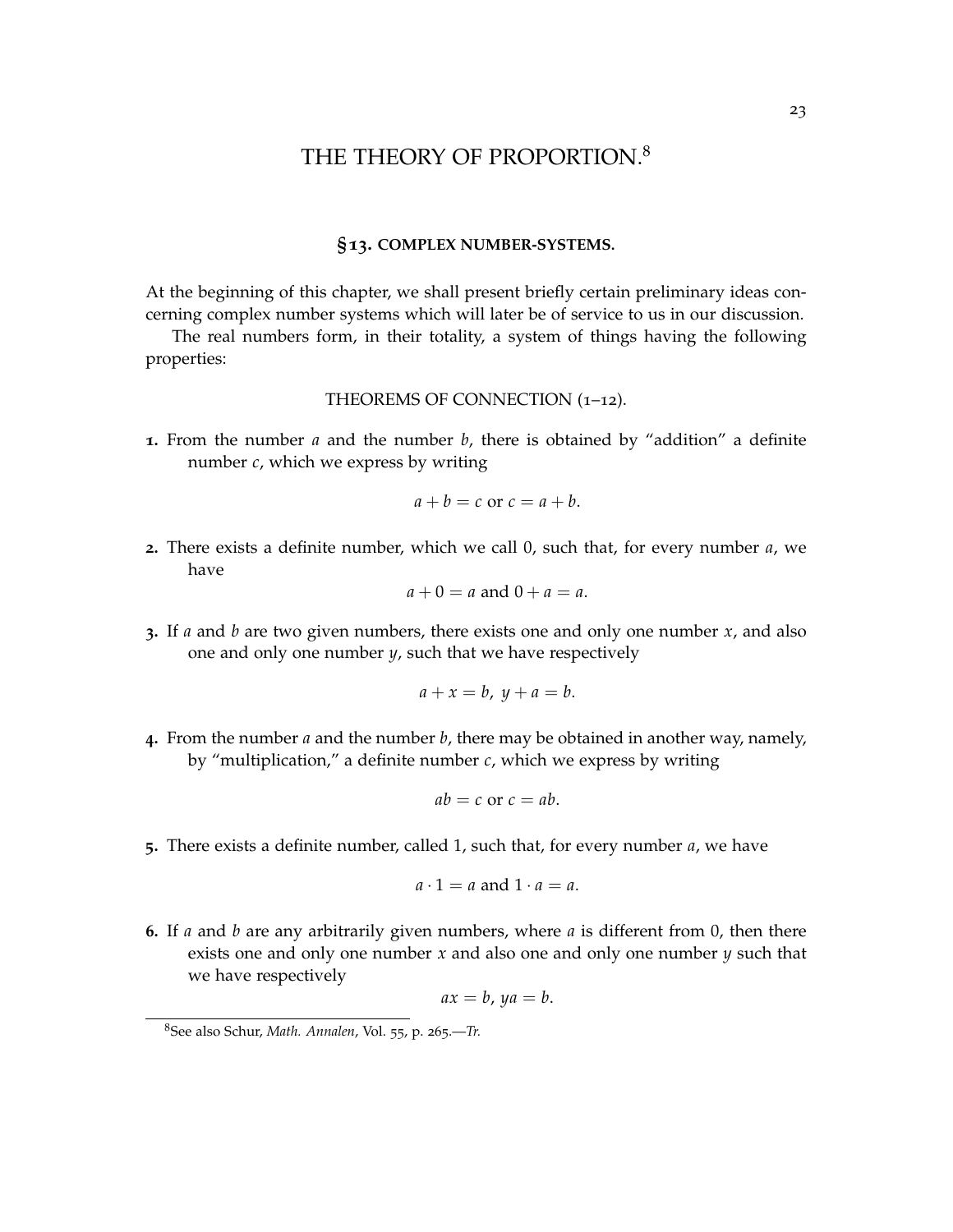If *a*, *b*, *c* are arbitrary numbers, the following laws of operation always hold:

- **7. 8. 9. 10.**  $a + (b + c) = (a + b) + c$  $a + b = b + a$  $a(bc) = (ab)c$  $a(b+c) = ab + ac$
- **11.**  $(a + b)c = ac + bc$
- **12.**  $ab = ba$ .

#### THEOREMS OF ORDER (13-16).

**13.** If *a*, *b* are any two distinct numbers, one of these, say *a*, is always greater (>) than the other. The other number is said to be the smaller of the two. We express this relation by writing

$$
a > b
$$
 and  $b < a$ .

- **14.** If  $a > b$  and  $b > c$ , then is also  $a > c$ .
- **15.** If  $a > b$ , then is also  $a + c > b + c$  and  $c + a > c + b$ .
- **16.** If  $a > b$  and  $c > 0$ , then is also  $ac > bc$  and  $ca > cb$ .

THEOREM OF ARCHIMEDES (17).

**17.** If *a*, *b* are any two arbitrary numbers, such that  $a > 0$  and  $b > 0$ , it is always possible to add *a* to itself a sufficient number of times so that the resulting sum shall have the property that

$$
a+a+a+\cdots+a>b.
$$

A system of things possessing only a portion of the above properties  $(1-17)$  is called a *complex number system*, or simply a *number system*. A number system is called *archimedean*, or *non-archimedean*, according as it does, or does not, satisfy condition (17).

Not every one of the properties  $(1-17)$  given above is independent of the others. The problem arises to investigate the logical dependence of these properties. Because of their great importance in geometry, we shall, in §§ 32, 33, pp. 68–72, answer two definite questions of this character. We will here merely call attention to the fact that, in any case, the last of these conditions (17) is not a consequence of the remaining properties, since, for example, the complex number system  $\Omega(t)$ , considered in § 12, possesses all of the properties (1–16), but does not fulfil the law stated in (17).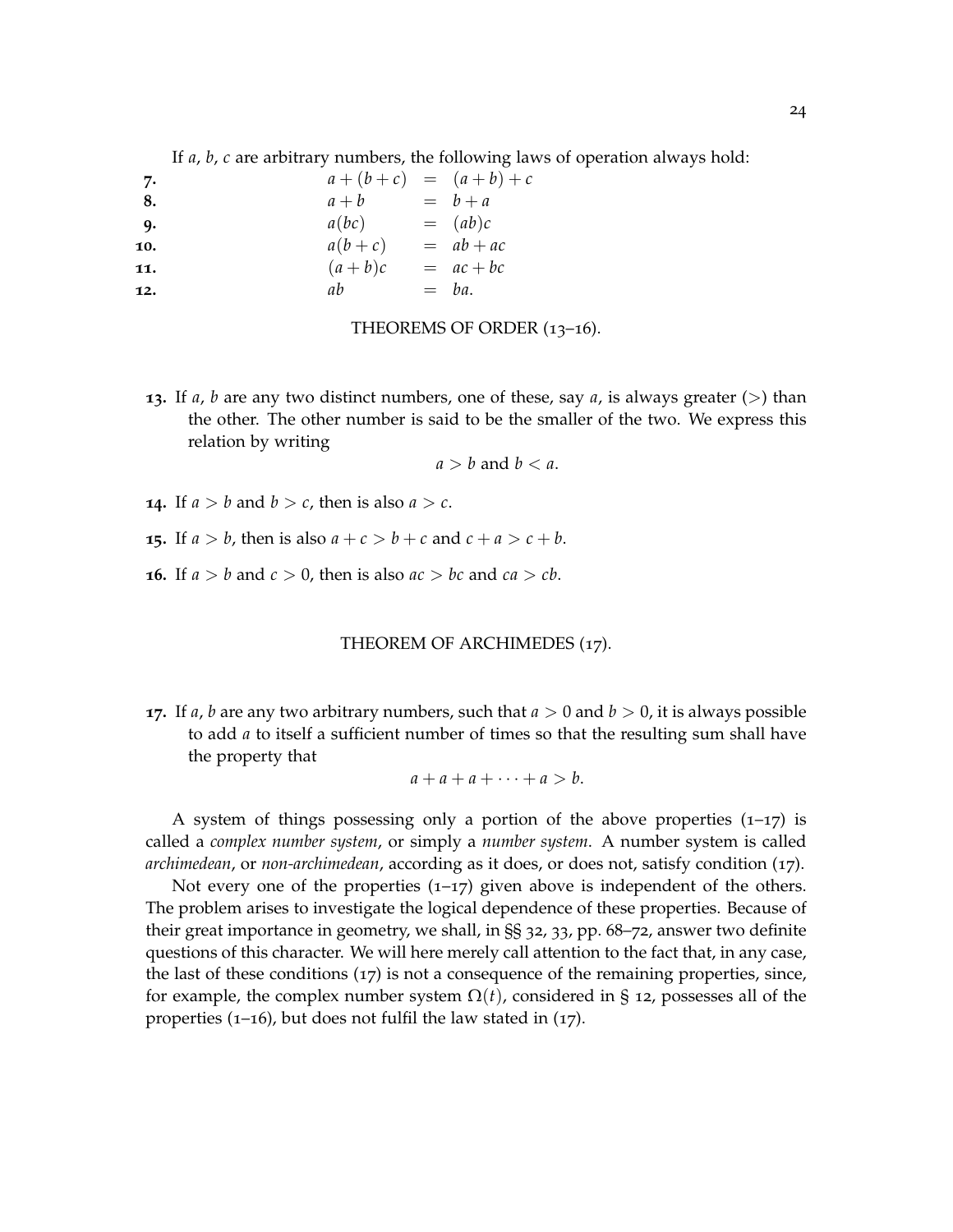#### **§14. DEMONSTRATION OF PASCAL'S THEOREM.**

In this and the following chapter, we shall take as the basis of our discussion all of the plane axioms with the exception of the axiom of Archimedes; that is to say, the axioms I, 1–2 and II–IV. In the present chapter, we propose, by aid of these axioms, to establish Euclid's theory of proportion; that is, *we shall establish it for the plane and that independently of the axiom of Archimedes*.



For this purpose, we shall first demonstrate a proposition which is a special case of the well known theorem of Pascal usually considered in the theory of conic sections, and which we shall hereafter, for the sake of brevity, refer to simply as Pascal's theorem. This theorem may be stated as follows:

THEOREM 21. (Pascal's theorem.) Given the two sets of points *A*, *B*, *C* and *A'*, *B'*, *C'* so situated respectively upon two intersecting straight lines that none of them fall at the intersection of these lines. If *CB'* is parallel to *BC'* and *CA'* is also parallel to  $AC'$ , then  $BA'$  is parallel to  $AB'.9$ 

In order to demonstrate this theorem, we shall first introduce the following notation. In a right triangle, the base *a* is uniquely determined by the hypotenuse *c* and the base angle *α* included by *a* and *c*. We will express this fact briefly by writing

$$
a=\alpha c.
$$

Hence, the symbol *αc* always represents a definite segment, providing *c* is any given segment whatever and  $\alpha$  is any given acute angle.

<sup>9</sup>F. Schur has published in the *Math. Ann.*, Vol. 51, a very interesting proof of the theorem of Pascal, based upon the axioms I–II, IV.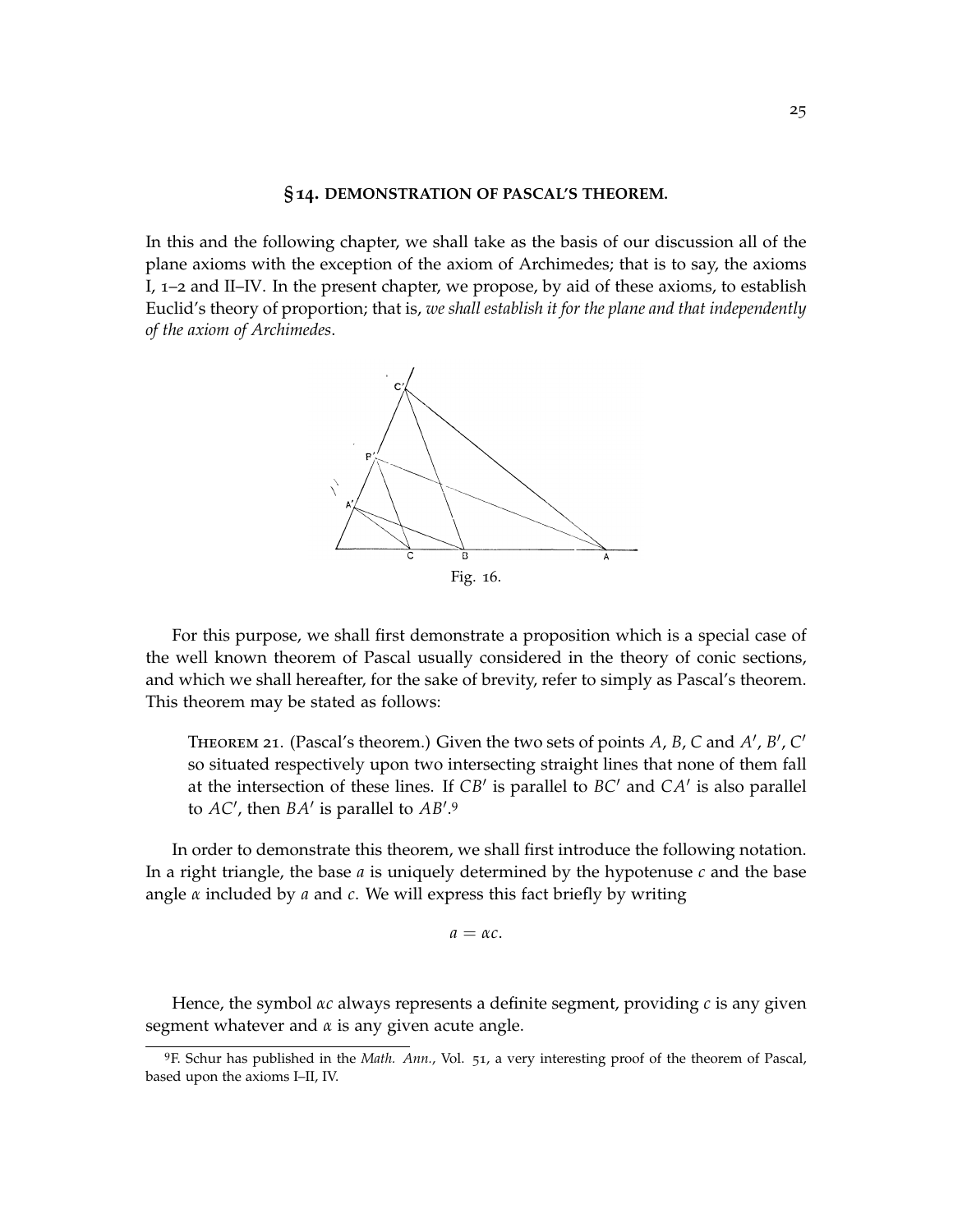

Fig. 17.

Furthermore, if *c* is any arbitrary segment and *α*, *β* are any two acute angles whatever, then the two segments *αβc* and *βαc* are always congruent; that is, we have

$$
\alpha\beta c=\beta\alpha c,
$$

and, consequently, the symbols *α* and *β* are interchangeable.



In order to prove this statement, we take the segment  $c = AB$ , and with A as a vertex lay off upon the one side of this segment the angle *α* and upon the other the angle *β*. Then, from the point *B*, let fall upon the opposite sides of the *α* and *β* the perpendiculars *BC* and *BD*, respectively. Finally, join *C* with *D* and let fall from *A* the perpendicular *AE* upon *CD*.

Since the two angles *ACB* and *ADB* are right angles, the four points *A*, *B*, *C*, *D* are situated upon a circle. Consequently, the angles *ACD* and *ABD*, being inscribed in the same segment of the circle, are congruent. But the angles *ACD* and *CAE*, taken together, make a right angle, and the same is true of the two angles *ABD* and *BAD*. Hence, the two angles *CAE* and *BAD* are also congruent; that is to say,

$$
\angle CAE \equiv \beta
$$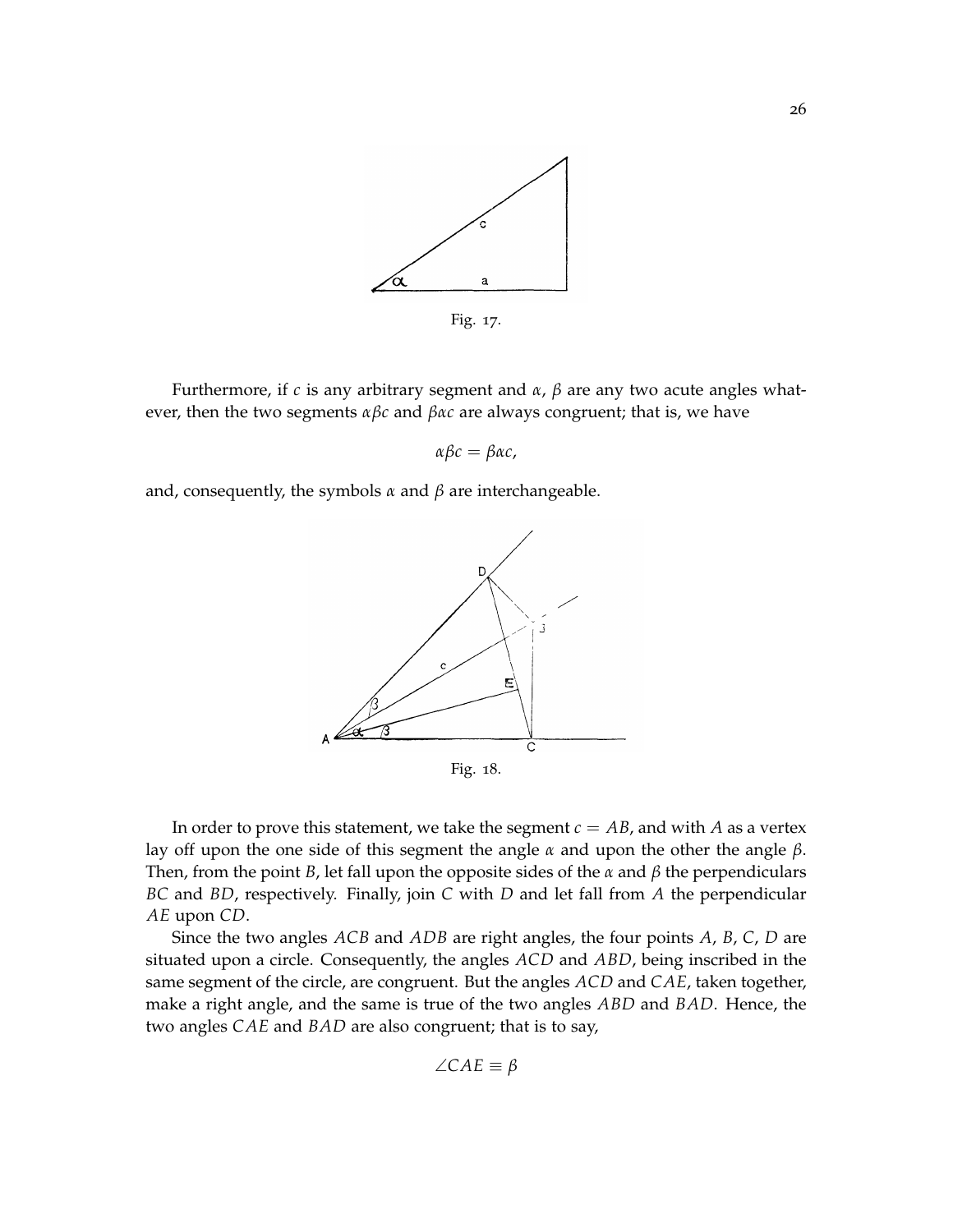27

and, therefore,

$$
\angle DAE \equiv \alpha.
$$

From these considerations, we have immediately the following congruences of segments:

$$
\begin{array}{rcl}\n\beta c & \equiv & AD, \\
\alpha \beta c & \equiv & \alpha(AD) \equiv AE, \\
\beta \alpha c & \equiv & \beta(AC) \equiv AE.\n\end{array}
$$

From these, the validity of the congruence in question follows.

Returning now to the figure in connection with Pascal's theorem, denote the intersection of the two given straight lines by *O* and the segments *OA*, *OB*, *OC*, *OA*<sup>*'*</sup>, *OB*<sup>'</sup>,  $OC', CB', BC', CA', AC', BA', AB'$  by a, b, c, a', b', c', l, l\*, m, m\*, n, n\*, respectively.



Let fall from the point *O* a perpendicular upon each of the segments *l*, *m*, *n*. The perpendicular to *l* will form with the straight lines *OA* and *OA'* acute angles, which we shall denote by  $\lambda'$  and  $\lambda$ , respectively. Likewise, the perpendiculars to  $m$  and  $n$  form with these same lines  $OA$  and  $OA'$  acute angles, which we shall denote by  $\mu'$ ,  $\mu$  and *ν'*, *ν*, respectively. If we now express, as indicated above, each of these perpendiculars in terms of the hypotenuse and base angle, we have the three following congruences of segments:

$$
\lambda b' \equiv \lambda' c
$$

$$
\mu a' \equiv \mu' c
$$

$$
(3) \t\t\t\t $va' \equiv v'b.$
$$

But since, according to our hypothesis, *l* is parallel to *l* <sup>∗</sup> and *m* is parallel to *m*<sup>∗</sup> , the perpendiculars from *O* falling upon *l*<sup>∗</sup> and  $m$ <sup>∗</sup> must coincide with the perpendiculars from the same point falling upon *l* and *m*, and consequently, we have

$$
\lambda c' \equiv \lambda' b,
$$

$$
\mu c' \equiv \mu' a.
$$

Multiplying both members of congruence (3) by the symbol  $\lambda' \mu$ , and remembering that,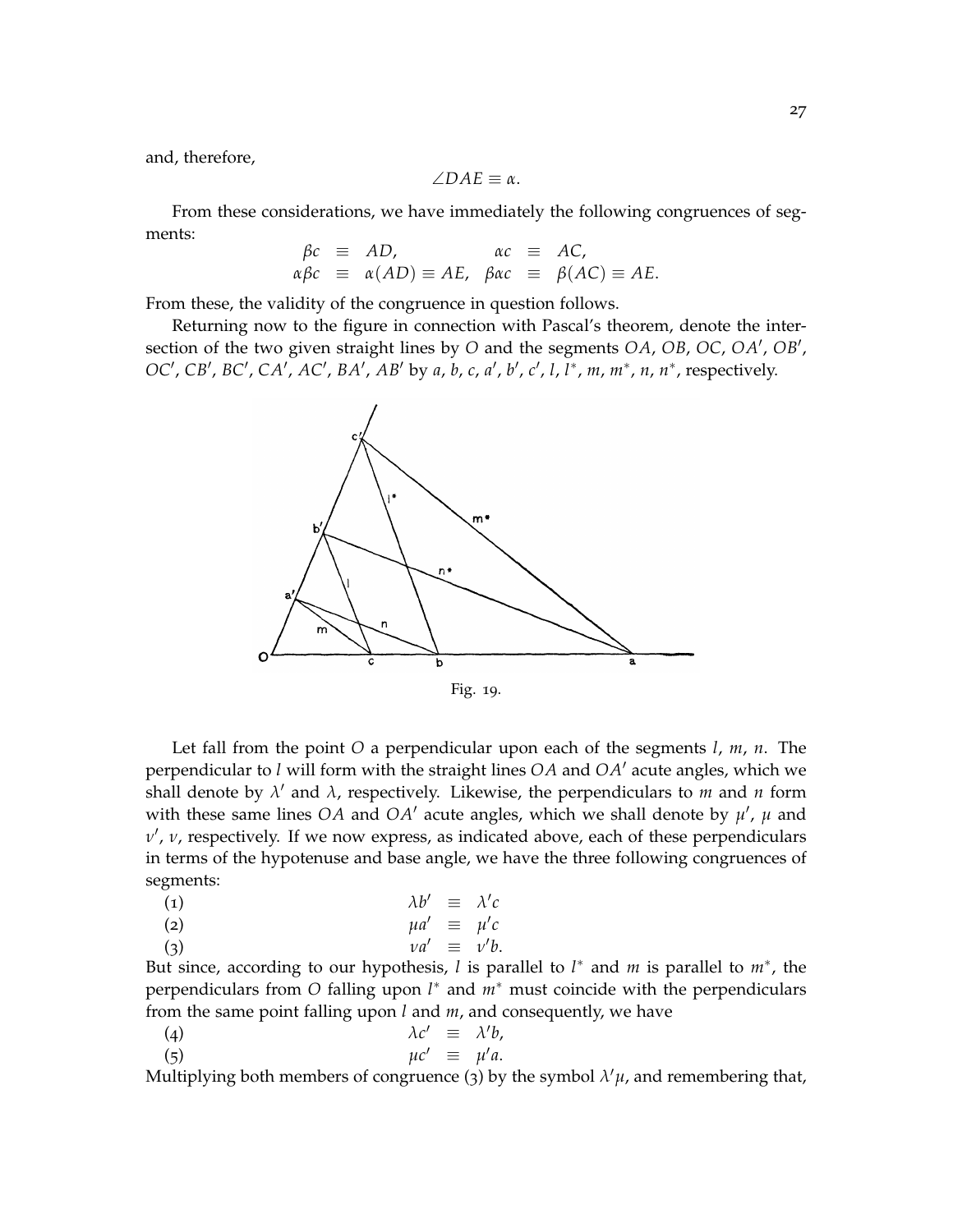as we have already seen, the symbols in question are commutative, we have

$$
\nu \lambda' \mu a' \equiv \nu' \mu \lambda' b.
$$

In this congruence, we may replace  $\mu$ *a'* in the first member by its value given in (2) and  $\lambda$ <sup>*'b*</sup> in the second member by its value given in (4), thus obtaining as a result

$$
\nu \lambda' \mu' c \equiv \nu' \mu \lambda c',
$$

or

$$
\nu\mu'\lambda'c\equiv\nu'\lambda\mu c'.
$$

Here again in this congruence we can, by aid of (1), replace  $\lambda'c$  by  $\lambda b'$ , and, by aid of (5), we may replace in the second member  $\mu$ <sup>*c*</sup> by  $\mu$ <sup>*'a*</sup>. We then have

$$
\nu\mu'\lambda b'\equiv\nu'\lambda\mu'a,
$$

or

$$
\lambda \mu' \nu b' \equiv \lambda \mu' \nu' a.
$$

Because of the significance of our symbols, we can conclude at once from this congruence that

$$
\mu' \nu b' \equiv \mu' \nu' a,
$$

and, consequently, that

(6) *νb*  $v' \equiv v'a$ .

If now we consider the perpendicular let fall from *O* upon *n* and draw perpendiculars to this same line from the points  $A$  and  $B'$ , then congruence (6) shows that the feet of the last two perpendiculars must coincide; that is to say, the straight line  $n^* = AB'$ makes a right angle with the perpendicular to *n* and, consequently, is parallel to *n*. This establishes the truth of Pascal's theorem.

Having given any straight line whatever, together with an arbitrary angle and a point lying outside of the given line, we can, by constructing the given angle and drawing a parallel line, find a straight line passing through the given point and cutting the given straight line at the given angle. By means of this construction, we can demonstrate Pascal's theorem in the following very simple manner, for which, however, I am indebted to another source.

Through the point  $B$ , draw a straight line cutting  $OA'$  in the point  $D'$  and making with it the angle *OCA'*, so that the congruence

$$
(1*)\qquad \qquad \angle OCA' \equiv \angle OD'B
$$

is fulfilled. Now, according to a well known property of circles, *CBD'A'* is an inscribed quadrilateral, and, consequently, by aid of the theorem concerning the congruence of angles inscribed in the same segment of a circle, we have the congruence

$$
(2*)\qquad \qquad \angle OBA' \equiv \angle O D'C.
$$

Since, by hypothesis, *CA'* and *AC'* are parallel, we have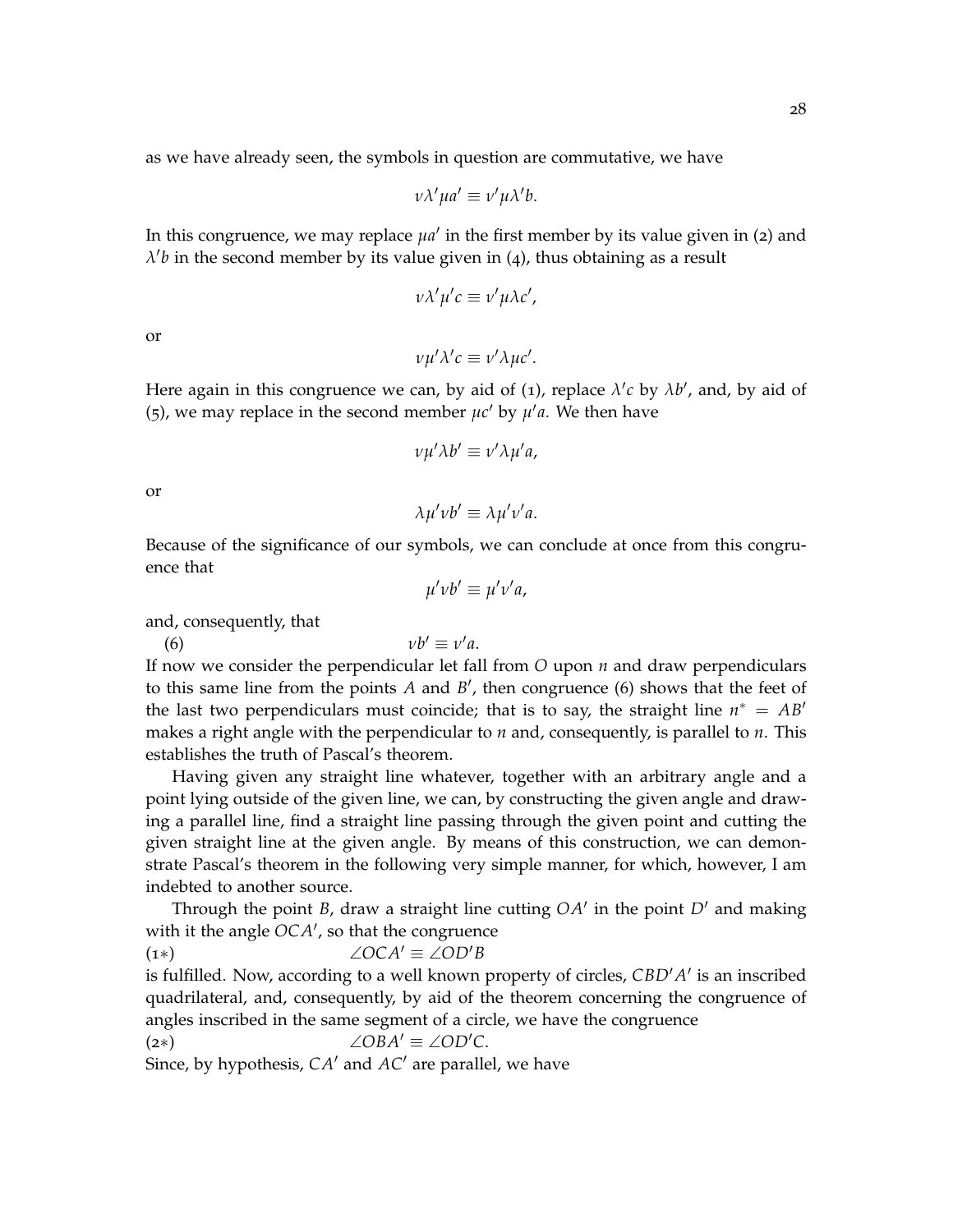

(3\*) 
$$
\angle OCA' \equiv \angle OAC'
$$
,  
and from (1\*) and (3\*) we obtain the congruence

 $\angle OD'B \equiv \angle OAC'$ .

However,  $BAD'C'$  is also an inscribed quadrilateral, and, consequently, by virtue of the theorem relating to the angles of such a quadrilateral, we have the congruence  $\angle OAD' \equiv \angle OC'B$ . But as *CB'* is, by hypothesis, parallel to *BC'*, we have also  $\angle$ *OB<sup>'</sup>C*  $\equiv$  ∠*OC*<sup>'</sup>*B*. From (4∗) and (5∗), we obtain the congruence

$$
\angle OAD' \equiv \angle OB'C,
$$

which shows that  $CAD'B'$  is also an inscribed quadrilateral, and, hence, the congruence  $\angle OAB' \equiv \angle OD'C$ , is valid. From  $(2*)$  and  $(6*)$ , it follows that

$$
\angle OBA' \equiv \angle OAB',
$$

and this congruence shows that  $BA'$  and  $AB'$  are parallel as Pascal's theorem demands. In case  $D'$  coincides with one of the points  $A'$ ,  $B'$ ,  $C'$ , it is necessary to make a modification of this method, which evidently is not difficult to do.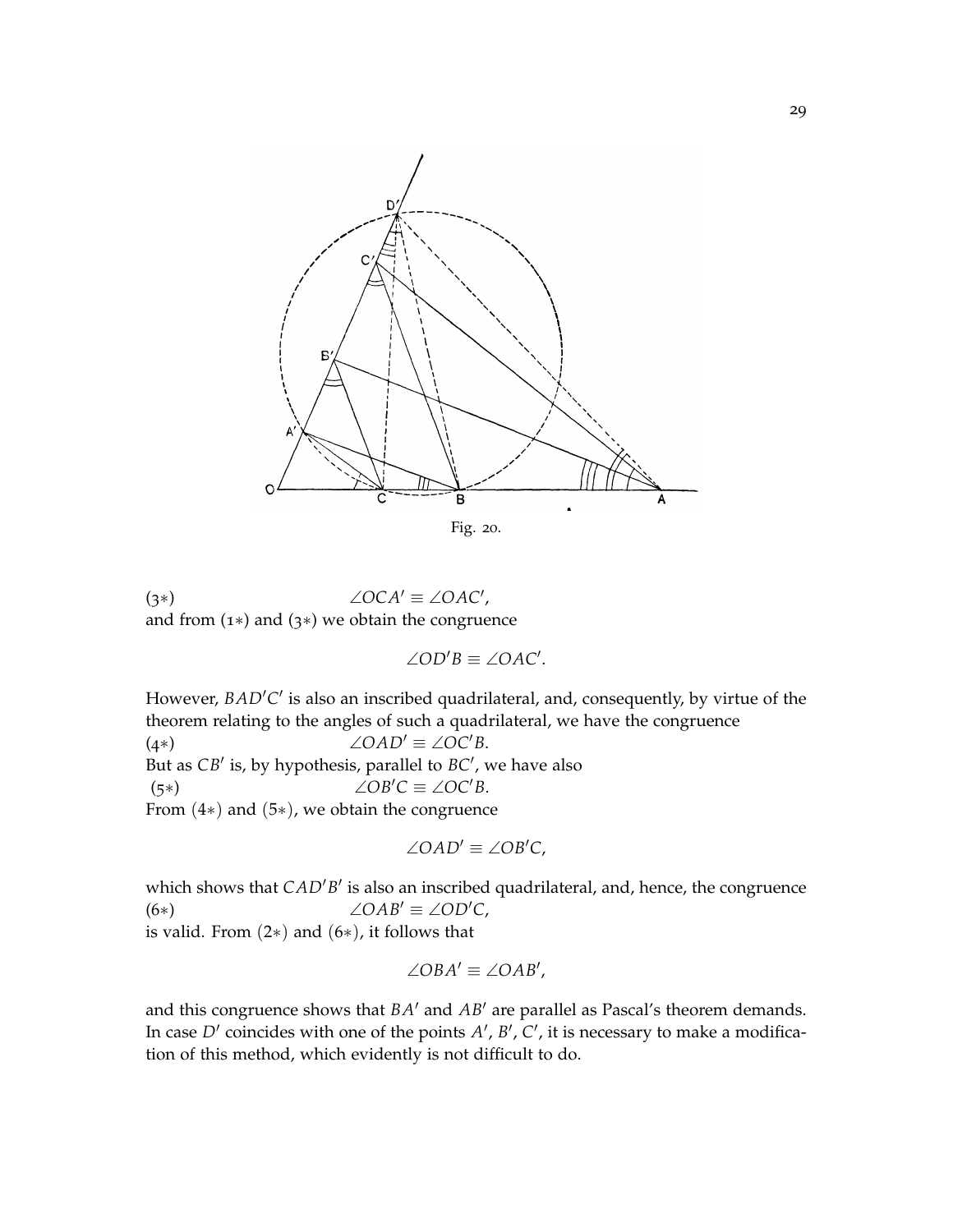#### **§15. AN ALGEBRA OF SEGMENTS, BASED UPON PASCAL'S THEOREM.**

Pascal's theorem, which was demonstrated in the last section, puts us in a position to introduce into geometry a method of calculating with segments, in which all of the rules for calculating with real numbers remain valid without any modification.

Instead of the word "congruent" and the sign  $\equiv$ , we make use, in the algebra of segments, of the word "equal" and the sign  $=$ .



If *A*, *B*, *C* are three points of a straight line and if *B* lies between *A* and *C*, then we say that  $c = AC$  is the *sum* of the two segments  $a = AB$  and  $b = BC$ . We indicate this by writing

$$
c=a+b.
$$

The segments *a* and *b* are said to be smaller than c, which fact we indicate by writing

$$
a
$$

On the other hand, *c* is said to be larger than *a* and *b*, and we indicate this by writing

$$
c>a, c>b.
$$

From the linear axioms of congruence (axioms IV,  $1-3$ ), we easily see that, for the above definition of addition of segments, the associative law

$$
a + (b + c) = (a + b) + c,
$$

as well as the commutative law

$$
a+b=b+a
$$

is valid.

In order to define geometrically the product of two segments *a* and *b*, we shall make use of the following construction. Select any convenient segment, which, having been selected, shall remain constant throughout the discussion, and denote the same by 1. Upon the one side of a right angle, lay off from the vertex *O* the segment 1 and also the segment *b*. Then, from *O* lay off upon the other side of the right angle the segment *a*. Join the extremities of the segments 1 and *a* by a straight line, and from the extremity of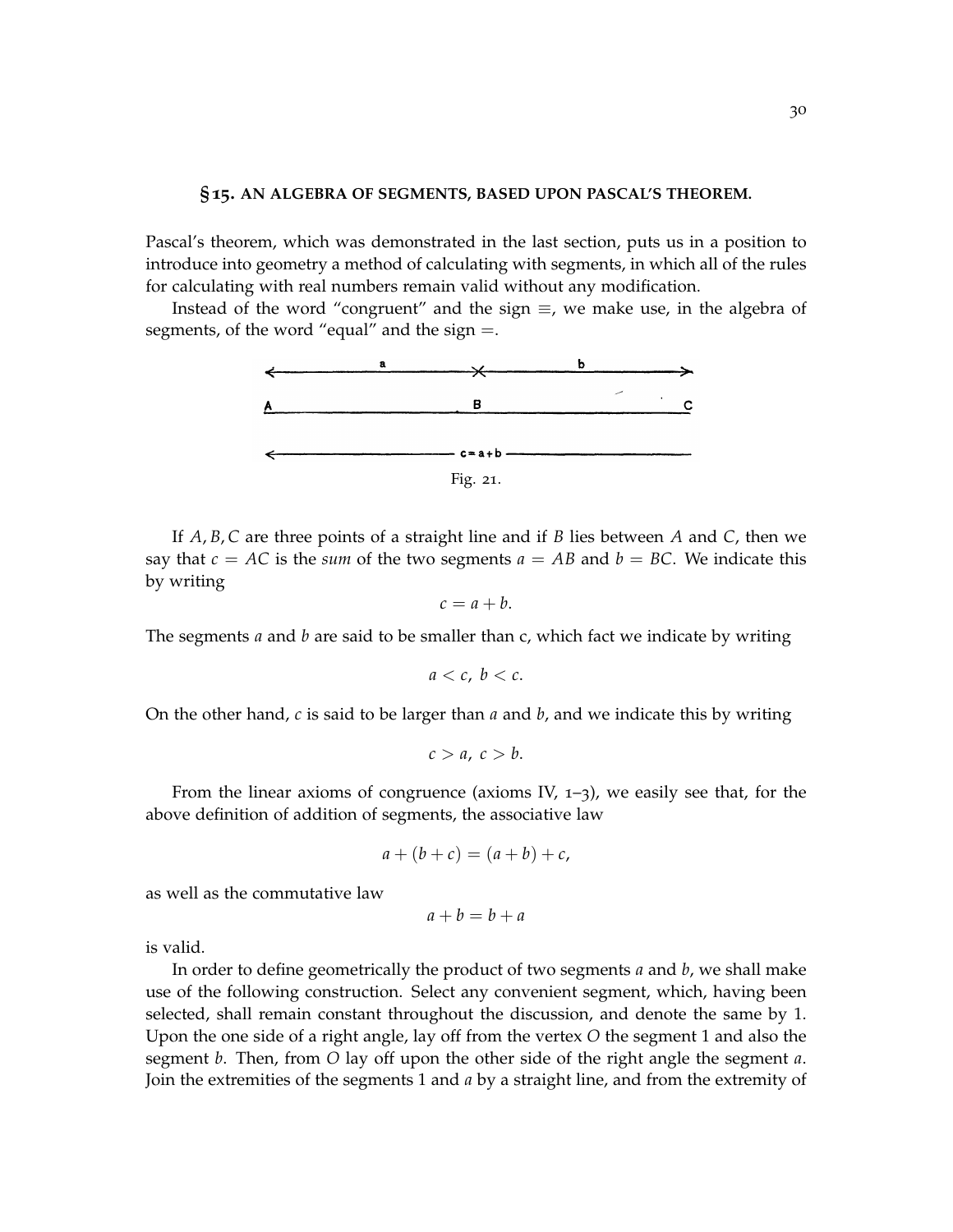*b* draw a line parallel to this straight line. This parallel will cut off from the other side of the right angle a segment *c*. We call this segment *c* the *product* of the segments *a* and *b*, and indicate this relation by writing

 $c = ab$ .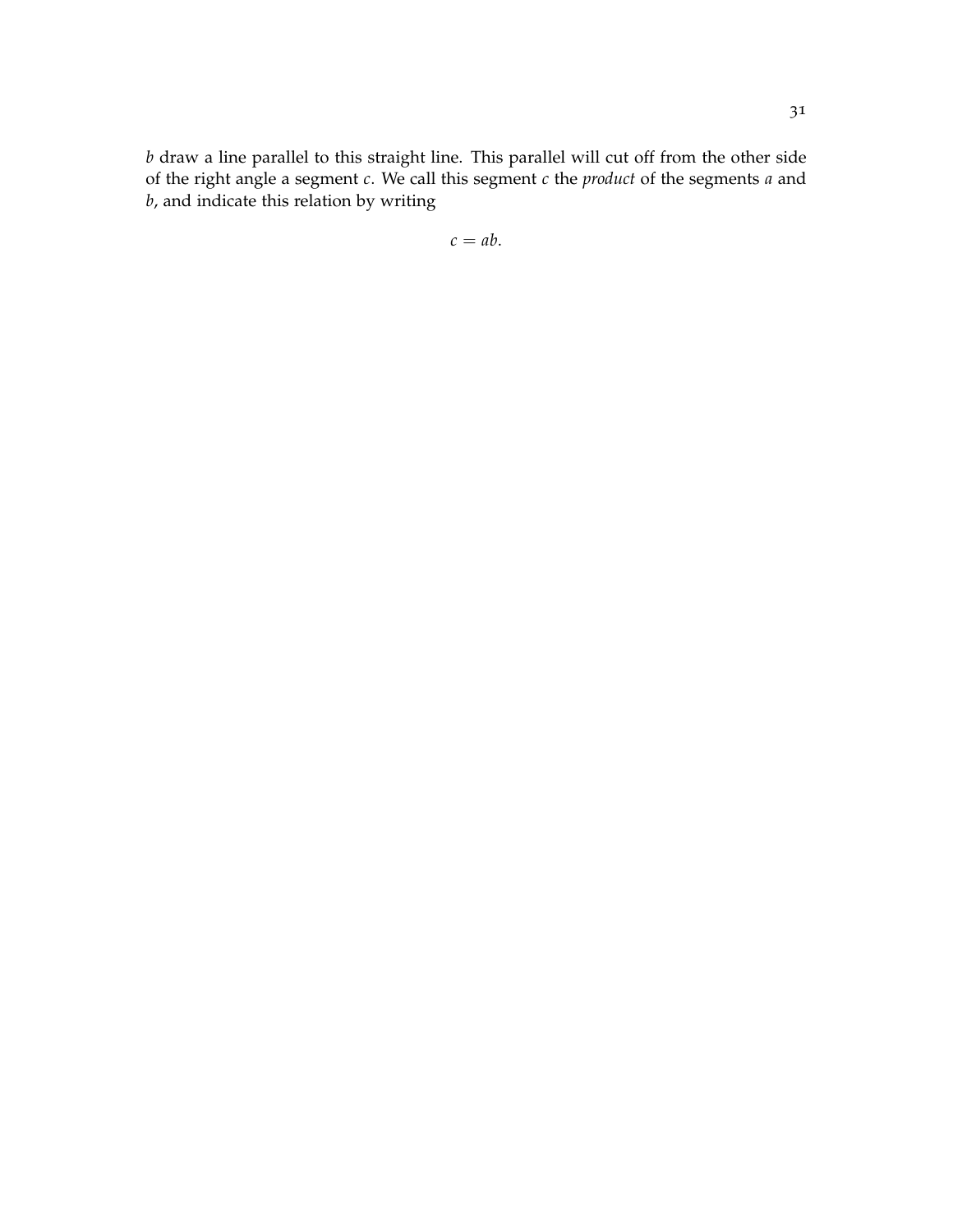

We shall now demonstrate that, for this definition of the multiplication of segments, the *commutative* law

$$
ab = ba
$$

holds. For this purpose, we construct in the above manner the product *ab*. Furthermore, lay off from 0 upon the first side (I) of the right angle the segment *a* and upon the other side (II) the segment *b*. Connect by a straight line the extremity of the segment 1 with the extremity of *b*, situated on II, and draw through the endpoint of *a*, on I, a line parallel to this straight line. This parallel will determine, by its intersection with the side II, the segment *ba*. But, because the two dotted lines are, by Pascal's theorem, parallel, the segment *ba* just found coincides with

the segment *ab* previously constructed, and our proposition is established. In order to show that the *associative* law

$$
a(bc)=(ab)c
$$

holds for the multiplication of segments, we construct first of all the segment  $d = be$ , then *da*, after that the segment  $e = ba$ , and finally *ec*. By virtue of Pascal's theorem, the extremities of the segments *da* and *ec* coincide, as may be clearly seen from figure 24.

If now we apply the commutative law which we have just demonstrated, we obtain the above formula, which expresses the associative law for the multiplication of two segments.

Finally, *the distributive* law

$$
a(b+c) = ab + ac
$$

also holds for our algebra of segments. In order to demonstrate this, we construct the segments, *ab*, *ac*, and  $a(b + c)$ , and draw through the extremity of the segment *c* (Fig. 25) a straight line parallel to the other side of the right angle. From the congruence of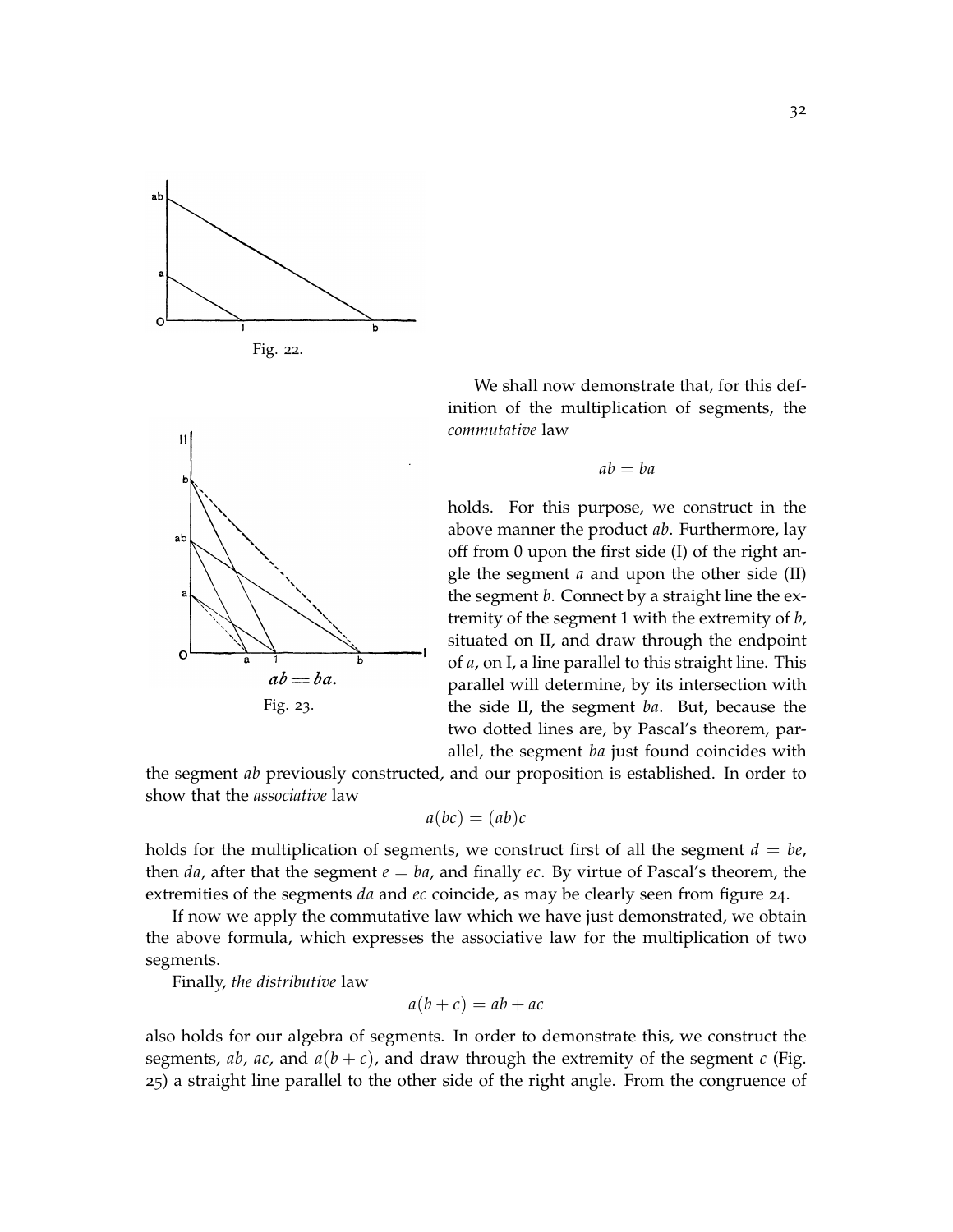

the two right-angled triangles which are shaded in the figure and the application of the theorem relating to the equality of the opposite sides of a parallelogram, the desired result follows. If *b* and *c* are any two arbitrary segments, there is always a segment *a* to be found such that  $c = ab$ . This segment *a* is denoted by  $\frac{c}{b}$  and is called the *quotient* of *c* by *b*.

#### **§16. PROPORTION AND THE THEOREMS OF SIMILITUDE.**

By aid of the preceding algebra of segments, we can establish Euclid's theory of proportion in a manner free from objections and without making use of the axiom of Archimedes.

If *a*, *b*, *a'*, *b'* are any four segments whatever, the proportion

$$
a:b=a':b'
$$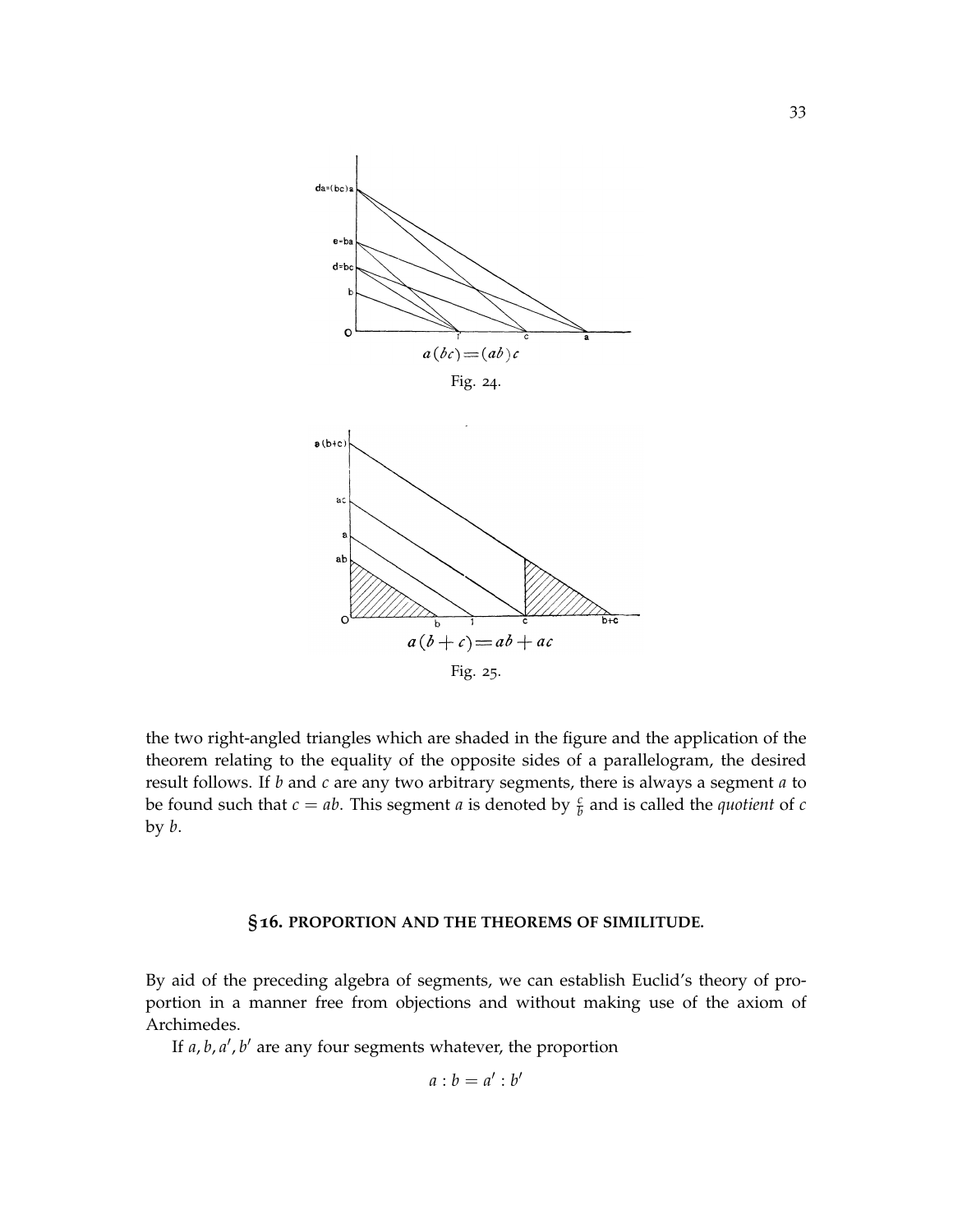expresses nothing else than the validity of equation

$$
ab'=ba'.
$$

DEFINITION. Two triangles are called *similar* when the corresponding angles are congruent.

THEOREM 22. If *a*, *b* and *a'*, *b'* are homologous sides of two similar triangles, we have the proportion

$$
a:b=a':b'
$$

PROOF. We shall first consider the special case where the angle included between *a* and *b* and the one included between *a'* and *b'* are right angles. Moreover, we shall assume that the two triangles are laid off in one and the same right angle. Upon one of the sides of this right angle, we lay off from the vertex 0 the segment 1, and through the extremity of this segment, we draw a straight line parallel to the hypotenuses of the two triangles.

This parallel determines upon the other side of the right angle a segment *e*. Then, according to our definition of the product of two segments, we have

$$
b = ea, b' = ea',
$$

from which we obtain

$$
ab'=ba',
$$

that is to say,

 $a : b = a' : b'.$ 



Fig. 26.

Let us now return to the general case. In each of the two similar triangles, find the point of intersection of the bisectors of the three angles. Denote these points by *S* and  $S'$ . From these points let fall upon the sides of the triangles the perpendiculars  $r$  and  $r'$ , respectively. Denote the segments thus determined upon the sides of the triangles by

$$
a_b, a_c, b_c, b_a, c_a, c_b
$$

and

$$
a'_b, a'_c, b'_c, b'_a, c'_a, c'_b,
$$

respectively. The special case of our proposition, demonstrated above, gives us then the following proportions:

$$
a_b : r = a'_b : r',
$$
  $b_c : r = b'_c : r',$   
\n $a_c : r = a'_c : r',$   $b_a : r = b'_a : r'.$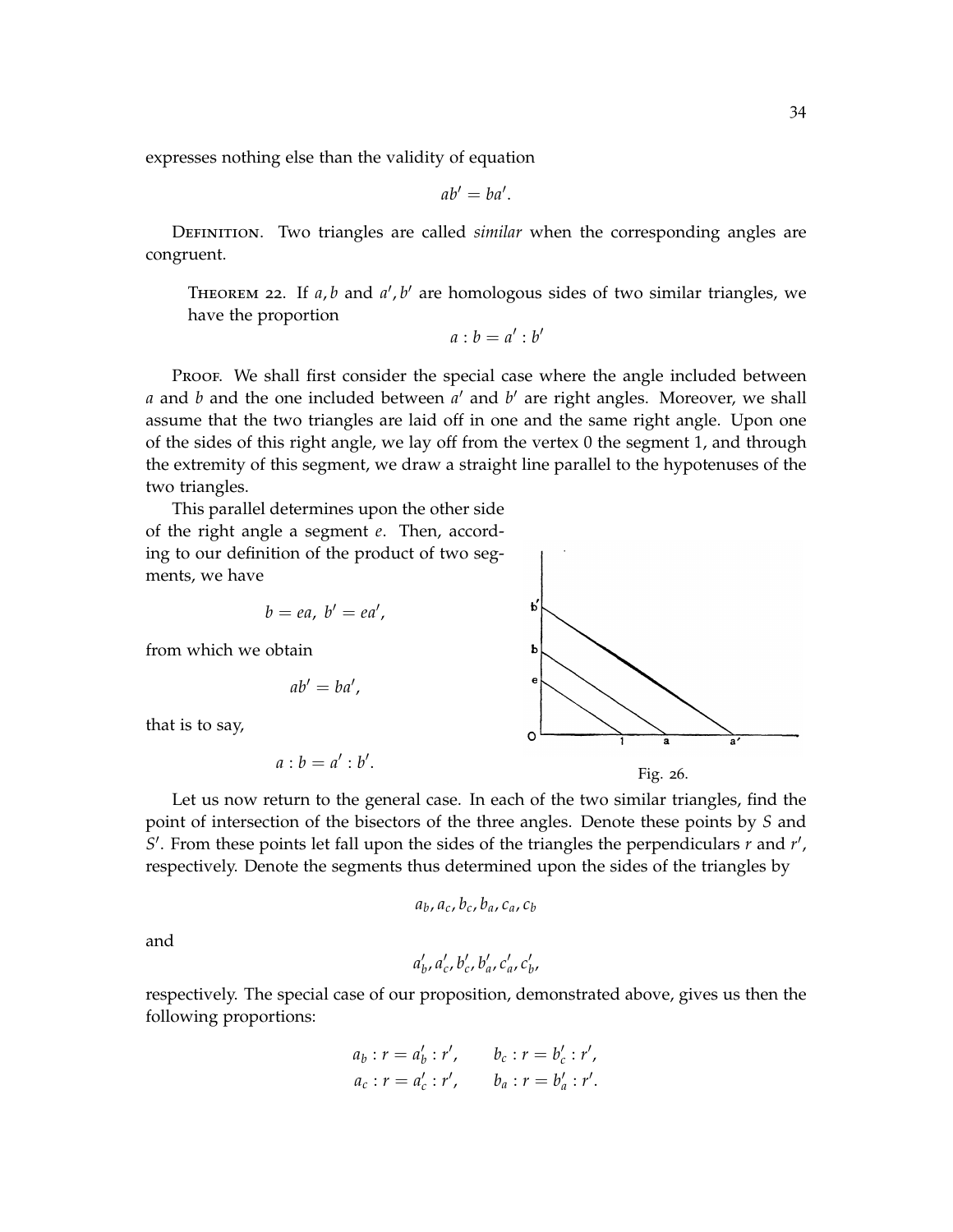By aid of the distributive law, we obtain from these proportions the following:

$$
a:r = a':r, \quad b:r = b':r'.
$$

Consequently, by virtue of the commutative law of multiplication, we have

$$
a:b=a':b'.
$$

From the theorem just demonstrated, we can easily deduce the fundamental theorem in the theory of proportion. This theorem may be stated as follows:

> THEOREM 23. If two parallel lines cut from the sides of an arbitrary angle the segments  $a, b$  and  $a', b'$  respectively, then we have always the proportion

$$
a:b=a':b'.
$$

Conversely, if the four segments  $a$ ,  $b$ ,  $a'$ ,  $b$ fulfill this proportion and if a, a' and  $b$ ,  $b'$  are laid off upon the two sides respectively of an arbitrary angle, then the straight lines joining the extremities of *a* and  $b$  and of  $a'$  and  $b'$  are parallel to each other.





#### **§17. EQUATIONS OF STRAIGHT LINES AND OF PLANES.**

To the system of segments already discussed, let us now add a second system. We will distinguish the segments of the new system from those of the former one by means of a special sign, and will call them "*negative*" segments in contradistinction to the "*positive*" segments already considered. If we introduce also the segment *O*, which is determined by a single point, and make other appropriate conventions, then all of the rules deduced in § 13 for calculating with real numbers will hold equally well here for calculating with segments. We call special attention to the following particular propositions:

We have always  $a \cdot 1 = 1 \cdot a = a$ .

If  $a \cdot b = 0$ , then either  $a = 0$ , or  $b = 0$ .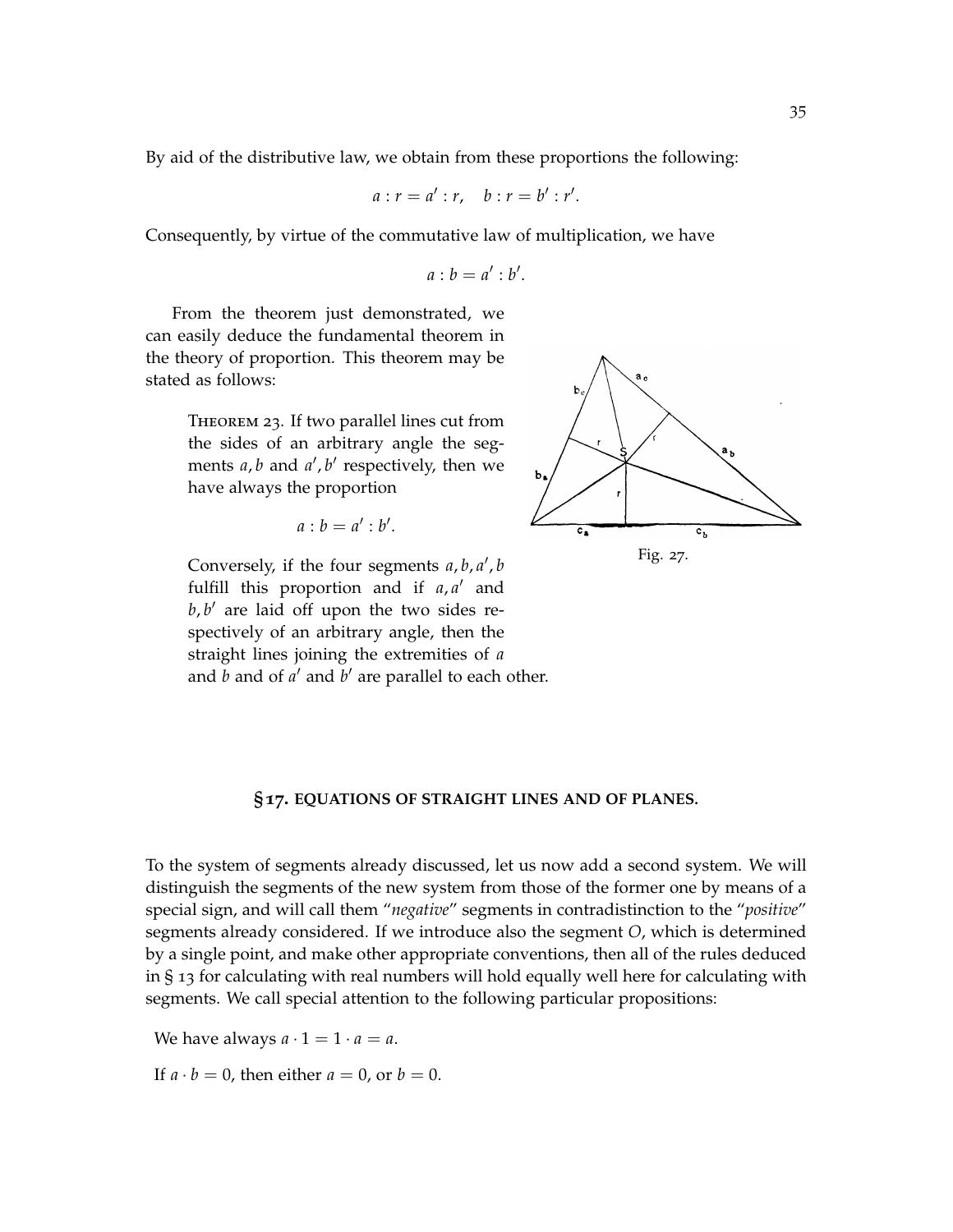If  $a > b$  and  $c > 0$ , then  $ac > bc$ .

In a plane *α*, we now take two straight lines cutting each other in *O* at right angles as the fixed axes of rectangular co-ordinates, and lay off from *O* upon these two straight lines the arbitrary segments *x* and *y*. We lay off these segments upon the one side or upon the other side of *O*, according as they are positive or negative. At the extremities of *x* and *y*, erect perpendiculars and determine the point *P* of their intersection. The segments *x* and *y* are called the co-ordinates of *P*. Every point of the plane  $\alpha$  is uniquely determined by its co-ordinates *x*, *y*, which may be positive, negative, or zero.

Let *l* be a straight line in the plane *α*, such that it shall pass through *O* and also through a point *C* having the co-ordinates *a*, *b*. If *x*, *y* are the co-ordinates



of any point on *l*, it follows at once from theorem 22 that

$$
a:b=x:y,
$$

or

$$
bx - ay = 0,
$$

is the equation of the straight line *l*. If *l'* is a straight line parallel to *l* and cutting off from the *x*-axis the segment *c*, then we may obtain the equation of the straight line *l* 0 by replacing, in the equation for *l*, the segment *x* by the segment  $x - c$ . The desired equation will then be of the form

$$
bx - ay - bc = 0.
$$

From these considerations, we may easily conclude, independently of the axiom of Archimedes, that every straight line of a plane is represented by an equation which is linear in the co-ordinates *x*, *y*, and, conversely, every such linear equation represents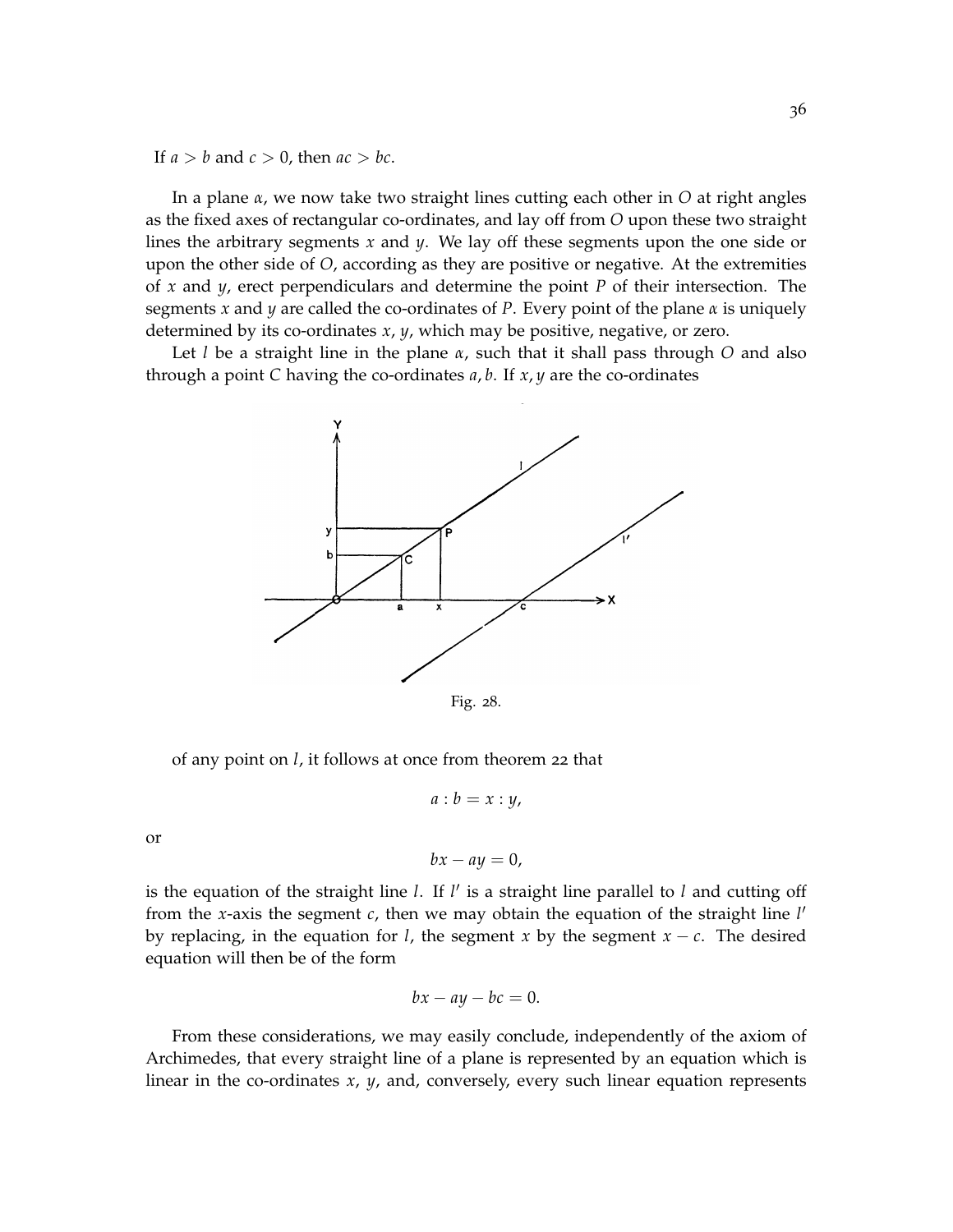a straight line when the co-ordinates are segments appertaining to the geometry in question. The corresponding results for the geometry of space may be easily deduced.

The remaining parts of geometry may now be developed by the usual methods of analytic geometry.

So far in this chapter, we have made absolutely no use of the axiom of Archimedes. If now we assume the validity of this axiom, we can arrange a definite correspondence between the points on any straight line in space and the real numbers. This may be accomplished in the following manner.

We first select on a straight line any two points, and assign to these points the numbers 0 and 1. Then, bisect the segment  $(0, 1)$  thus determined and denote the middle point by the number  $\frac{1}{2}$ . In the same way, we denote the middle of  $(0, \frac{1}{2})$  by  $\frac{1}{4}$ , etc. After applying this process *n* times, we obtain a point which corresponds to  $\frac{1}{2^n}$ . Now, lay off *m* times in both directions from the point *O* the segment (*O*, 1  $\frac{1}{2^n}$ ). We obtain in this manner a point corresponding to the numbers  $\frac{m}{2^n}$ ) and  $-\frac{m}{2^n}$ ). From the axiom of Archimedes, we now easily see that, upon the basis of this association, to each arbitrary point of a straight line there corresponds a single, definite, real number, and, indeed, such that this correspondence possesses the following property: If *A*, *B*, *C* are any three points on a straight line and *α*, *β*, *γ* are the corresponding real numbers, and, if *B* lies between *A* and *C*, then one of the inequalities,

$$
\alpha < \beta < \gamma \text{ or } \alpha > \beta > \gamma,
$$

is always fulfilled.

From the development given in  $\S$  9, p. 16, it is evident, that to every number belonging to the field of algebraic numbers  $\Omega$ , there must exist a corresponding point upon the straight line. Whether to every real number there corresponds a point cannot in general be established, but depends upon the geometry to which we have reference.

However, it is always possible to generalize the original system of points, straight lines, and planes by the addition of "ideal" or "irrational" elements, so that, upon any straight line of the corresponding geometry, a point corresponds without exception to every system of three real numbers. By the adoption of suitable conventions, it may also be seen that, in this generalized geometry, all of the axioms I–V are valid. This geometry, generalized by the addition of irrational elements, is nothing else than the ordinary analytic geometry of space.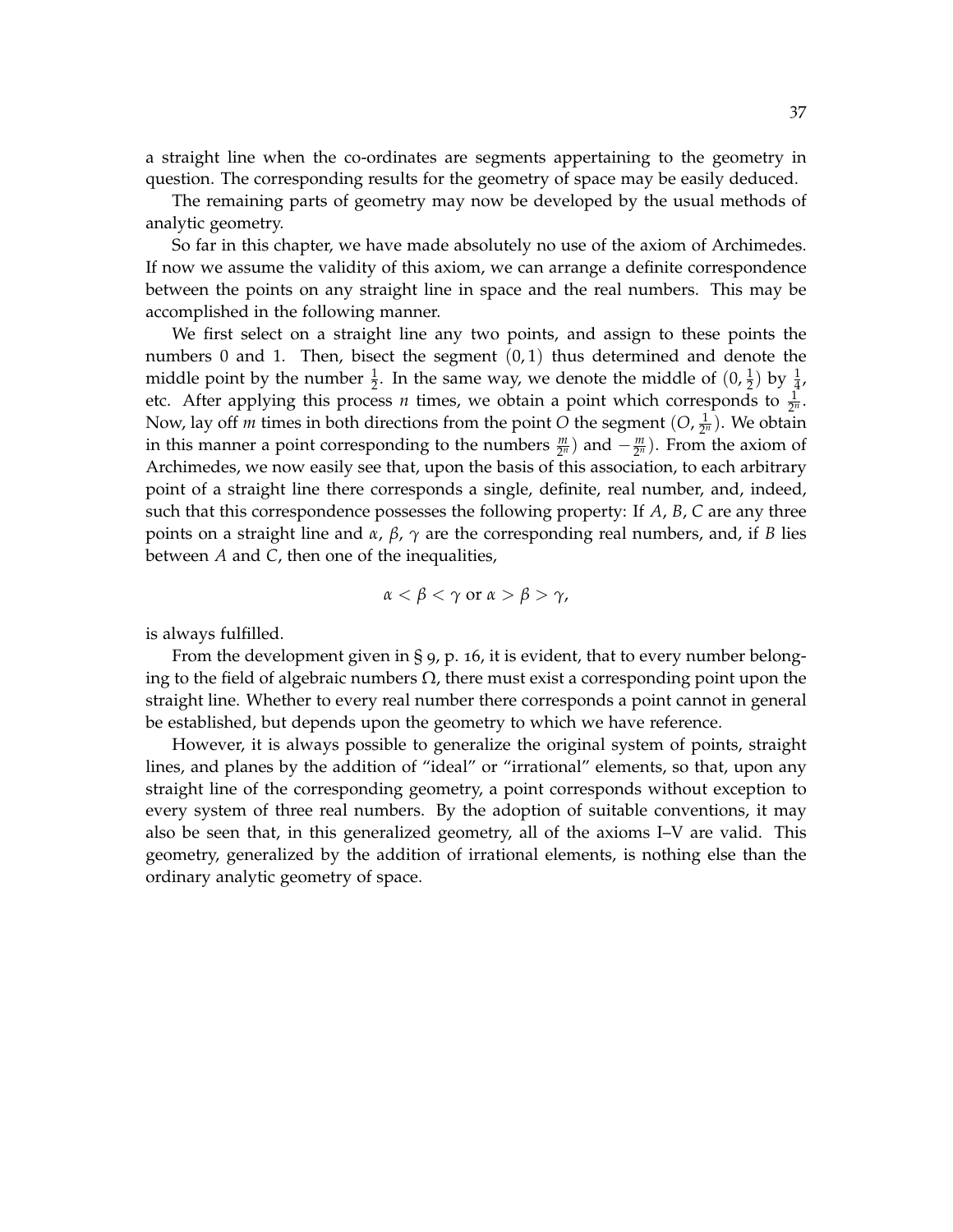# THE THEORY OF PLANE AREAS.

### **§18. EQUAL AREA AND EQUAL CONTENT OF POLYGONS.**<sup>10</sup>

We shall base the investigations of the present chapter upon the same axioms as were made use of in the last chapter,  $\S_{5}$  13–17, namely, upon the plane axioms of all the groups, with the single exception of the axiom of Archimedes. This involves then the axioms I, 1–2 and II–IV.

The theory of proportion as developed in §§ 13–17 together with the algebra of segments introduced in the same chapter, puts us now in a position to establish Euclid's theory of areas by means of the axioms already mentioned; that is to say, *for the plane geometry, and that independently of the axiom of Archimedes.*

Since, by the development given in the last chapter, pp. 23–37, the theory of proportion was made to depend essentially upon Pascal's theorem (theorem 21), the same may then be said here of the theory of areas. This manner of establishing the theory of areas seems to me a very remarkable application of Pascal's theorem to elementary geometry.

If we join two points of a polygon *P* by any arbitrary broken line lying entirely within the polygon, we shall obtain two new polygons  $P_1$  and  $P_2$  whose interior points all lie within *P*. We say that *P* is *decomposed into*  $P_1$  and  $P_2$ , or that the polygon *P* is *composed of P*<sup>1</sup> and *P*2.

DEFINITION. Two polygons are said to be of *equal area* when they can be decomposed into a finite number of triangles which are respectively congruent to one another in pairs.

Definition. Two polygons are said to be of *equal content* when it is possible, by the addition of other polygons having equal area, to obtain two resulting polygons having equal area.

From these definitions, it follows at once that by combining polygons having equal area, we obtain as a result polygons having equal area. However, if from polygons having equal area we take polygons having equal area, we obtain polygons which are of equal content.

Furthermore, we have the following propositions:

 $10$ In connection with the theory of areas, we desire to call attention to the following works of M. Gérard: *Thèse de Doctorat sur la géométrie non euclidienne* (1892) and *Géométrie plane* (Paris, 1898). M. Gérard has developed a theory concerning the measurement of polygons analogous to that presented in § 20 of the present work. The difference is that M. Gérard makes use of parallel transversals, while I use transversals emanating from the vertex. The reader should also compare the following works of F. Schur, where he will find a similar development: *Sitzungsberichte der Dorpater Naturf. Ges.*, 1892, and *Lehrbuch der analytischen Geometrie*, Leipzig, 1898 (introduction). Finally, let me refer to an article by O. Stolz in *Monatshefte für Math, und Phys.*, 1894. (Note by Professor Hilbert in French ed.)

M. Gérard has also treated the subject of areas in various ways in the following journals: *Bulletin de Math, spciales* (May, 1895), *Bulletin de la Société mathématique de France* (Dec., 1895), *Bulletin Math, élémentaires* (January, 1896, June, 1897, June, 1898). (Note in French ed.)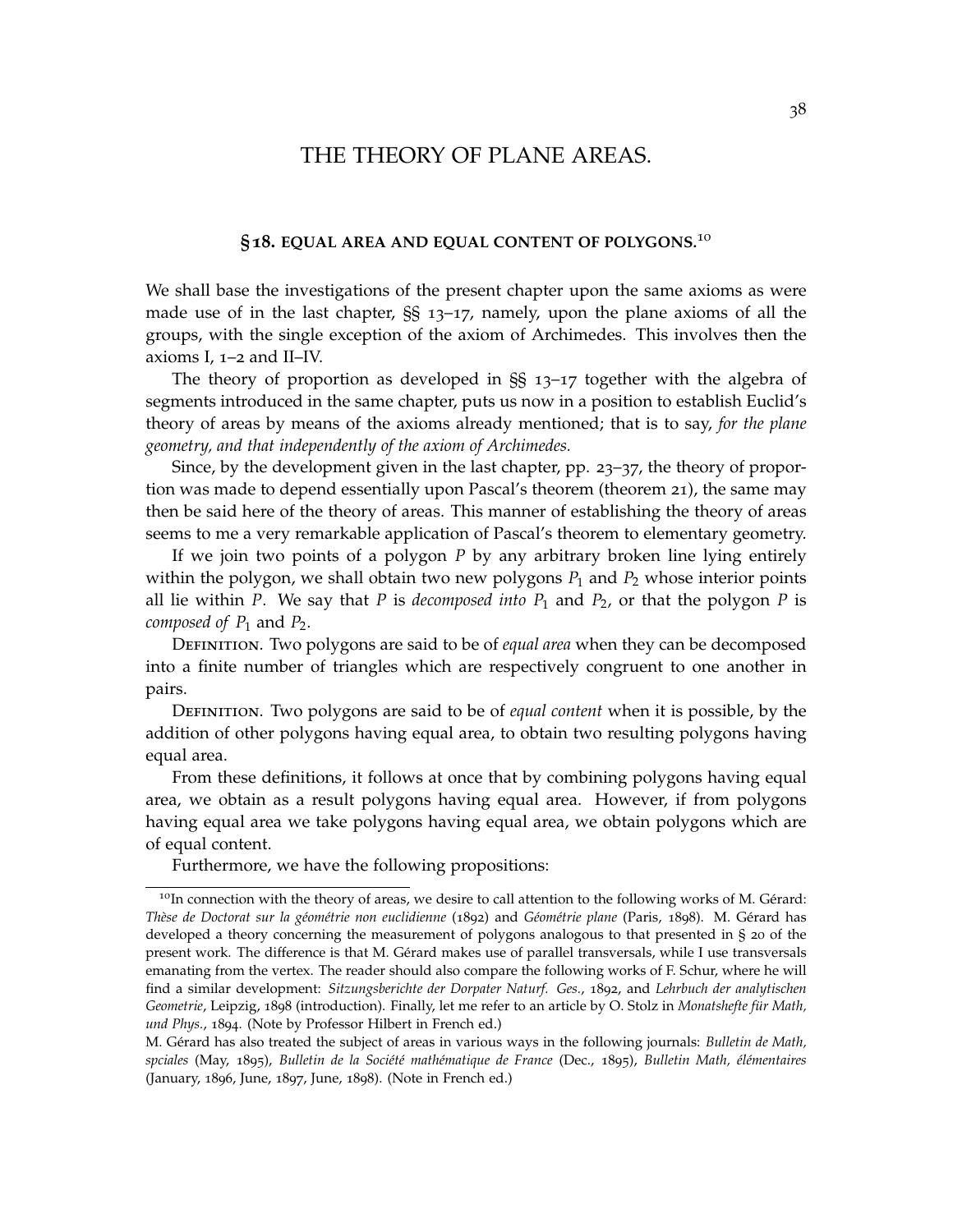THEOREM 24. If each of two polygons  $P_1$  and  $P_2$  is of equal area to a third polygon *P*<sup>3</sup> then *P*<sup>1</sup> and *P*<sup>2</sup> are themselves of equal area. If each of two polygons is of equal content to a third, then they are themselves of equal content.

Proof. By hypothesis, we can so decompose each of the polygons  $P_1$  and  $P_2$  into such a system of triangles that any triangle of either of these systems will be congruent to the corresponding triangle of a system into which  $P_3$  may be decomposed. If we consider simultaneously the two decompositions of  $P_3$  we see that, in general, each triangle of the one decomposition is broken up into polygons by the segments which belong to the other decomposition. Let ms add to these segments a sufficient number of others to reduce each of these polygons to triangles, and apply the two resulting methods of decompositions to  $P_1$  and  $P_2$ , thus breaking them up into corresponding triangles. Then, evidently the two polygons  $P_1$  and  $P_2$  are each decomposed into the same number of triangles, which are respectively congruent by pairs. Consequently, the two polygons are, by definition, of equal area.



Fig. 29.

The proof of the second part of the theorem follows without difficulty.

We define, in the usual manner, the terms: *rectangle*, *base* and *height of a parallelogram*, *base* and *height of a triangle*.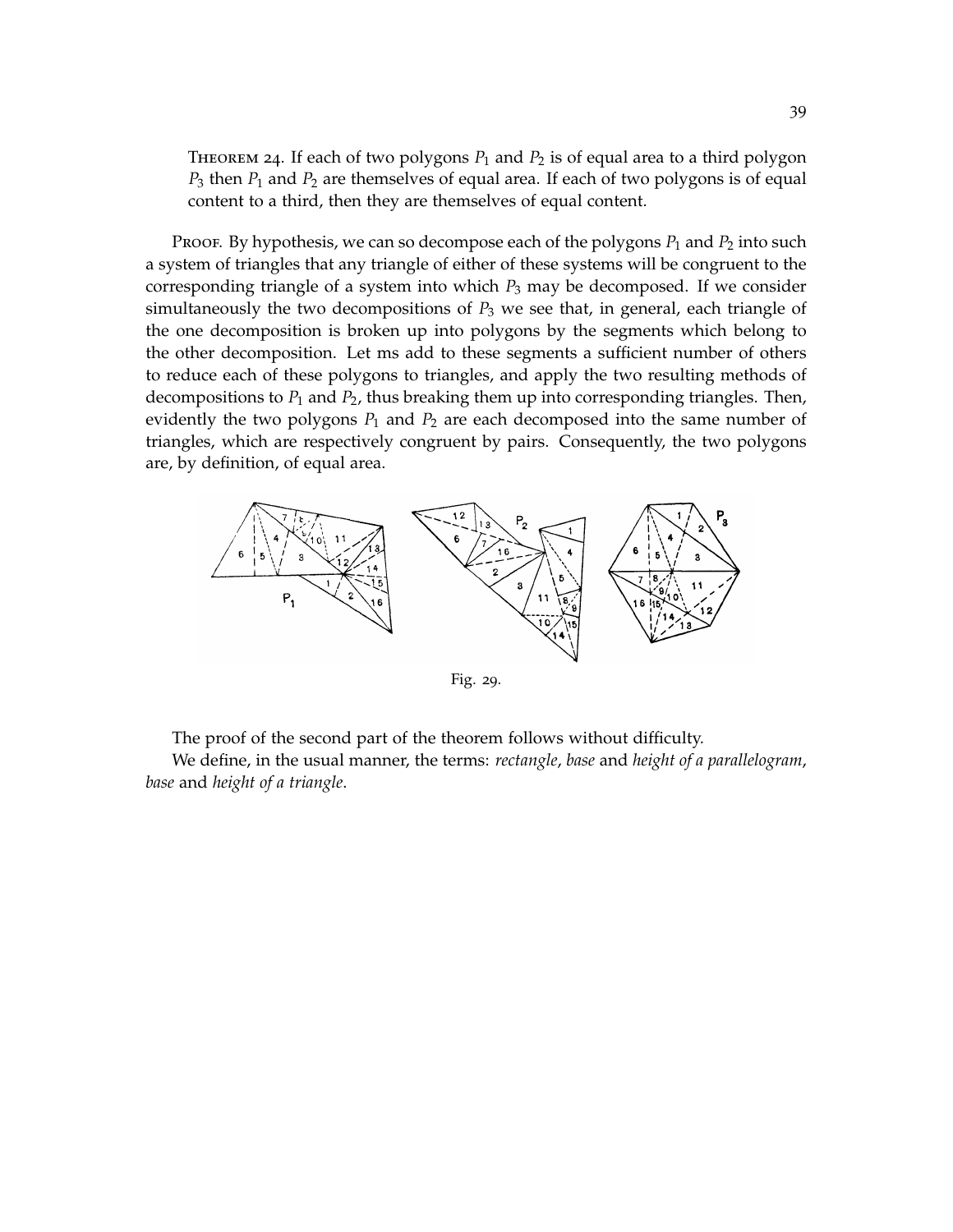### **§19. PARALLELOGRAMS AND TRIANGLES HAVING EQUAL BASES AND EQUAL ALTITUDES.**

The well known reasoning of Euclid, illustrated by the accompanying figure, furnishes a proof for the following theorem:

Theorem 25. Two parallelograms having equal bases and equal altitudes are also of equal content.



Fig. 30.

We have also the following well known proposition:

Theorem 26. Any triangle *ABC* is always of equal area to a certain parallelogram having an equal base and an altitude half as great as that of the triangle.



Proof. Bisect *AC* in *D* and *BC* in *E*, and extend the line *DE* to *F*, making *EF* equal to *DE*. Then, the triangles *DEC* and *FBE* are congruent to each other, and, consequently, the triangle *ABC* and the parallelogram *ABFD* are of equal area.

From theorems 25 and 26, we have at once, by aid of theorem 24, the following proposition.

Theorem 27. Two triangles having equal bases and equal altitudes have also equal content.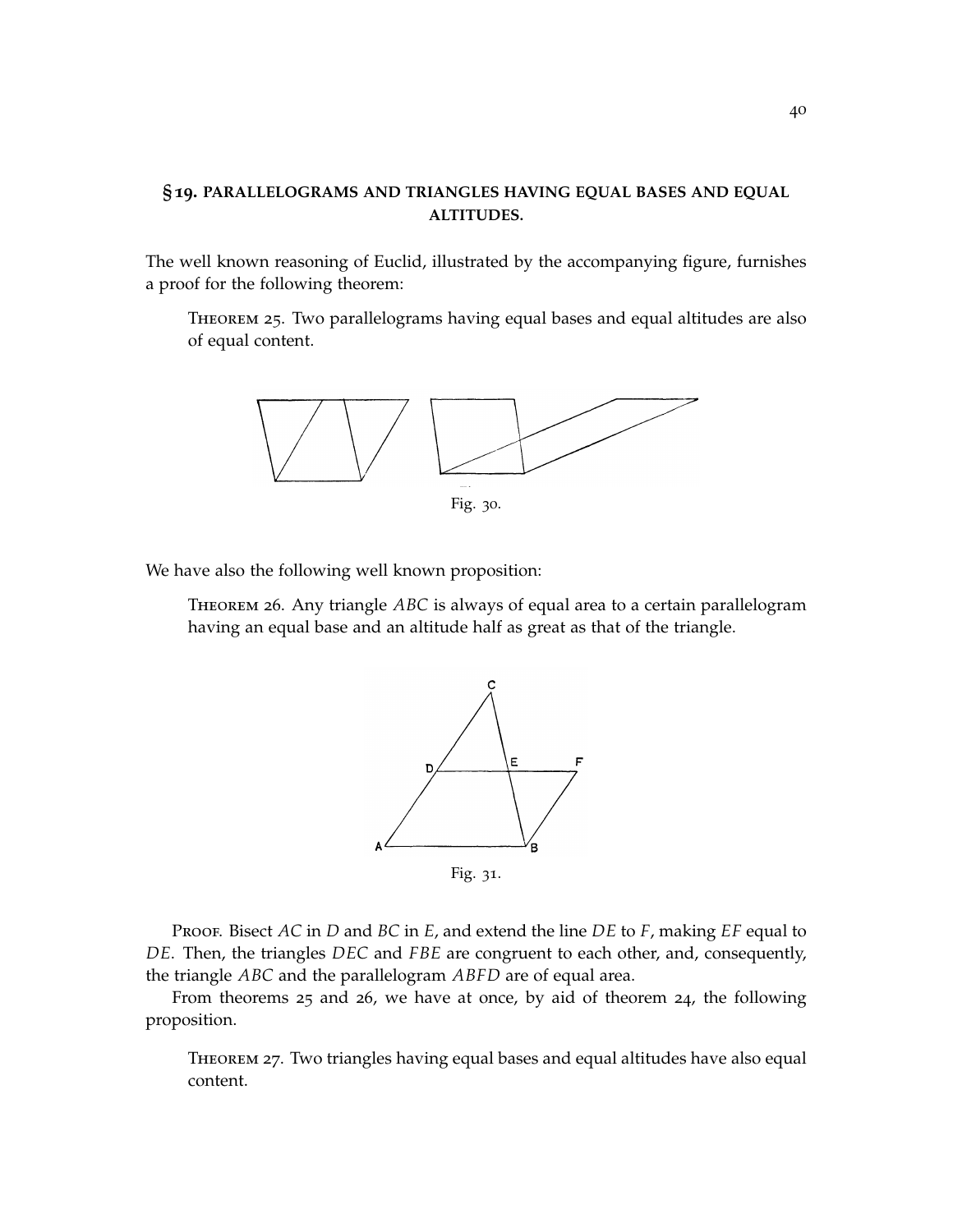It is usual to show that two triangles having equal bases and equal altitudes are always of equal area. It is to be remarked, however, that *this demonstration cannot be made without the aid of the axiom of Archimedes.* In fact, we may easily construct in our non-archimedean geometry (see  $\S$  12, p. 21) two triangles so that they shall have equal bases and equal altitudes and, consequently, by theorem 27, must be of equal content, but which are not, however, of equal area. As such an example, we may take the two triangles *ABC* and *ABD* having each the base  $AB = 1$  and the altitude 1, where the vertex of the first triangle is situated perpendicularly above *A*, and in the second triangle the foot *F* of the perpendicular let fall from the vertex *D* upon the base is so situated that *AF* = *t*. The remaining propositions of elementary geometry concerning the equal content of polygons, and in particular the pythagorean theorem, are all simple consequences of the theorems which we have already given. In the further development of the theory of area, we meet, however, with an essential difficulty. In fact, the discussion so far leaves it still in doubt whether all polygons are not, perhaps, of equal content. In this case, all of the propositions which we have given would be devoid of meaning and hence of no value. Furthermore, the more general question also arises as to whether two rectangles of equal content and having one side in common, do not also have their other sides congruent; that is to say, whether a rectangle is not definitely determined by means of a side and its area. As a closer investigation shows, in order to answer this question, we need to make use of the converse of theorem 27. This may be stated as follows:

Theorem 28. If two triangles have equal content and equal bases, they have also equal altitudes.

This fundamental theorem is to be found in the first book of Euclid's Elements as proposition 39. In the demonstration of this theorem, however, Euclid appeals to the general proposition relating to magnitudes: "Καὶ τὸ ὅλον τοῦ μέρους μεῖζόν [ὲστιν]."—a method of procedure which amounts to the same thing as introducing a new geometrical axiom concerning areas.

It is now possible to establish the above theorem and hence the theory of areas in the manner we have proposed, that is to say, with the help of the plane axioms and without making use of the axiom of Archimedes. In order to show this, it is necessary to introduce the idea of the measure of area.

#### **§20. THE MEASURE OF AREA OF TRIANGLES AND POLYGONS.**

Definition. If in a triangle *ABC*, having the sides *a*, *b*, *c*, we construct the two altitudes  $h_a = AD$ ,  $h_b = BE$ , then, according to theorem 22, it follows from the similarity of the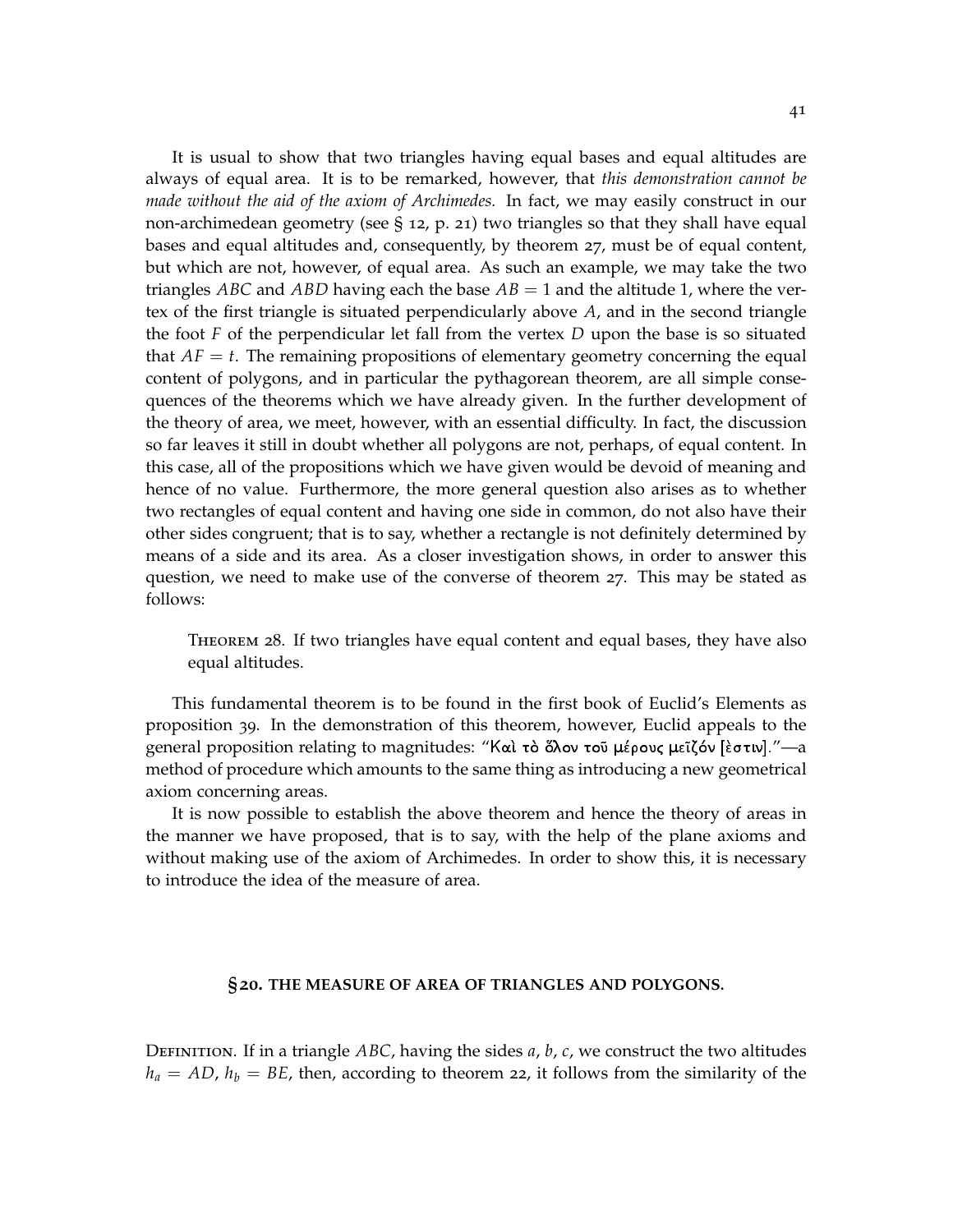triangles *BCE* and *ACD*, that we have the proportion

$$
a:h_b=b:h_a;
$$

that is, we have



This shows that the product of the base and the corresponding altitude of a triangle is the same whichever side is selected as the base. The half of this product of the base and the altitude of a triangle ∆ is called the *measure of area of the triangle* ∆ and we denote it by  $F(\Delta)$ . A segment joining a vertex of a triangle with a point of the opposite side is called *a transversal.* A transversal divides the given triangle into two others having the same altitude and having bases which lie in the same straight line. Such a decomposition is called a *transversal decomposition of the triangle.*

THEOREM 29. If a triangle  $\Delta$  is decomposed by means of arbitrary straight lines into a finite number of triangles ∆*<sup>k</sup>* , then the measure of area of ∆ is equal to the sum of the measures of area of the separate triangles  $\Delta_k$ .

Proof. From the distributive law of our algebra of segments, it follows immediately that the measure of area of an arbitrary triangle is equal to the sum of the measures of area of two such triangles as arise from any transversal decomposition of the given triangle. The repeated application of this proposition shows that the measure of area of any triangle is equal to the sum of the measures of area of all the triangles arising by applying the transversal decomposition an arbitrary number of times in succession.

In order to establish the corresponding proof for an arbitrary decomposition of the triangle ∆ into the triangles ∆*<sup>k</sup>* , draw from the vertex *A* of the given triangle ∆ a transversal through each of the points of division of the required decomposition; that is to say, draw a transversal through each vertex of the triangles ∆*<sup>k</sup>* . By means of these transversals, the given triangle ∆ is decomposed into certain triangles ∆*<sup>t</sup>* . Each of these triangles ∆*<sup>t</sup>* is broken up by the segments which determined this decomposition into certain triangles and quadrilaterals. If, now, in each of the quadrilaterals, we draw a diagonal, then each triangle ∆*<sup>t</sup>* is decomposed into certain other triangles ∆*ts*. We shall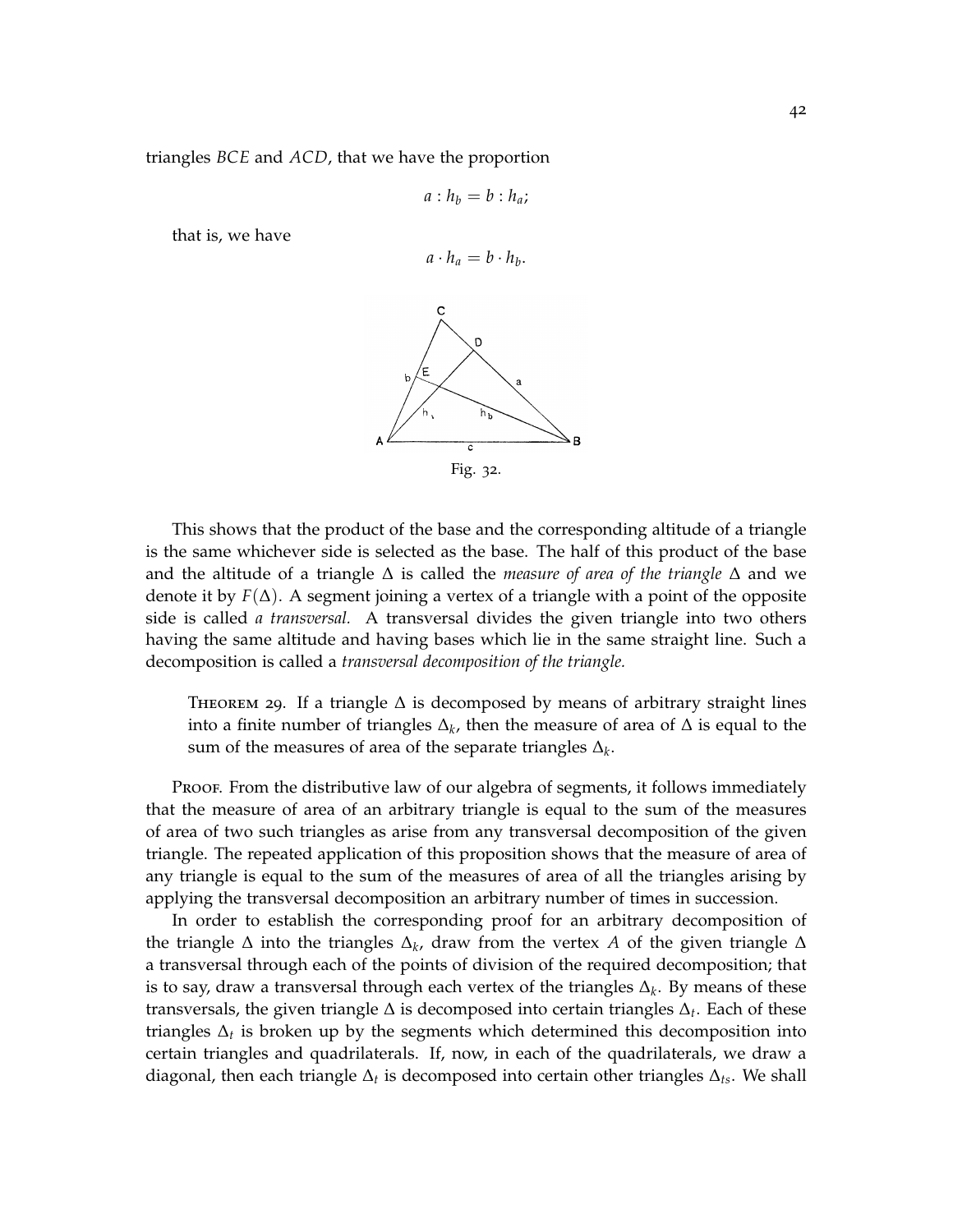now show that the decomposition into the triangles  $\Delta_{ts}$  is for the triangles  $\Delta_t$ , as well as for the triangles ∆*<sup>k</sup>* , nothing else than a series of transversal decompositions. In fact, it is at once evident that any decomposition of a triangle into partial triangles may always be affected by a series of transversal decompositions, providing, in this decomposition, points of division do not exist within the triangle, and further, that at least one side of the triangle remains free from points of division.



Fig. 33.



sion.

According to the considerations set forth at the beginning of this demonstration, the measure of area  $F(\Delta)$  of the triangle  $\Delta$  is equal to the sum of the measures of area  $F(\Delta_t)$ of all the triangles  $\Delta_t$  and this sum is in turn equal to the sum of all the measures of area *F*( $\Delta_{ts}$ ). However, the sum of the measures of area *F*( $\Delta_k$ ) of all the triangles  $\Delta_k$  is also equal to the sum of the measures of area  $F(\Delta_{ts})$ . Consequently, we have finally that the measure of area  $F(\Delta)$  is also equal to the sum of all the measures of area  $F(\Delta_k)$ , and with this conclusion our demonstration is completed.

DEFINITION. If we define the measure of area  $F(P)$  of a polygon as the sum of the measures of area of all the triangles into which the polygon is, by a definite decomposi-

We easily see that these conditions hold for the triangles ∆*<sup>t</sup>* . In fact, the interior of each of these triangles, as also one side, namely, the side opposite the point *A*, contains no points of division.

Likewise, for each of the triangles  $\Delta_k$ , the decomposition into  $\Delta_{ts}$  is reducible to transversal decompositions. Let us consider a triangle ∆*<sup>k</sup>* . Among the transversals of the triangle ∆ emanating from the point *A*, there is always a definite one to be found which either coincides with a side of ∆*<sup>k</sup>* , or which itself divides  $\Delta_k$  into two triangles. In the first case, the side in question always remains free from further points of division by the decomposition into the triangles  $\Delta_{ts}$ . In the second case, the segment of the transversal contained within the triangle ∆*<sup>k</sup>* is a side of the two triangles arising from the division, and this side certainly remains free from further points of divi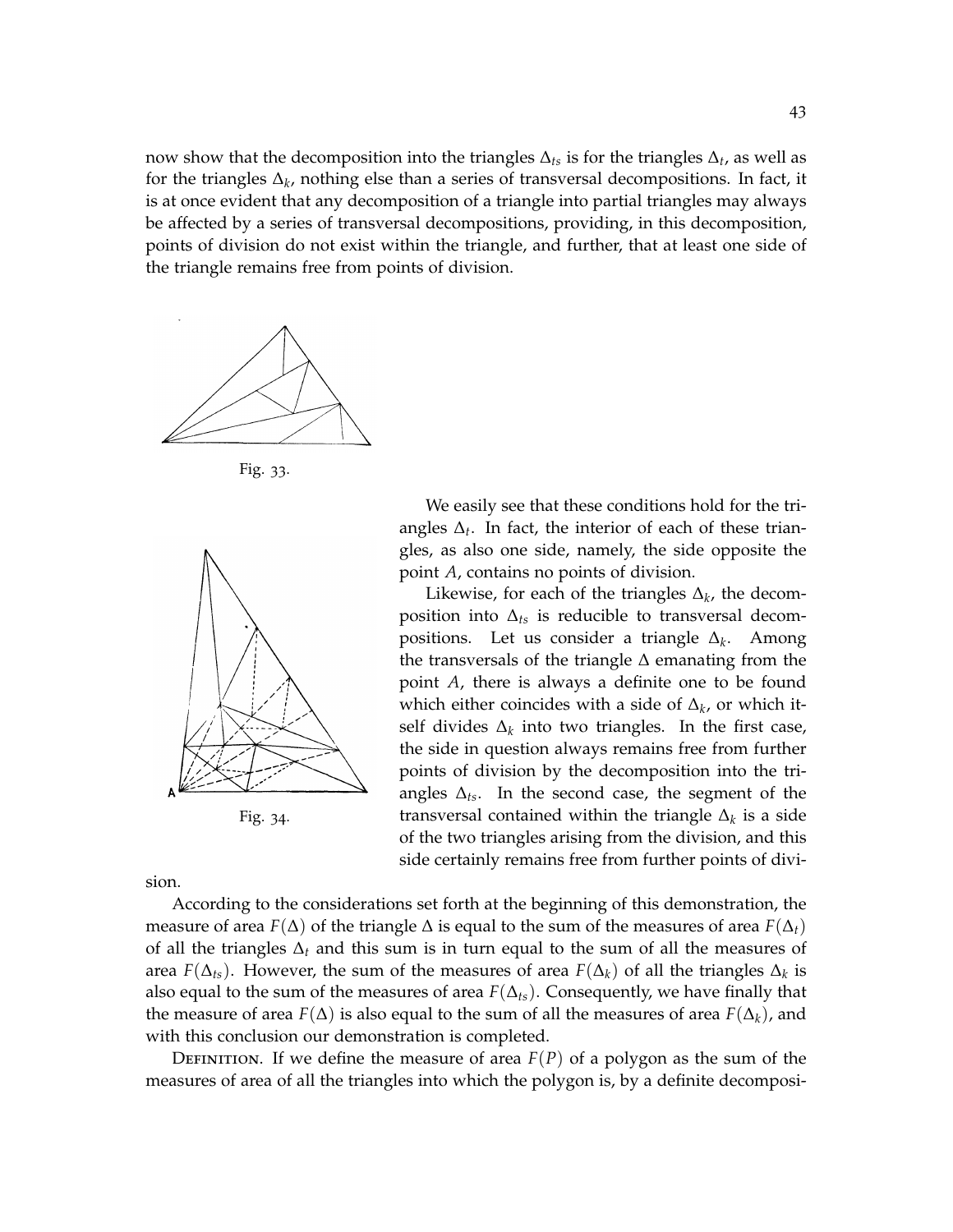tion, divided, then upon the basis of theorem 29 and by a process of reasoning similar to that which we have employed in  $\breve{g}$  18 to prove theorem 24, we know that the measure of area of a polygon is independent of the manner of decomposition into triangles and, consequently, is definitely determined by the polygon itself. From this we obtain, by aid of theorem 29, the result that *polygons of equal area have also equal measures of area*.

Furthermore, if *P* and *Q* are two polygons of equal content, then there must exist, according to the above definition, two other polygons P' and Q' of equal area, such that the polygon composed of *P* and *P'* shall be of equal area with the polygon formed by combining the polygons *Q* and *Q'*. From the two equations

$$
F(P + P') = F(Q + Q')
$$
  

$$
F(P') = F(Q'),
$$

we easily deduce the equation

 $F(P) = F(Q);$ 

that is to say, *polygons of equal content have also equal measure of area*.

From this last statement, we obtain immediately the proof of theorem 28. If we denote the equal bases of the two triangles by *g* and the corresponding altitudes by *h* and *h'*, respectively, then we may conclude from the assumed equality of content of the two triangles that they must also have equal measures of area; that is to say, it follows that

$$
\frac{1}{2}gh = \frac{1}{2}gh'
$$

and, consequently, dividing by  $\frac{1}{2}g$ , we get

$$
h=h',
$$

which is the statement made in theorem 28.

#### **§21. EQUALITY OF CONTENT AND THE MEASURE OF AREA.**

In § 20 we have found that polygons having equal content have also equal measures of area. The converse of this is also true.

In order to prove the converse, let us consider two triangles ABC and AB'C' having a common right angle at *A*. The measures of area of these two triangles are expressed by the formulæ

$$
F(ABC) = \frac{1}{2}AB \cdot AC,
$$
  

$$
F(AB'C') = \frac{1}{2}AB' \cdot AC'.
$$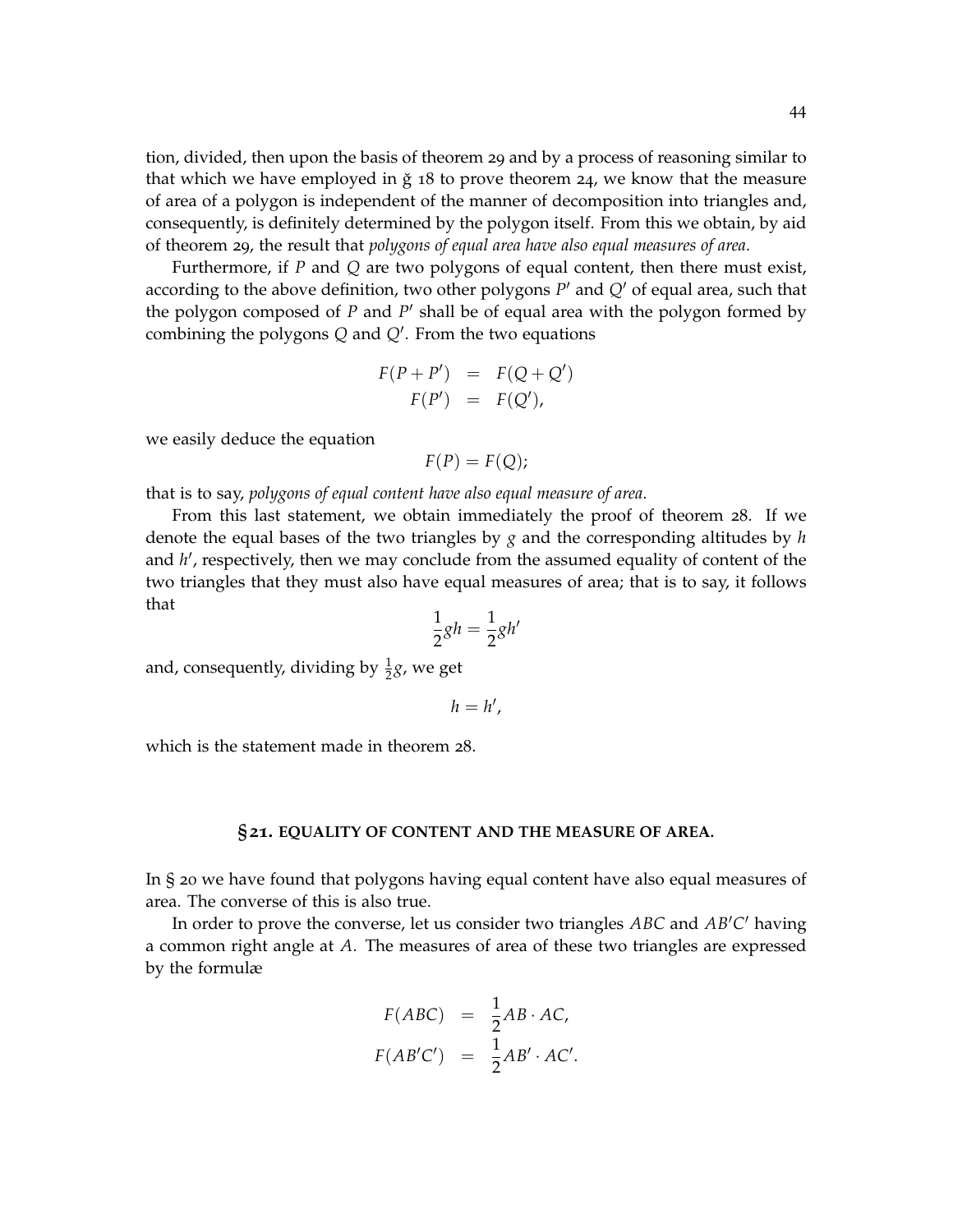We now assume that these measures of area are equal to each other, and consequently we have

$$
AB \cdot AC = AB' \cdot AC',
$$

or

$$
AB:AB'=AC':AC.
$$



From this proposition, it follows, according to theorem 23, that the two straight lines *BC'* and *B'C* are parallel, and hence, by theorem 27, the two triangles *BC'B'* and *BC*<sup>'</sup>C are of equal content. By the addition of the triangle *ABC*<sup>'</sup>, it follows that the two triangles *ABC* and *AB<sup>'</sup>C'* are of equal content. We have then shown that two right triangles having the same measure of area are always of equal content.

Take now any arbitrary triangle having the base *g* and the altitude *h*. Then, according to theorem 27, it has equal content with a right triangle having the two sides *g* and *h*. Since the original triangle had evidently the same measure of area as the right triangle, it follows that, in the above consideration, the restriction to right triangles was not necessary. Hence, two *arbitrary triangles with equal measures of area are also of equal content*.

Moreover, let us suppose *P* to be any polygon having the measure of area *g* and let *P* be decomposed into *n* triangles having respectively the measures of area *g*1, *g*2, *g*3,  $\ldots$ ,  $g_n$ . Then, we have

$$
g = g_1 + g_2 + g_3 + \cdots + g_n.
$$

Construct now a triangle *ABC* having the base  $AB = g$  and the altitude  $h = 1$ . Take, upon the base of this triangle, the points  $A_1$ ,  $A_2$ , ...,  $A_{n-1}$  so that  $g_1 = AA_1$ ,  $g_1 = A_1A_2$ , ...,  $g_{n-1} = A_{n-2}A_{n-1}$ ,  $g_n = A_{n-1}B$ .

Since the triangles composing the polygon *P* have respectively the same measures of area as the triangles  $AA_1C$ ,  $A_1A_2C$ , ...,  $A_{n-2}A_{n-1}C$ ,  $A_{n-1}BC$ , it follows from what has already been demonstrated that they have also the same content as these triangles. Consequently, the polygon *P* and a triangle, having the base *g* and the altitude  $h = 1$ are of equal content. From this, it follows, by the application of theorem 24, that two polygons having equal measures of area are always of equal content.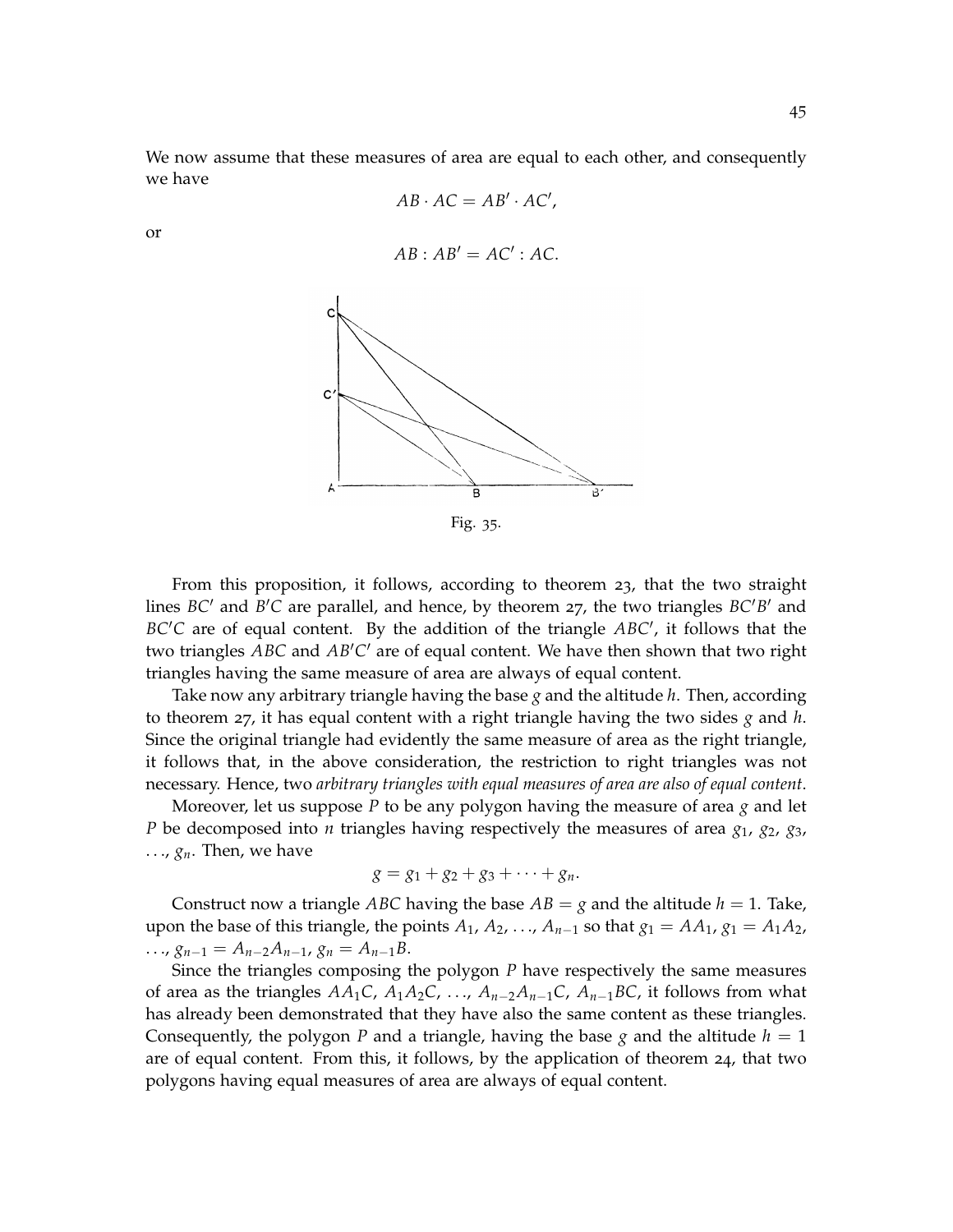

We can now combine the proposition of this section with that demonstrated in the last, and thus obtain the following theorem:

Theorem 30. Two polygons of equal content have always equal measures of area. Conversely, two polygons having equal measures of area are always of equal content.

In particular, if two rectangles are of equal content and have one side in common, then their remaining sides are respectively congruent. Hence, we have the following proposition:

Theorem 31. If we decompose a rectangle into several triangles by means of straight lines and then omit one of these triangles, we can no longer make up completely the rectangle from the triangles which remain.

This theorem has been demonstrated by F. Schur<sup>11</sup> and by W. Killing,<sup>12</sup> but by making use of the axiom of Archimedes. By O. Stolz $1<sup>3</sup>$  it has been regarded as an axiom. In the foregoing discussion, it has been shown that it is completely independent of the axiom of Archimedes. However, when we disregard the axiom of Archimedes, this theorem (31) is not sufficient of itself to enable us to demonstrate Euclid's theorem concerning the equality of altitudes of triangles having equal content and equal bases. (Theorem 28.)

In the demonstration of theorems 28, 29, and 30, we have employed essentially the algebra of segments introduced in § 15, p. 29, and as this depends substantially upon Pascal's theorem (theorem 21), we see that this theorem is really the corner-stone in the theory of areas. We may, by the aid of theorems 27 and 28, easily establish the converse of Pascal's theorem.

Of two polygons *P* and *Q*, we call *P* the smaller or larger in content according as the measure of area  $F(P)$  is less or greater than the measure of area  $F(Q)$ . From what

<sup>11</sup>*Sitzungsberichte der Dorpater Naturf. Ges.* 1892.

<sup>&</sup>lt;sup>12</sup>Grundlagen der Geometrie, Vol. 2, Chapter 5, § 5, 1898.

<sup>13</sup>*Monatshefte für Math, und Phys.* 1894.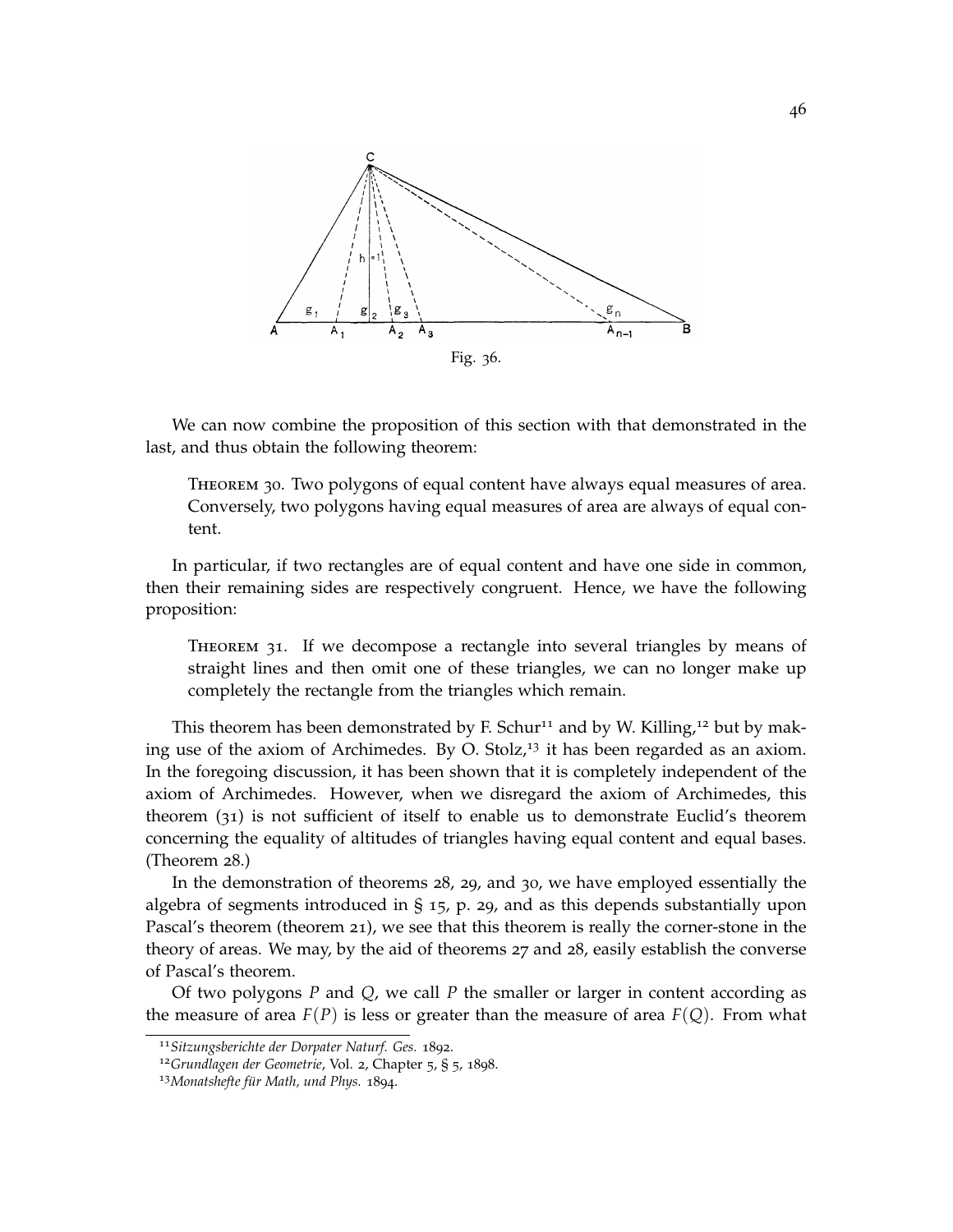has already been said, it is clear that the notions, equal content, smaller content, larger content, are mutually exclusive. Moreover, we easily see that a polygon, which lies wholly within another polygon, must always be of smaller content than the exterior one.

With this we have established the important theorems in the theory of areas.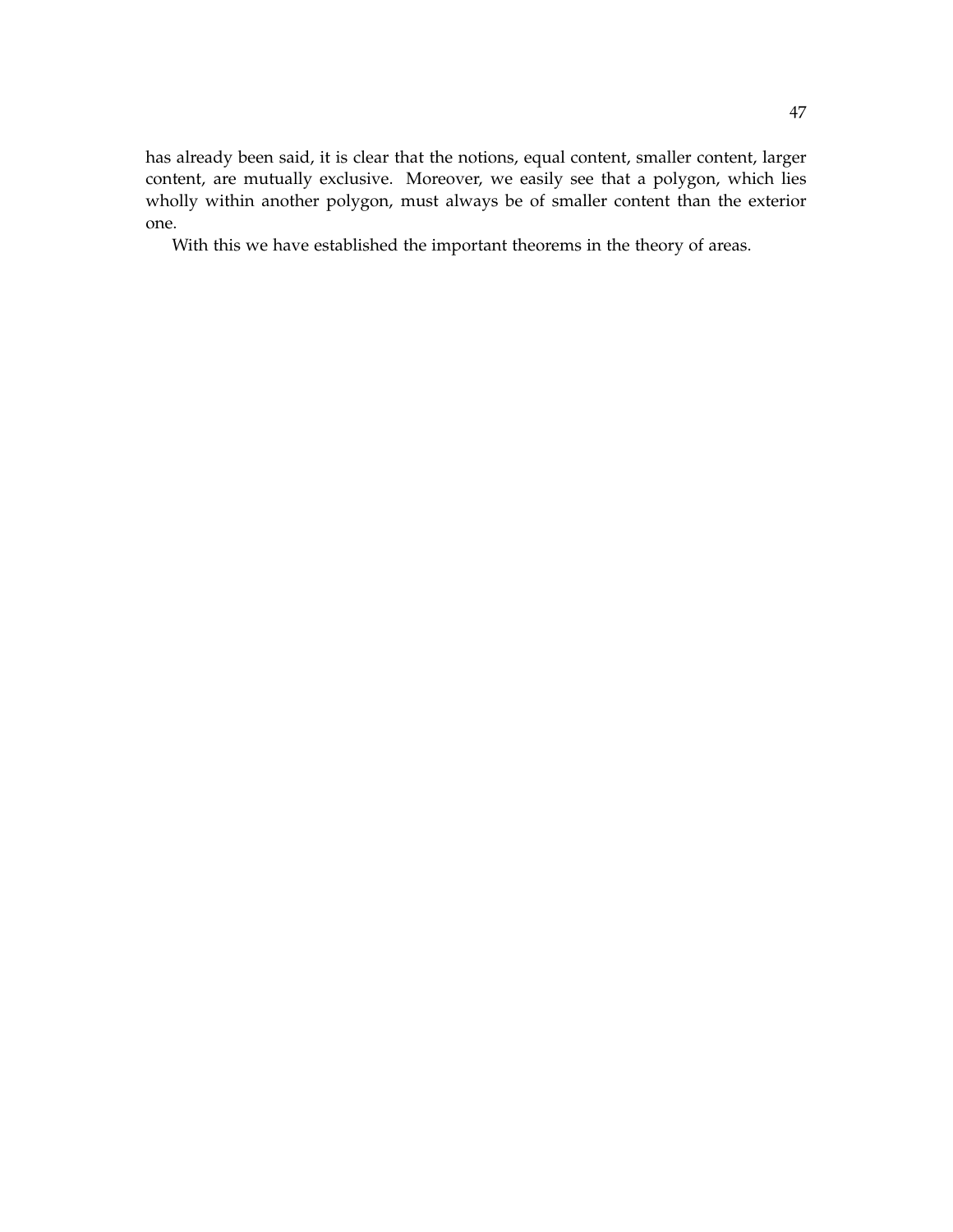# DESARGUES'S THEOREM.

### **§22. DESARGUES'S THEOREM AND ITS DEMONSTRATION FOR PLANE GEOMETRY BY AID OF THE AXIOMS OF CONGRUENCE.**

Of the axioms given in §§  $1-8$ , pp.  $1-15$ , those of groups II–V are in part linear and in part plane axioms. Axioms 3–7 of group I are the only space axioms. In order to show clearly the significance of these axioms of space, let us assume a plane geometry and investigate, in general, the conditions for which this plane geometry may be regarded as a part of a geometry of space in which at least the axioms of groups I–III are all fulfilled.

Upon the basis of the axioms of groups I–III, it is well known that the so-called theorem of Desargues may be easily demonstrated. This theorem relates to points of intersection in a plane. Let us assume in particular that the straight line, upon which are situated the points of intersection of the homologous sides of the two triangles, is the straight line which we call the straight line at infinity. We will designate the theorem which arises in this case, together with its converse, as the theorem of Desargues. This theorem is as follows:

Theorem 32. (Desargues's theorem.) When two triangles are so situated in a plane that their homologous sides are respectively parallel, then the lines joining the homologous vertices pass through one and the same point, or are parallel to one another.

Conversely, if two triangles are so situated in a plane that the straight lines joining the homologous vertices intersect in a common point, or are parallel to one another, and, furthermore, if two pairs of homologous sides are parallel to each other, then the third sides of the two triangles are also parallel to each other.



As we have already mentioned, theorem 32 is a consequence of the axioms I–III. Because of this fact, the validity of Desargues's theorem in the plane is, in any case,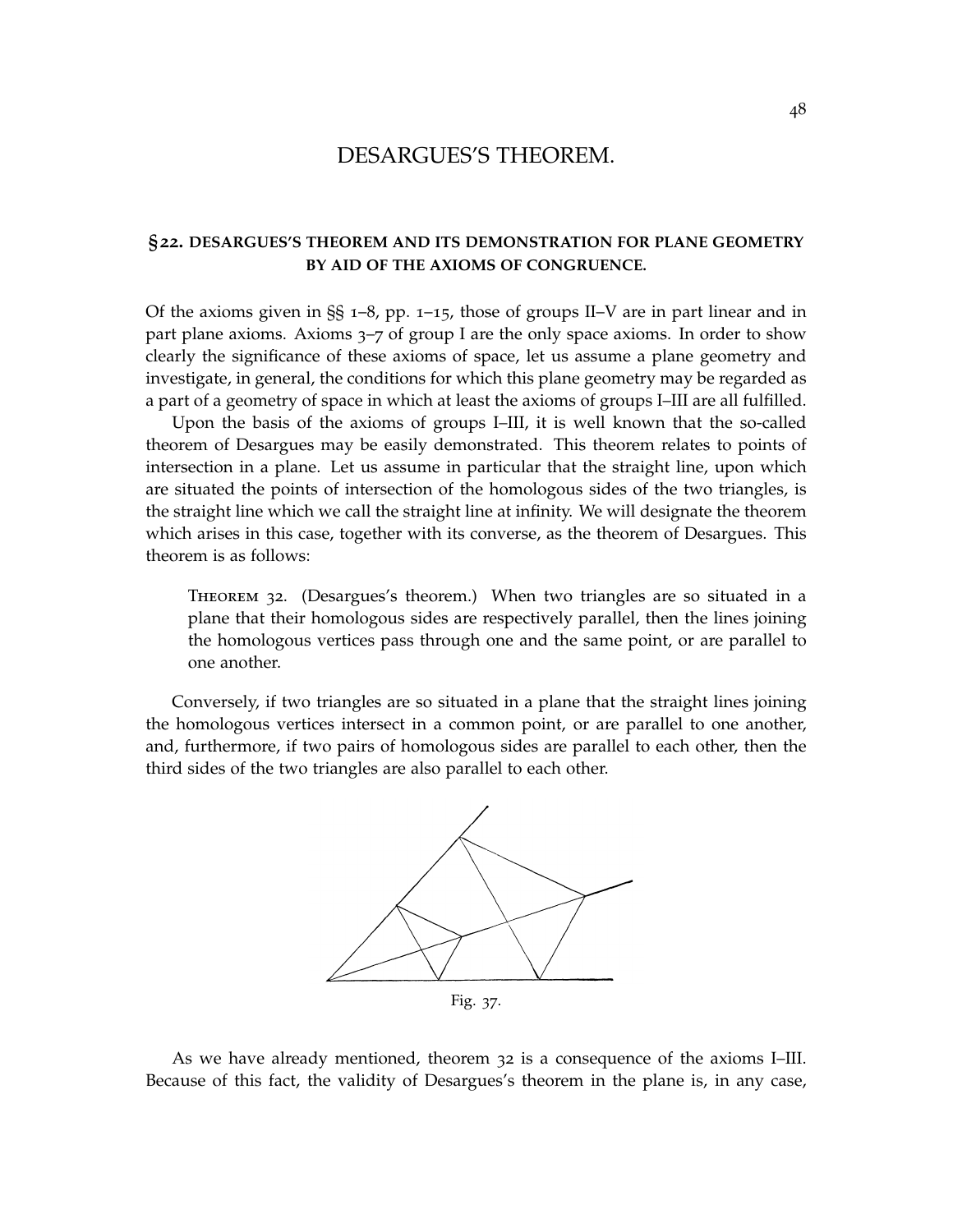a necessary condition that the geometry of this plane may be regarded as a part of a geometry of space in which the axioms of groups I–III are all fulfilled.

Let us assume, as in  $\S$  13–21, pp. 23–46, that we have a plane geometry in which the axioms I, 1–2 and II–IV all hold and, also, that we have introduced in this geometry an algebra of segments conforming to § 15.

Now, as has already been established in § 17, there may be made to correspond to each point in the plane a pair of segments  $(x, y)$  and to each straight line a ratio of three segments  $(u : v : w)$ , so that the linear equation

$$
ux + vy + w = 0
$$

expresses the condition that the point is situated upon the straight line. The system composed of all the segments in our geometry forms, according to § 17, a domain of numbers for which the properties  $(1-16)$ , enumerated in § 13, are valid. We can, therefore, by means of this domain of numbers, construct a geometry of space in a manner similar to that already employed in  $\S$  9 or in  $\S$  12, where we made use of the systems of numbers  $\Omega$  and  $\Omega(t)$ , respectively. For this purpose, we assume that a system of three segments  $(x, y, z)$  shall represent a point, and that the ratio of four segments  $(u : v : w : r)$  shall represent a plane, while a straight line is defined as the intersection of two planes. Hence, the linear equation

$$
ux + vy + wz + r = 0
$$

expresses the fact that the point  $(x, y, z)$  lies in the plane  $(u : v : w : r)$ . Finally, we determine the arrangement of the points upon a straight line, or the points of a plane with respect to a straight line situated in this plane, or the arrangement of the points in space with respect to a plane, by means of inequalities in a manner similar to the method employed for the plane in § 9.

Since we obtain again the original plane geometry by putting  $z = 0$ , we know that our plane geometry can be regarded as a part of geometry of space. Now, the validity of Desargues's theorem is, according to the above considerations, a necessary condition for this result. Hence, in the assumed plane geometry, it follows that Desargues's theorem must also hold.

It will be seen that the result just stated may also be deduced without difficulty from theorem 23 in the theory of proportion.

## **§23. THE IMPOSSIBILITY OF DEMONSTRATING DESARGUES'S THEOREM FOR THE PLANE WITHOUT THE HELP OF THE AXIOMS OF CONGRUENCE.**<sup>14</sup>

<sup>14</sup>See also a recent paper by F. R. Moulton on "Simple Non-desarguesian Geometry," *Transactions of the Amer. Math. Soc.*, April, 1902.—*Tr.*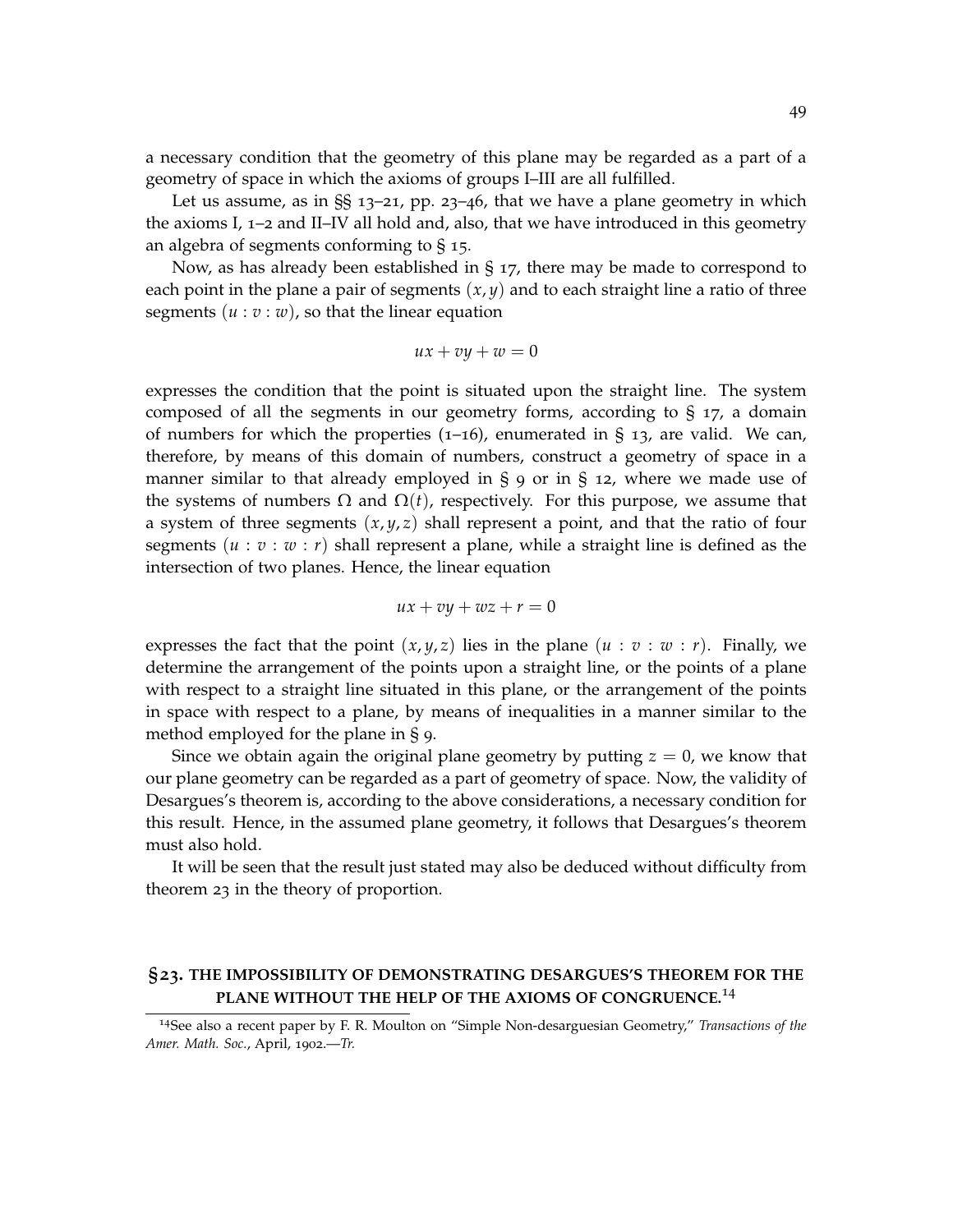We shall now investigate the question whether or no in plane geometry Desargues's theorem may be deduced without the assistance of the axioms of congruence. This leads us to the following result:

THEOREM 33. A plane geometry exists in which the axioms I  $1-2$ , II–III, IV  $1-5$ , V, that is to say, all linear and all plane axioms with the exception of axiom IV, 6 of congruence, are fulfilled, but in which the theorem of Desargues (theorem 32) is not valid. Desargues's theorem is not, therefore, a consequence solely of the axioms mentioned; for, its demonstration necessitates either the space axioms or all of the axioms of congruence.

Proof. Select in the ordinary plane geometry (the possibility of which has already been demonstrated in § 9, pp. 16–17) any two straight lines perpendicular to each other as the axes of *x* and *y*. Construct about the origin *O* of this system of co-ordinates an ellipse having the major and minor axes equal to 1 and  $\frac{1}{2}$ , respectively. Finally, let *F* denote the point situated upon the positive *x*-axis at the distance  $\frac{3}{2}$  from *O*. Consider all of the circles which cut the ellipse in four real points. These points may be either distinct or in any way coincident. Of all the points situated upon these circles, we shall attempt to determine the one which lies upon the *x*-axis farthest from the origin. For this purpose, let us begin with an arbitrary circle cutting the ellipse in four distinct points and intersecting the positive *x*-axis in the point *C*. Suppose this circle then turned about the point *C* in such a manner that two or more of the four points of intersection with the ellipse finally coincide in a single point *A*, while the rest of them remain real. Increase now the resulting tangent circle in such a way that *A* always remains a point of tangency with the ellipse. In this way we obtain a circle which is either tangent to the ellipse in also a second point *B*, or which has with the ellipse a four-point contact in *A*. Moreover, this circle cuts the positive *x*-axis in a point more remote than *C*. The desired farthest point will accordingly be found among those points of intersection of the positive *x*-axis by circles lying exterior to the ellipse and being doubly tangent to it. All such circles must lie, as we can easily see, symmetrically with respect to the *y*-axis. Let *a*, *b* be the co-ordinates of any point on the ellipse. Then an easy calculation shows that the circle, which is symmetrical with respect to *y*-axis and tangent to the ellipse at this point, cuts off from the positive *x*-axis the segment

$$
x = \vert \sqrt{1 + 3b^2} \vert.
$$

The greatest possible value of this expression occurs for  $b = \frac{1}{2}$  and, hence, is equal to 1  $\frac{1}{2}$  |  $\sqrt{7}$  |. Since the point on the *x*-axis which we have denoted by *F* has for its abscissa the value  $\frac{3}{2} > \frac{1}{2} \mid \sqrt{7} \mid$ , it follows that *among the circles cutting the ellipse four times there is certainly none which passes through the point F.*

We will now construct a new plane geometry in the following manner. As points in this new geometry, let us take the points of the (*xy*)-plane. We will define a straight line of our new geometry in the following manner. Every straight line of the (*xy*)-plane which is either tangent to the fixed ellipse, or does not cut it at all, is taken unchanged as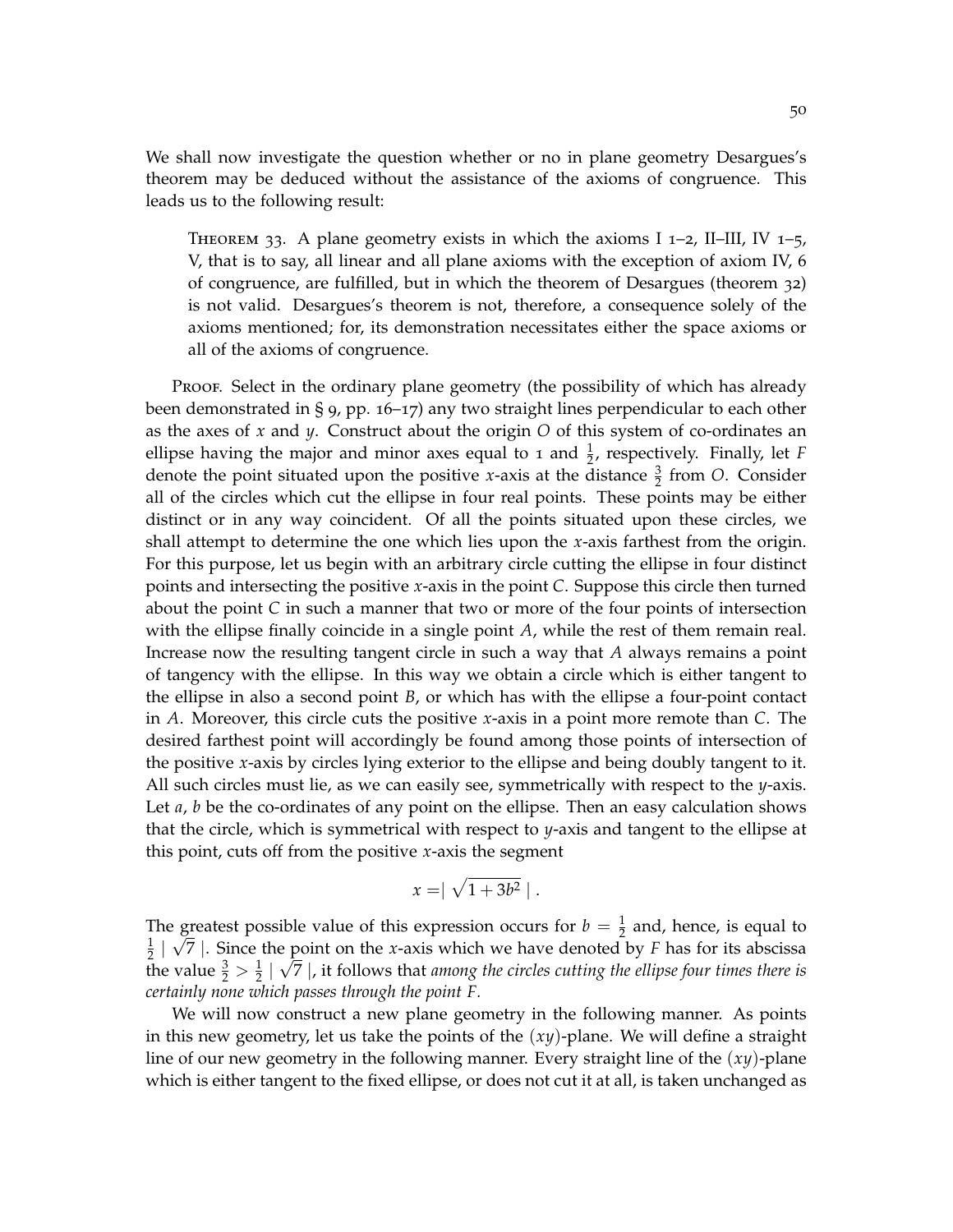a straight line of the new geometry. However, when any straight line *g* of the (*xy*)-plane cuts the ellipse, say in the points *P* and *Q*, we will then define the corresponding



straight line of the new geometry as follows. Construct a circle passing through the points *P* and *Q* and the fixed point *F*. From what has just been said, this circle will have no other point in common with the ellipse. We will now take the broken line, consisting of the arc *PQ* just mentioned and the two parts of the straight line *g* extending outward indefinitely from the points *P* and *Q*, as the required straight line in our new geometry. Let us suppose all of the broken lines constructed which correspond to straight lines of the (*xy*)-plane. We have then a system of broken lines which, considered as straight lines of our new geometry, evidently satisfy the axioms I, 1–2 and III. By a convention as to the actual arrangement of the points and the straight lines in our new geometry, we have also the axioms II fulfilled.

Moreover, we will call two segments  $AB$  and  $A'B'$  congruent in this new geometry, if the broken line extending between *A* and *B* has equal length, in the ordinary sense of the word, with the broken line extending from  $A'$  to  $B'$ .

Finally, we need a convention concerning the congruence of angles. So long as neither of the vertices of the angles to be compared lies upon the ellipse, we call the two angles congruent to each other, if they are equal in the ordinary sense. In all other cases we make the following convention. Let *A*, *B*, *C* be points which follow one another in this order upon a straight line of our new geometry, and let  $A'$ ,  $B'$ ,  $C'$  be also points which lie in this order upon another straight line of our new geometry. Let *D* be a point lying outside of the straight line *ABC* and *D'* be a point outside of the straight *A'B'C'*. We will now say that, in our new geometry, the angles between these straight lines fulfill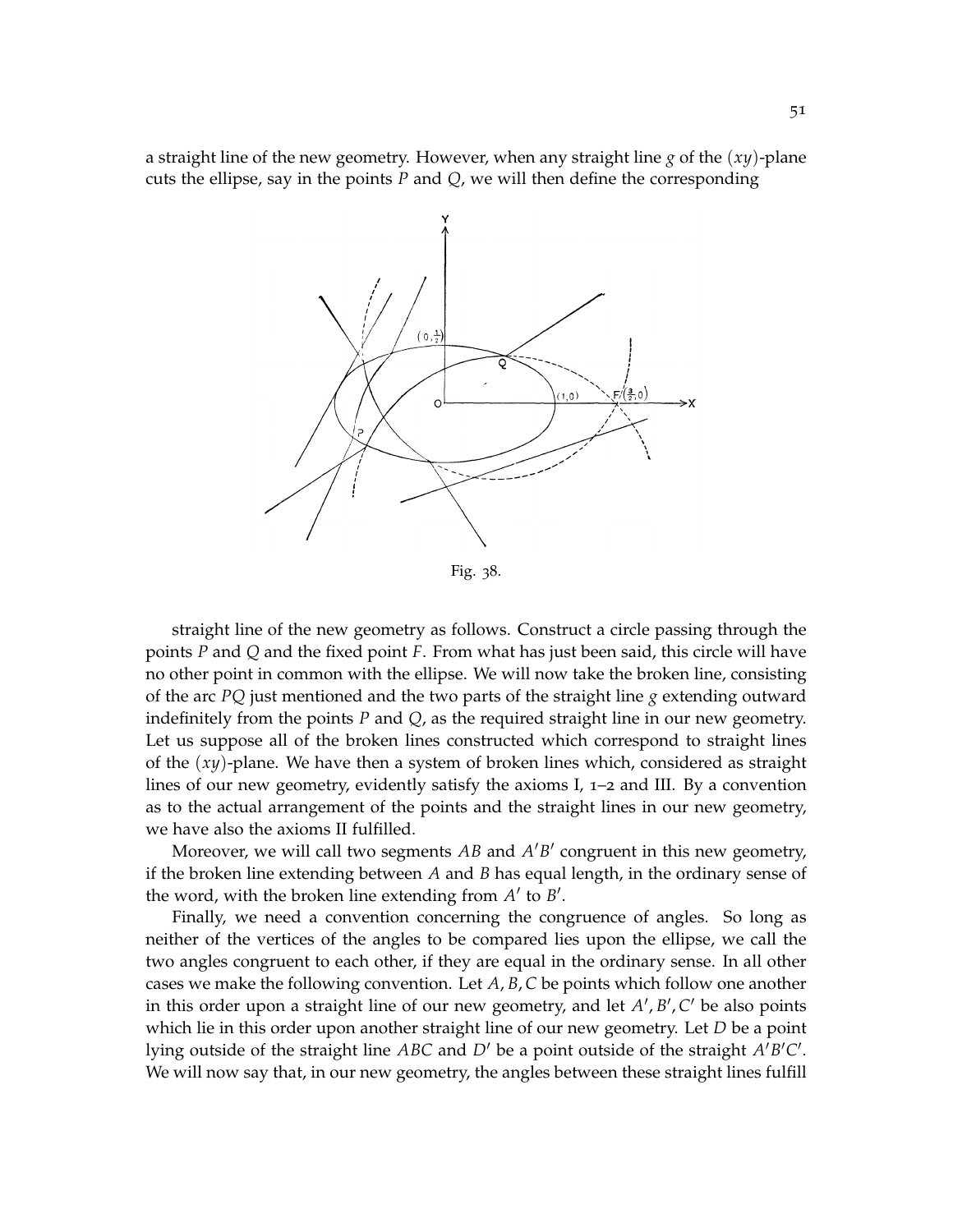the congruences

$$
\angle ABD \equiv \angle A'B'D'
$$
 and  $\angle CBD \equiv \angle C'B'D'$ 

whenever the natural angles between the corresponding broken lines of the ordinary geometry fulfill the proportion

$$
\angle ABD : \angle CBD = \angle A'B'D' : \angle C'B'D'.
$$

These conventions render the axioms IV,  $1-5$  and V valid.



Fig. 39.

In order to see that Desargues's theorem does not hold for our new geometry, let us consider the following three ordinary straight lines of the (*xy*)-plane; viz., the axis of *x*, the axis of *y*, and the straight line joining the two points of the ellipse  $(\frac{3}{5})$  $\frac{3}{5}$ ,  $\frac{2}{5}$  $\frac{2}{5})$ and  $\left(-\frac{3}{5}, -\frac{2}{5}\right)$ . Since these three ordinary straight lines pass through the origin, we can easily construct two triangles so that their vertices shall lie respectively upon these three straight lines and their homologous sides shall be parallel and all three sides shall lie exterior to the ellipse. As we may see from figure 40, or show by an easy calculation, the broken lines arising from the three straight lines in question do not intersect in a common point. Hence, it follows that Desargues's theorem certainly does not hold for this particular plane geometry in which we have constructed the two triangles just considered.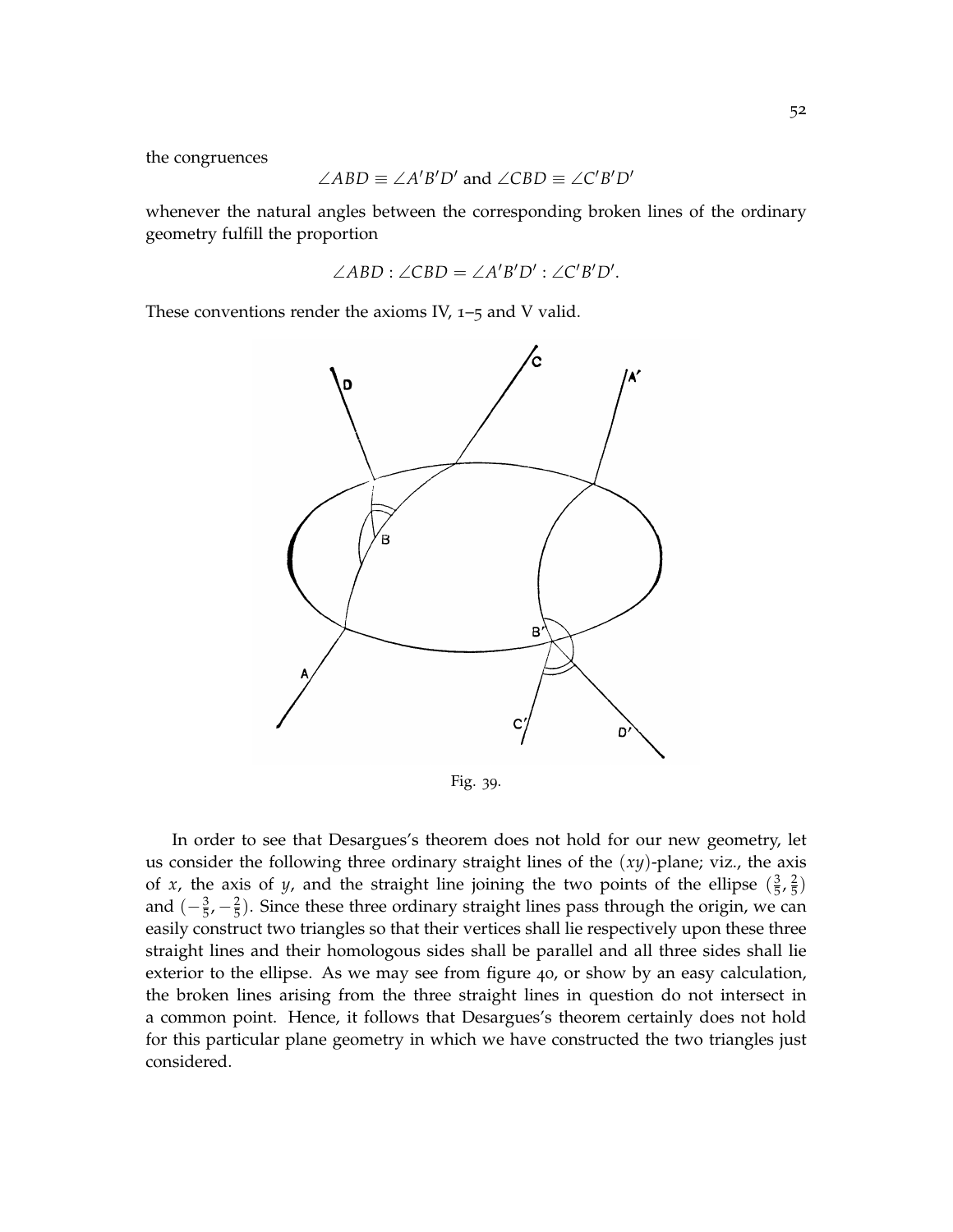

Fig. 40.

This new geometry serves at the same time as an example of a plane geometry in which the axioms I,  $1-2$ , II–III, IV,  $1-5$ , V all hold, but which cannot be considered as a part of a geometry of space.

## **§24. INTRODUCTION OF AN ALGEBRA OF SEGMENTS BASED UPON DESARGUES'S THEOREM AND INDEPENDENT OF THE AXIOMS OF CONGRUENCE.**<sup>15</sup>

In order to see fully the significance of Desargues's theorem (theorem 32), let us take as the basis of our consideration a plane geometry where all of the axioms I 1–2, II–III are valid, that is to say, where all of the plane axioms of the first three groups hold, and then introduce into this geometry, in the following manner, a new algebra of segments independent of the axioms of congruence.

Take in the plane two fixed straight lines intersecting in *O*, and consider only such segments as have *O* for their origin and their other extremity in one of the fixed lines. We will regard the point *O* itself as a segment and call it the segment *O*. We will indicate

<sup>15</sup>Discussed also by Moore in a paper before the Am. Math. Soc., Jan, 1902. See *Trans. Am. Math. Soc.—Tr.*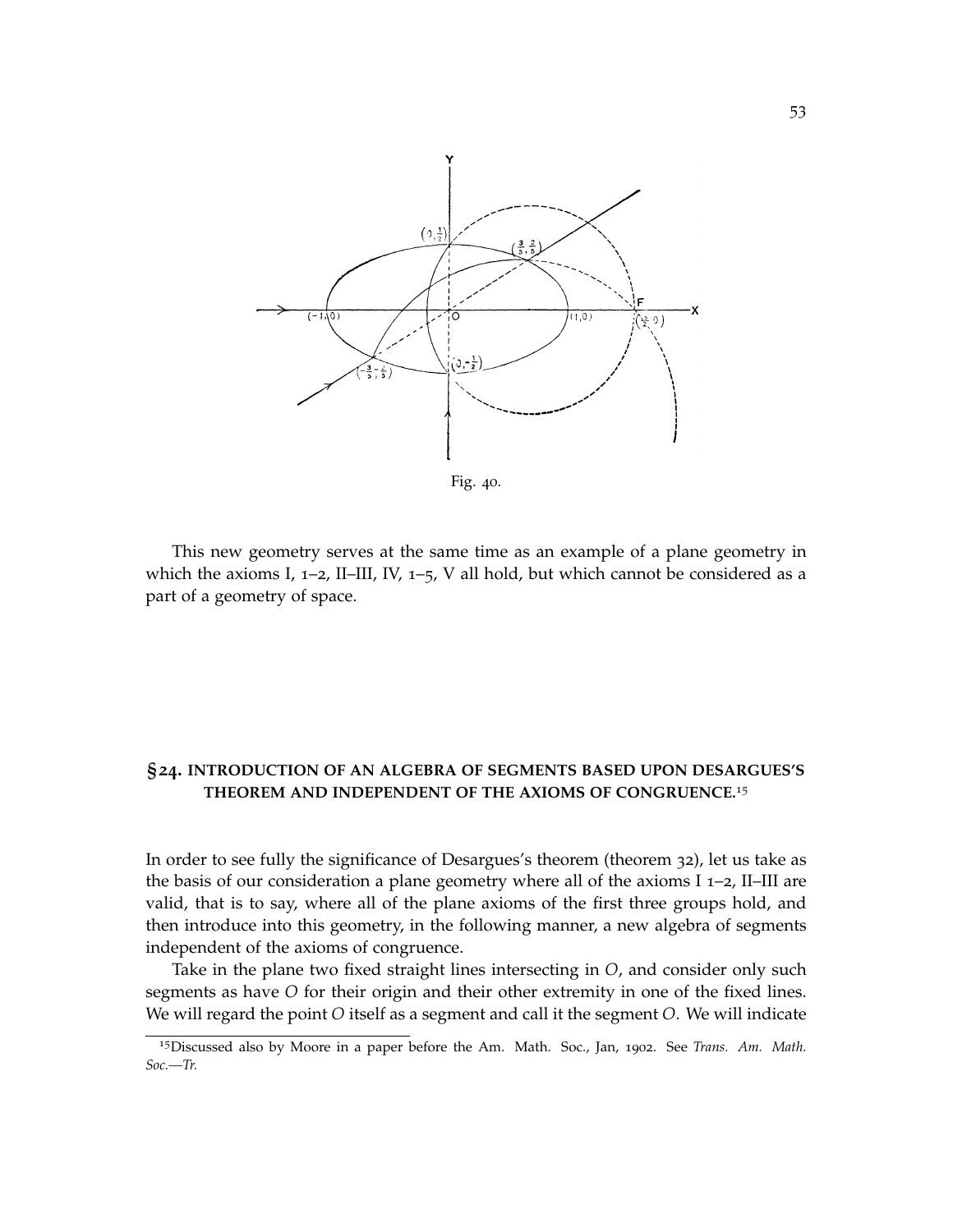this fact by writing

$$
OO = 0
$$
, or  $0 = OO$ .

Let *E* and *E'* be two definite points situated respectively upon the two fixed straight lines through *O*. Then, define the two segments *OE* and *OE'* as the segment 1 and write accordingly

$$
OE = OE' = 1 \text{ or } 1 = OE = OE'.
$$
\n
$$
(1)
$$

We will call the straight line *EE'*, for brevity, the unit-line. If, furthermore, *A* and *A'* are points upon



the straight lines OE and OE', respectively, and, if the straight line AA' joining them is parallel to *EE'*, then we will say that the segments OA and OA' are equal to one another, and write

$$
OA = OA'
$$
 or  $OA' = OA$ .

In order now to define the sum of the segments  $a = OA$  and  $b = OB$ , we construct *AA*<sup> $\prime$ </sup> parallel to the unit-line *EE*<sup> $\prime$ </sup> and draw through *A*<sup> $\prime$ </sup> a parallel to *OE* and through *B* a parallel to OE'. Let these two parallels intersect in A''. Finally, draw through A'' a straight line parallel to the unit-line *EE'*. Let this parallel cut the two fixed lines *OE* and  $OE'$  in *C* and *C'* respectively. Then  $c = OC = OC'$  is called the *sum* of the segments  $a = OA$  and  $b = OB$ . We indicate this by writing

$$
c = a + b, \text{ or } a + b = c.
$$

In order to define the product of a segment  $a = OA$  by a segment  $b = OB$ , we make use of exactly the same construction as employed in  $\S$  15, except that, in place of the sides of a right angle, we make use here of the straight lines *OE* and *OE'*. The construction is consequently as follows. Determine upon  $OE'$  a point  $A'$  so that  $AA'$  is parallel to the unit-line *EE'*, and join *E* with *A'*. Then draw through *B* a straight line parallel to *EA'*. This parallel will intersect the fixed straight line *OE'* in the point *C'*, and we call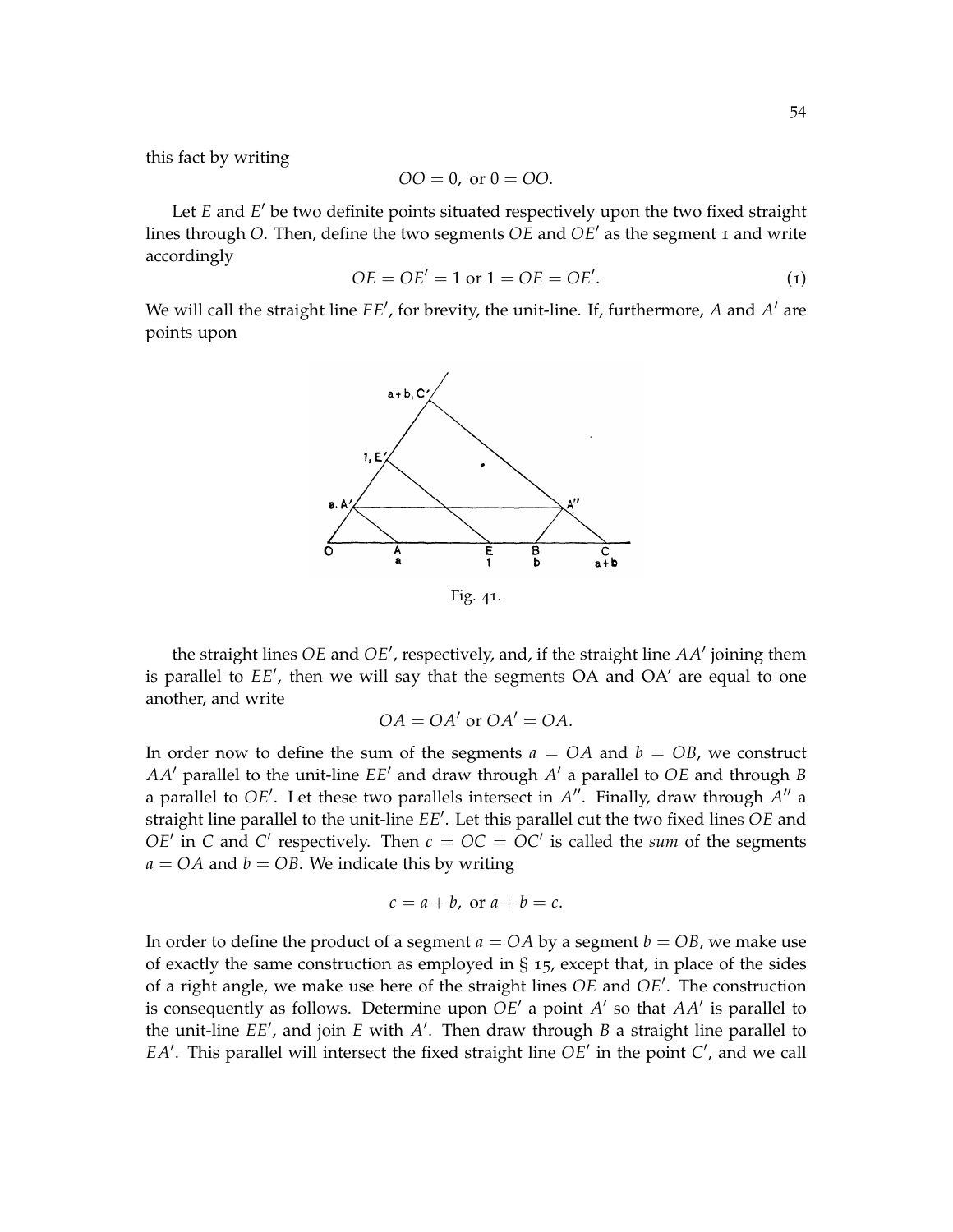

 $c = OC'$  the product of the segment  $a = OA$  by the segment  $b = OB$ . We indicate this relation by writing

$$
c = ab
$$
, or  $ab = c$ .

### **§25. THE COMMUTATIVE AND THE ASSOCIATIVE LAW OF ADDITION FOR OUR NEW ALGEBRA OF SEGMENTS.**

In this section, we shall investigate the laws of operation, as enumerated in  $\S$  13, in order to see which of these hold for our new algebra of segments, when we base our considerations upon a plane geometry in which axioms I  $1-2$ , II–III are all fulfilled, and, moreover, in which Desargues's theorem also holds.

First of all, we shall show that, for the addition of segments as defined in § 24, the commutative law

$$
a+b=b+a
$$

holds. Let

$$
a = OA = OA'
$$
  

$$
b = OB = OB'
$$

Hence, AA' and BB' are, according to our convention, parallel to the unit-line. Construct the points  $A''$  and  $B''$  by drawing  $A'A''$  and  $B'B''$  parallel to  $OA$  and also  $AB''$ and  $BA'$  parallel to  $OA$ . We see at once that the line  $A''B''$  is parallel to  $AA'$  as the commutative law requires. We shall show the validity of this statement by the aid of Desargues's theorem in the following manner. Denote the point of intersection of AB<sup>n</sup> and  $A'A''$  by *F* and that of  $BA''$  and  $B'B''$  by *D*. Then, in the triangles  $AA'F$  and  $BB'D$ , the homologous sides are parallel to each other. By Desargues's theorem, it follows that the three points *O*, *F*, *D* lie in a straight line. In consequence of this condition, the two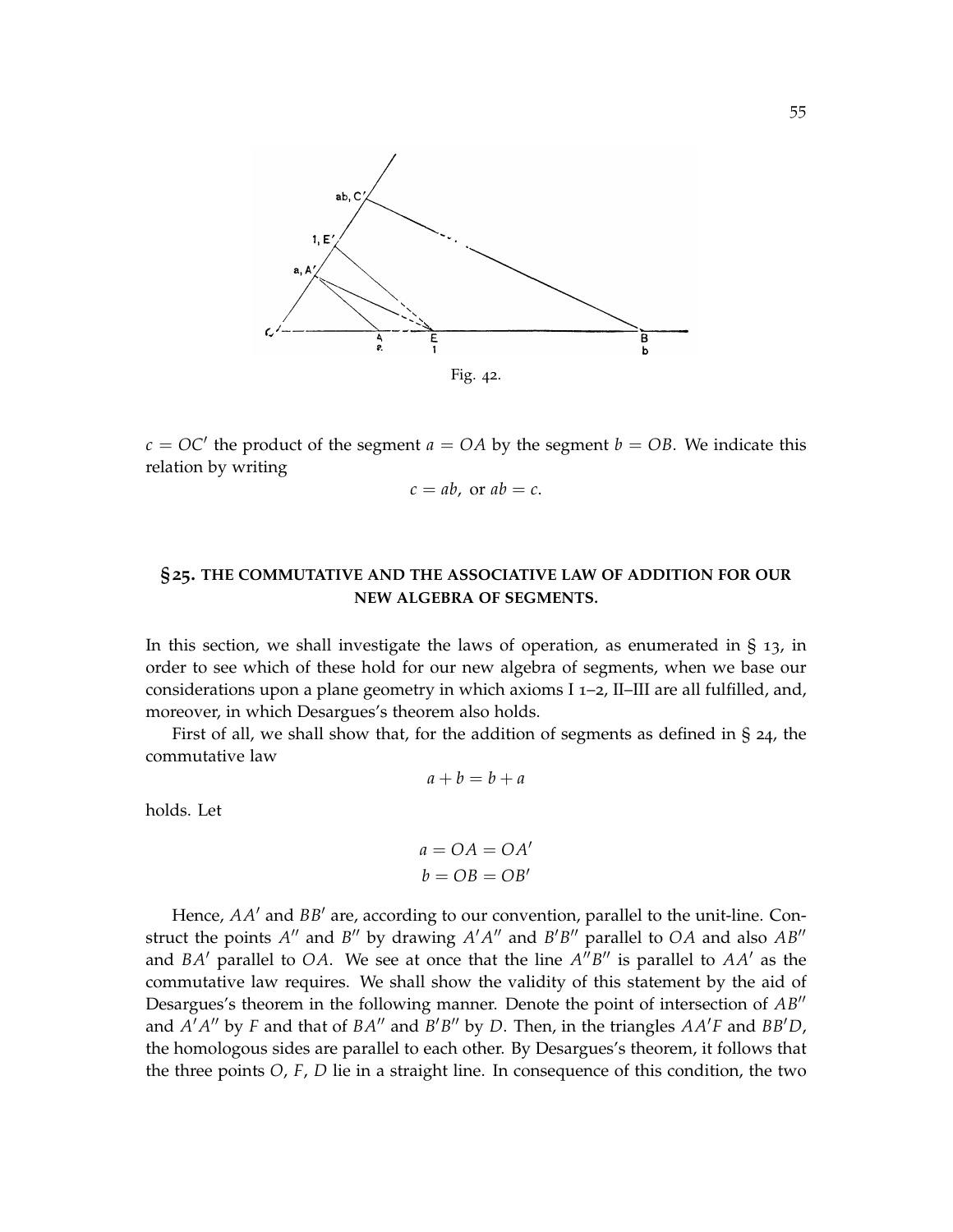triangles *OAA'* and *DB<sup>"</sup>A"* lie in such a way that the lines joining the corresponding vertices pass through the same point  $F$ , and since the homologous sides  $OA$  and  $DB''$ , as also *OA'* and *DA''*, are parallel to each other, then, according to the second part of Desargues's theorem (theorem 32), the third sides  $AA'$  and  $B''A''$  are parallel to each other.

To prove the associative law of addition

$$
a + (b + c) = (a + b) + c,
$$



statement is evident, since the shaded part of figure 44 corresponds exactly with figure 43.

## **§26. THE ASSOCIATIVE LAW OF MULTIPLICATION AND THE TWO DISTRIBUTIVE LAWS FOR THE NEW ALGEBRA OF SEGMENTS.**

The associative law of multiplication

$$
a(bc)=(ab)c
$$

has also a place in our new algebra of segments.

Let there be given upon the first of the two fixed straight lines through *O* the segments

 $1 = OA$ ,  $b = OC$ ,  $c = OA'$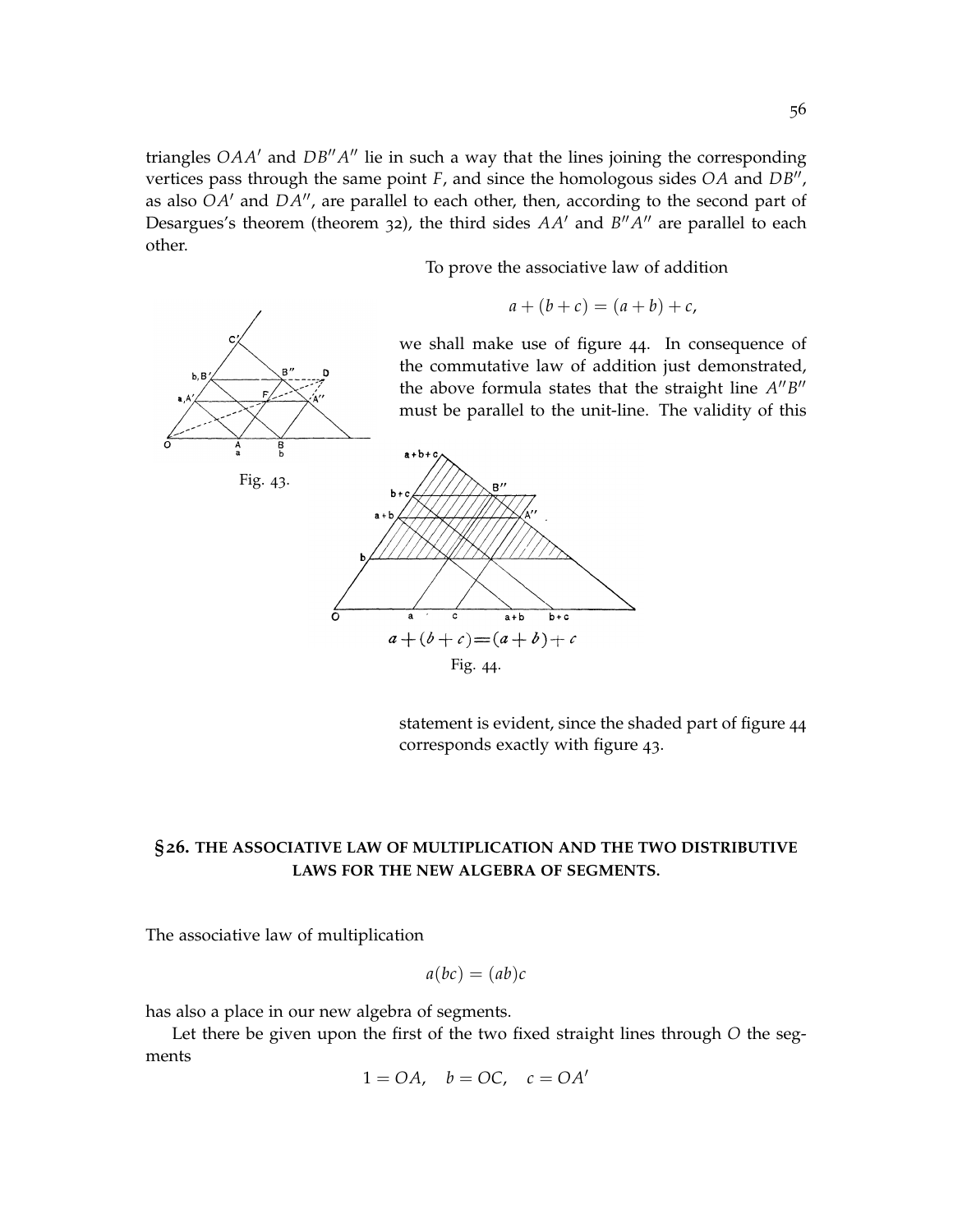

and upon the second of these straight lines, the segments

$$
a=OG, \quad b=OB.
$$

In order to construct the segments

$$
bc = OB', \text{ and } bc = OC',
$$
  
\n
$$
ab = OD,
$$
  
\n
$$
(ab)c = OD',
$$

in accordance with §24, draw  $A'B'$  parallel to  $AB$ ,  $B'C'$  parallel to  $BC$ , CD parallel to AG, and  $A'D'$  parallel to AD. We see at once that the given law amounts to the same as saying that *CD* must also be parallel to *C'D'*. Denote the point of intersection of the straight lines  $A'D'$  and  $B'C'$  by  $F'$  and that of the straight lines  $AD$  and  $BC$  by  $F$ . Then the triangles *ABF* and *A'B'F'* have their homologous sides parallel to each other, and, according to Desargues's theorem, the three points *O*, *F*, *F*' must lie in a straight line. Because of these conditions, we can apply the second part of Desargues's theorem to the two triangle *CDF* and  $C'D'F'$ , and hence show that, in fact, *CD* is parallel to  $C'D'$ .

Finally, upon the basis of Desargues's theorem, we shall show that the two distributive laws

$$
a(b+c) = ab + ac
$$

and

$$
(a+b)c = ac + bc
$$

hold for our algebra of segments.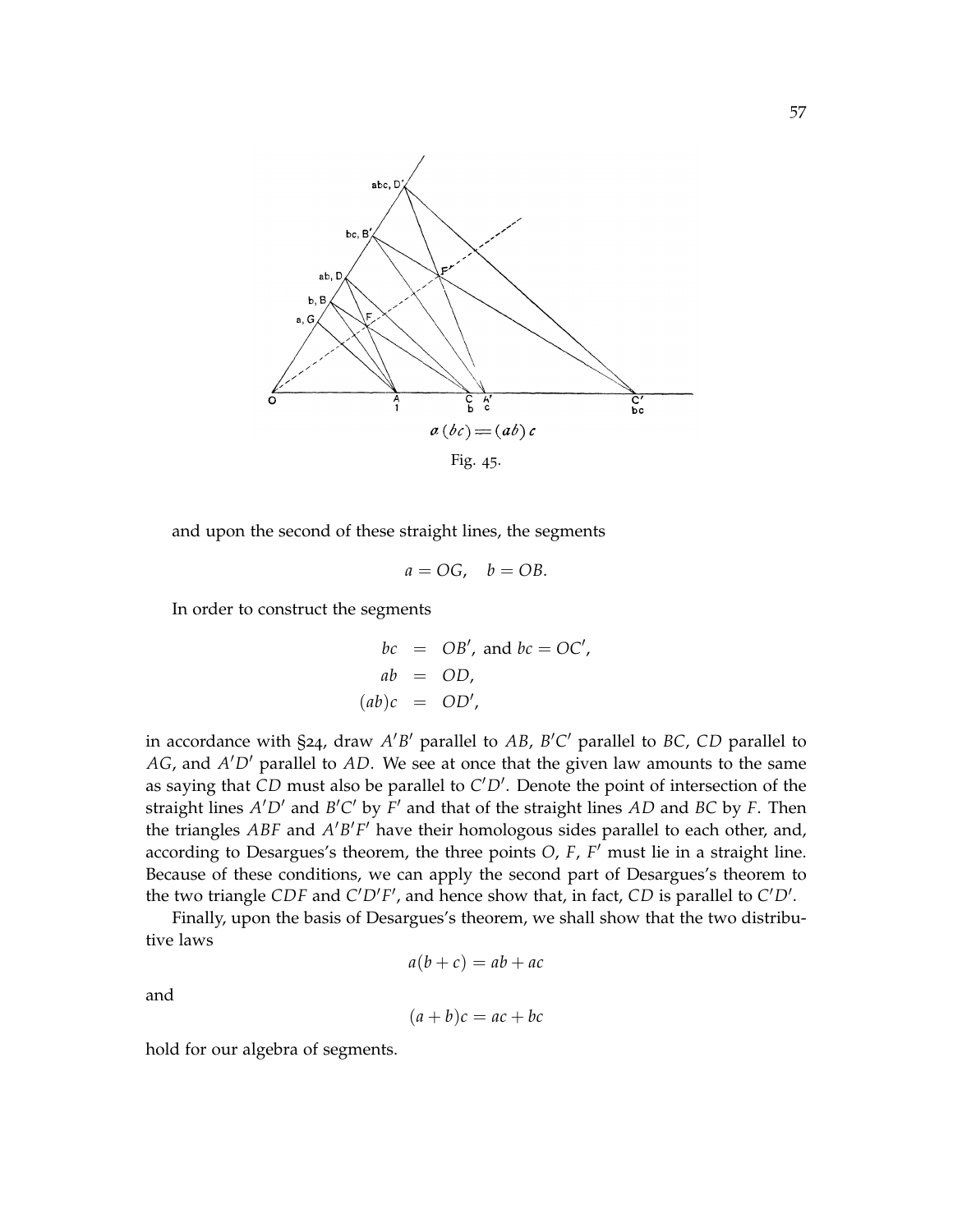$$
b = OA', c = OC',
$$
  

$$
ab = OB', ab = OA'', ac = OC'', etc.
$$

In the same figure,  $B''D_2$  is parallel to  $C''D_1$  which is parallel to the fixed straight line  $OA'$ , and  $B'D_1$  is parallel to  $C'D_2$ , which is parallel to the fixed straight line  $OA''$ . Moreover, we have  $A'A''$  parallel to  $C'C''$ , and  $A'B''$  parallel to  $B'A''$ , parallel to  $F'D_2$ , parallel to  $F''D_1$ .

Our proposition amounts to asserting that we must necessarily have also

 $F'F''$  parallel to  $A'A''$  and to  $C'C''$ .

We construct the following auxiliary lines:

*F*<sup>*I'*</sup> J parallel to the fixed straight line *OA'*,

*F*<sup>'</sup>*J* " " " " " OA<sup>n</sup>.

Let us denote the points of intersection of the straight lines  $C''D_1$  and  $C'D_2$ ,  $C''D_1$ and  $F'$  *J*,  $C'D_2$  and  $F''$  *J* by *G*,  $H_1$ ,  $H_2$ , respectively. Finally, we obtain the other auxiliary lines indicated in the figure by joining the points already constructed.



In the two triangles  $A'B''C''$  and  $F'D_2G$ , the straight lines joining homologous vertices are parallel to each other. According to the second part of Desargues's theorem, it follows, therefore, that

 $A'C''$  is parallel to  $F'G$ .

<sup>&</sup>lt;sup>16</sup>Figures 46, 47, and 48 were designed by Dr. Von Schaper, as have also the details of the demonstrations relating to these figures.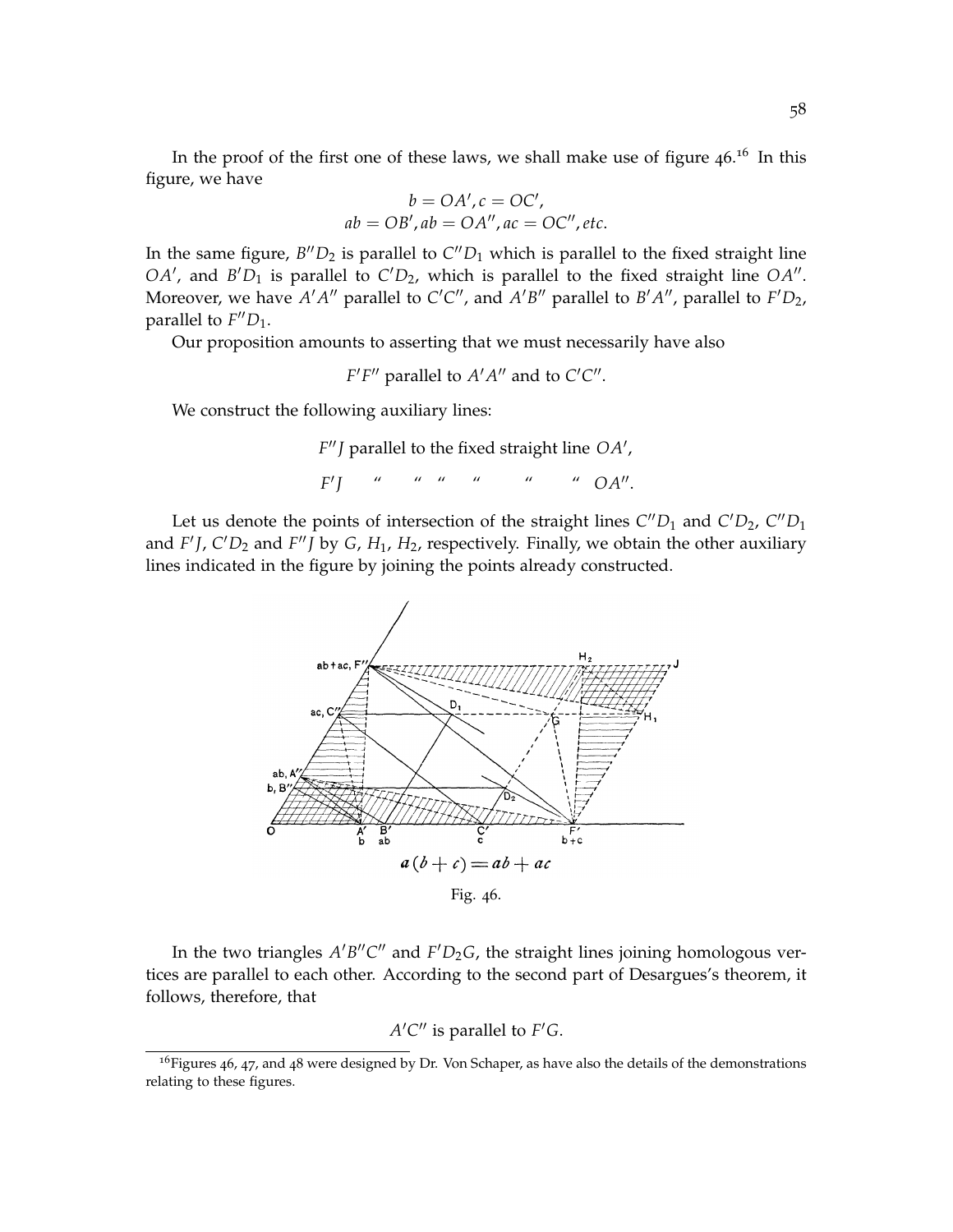In the two triangles  $A'C''F''$  and  $F'GH_2$ , the straight lines joining the homologous vertices are also parallel to each other. From the properties already demonstrated, it follows by virtue of the second part of Desargues's theorem that we must have

$$
A'F''
$$
 parallel to  $F'H_2$ .

Since in the two horizontally shaded triangles  $OA'F'$  and  $JH_2F'$  the homologous sides are parallel, Desargues's theorem shows that the three straight lines joining the homologous vertices, viz.:

$$
OJ, A'H_2, F''F'
$$
 (2)

all intersect in one and the same point, say in *P*.

In the same way, we have necessarily

$$
A''F'
$$
 parallel to  $F''H_1$ 

and since, in the two obliquely shaded triangles  $OA''F'$  and  $JH_1F''$ , the homologous sides are parallel, then, in consequence of Desargues's theorem, the three straight lines joining the homologous vertices, viz.:

$$
OJ, A''H_1, F'F''
$$

all intersect likewise in the same point, namely, in point *P*.

Moreover, in the triangles  $OA'A''$  and  $JH_2H_1$ , the straight lines joining the homologous vertices all pass through this same point *P*, and, consequently, it follows that we have

$$
H_1H_2
$$
 parallel to  $A'A''$ ,

and, therefore,

 $H_1H_2$  parallel to  $C'C''$ ,

Finally, let us consider the figure  $F''H_2C'C''H_1F'F''$ . Since, in this figure, we have

$$
F''H_2
$$
 parallel to  $C'F'$ , parallel to  $C''H_1$ ,  
  $GH_2C'$  ""  $F''C''$ , " ""  $H_1F'$ ,  
  $C'C''$  ""  $H_1H_2$ ,

we recognize here again figure 43, which we have already made use of in § 25 to prove the commutative law of addition. The conclusions, analogous to those which we reached there, show that we must have

 $F'F''$  parallel to  $H_1H_2$ 

and, consequently, we must have also

$$
F'F''
$$
 parallel to  $A'A''$ ,

which result concludes our demonstration.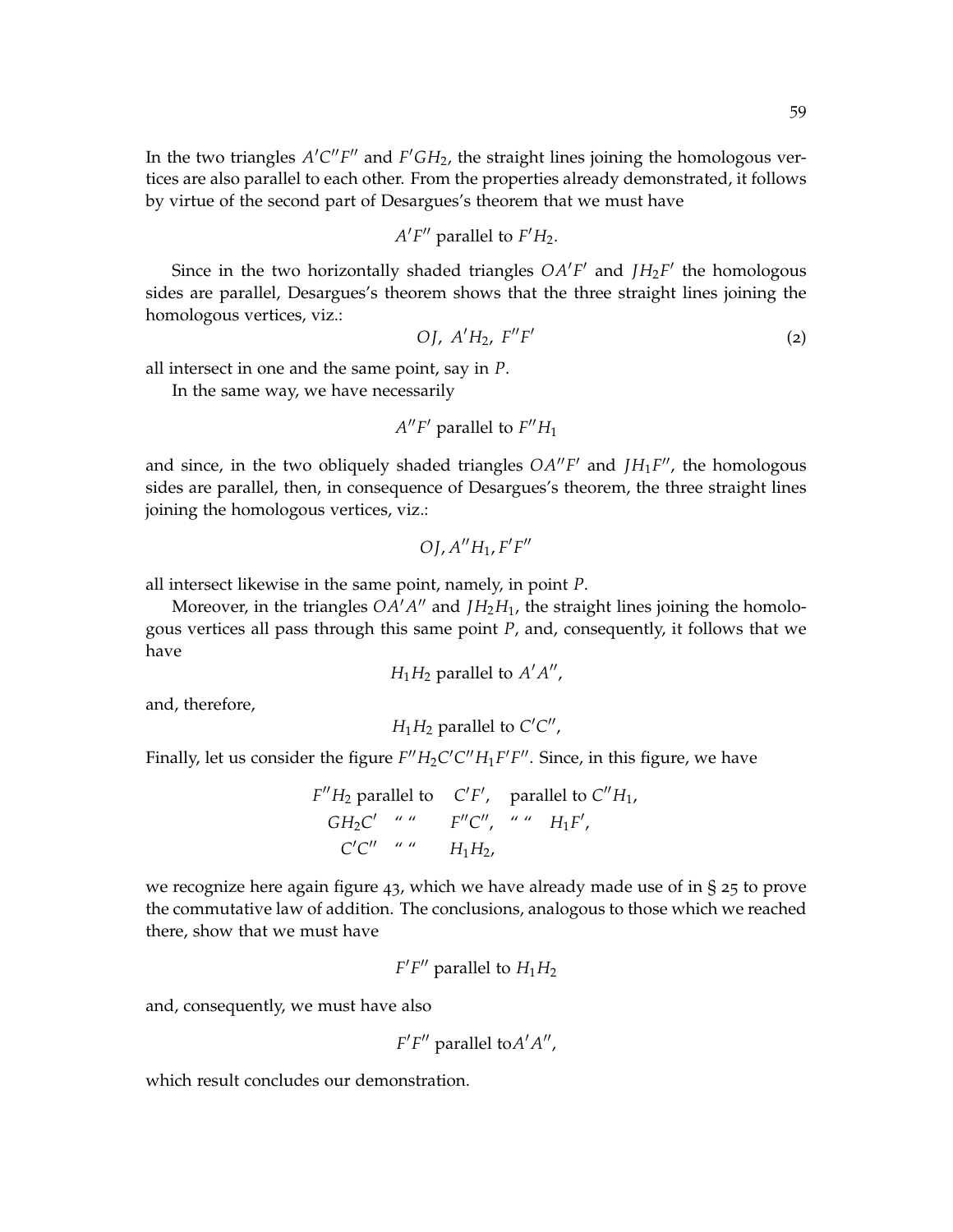

To prove the second formula of the distributive law, we make use of an entirely different figure,—-figure 47. In this figure, we have

$$
1 = OD, a = OA, a = OB, b = OG, c = OD',
$$
  

$$
ac = OA', ac = OB', BC = OG', etc.,
$$

and, furthermore, we have

*GH* parallel to *G'H'*, parallel to the fixed line *OA*,

*GH*<sup>"</sup> "  $A'H'$ , " " " " " OB,

We have also

|     | $AB$ parallel to $A'B'$             |                       |
|-----|-------------------------------------|-----------------------|
| -BD | $^{\prime\prime}$ $^{\prime\prime}$ | B'D'                  |
| DG  | $\mu$ $\mu$                         | $D'$ <sub>G</sub> $'$ |
| НJ  | $^{\prime\prime}$                   | H'I'.                 |

That which we are to prove amounts, then, to demonstrating that

*DJ* must be parallel to  $D'J'$ .

Denote the points in which *BD* and *GD* intersect the straight line *AH* by *C* and *F*, respectively, and the points in which  $B'D'$  and  $G'D'$  intersect the straight line  $A'H'$  by  $C'$  and  $F'$ , respectively. Finally, draw the auxiliary lines  $FJ$  and  $F'J'$ , indicated in the figure by dotted lines.

In the triangles  $ABC$  and  $A'B'C'$ , the homologous sides are parallel and, consequently, by Desargues's theorem the three points *O*, *C*, *C'* lie on a straight line. Then,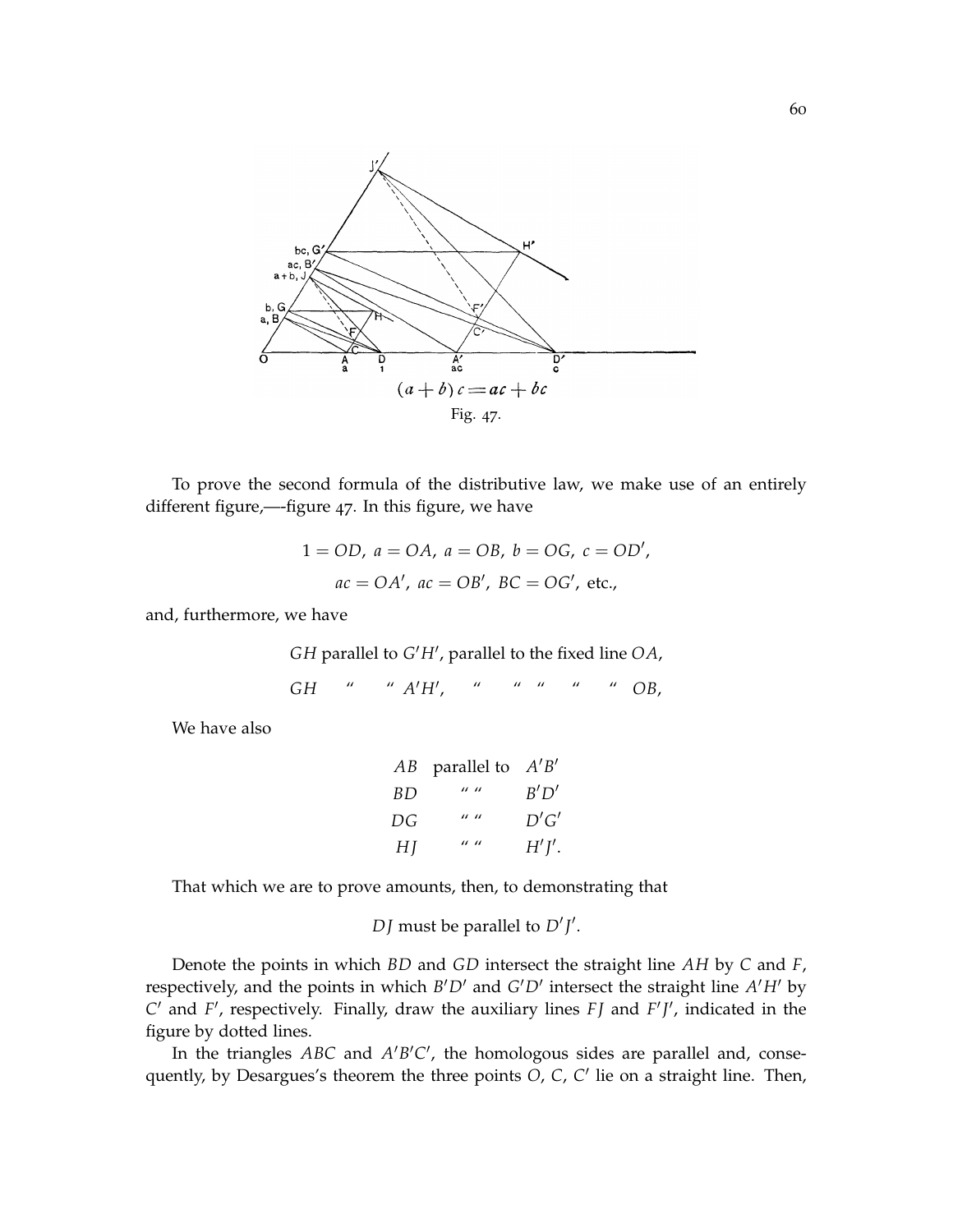by considering in the same way the triangles *CDF* and *CD'F'*, it follows that the points O, F, F' lie upon the same straight line and likewise, from a consideration of the triangles  $FGH$  and  $F'G'H'$ , we find the points  $O$ ,  $H$ ,  $H'$  to be situated on a straight line. Now, in the triangles *FHJ* and *F'H'J'*, the straight lines joining the homologous vertices all pass through the same point *O*, and, hence, as a consequence of the second part of Desargues's theorem, the straight lines  $FJ$  and  $F'J'$  must also be parallel to each other. Finally, a consideration of the triangles *DFJ* and *D'F'J'* shows that the straight lines *DJ* and *D'J'* are parallel to each other and with this our proof is completed.

### **§27. EQUATION OF THE STRAIGHT LINE, BASED UPON THE NEW ALGEBRA OF SEGMENTS.**

In §§ 24–26, we have introduced into the plane geometry an algebra of segments in which the commutative law of addition and that of multiplication, as well as the two distributive laws, hold. This was done upon the assumption that the axioms cited in § 24, as also the theorem of Desargues, were valid. In this section, we shall show how an analytical representation of the point and straight line in the plane is possible upon the basis of this algebra of segments.

DEFINITION. Take the two given fixed straight lines lying in the plane and intersecting in *O* as the axis of *x* and of *y*, respectively. Let us suppose any point *P* of the plane determined by the two segments *x*, *y* which we obtain upon the *x*-axis and *y*-axis, respectively, by drawing through *P* parallels to these axes. These segments are called the *co-ordinates* of the point *P*. Upon the basis of this new algebra of segments and by aid of Desargues's theorem, we shall deduce the following proposition.

Theorem 34. The co-ordinates *x*, *y* of a point on an arbitrary straight line always satisfy an equation in these segments of the form

$$
ax + by + c = 0.
$$

In this equation, the segments *a* and *b* stand necessarily to the left of the coordinates *x* and *y*. The segments *a* and *b* are never both zero and *c* is an arbitrary segment.

Conversely, every equation in these segments and of this form represents always a straight line in the plane geometry under consideration.

Proof. Suppose that the straight line *l* passes through the origin *O*. Furthermore, let *C* be a definite point upon *l* different from *O*, and *P* any arbitrary point of *l*. Let *OA* and *OB* be the co-ordinates of *C* and *x*, *y* be the co-ordinates of *P*. We will denote the straight line joining the extremities of the segments  $x$ ,  $y$  by  $g$ . Finally, through the extremity of the segment 1, laid off on the *x*-axis, draw a straight line *h* parallel to *AB*. This parallel cuts off upon the *y*-axis the segment *e*. From the second part of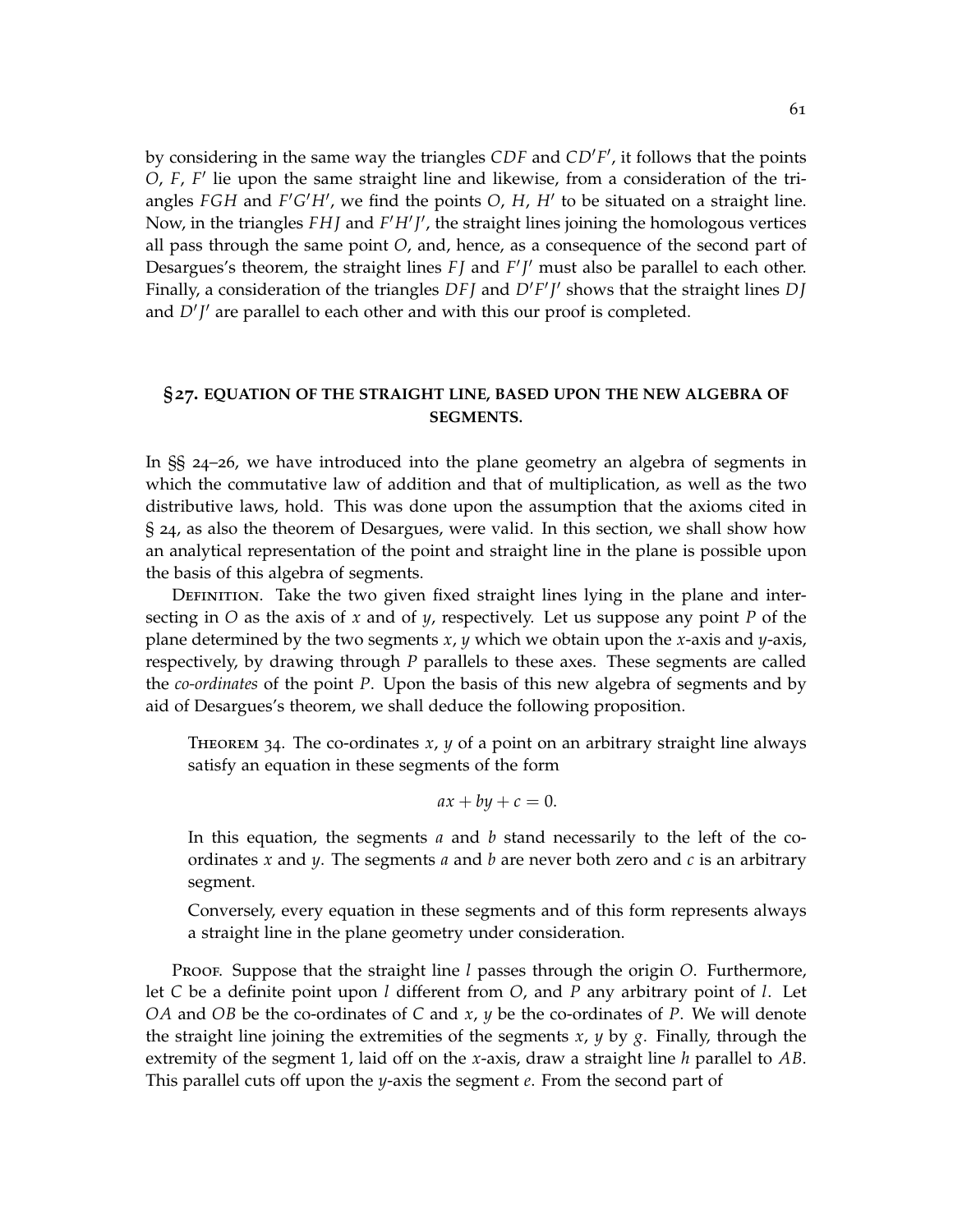

Desargues's theorem, it follows that the straight line *g* is also always parallel to *AB*. Since *g* is always parallel to *h*, it follows that the co-ordinates *x*, *y* of the point *P* must satisfy the equation

 $ex = g$ .

Moreover, in figure 49 let *l'* be any arbitrary straight line in our plane. This straight line will cut off on the *x*-axis the segment  $c = OO'$ . Now, in the same figure, draw through *O* the straight line *l* parallel to *l'*. Let *P'* be an arbitrary point on the line *l'*. The straight line through P', parallel to the *x*-axis, intersects the straight line *l* in *P* and cuts off upon the *y*-axis the segment  $y = OB$ . Finally, through *P* and *P'* let parallels to the *y*-axis cut off on the *x*-axis the segments  $x = OA$  and  $x' = OA'$ .

We shall now undertake to show that the equation

$$
x'=x+c
$$

is fulfilled by the segments in question. For this purpose, draw  $O^{\prime}C$  parallel to the unit-line and likewise *CD* parallel to the *x*-axis and *AD* parallel to the *y*-axis.

Then, to prove our proposition amounts to showing that we must have necessarily

$$
A'D
$$
 parallel to  $O'C$ .

Let  $D'$  be the point of intersection of the straight lines  $CD$  and  $A'P'$  and draw  $O'C'$ parallel to the *y*-axis.

Since, in the triangles  $OCP$  and  $O'C'P'$ , the straight lines joining the homologous vertices are parallel, it follows, by virtue of the second part of Desargues's theorem, that we must have

*CP* parallel to  $C'P'$ .

In a similar way, a consideration of the triangles  $ACP$  and  $A'C'P'$  shows that we must have

```
AC parallel to A'C'.
```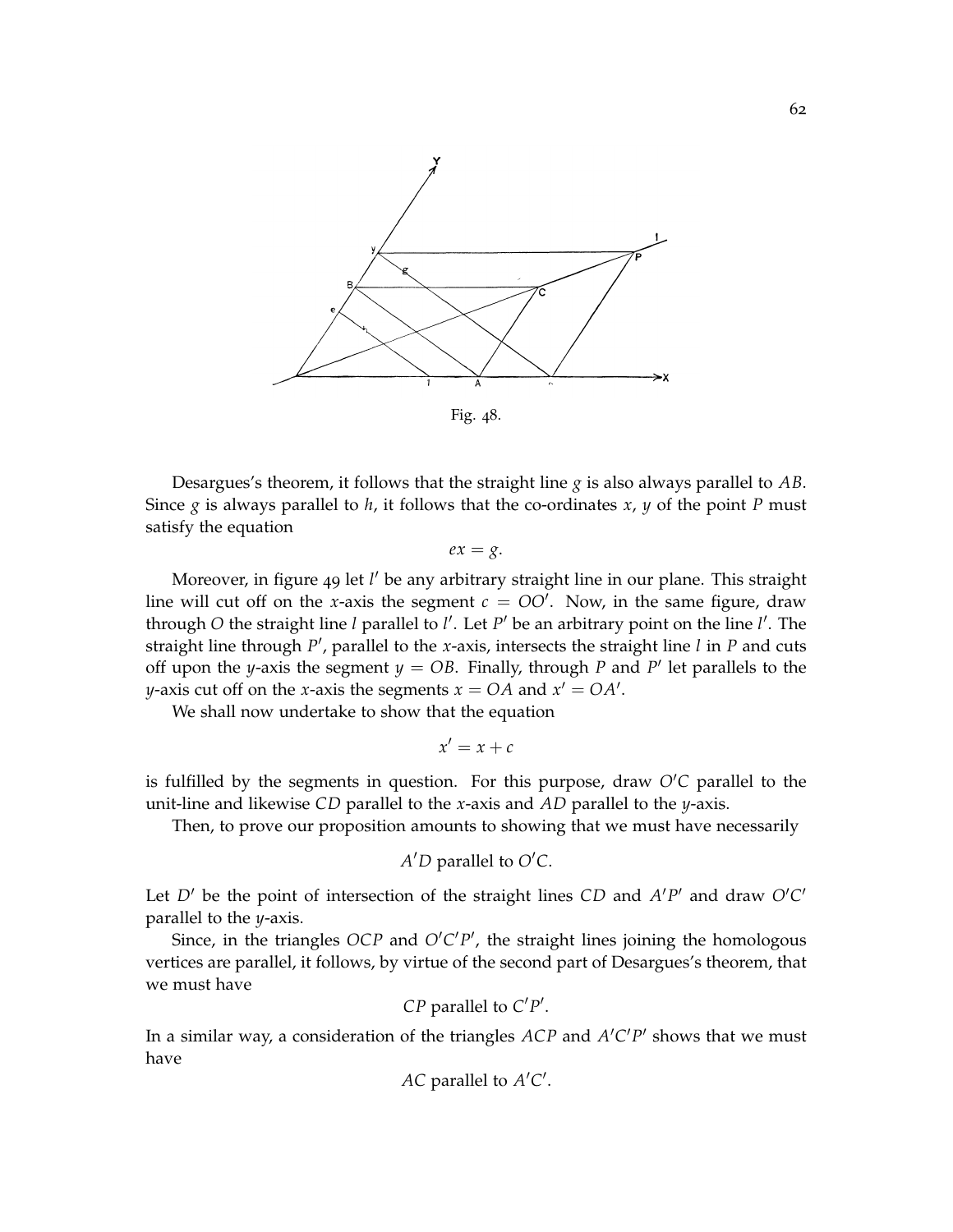

Since, in the triangles *ACD* and *C'A'O'*, the homologous sides are parallel to each other, it follows that the straight lines AC', CA' and DO' intersect in a common point. A consideration of the triangles  $C'A'D$  and  $ACO'$  then shows that  $A'D$  and  $CO'$  are parallel to each other. From the two equations already obtained, viz.:

$$
ex = y \text{ and } x' = x + c,
$$
 (3)

follows at once the equation

$$
ex' = y + ec. \tag{4}
$$

If we denote, finally, by *n* the segment which added to the segment 1 gives the segment 0, then, from this last equation, we may easily deduce the following

$$
ex' + ny + nec = 0,
$$
\n<sup>(5)</sup>

and this equation is of the form required by theorem 34.

We can now show that the second part of the theorem is equally true; for, every linear equation

$$
ax + by + c = 0 \tag{6}
$$

may evidently be brought into the required form

$$
ex + ny + nec = 0 \tag{7}
$$

by a left-sided multiplication by a properly chosen segment.

It must be expressly stated, however, that, by our hypothesis, an equation of segments of the form

$$
xa + yb + c = 0,\t\t(8)
$$

where the segments *a*, *b* stand to the right of the co-ordinates *x*, *y* does not, in general, represent a straight line.

In Section 30, we shall make an important application of theorem 34.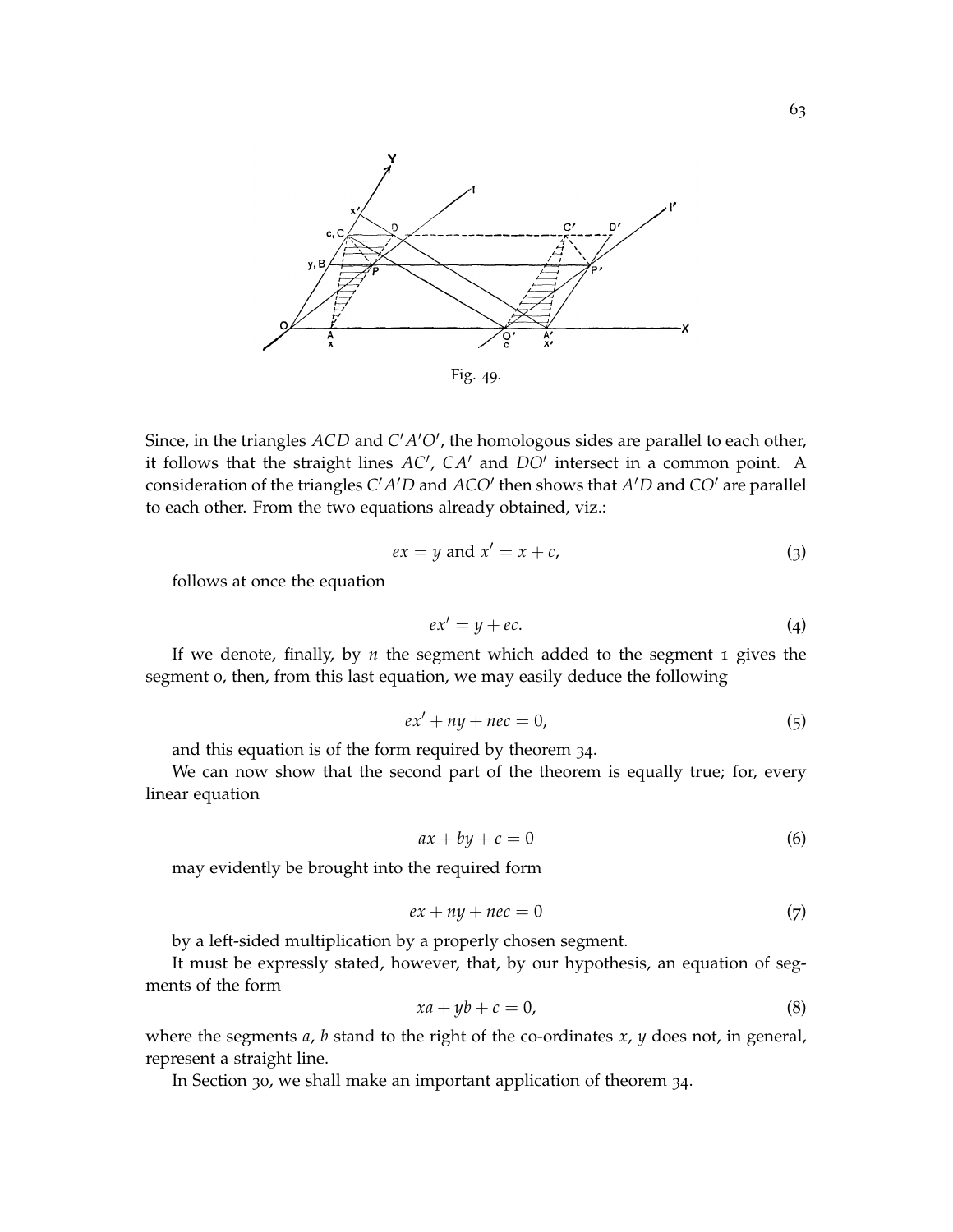#### **§28. THE TOTALITY OF SEGMENTS, REGARDED AS A COMPLEX NUMBER SYSTEM.**

We see immediately that, for the new algebra of segments established in Section 24, theorems 1–6 of Section 13 are fulfilled. Moreover, by aid of Desargues's theorem, we have already shown in Sections 25 and 26 that the laws  $7-11$  of operation, as given in Section 13, are all valid in this algebra of segments. With the single exception of the commutative law of multiplication, therefore, all of the theorems of connection hold.

Finally, in order to make possible an order of magnitude of these segments, we make the following convention. Let *A* and *B* be any two distinct points of the straight line *OE*. Suppose then that the four points *O*, *E*, *A*, *B* stand, in conformity with axiom II, 4, in a certain sequence. If this sequence is one of the following six possible ones, viz.:

#### *ABOE*, *AOBE*, *AOEB*,*OABE*,*OAEB*,*OEAB*,

then we will call the segment  $a = OA$  *smaller* than the segment  $b = OB$  and indicate the same by writing

 $a < b$ .

On the other hand, if the sequence is one of the six following ones, viz.:

#### *BAOE*, *BOAE*, *BOEA*,*OBAE*,*OBEA*,*OEBA*,

then we will call the segment  $a = OA$  greater than the segment  $b = OB$ , and we write accordingly

#### $a > b$ .

This convention remains in force whenever *A* or *B* coincides with *O* or *E*, only then the coinciding points are to be regarded as a single point, and, consequently, we have only to consider the order of three points.

Upon the basis of the axioms of group II, we can easily show also that, in our algebra of segments, the laws 13–16 of operation given in Section 13 are fulfilled. Consequently, the totality of all the different segments forms a complex number system for which the laws 1–11, 13–16 of Section 13 hold; that is to say, all of the usual laws of operation except the commutative law of multiplication and the theorem of Archimedes. We will call such a system, briefly, a *desarguesian number system.*

### **§29. CONSTRUCTION OF A GEOMETRY OF SPACE BY AID OF A DESARGUESIAN NUMBER SYSTEM.**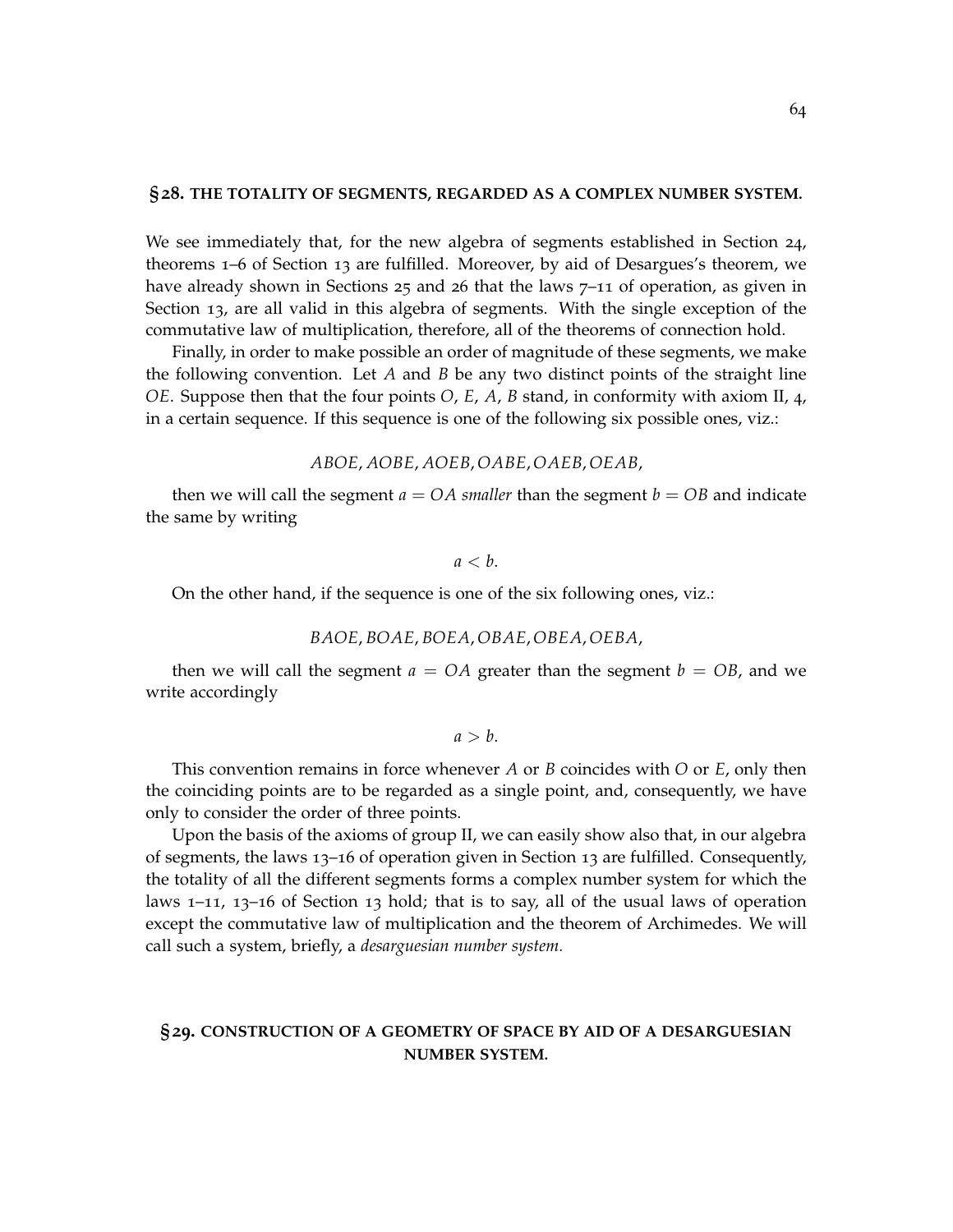Suppose we have given a desarguesian number system *D*. Such a system makes possible the construction of a geometry of space in which axioms I, II, III are all fulfilled.

In order to show this, let us consider any system of three numbers  $(x, y, z)$  of the desarguesian number system *D* as a point, and the ratio of four such numbers (*u* : *v* :  $w : r$ , of which the first three are not o, as a plane. However, the systems  $(u : v : w : r)$ and (*au* : *av* : *aw* : *ar*), where *a* is any number of *D* different from 0, represent the same plane. The existence of the equation

$$
ux + vy + wz + r = 0
$$

expresses the condition that the point  $(x, y, z)$  shall lie in the plane  $(u : v : w : r)$ . Finally, we define a straight line by the aid of a system of two planes  $(u' : v' : w' : r')$  and  $(u'' : v'' : w'' : r'')$ , where we impose the condition that it is impossible to find in *D* two numbers *a'*, *a*<sup>*''*</sup> different from zero, such that we have simultaneously the relations

$$
a'u' = a''u'', a'v' = a''v'', a'w' = a''w'',
$$

A point  $(x, y, z)$  is said to be situated upon this straight line  $[(u': v': w': r')$ ,  $(u'': v'': w'']$  $w'' : r''$ )], if it is common to the two planes  $(u' : v' : w' : r')$  and  $(u'' : v'' : w'' : r'')$ . Two straight lines which contain the same points are not regarded as being distinct.

By application of the laws  $1-11$  of  $\S 13$ , which by hypothesis hold for the numbers of *D*, we obtain without difficulty the result that the geometry of space which we have just constructed satisfies all of the axioms of groups I and III.

In order that the axioms (II) of order may also be valid, we adopt the following conventions. Let

$$
(x_1,y_1,z_1), (x_2,y_2,z_2), (x_3,y_3,z_3)
$$

be any three points of a straight line

$$
[(u': v': w': r'), (u'': v'': w'': r'')].
$$

Then, the point  $(x_2, y_2, z_2)$  is said to lie between the other two, if we have fulfilled at least one of the six following double inequalities:

$$
x_1 < x_2 < x_3, \quad x_1 > x_2 > x_3,\tag{9}
$$

$$
y_1 < y_2 < y_3, \quad y_1 > y_2 > y_3,\tag{10}
$$

$$
z_1 < z_2 < z_3, \quad z_1 > z_2 > z_3,
$$
 (11)

If one of the two double inequalities (1) exists, then we can easily conclude that either  $y_1 = y_2 = y_3$  or one of the two double inequalities (2) exists, and, consequently, either  $z_1 = z_2 = z_3$  or one of the double inequalities (3) must exist. In fact, from the equations

$$
u'x_i + v'y_i + w'z_i + r' = 0,
$$
  
\n
$$
u''x_i + v''y_i + w''z_i + r'' = 0,
$$
  
\n
$$
(i = 1, 2, 3)
$$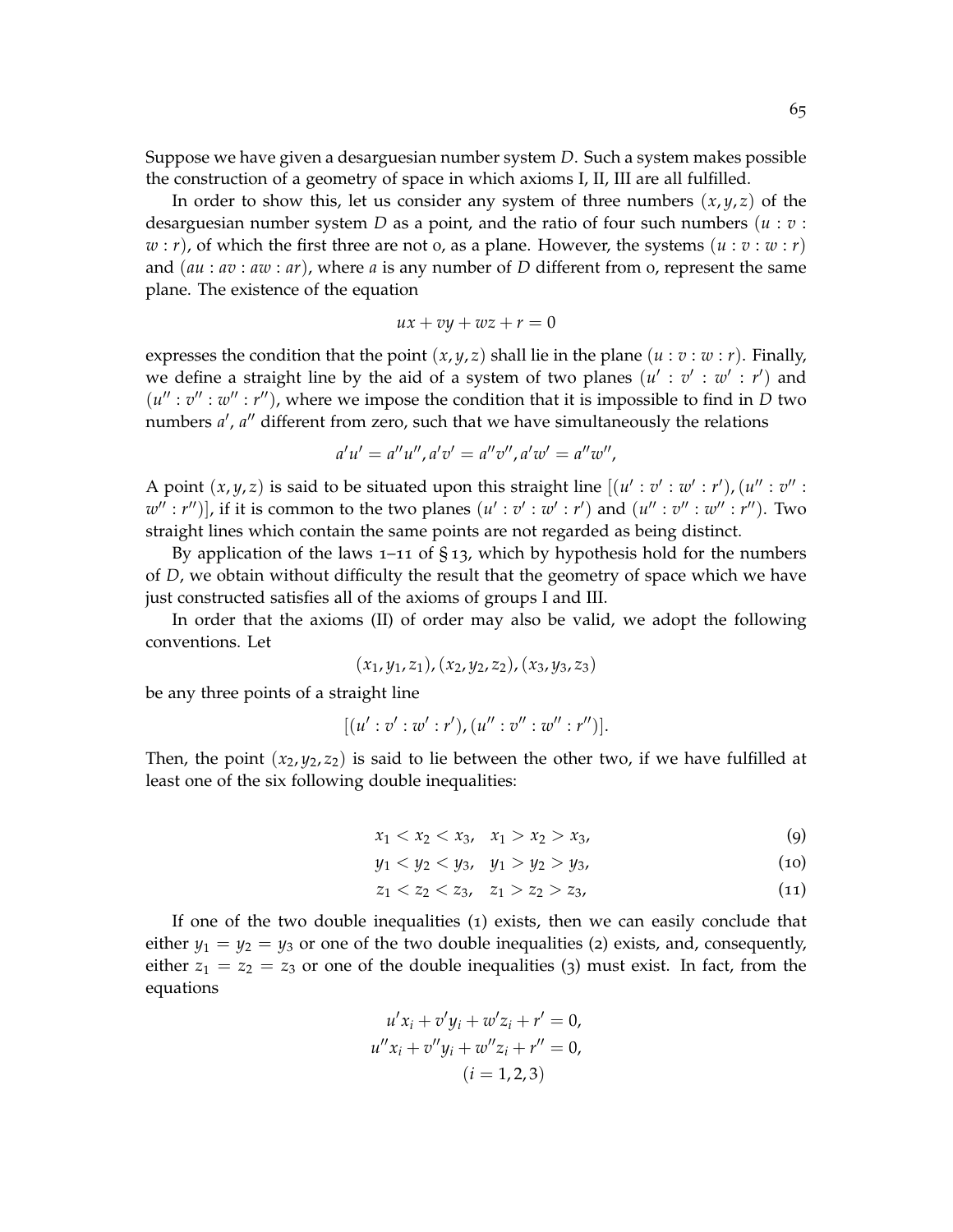we may obtain, by a left-sided multiplication of these equations by numbers suitably chosen from *D* and then adding the resulting equations, a system of equations of the form

$$
u'''x_i + v'''y_i + r''' = 0, (i = 1, 2, 3).
$$
 (12)

In this system, the coefficient  $v'''$  is certainly different from zero, since otherwise the three numbers  $x_1$ ,  $x_2$ ,  $x_3$  would be mutually equal.

From

$$
x_1 \lessgtr x_2 \lessgtr x_3,
$$

it follows that

$$
u'''x_1 \leqq x'''u_2 \leqq x'''u_3,
$$

and, hence, as a consequence of (4), we have

$$
v'''y_1 + r''' \leq v'''y_2 + r''' \leq v'''y_3 + r'''
$$

and, therefore,

$$
v'''y_1 \leq v'''y_2 \leq v'''y_3.
$$

Since  $v'''$  is different from zero, we have

$$
y_1 \lesseqqgtr y_2 \lesseqqgtr y_3.
$$

In each of these double inequalities, we must take either the upper sign throughout, or the middle sign throughout, or the lower sign throughout.

The preceding considerations show, that, in our geometry, the linear axioms  $II$ ,  $1-4$ of order are all valid. However, it remains yet to show that, in this geometry, the plane axiom II, 5 is also valid.

For this purpose let a plane  $(u : v : w : r)$  and a straight line  $[(u : v : w : r)$ ,  $(u' : v' : w$  $w'$ :  $r'$ )] in this plane be given. Let us assume that all the points  $(x, y, z)$  of the plane  $(u : v : w : r)$ , for which we have the expression  $u'x + v'y + w'z + r'$  greater than or less than zero, lie respectively upon the one side or upon the other side of the given straight line. We have then only to show that this convention is in accordance with the preceding statements. This, however, is easily done. We have thus shown that all of the axioms of groups I, II, III are fulfilled in the geometry of space which we have obtained in the above indicated manner from the desarguesian number system *D*. Remembering now that the theorem of Desargues is a consequence of the axioms I, II, III, we see that the proposition just stated is exactly the converse of the result reached in Section 28.

#### **§30. SIGNIFICANCE OF DESARGUES'S THEOREM.**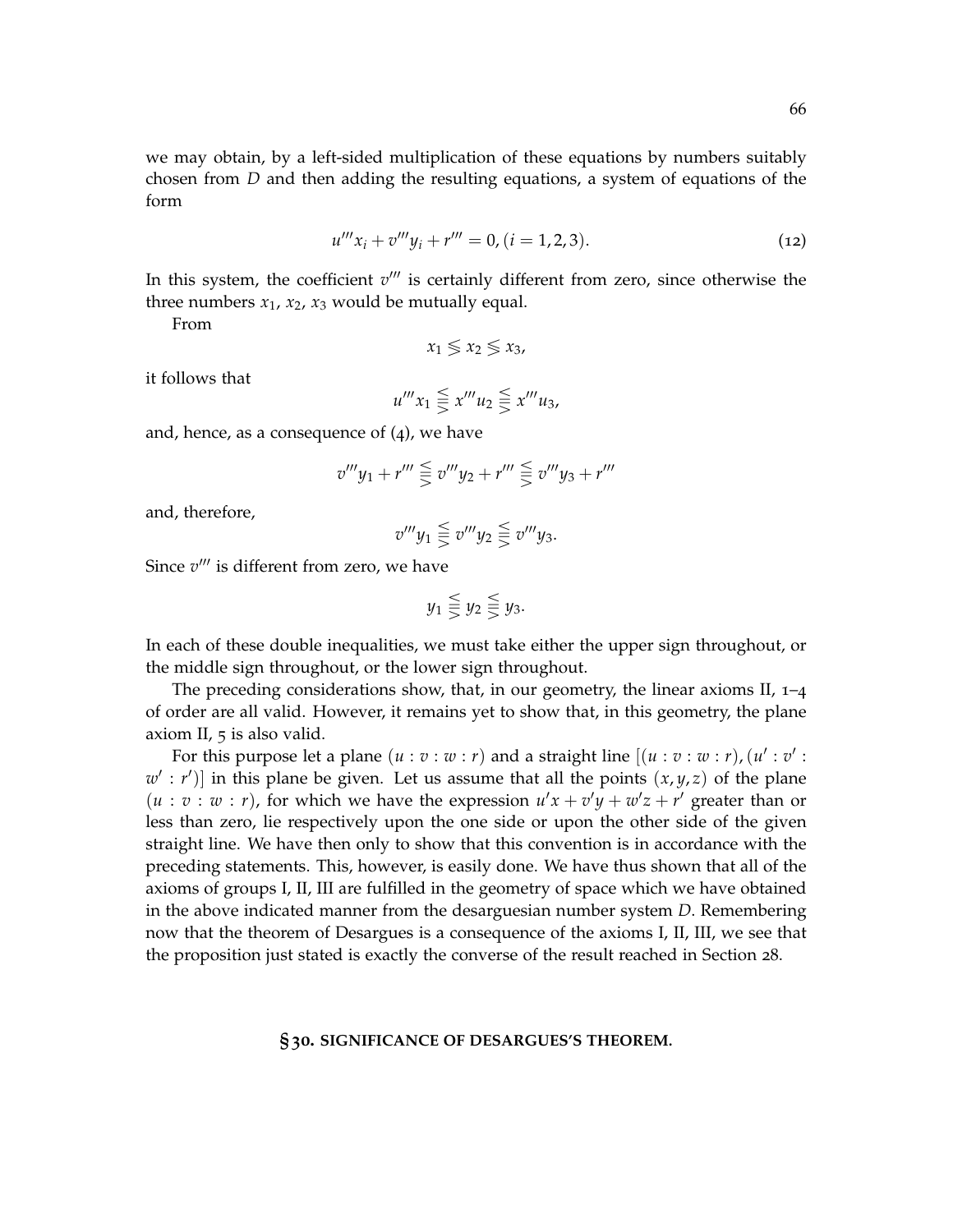If, in a plane geometry, axioms I,  $1-2$ , II, III are all fulfilled and, moreover, if the theorem of Desargues holds, then, according to §§ 24–28, it is always possible to introduce into this geometry an algebra of segments to which the laws  $1-11$ ,  $13-16$  of  $\S$ 13 are applicable. We will now consider the totality of these segments as a complex number system and construct, upon the basis of this system, a geometry of space, in accordance with § 29, in which all of the axioms I, II, III hold.

In this geometry of space, we shall consider only the points  $(x, y, 0)$  and those straight lines upon which only such points lie. We have then a plane geometry which must, if we take into account the proposition established in § 27, coincide exactly with the plane geometry proposed at the beginning. Hence, we are led to the following proposition, which may be regarded as the objective point of the entire discussion of the present chapter.

THEOREM 35. If, in a plane geometry, axioms I,  $1-2$ , II, III are all fulfilled, then the existence of Desargues's theorem is the necessary and sufficient condition that this plane geometry may be regarded as a part of a geometry of space in which all of the axioms I, II, III are fulfilled.

The theorem of Desargues may be characterized for plane geometry as being, so to speak, the result of the elimination of the space axioms.

The results obtained so far put us now in the position to show that every geometry of space in which axioms I, II, III are all fulfilled may be always regarded as a part of a "geometry of any number of dimensions whatever." By a geometry of an arbitrary number of dimensions is to be understood the totality of all points, straight lines, planes, and other linear elements, for which the corresponding axioms of connection and of order, as well as the axiom of parallels, are all valid.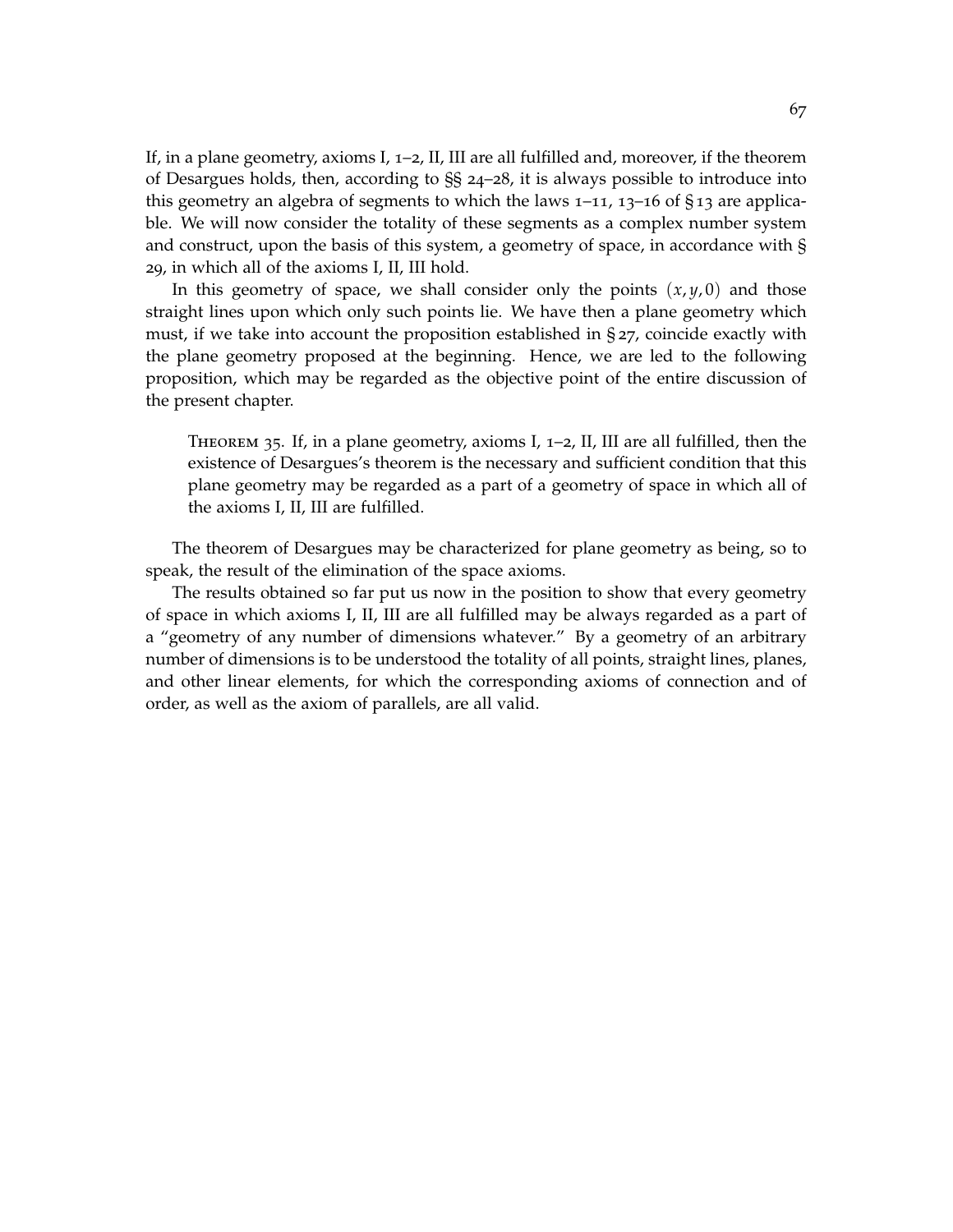# PASCAL's THEOREM.

### **§31. TWO THEOREMS CONCERNING THE POSSIBILITY OF PROVING PASCAL'S THEOREM.**

As is well known, Desargues's theorem (theorem 32) may be demonstrated by the aid of axioms I, II, III; that is to say, by the use, essentially, of the axioms of space. In  $\S$ 23, we have shown that the demonstration of this theorem without the aid of the space axioms of group I and without the axioms of congruence (group IV) is impossible, even if we make use of the axiom of Archimedes.

Upon the basis of axioms I,  $1-2$ , II, III, IV and, hence, by the exclusion of the axioms of space but with the assistance, essentially, of the axioms of congruence, we have, in § 14, deduced Pascal's theorem and, consequently, according to § 22, also Desargues's theorem. The question arises as to whether Pascal's theorem can be demonstrated without the assistance of the axioms of congruence. Our investigation will show that in this respect Pascal's theorem is very different from Desargues's theorem; for, in the demonstration of Pascal's theorem, the admission or exclusion of the axiom of Archimedes is of decided influence. We may combine the essential results of our investigation in the two following theorems.

Theorem 36. Pascal's theorem (theorem 21) may be demonstrated by means of the axioms I, II, III, V; that is to say, without the assistance of the axioms of congruence and with the aid of the axiom of Archimedes.

Theorem 37. Pascal's theorem (theorem 21) cannot be demonstrated by means of the axioms I, II, III alone; that is to say, by exclusion of the axioms of congruence and also the axiom of Archimedes.

In the statement of these two theorems, we may, by virtue of the general theorem 35, replace the space axioms I, 3–7 by the plane condition that Desargues's theorem (theorem 32) shall be valid.

# **§32. THE COMMUTATIVE LAW OF MULTIPLICATION FOR AN ARCHIMEDEAN NUMBER SYSTEM.**

The demonstration of theorems 36 and 37 rests essentially upon certain mutual relations concerning the laws of operation and the fundamental propositions of arithmetic, a knowledge of which is of itself of interest. We will state the two following theorems.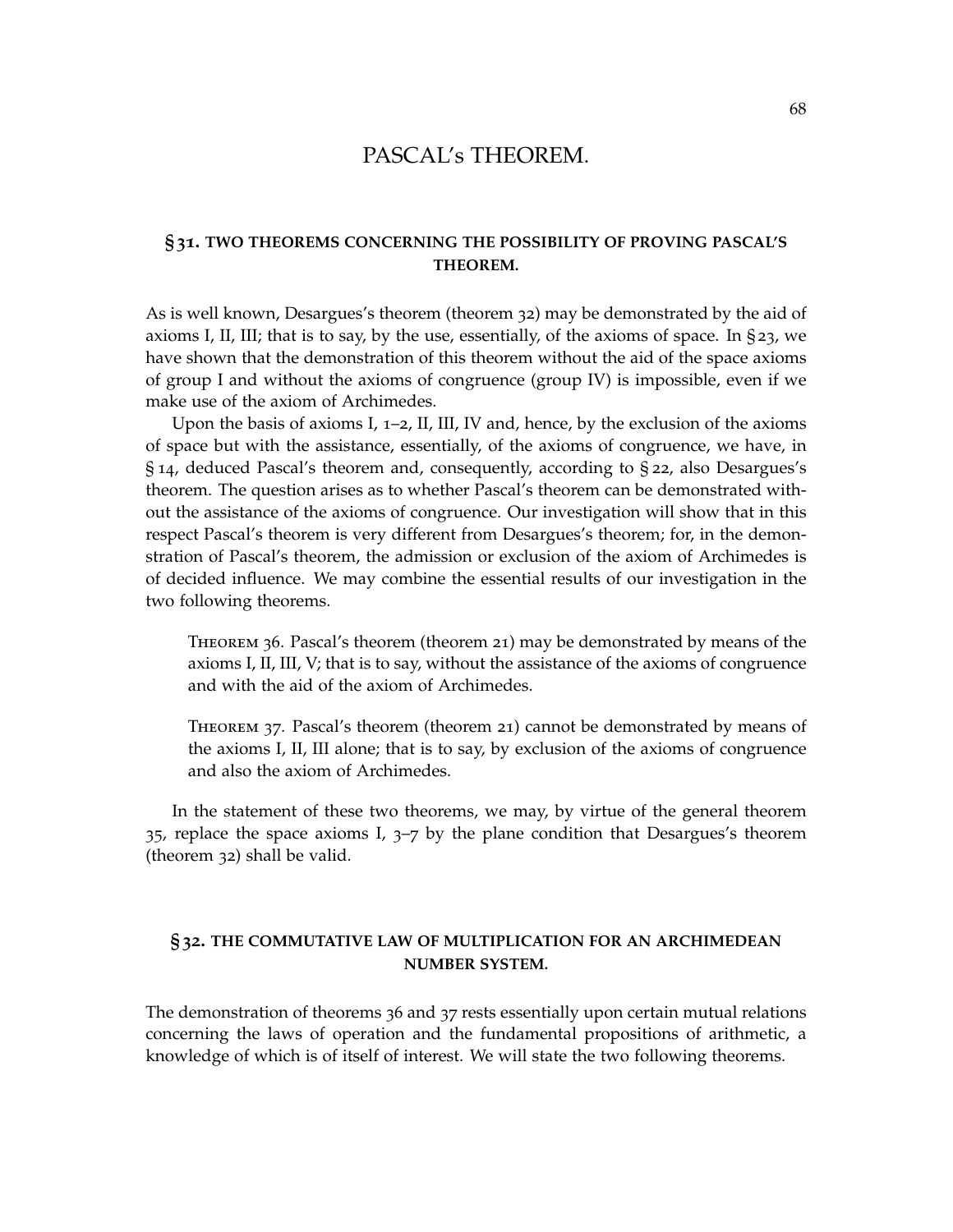Theorem 38. For an archimedean number system, the commutative law of multiplication is a necessary consequence of the remaining laws of operation; that is to say, if a number system possesses the properties  $1-11$ ,  $13-17$  given in § 13, it follows necessarily that this system satisfies also formula 12.

Proof. Let us observe first of all that, if *a* is an arbitrary number of the system, and, if

$$
n=1+1+\cdots+1
$$

is a positive integral rational number, then for *n* and *a* the commutative law of multiplication always holds. In fact, we have

$$
an = a(1+1+\cdots+1)
$$
  
=  $a \cdot 1 + a \cdot 1 + \cdots + a \cdot 1$   
=  $a + a + \cdots + a$ 

and likewise

$$
na = (1+1+\cdots+1)a
$$
  
= 1 \cdot a + 1 \cdot a + \cdots + 1 \cdot a  
= a + a + \cdots + a.

Suppose now, in contradiction to our hypothesis, *a*, *b* to be numbers of this system, for which the commutative law of multiplication does not hold. It is then at once evident that we may make the assumption that we have

$$
a > 0, b > 0, ab - ba > 0.
$$

By virtue of condition 6 of §13, there exists a number  $c(>0)$ , such that

$$
(a+b+1)c = ab - ba.
$$

Finally, if we select a number *d*, satisfying simultaneously the inequalities

$$
d>0, d<1, d
$$

and denote by *m* and *n* two such integral rational numbers  $\geq 0$  that we have respectively

$$
md < a \le (m+1)d
$$

and

*nd*  $$ 

then the existence of the numbers *m* and *n* is an immediate consequence of the theorem of Archimedes (theorem 17, § 13). Recalling now the remark made at the beginning of this proof, we have by the multiplication of the last inequalities

$$
ab \leq mnd^2 + (m+n+1)d^2
$$
  

$$
ba > mnd^2,
$$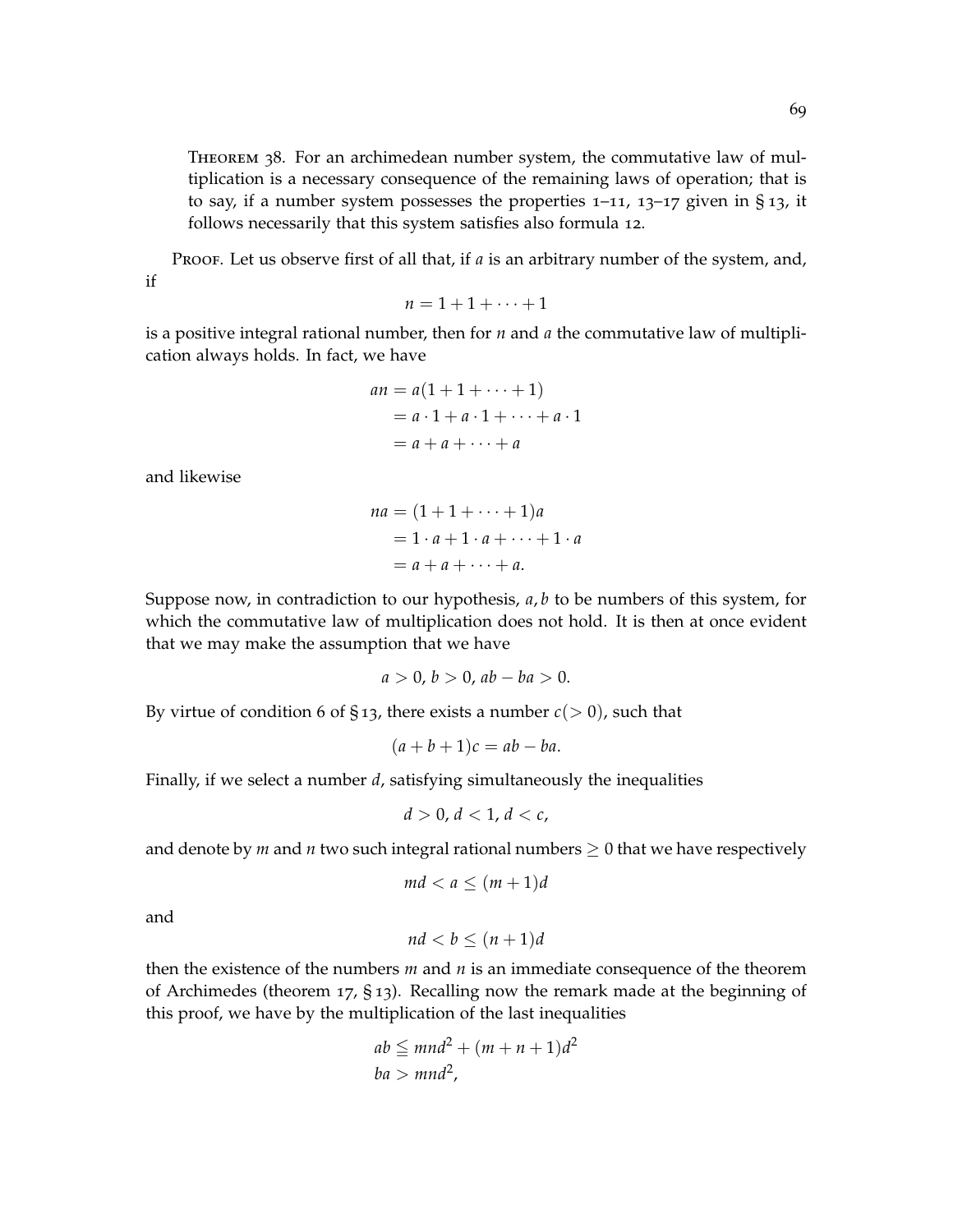and, hence, by subtraction

$$
ab - ba \leq (m+n+1)d^2.
$$

We have, however,

$$
md
$$

and, consequently,

$$
(m+n+1)d < a+b+1;
$$

i.e.,

 $ab - ba < (a + b + 1)d$ ,

or, since *d* < *c*, we have

 $ab - ba < (a + b + 1)c$ .

This inequality stands in contradiction to the definition of the number *c*, and, hence, the validity of the theorem 38 follows.

#### **§33. THE COMMUTATIVE LAW OF MULTIPLICATION FOR A NON-ARCHIMEDEAN NUMBER SYSTEM.**

Theorem 39. For a non-archimedean number system, the commutative law of multiplication is not a necessary consequence of the remaining laws of operation; that is to say, there exists a system of numbers possessing the properties 1–11, 13–16 mentioned in §13, but for which the commutative law (12) of multiplication is not valid. A desarguesian number system, in the sense of §28, is such a system.

Proof. Let *t* be a parameter and *T* any expression containing a finite or infinite number of terms, say of the form

$$
T = r_0 t^n + r_1 t^{n+3} + r_2 t^{n+2} + r_3 t^{n+3} + \dots,
$$

where  $r_0(\neq 0)$ ,  $r_1$ ,  $r_2$ ... are arbitrary rational numbers and *n* is an arbitrary integral rational number  $\geq 0$ . Moreover, let *s* be another parameter and *S* any expression having a finite or infinite number of terms, say of the form

$$
S = s^m T_0 + s^{m+1} T_1 + s^{m+2} T_2 + \dots,
$$

where  $T_0(\neq 0)$ ,  $T_1$ ,  $T_2$ ,... denote arbitrary expressions of the form *T* and *m* is again an arbitrary integral rational number  $\leq 0$ . We will regard the totality of all the expressions of the form *S* as a complex number system  $\Omega(s,t)$ , for which we will assume the following laws of operation; namely, we will operate with *s* and *t* according to the laws 7–11 of §13, as with parameters, while in place of rule 12 we will apply the formula

$$
ts = 2st.\t(13)
$$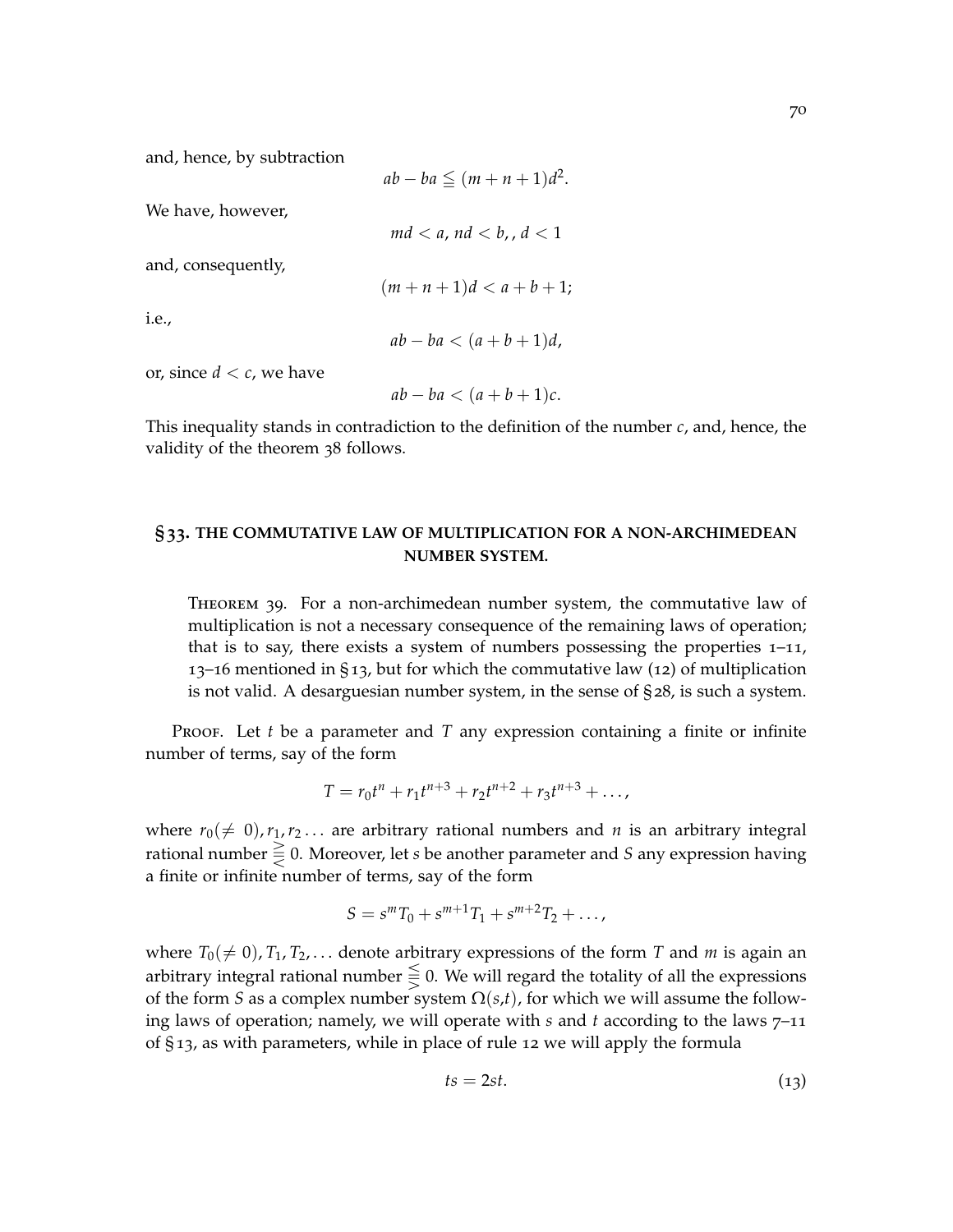If, now, S', S" are any two expressions of the form *S*, say

$$
S' = s^{m'}T'_0 + s^{m'+1}T'_1 + s^{m'+2}T'_2 + \dots,
$$
  
\n
$$
S'' = s^{m''}T''_0 + s^{m''+1}T''_1 + s^{m''+2}T''_2 + \dots,
$$

then, by combination, we can evidently form a new expression  $S' + S''$  which is of the form *S*, and is, moreover, uniquely determined. This expression  $S' + S''$  is called the sum of the numbers represented by S' and S''.

By the multiplication of the two expressions S' and S" term by term, we obtain another expression of the form

$$
S'S'' = s^{m'}T'_0s^{m''}T''_0 + (s^{m'}T'_0s^{m''+1}T''_1 - s^{m'+1}T'_1s^{m''}T''_0)
$$
  
+ 
$$
(s^{m'}T'_0s^{m''+2}T''_2 + s^{m'+1}T'_1s^{m''+1}T''_1 + s^{m'+2}T'_2s^{m''}T''_0) + \dots
$$

This expression, by the aid of formula (1), is evidently a definite single-valued expression of the form *S* and we will call it the product of the numbers represented by *S'* and  $S''$ .

This method of calculation shows at once the validity of the laws 1–5 given in Section 13 for calculating with numbers. The validity of law 6 of that section is also not difficult to establish. To this end, let us assume that

$$
S' = s^{m'}T_0' + s^{m'+1}T_1' + s^{m'+2}T_2' + \cdots
$$

and

$$
S''' = s^{m'''}T_0''' + s^{m''+1}T_1''' + s^{m''+2}T_2''' \cdots
$$

are two expressions of the form  $S$ , and let us suppose, further, that the coefficient  $r'_0$  of *T* 0 0 is different from zero. By equating the like powers of *s* in the two members of the equation

$$
S'S''=S'''
$$

we find, first of all, in a definite manner an integral number  $m<sup>0</sup>$  as exponent, and then such a succession of expressions

$$
T''_0, T''_1, T''_2 \ldots
$$

that, by aid of formula (1), the expression

$$
S'' = s^{m''}T_0'' + s^{m''+1}T_1'' + s^{m''+2}T_2'' \dots
$$

satisfies equation (2). With this our theorem is established.

In order, finally, to render possible an order of sequence of the numbers of our system  $\Omega(s,t)$ , we make the following conventions. Let a number of this system be called greater or less than 0 according as in the expression *S*, which represents it, the first coefficient  $r_0$  of  $T_0$  is greater or less than zero. Given any two numbers  $a$ ,  $b$  of the complex number system under consideration, we say that  $a < b$  or  $a > b$  according as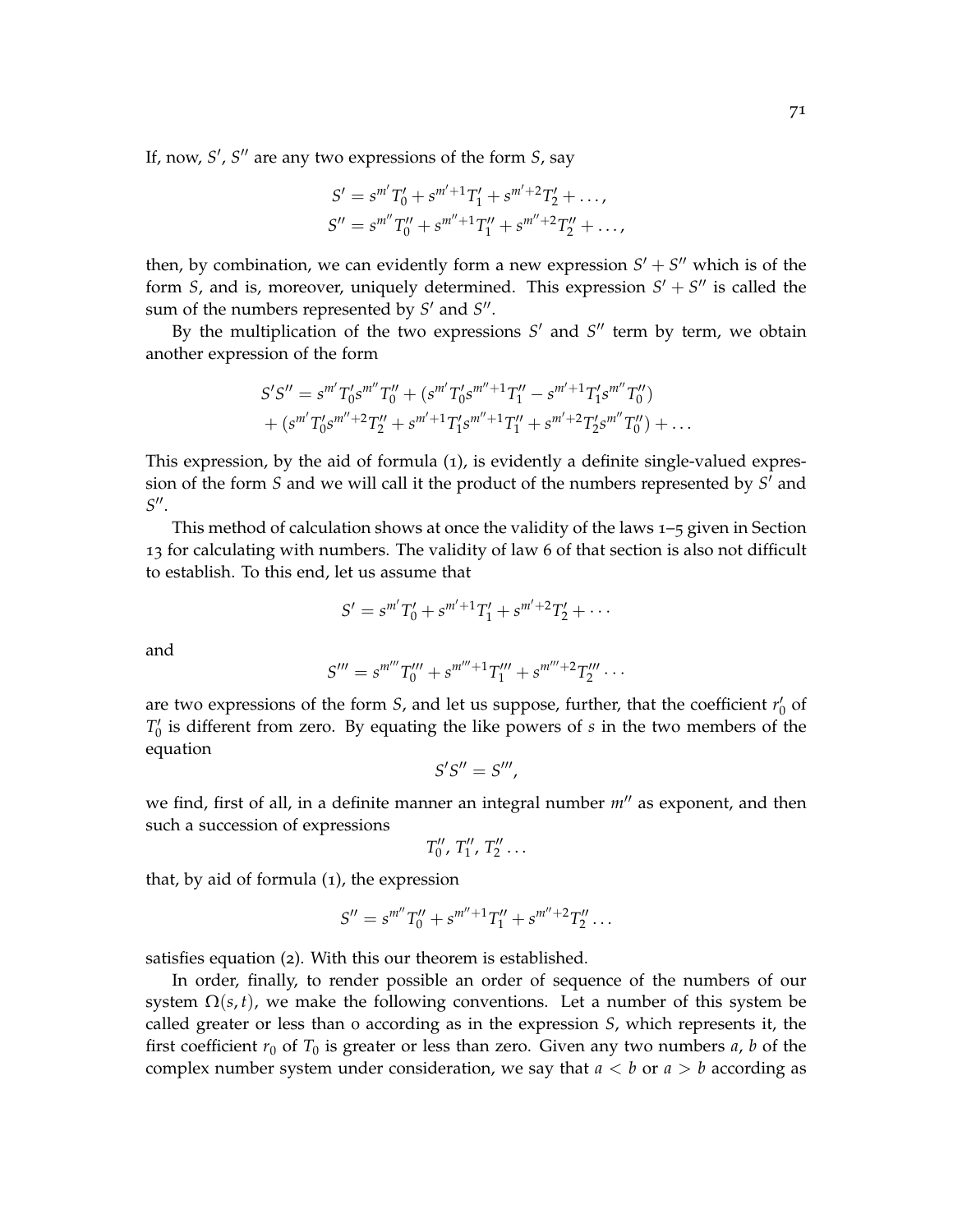we have  $a - b < 0$  or  $> 0$ . It is seen immediately that, with these conventions, the laws 13–16 of §13 are valid; that is to say,  $\Omega(s, t)$  is a desarguesian number system (see §28).

As equation (1) shows, law 12 of  $\S$ 13 is not fulfilled by our complex number system and, consequently, the validity of theorem 39 is fully established.

In conformity with theorem 38, Archimedes's theorem (theorem 17, § 13) does not hold for the number system  $\Omega(s, t)$  which we have just constructed.

We wish also to call attention to the fact that the number system  $\Omega(s,t)$ , as well as the systems  $\Omega$  and  $\Omega(t)$  made use of in §9 and § 12, respectively, contains only an enumerable set of numbers.

# **§34. PROOF OF THE TWO PROPOSITIONS CONCERNING PASCAL'S THEOREM. (NON-PASCALIAN GEOMETRY.)**

If, in a geometry of space, all of the axioms I, II, III are fulfilled, then Desargues's theorem (theorem 32) is also valid, and, consequently, according to §§ 24–26, pp. 52–60, it is possible to introduce into this geometry an algebra of segments for which the rules  $1-11$ ,  $13-16$  of  $\S 13$  are all valid. If we assume now that the axiom (V) of Archimedes is valid for our geometry, then evidently Archimedes's theorem (theorem 17 of  $\S$  13) also holds for our algebra of segments, and, consequently, by virtue of theorem 38, the commutative law of multiplication is valid. Since, however, the definition of the product of two segments, as introduced in  $\S 24$  (figure 42) and which is the definition here also under discussion, agrees with the definition in  $\S$ 15 (figure 22), it follows from the construction made in  $\S$ 15 that the commutative law of multiplication is here nothing else than Pascal's theorem. Consequently, the validity of theorem 36 is established.

In order to demonstrate theorem 37, let us consider again the desarguesian number system  $\Omega(s,t)$  introduced in § 33, and construct, in the manner described in § 29, a geometry of space for which all of the axioms I, II, III are fulfilled. However, Pascal's theorem will not hold for this geometry; for, the commutative law of multiplication is not valid in the desarguesian number system  $\Omega(s,t)$ . According to theorem 36, the non-pascalian geometry is then necessarily also a non-archimedean geometry.

By adopting the hypothesis we have, it is evident that we cannot demonstrate Pascal's theorem, providing we regard our geometry of space as a part of a geometry of an arbitrary number of dimensions in which, besides the points, straight lines, and planes, still other linear elements are present, and providing there exists for these elements a corresponding system of axioms of connection and of order, as well as the axiom of parallels.

#### **§35. THE DEMONSTRATION, BY MEANS OF THE THEOREMS OF PASCAL AND DESARGUES, OF ANY THEOREM RELATING TO POINTS OF INTERSECTION.**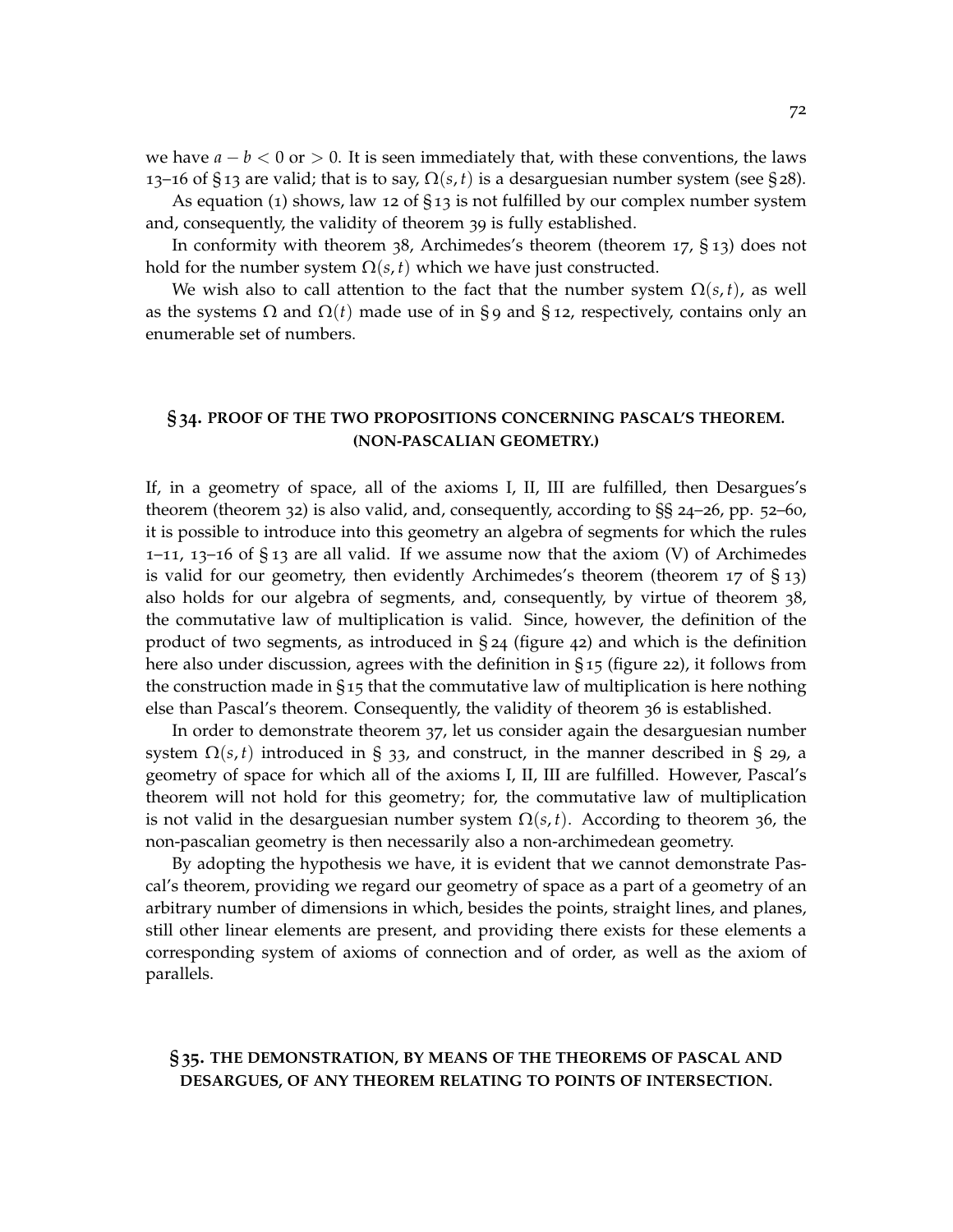Every proposition relating to points of intersection in a plane has necessarily The form: Select, first of all, an arbitrary system of points and straight lines satisfying respectively the condition that certain ones of these points are situated on certain ones of the straight lines. If, in some known manner, we construct the straight lines joining the given points and determine the points of intersection of the given lines, we shall obtain finally a definite system of three straight lines, of which our proposition asserts that they all pass through the same point.

Suppose we now have a plane geometry in which all of the axioms  $I_1\text{-}z, II \ldots, V$  are valid. According to § 17, pp. 35–37, we may now find, by making use of a rectangular pair of axes, for each point a corresponding pair of numbers  $(x, y)$  and for each straight line a ratio of three definite numbers  $(u : v : w)$ . Here, the numbers  $x$ ,  $y$ ,  $u$ ,  $v$ ,  $w$  are all *real* numbers, of which *u*, *v* cannot both be zero. The condition showing that the given point is situated upon the given straight line, viz.:

$$
ux + vy + w = 0 \tag{14}
$$

is an equation in the ordinary sense of the word. Conversely, in case  $x$ ,  $y$ ,  $u$ ,  $v$ ,  $w$ are numbers of the algebraic domain  $\Omega$  of § 9, and *u*, *v* are not both zero, we may certainly assume that each pair of numbers  $(x, y)$  gives a point and that each ratio of three numbers  $(u : v : w)$  gives a straight line in the geometry in question.

If, for all the points and straight lines which occur in connection with any theorem relating to intersections in a plane, we introduce the corresponding pairs and triples of numbers, then such a theorem asserts that a definite expression  $A(p_1, p_2, \ldots, p_r)$  with real coefficients and depending rationally upon certain parameters  $p_1, p_2, \ldots, p_r$  always vanishes as soon as we put for each of these parameters a number of the main  $\Omega$  considered in § 9. We conclude from this that the expression  $A(p_1, p_2, \ldots, p_r)$  must also vanish identically in accordance with the laws  $7-12$  of § 13.

Since, according to § 32, Desargues's theorem holds for the geometry in question, it follows that we certainly can make use of the algebra of segments introduced in § 24, and because Pascal's theorem is equally valid in this case, the commutative law of multiplication is also. Hence, for this algebra of segments, all of the laws  $7-12$  of § 13 are valid.

If we take as our axes in this new algebra of segments the co-ordinate axes already used and consider the unit points *E*, *E'* as suitably established, we see that the new algebra of segments is nothing else than the system of co-ordinates previously employed.

In order to show that, for the new algebra of segments, the expression  $A(p_1, p_2, \ldots, p_r)$ vanishes identically, it is sufficient to apply the theorems of Pascal and Desargues. Consequently we see that:

*Every proposition relative to points of intersection in the geometry in question must always, by the aid of suitably constructed auxiliary points and straight lines, turn out to be a combination of the theorems of Pascal and Desargues. Hence for the proof of the validity of a theorem relating to points of intersection, we need not have resource to the theorems of congruence.*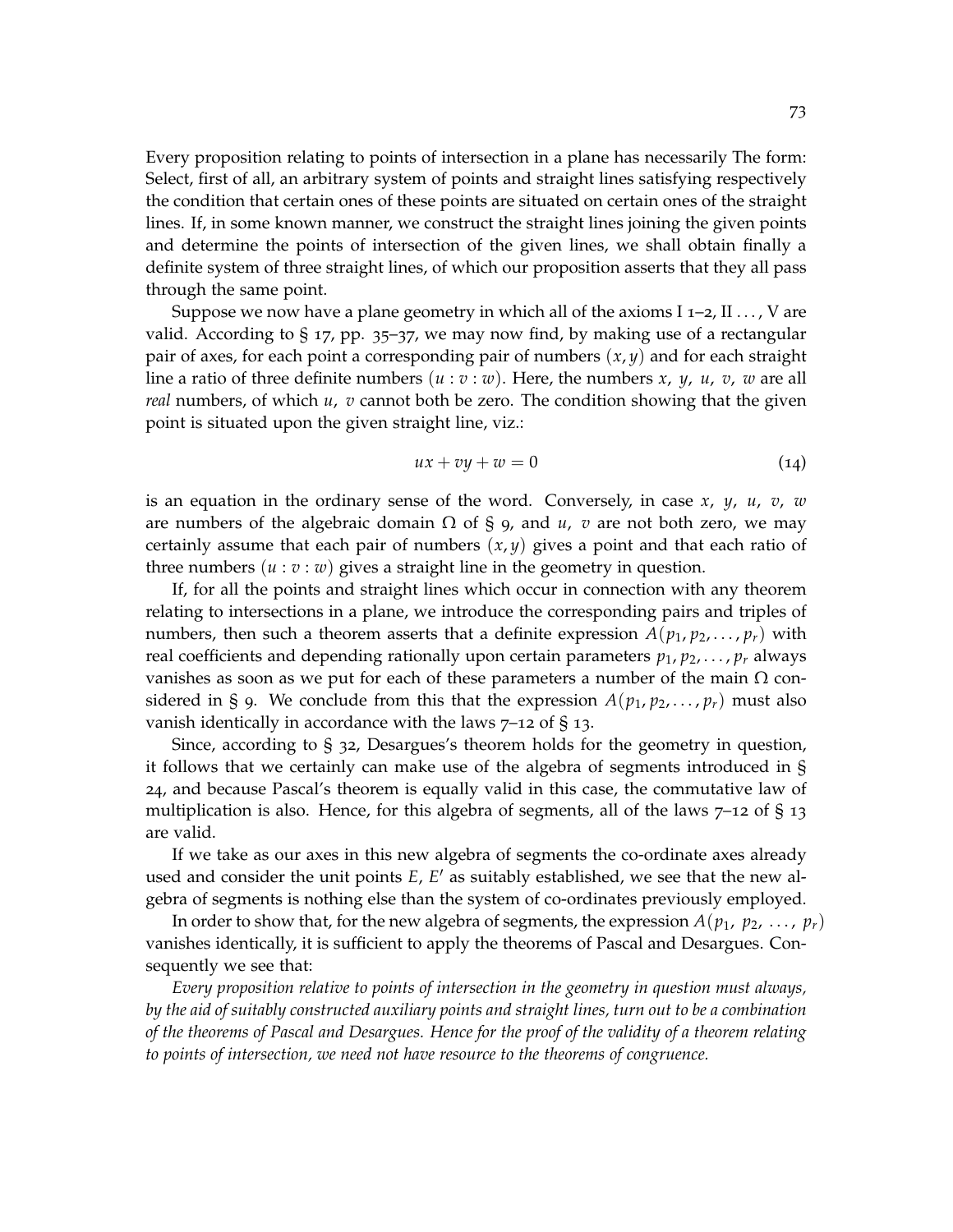# GEOMETRICAL CONSTRUCTIONS BASED UPON THE AXIOMS I–V.

# **§36. GEOMETRICAL CONSTRUCTIONS BY MEANS OF A STRAIGHT-EDGE AND A TRANSFERER OF SEGMENTS.**

Suppose we have given a geometry of space, in which all of the axioms I–V are valid. For the sake of simplicity, we shall consider in this chapter a a plane geometry which is contained in this geometry of space and shall investigate the question as to what elementary geometrical constructions may be carried out in such a geometry.

Upon the basis of the axioms of group I, the following constructions are always possible.

PROBLEM 1. To join two points with a straight line and to find the intersection of two straight lines, the lines not being parallel.

Axiom III renders possible the following construction:

PROBLEM 2. Through a given point to draw a parallel to a given straight line.

By the assistance of the axioms (IV) of congruence, it is possible to lay off segments and angles; that is to say, in the given geometry we may solve the following problems:

PROBLEM 3. To lay off from a given point upon a given straight line a given segment.

PROBLEM 4. To lay off on a given straight line a given angle; or what is the same thing, to construct a straight line which shall cut a given straight line at a given angle.

It is impossible to make any new constructions by the addition of the axioms of groups II and V. Consequently, when we take into consideration merely the axioms of groups I–V, all of those constructions and only those are possible, which may be reduced to the problems 1–4 given above.

We will add to the fundamental problems 1–4 also the following:

PROBLEM 5. To draw a perpendicular to a given straight line.

We see at once that this construction can be made in different ways by means of the problems 1–4.

In order to carry out the construction in problem 1, we need to make use of only a *straight edge*. An instrument which enables us to make the construction in problem 3, we will call a *transferer of segments*. We shall now show that problems 2, 4, and 5 can be reduced to the constructions in problems 1 and 3 and, consequently, all of the problems 1–5 can be completely constructed by means of a straight-edge and a transferer of segments. We arrive, then, at the following result:

Theorem 40. Those problems in geometrical construction, which may be solved by the assistance of only the axioms I–V, can always be carried out by the use of the straight-edge and the transferer of segments.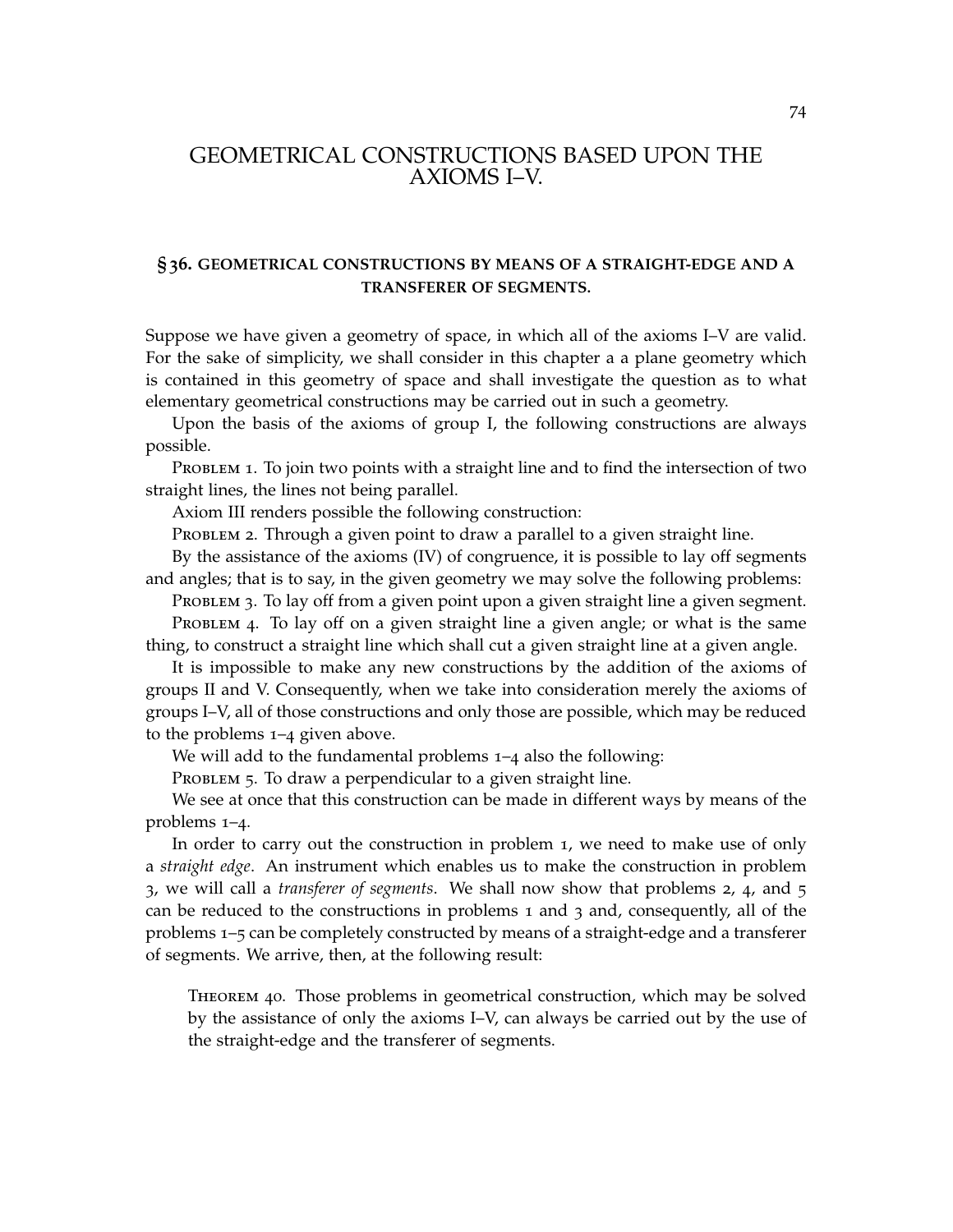Proof. In order to reduce problem 2 to the solution of problems 1 and 3, we join the given point *P* with any point *A* of the given straight line and produce *PA* to *C*, making *AC* = *PA*. Then, join *C* with any other point *B* of the given straight line and produce *CB* to *Q*, making,  $BQ = CB$ . The straight line *PQ* is the desired parallel.



Fig. 50.

We can solve problem 5 in the following manner. Let *A* be an arbitrary point of the given straight line. Then upon this straight line, lay off in both directions from *A* the two equal segments *AB* and *AC*. Determine, upon any two straight lines passing through the point *A*, the points *E* and *D* so that the segments *AD* and *AE* will equal *AB* and *AC*.



Suppose the straight lines *BD* and *CE* intersect in *F* and the straight lines *BE* and *CD* intersect in *H*. *FH* is then the desired perpendicular. In fact, the angles *BDC* and *BEC*, being inscribed in a semicircle having the diameter *BC*, are both right angles, and, hence, according to the theorem relating to the point of intersection of the altitudes of a triangle, the straight lines *FH* and *BC* are perpendicular to each other.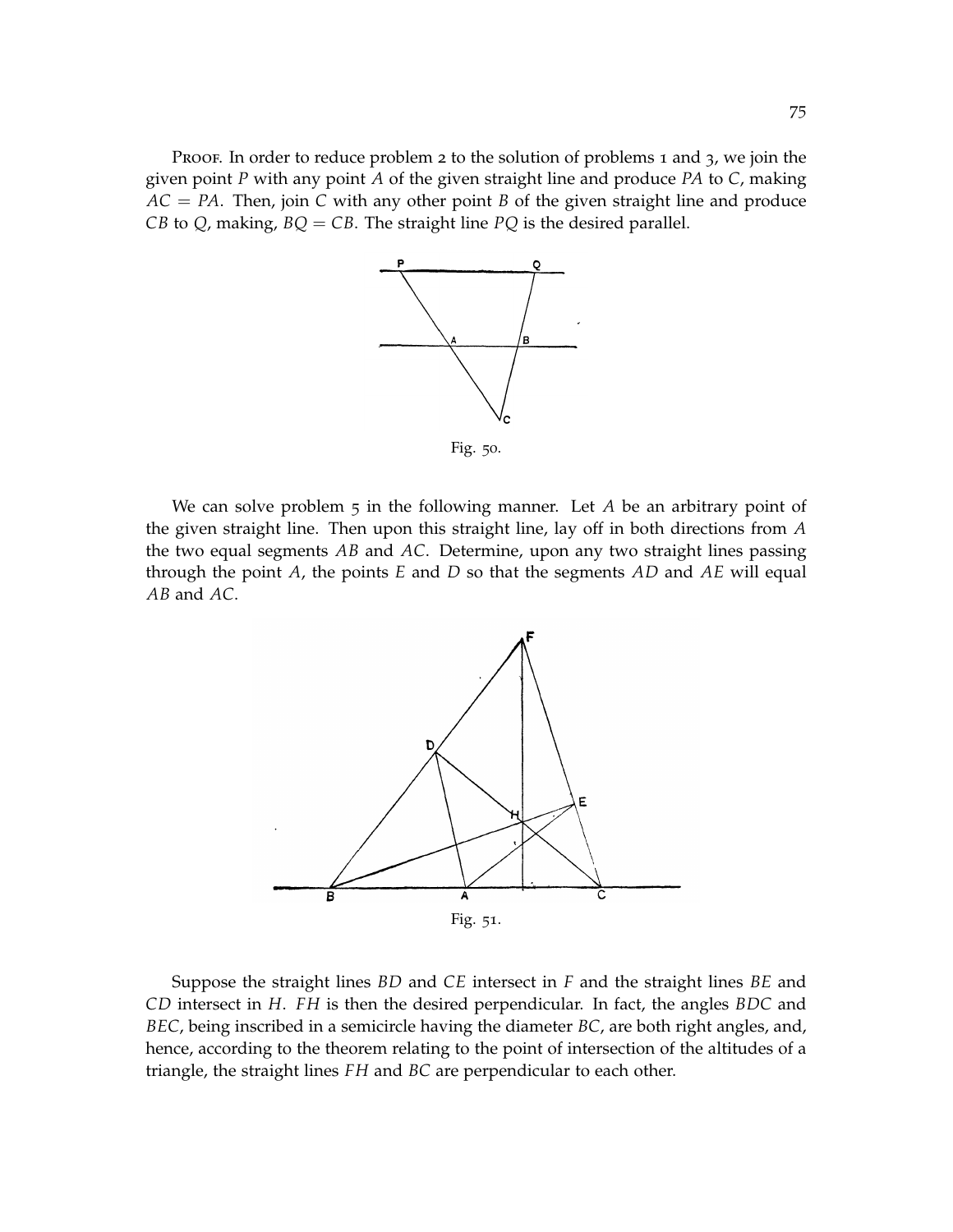

Moreover, we can easily solve problem 4 simply by the drawing of straight lines and the laying off of segments. We will employ the following method which requires only the drawing of parallel lines and the erection of perpendiculars. Let *β* be the angle to be laid off and *A* its vertex. Draw through *A* a straight line *l* parallel to the given straight line, upon which we are to lay off the given angle *β*. From an arbitrary point *B* of one side of the angle  $\beta$ , let fall a perpendicular upon the other side of this angle and also one upon *l*. Denote the feet of these perpendiculars by *D* and *C* respectively. The construction of these perpendiculars is accomplished by means of problems 2 and 5. Then, let fall from *A* a perpendicular upon *CD*, and let its foot be denoted by *E*. According to the demonstration given in Section § 14, the angle *CAE* equals *β*. Consequently, the construction in  $4$  is made to depend upon that of 1 and 3 and with this our proposition is demonstrated.

# **§37. ANALYTICAL REPRESENTATION OF THE CO-ORDINATES OF POINTS WHICH CAN BE SO CONSTRUCTED.**

Besides the elementary geometrical problems considered in § 36, there exists a long series of other problems whose solution is possible by the drawing of straight lines and the laying off of segments. In order to get a general survey of the scope of the problems which may be solved in this manner, let us take as the basis of our consideration a system of axes in rectangular co-ordinates and suppose that the co-ordinates of the points are, as usual, represented by real numbers or by functions of certain arbitrary parameters. In order to answer the question in respect to all the points capable of such a construction, we employ the following considerations.

Let a system of definite points be given. Combine the co-ordinates of these points into a domain *R*. This domain contains, then, certain real numbers and certain arbitrary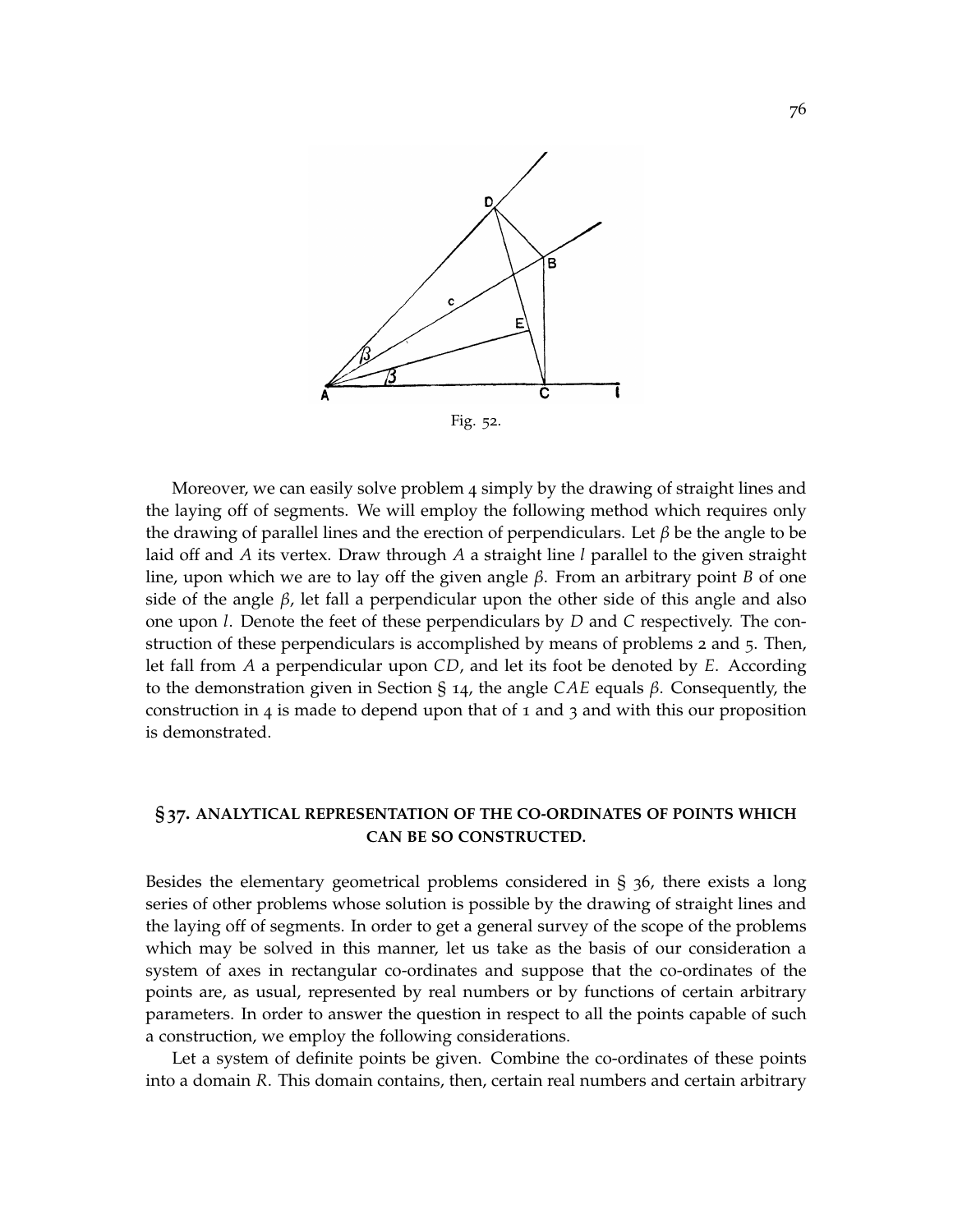parameters *p*. Consider, now, the totality of points capable of construction by the drawing of straight lines and the laying off of definite segments, making use of the system of points in question. We will call the domain formed from the co-ordinates of these points  $\Omega(R)$ , which will then contain real numbers and functions of the arbitrary parameters *p*.

The discussion in § 17 shows that the drawing of straight lines and of parallels amounts, analytically, to the addition, subtraction, multiplication, and division of segments. Furthermore, the well known formula given in § 9 for a rotation shows that the laying off of segments upon a straight line does not necessitate any other analytical operation than the extraction of the square root of the sum of the squares of two segments whose bases have been previously constructed. Conversely, in consequence of the pythagorean theorem, we can always construct, by the aid of a right triangle, the square root of the sum of the squares of two segments by the mere laying off of segments.

From these considerations, it follows that the domain  $\Omega(R)$  contains all of those and only those real numbers and functions of the parameters  $p$ , which arise from the numbers and parameters in *R* by means of a finite number of applications of the five operations; viz., the four elementary operations of arithmetic and, in addition, the fifth operation of extracting the square root of the sum of two squares. We may express this result as follows:

Theorem 41. A problem in geometrical construction is, then, possible of solution by the drawing of straight lines and the laying off of segments, that is to say, by the use of the straight-edge and a transferer of segments, when and only when, by the analytical solution of the problem, the co-ordinates of the desired points are such functions of the co-ordinates of the given points as may be determined by the rational operations and, in addition, the extraction of the square root of the sum of two squares.

From this proposition, we can at once show that not every problem which can be solved by the use of a compass can also be solved by the aid of a transferer of segments and a straight-edge. For the purpose of showing this, let us consider again that geometry which was constructed in § 9 by the help of the domain  $\Omega$  of algebraic numbers. In this geometry, there exist only such segments as can be constructed by means of a straightedge and a transferer of segments, namely, the segments determined by the numbers of the domain Ω.

Now, if  $ω$  is a number of the domain  $Ω$ , we easily see from the definition of  $Ω$  that every algebraic number conjugate to  $\omega$  must also lie in  $\Omega$ . Since the numbers of the domain  $Ω$  are evidently all real, it follows that it can contain only such real algebraic numbers as have their conjugates also real.

Let us now consider the following problem; viz., to construct a right triangle having the hypotenuse 1 and one side  $|\sqrt{2}| - 1$ . The algebraic number  $\sqrt{2|}$ √  $|2| - 2$ , which expresses the numerical value of the other side, does not occur in the domain  $\Omega$ , since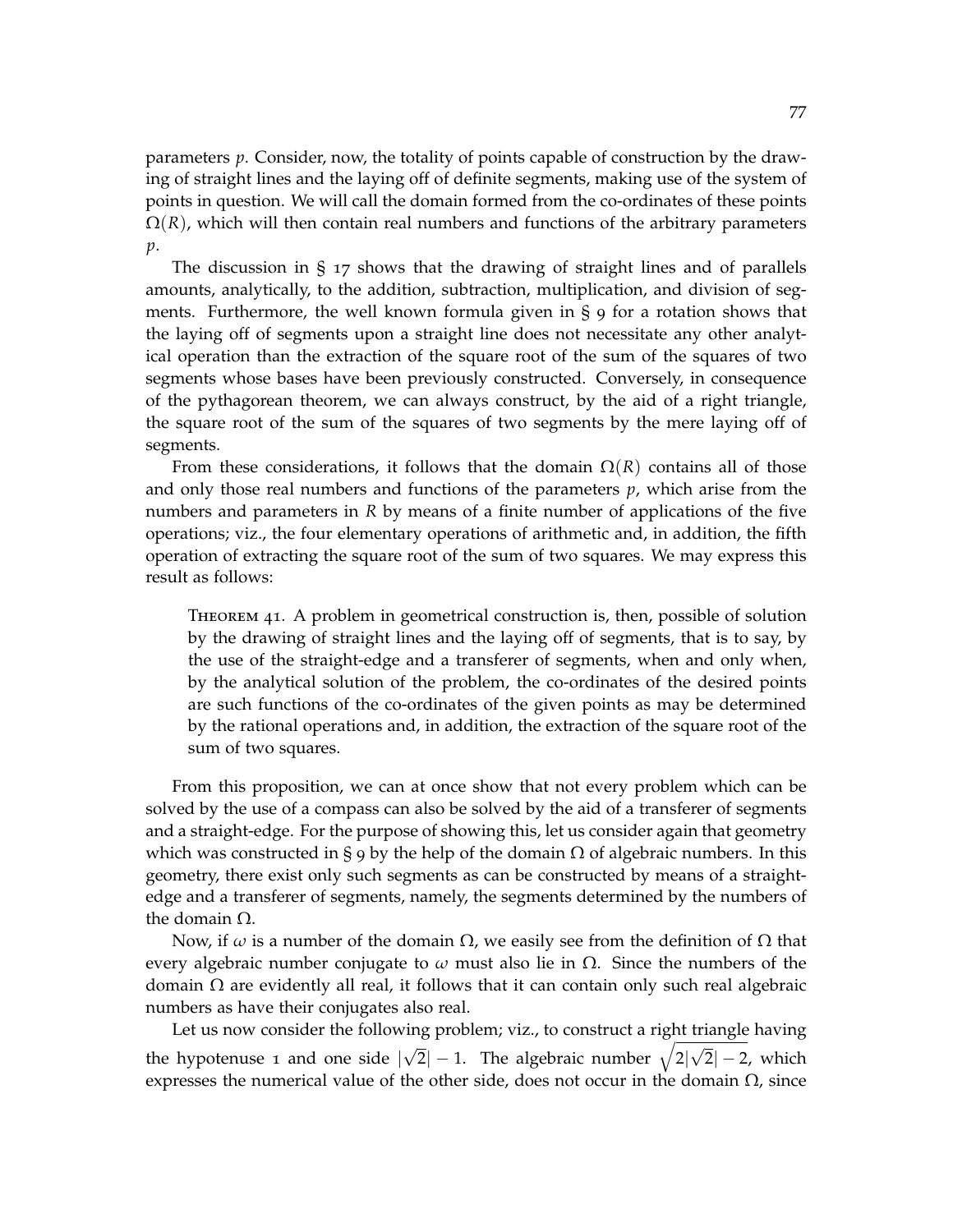the conjugate number  $\sqrt{-2\vert}$ √ 2| − 2 is imaginary. This problem is, therefore, not capable of solution in the geometry in question and, hence, cannot be constructed by means of a straight-edge and a transferer of segments, although the solution by means of a compass is possible.

# **§38. THE REPRESENTATION OF ALGEBRAIC NUMBERS AND OF INTEGRAL RATIONAL FUNCTIONS AS SUMS OF SQUARES.**

The question of the possibility of geometrical constructions by the aid of a straight-edge and a transferer of segments necessitates, for its complete treatment, particular theorems of an arithmetical and algebraic character, which, it appears to me, are themselves of interest. Since the time of Fermat, it has been known that every positive integral rational number can be represented as the sum of four squares. This theorem of Fermat permits the following remarkable generalization:

DEFINITION. Let *k* be an arbitrary number field and let *m* be its degree. We will denote by  $k'$ ,  $k''$ , ...,  $k^{(m-1)}$  the  $m-1$  number fields conjugate to  $k$ . If, among the  $m$ fields  $k$ ,  $k'$ ,  $k''$ , . . . ,  $k^{(m-1)}$  there is one or more formed entirely of real numbers, then we call these fields real. Suppose that the fields *k*, *k* 0 , . . . , *k* (*s*−1) are such. A number *α* of the field *k* is called in this case *totally positive in k*, whenever the *s* numbers conjugate to *α*, contained respectively in *k*, *k'*, *k''*, ..., *k*<sup>(s-1)</sup> are all positive. However, if in each of the *m* fields *k*, *k'*, *k''*, . . . , *k*<sup>(*m*−1)</sup> there are also imaginary numbers present, we call every number *α* in *k totally positive*.

We have, then, the following proposition:

Theorem 42. Every totally positive number in *k* may be represented as the sum of four squares, whose bases are integral or fractional numbers of the field *k*.

The demonstration of this theorem presents serious difficulty. It depends essentially upon the theory of relatively quadratic number fields, which I have recently developed in several papers.<sup>17</sup> We will here call attention only to that proposition in this theory which gives the condition that a ternary diophantine equation of the form

$$
\alpha \xi^2 + \beta \eta^2 + \gamma \xi^2 = 0
$$

can be solved when the coefficients *α*, *β*, *γ* are given numbers in *k* and *ξ*, *η*, *ζ* are the required numbers in *k*. The demonstration of theorem 42 is accomplished by the repeated application of the proposition just mentioned.

From theorem 42 follow a series of propositions concerning the representation of such rational functions of a variable, with rational coefficients, as never have negative

<sup>17</sup>"Ueber die Theorie der relativquadratischen Zahlkörper," *Jahresbericht der Deutschen Math. Vereinigung*, Vol. 6, 1899, and *Math. Annalen*, Vol. 51. See, also, "Ueber die Theorie der relativ-Abelschen Zahlkörper" *Nachr. der K. Ges. der Wiss. zu Göttingen*, 1898.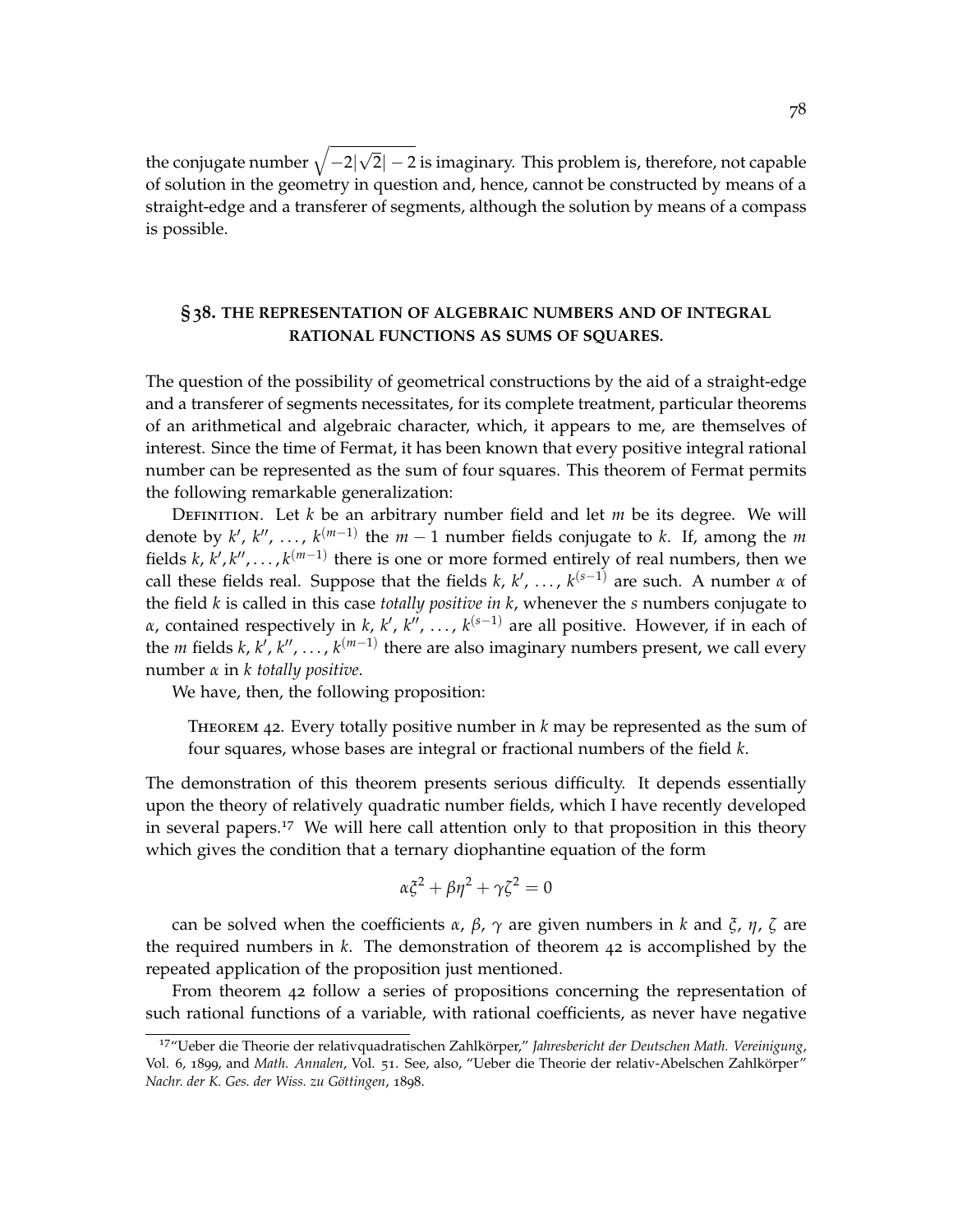values. I will mention only the following theorem, which will be of service in the following sections.

THEOREM 43. Let,  $f(x)$  be an integral rational function of x whose coefficients are rational numbers and which never becomes negative for any real value of *x*. Then  $f(x)$  can always be represented as the quotient of two sums of squares of which the bases are all integral rational functions of *x* with rational coefficients.

Proof. We will denote the degree of the function  $f(x)$  by  $m$ , which, in any case, must evidently be even. When  $m = 0$ , that is to say, when  $f(x)$  is a rational number, the validity of theorem 43 follows immediately from Fermat's theorem concerning the representation of a positive number as the sum of four squares. We will assume that the proposition is already established for functions of degree 2, 4, 6, ...,  $m-2$ , and show, in the following manner, its validity for the case of a function of the *mth* degree.

Let us, first of all, consider briefly the case where  $f(x)$  breaks up into the product of two or more integral functions of *x* with rational coefficients. Suppose  $p(x)$  to be one of those functions contained in  $f(x)$ , which itself cannot be further decomposed into a product of integral functions having rational coefficients. It then follows at once from the "definite" character which we have given to the function  $f(x)$ , that the factor  $p(x)$ must either appear in  $f(x)$  to an even degree or  $p(x)$  must be itself "definite"; that is to say, must be a function which never has negative values for any real values of *x*. In the first case, the quotient  $\frac{f(x)}{\{p(x)\}^2}$  and, in the second case, both  $p(x)$  and  $\frac{f(x)}{p(x)}$ , are "definite," and these functions have an even degree < *m*. Hence, according to our hypothesis, in the first case,  $\frac{f(x)}{\{p(x)\}^2}$  and, in the last case,  $p(x)$  and  $\frac{f(x)}{p(x)}$  may be represented as the quotient of the sum of squares of the character mentioned in theorem 43. Consequently, in both of these cases, the function  $f(x)$  admits of the required representation.

Let us now consider the case where  $f(x)$  cannot be broken up into the product of two integral functions having rational coefficients. The equation  $f(\theta) = 0$  defines, then, a field of algebraic numbers  $k(\theta)$  of the  $m<sup>th</sup>$  degree, which, together with all their conjugate fields, are imaginary. Since, according to the definition given just before the statement of theorem 42, each number given in  $k(\theta)$ , and hence also  $-1$  is totally positive in  $k(\theta)$ , it follows from theorem 42 that the number  $-1$  can be represented as a sum of the squares of four definite numbers in *k*(*θ*). Let, for example

$$
-1 = \alpha^2 + \beta^2 + \gamma^2 + \delta^2,
$$
 (1)

where *α*, *β*, *γ*, *δ* are integral or fractional numbers in *k*(*θ*). Let us put

$$
\alpha = a_1 \theta^{m-1} + a_2 \theta^{m-2} + \cdots + a_m = \phi(\theta), \n\beta = b_1 \theta^{m-1} + b_2 \theta^{m-2} + \cdots + b_m = \psi(\theta), \n\gamma = c_1 \theta^{m-1} + c_2 \theta^{m-2} + \cdots + c_m = \chi(\theta), \n\theta = d_1 \theta^{m-1} + d_2 \theta^{m-2} + \cdots + d_m = \rho(\theta);
$$

where  $a_1, a_2, \ldots, a_m, \ldots, d_1, d_2, \ldots, d_m$  are the rational numerical coefficients and *φ*(*θ*), *ψ*(*θ*), *χ*(*θ*), *ρ*(*θ*) the integral rational functions in question, having the degree  $(m-1)$  in  $\theta$ .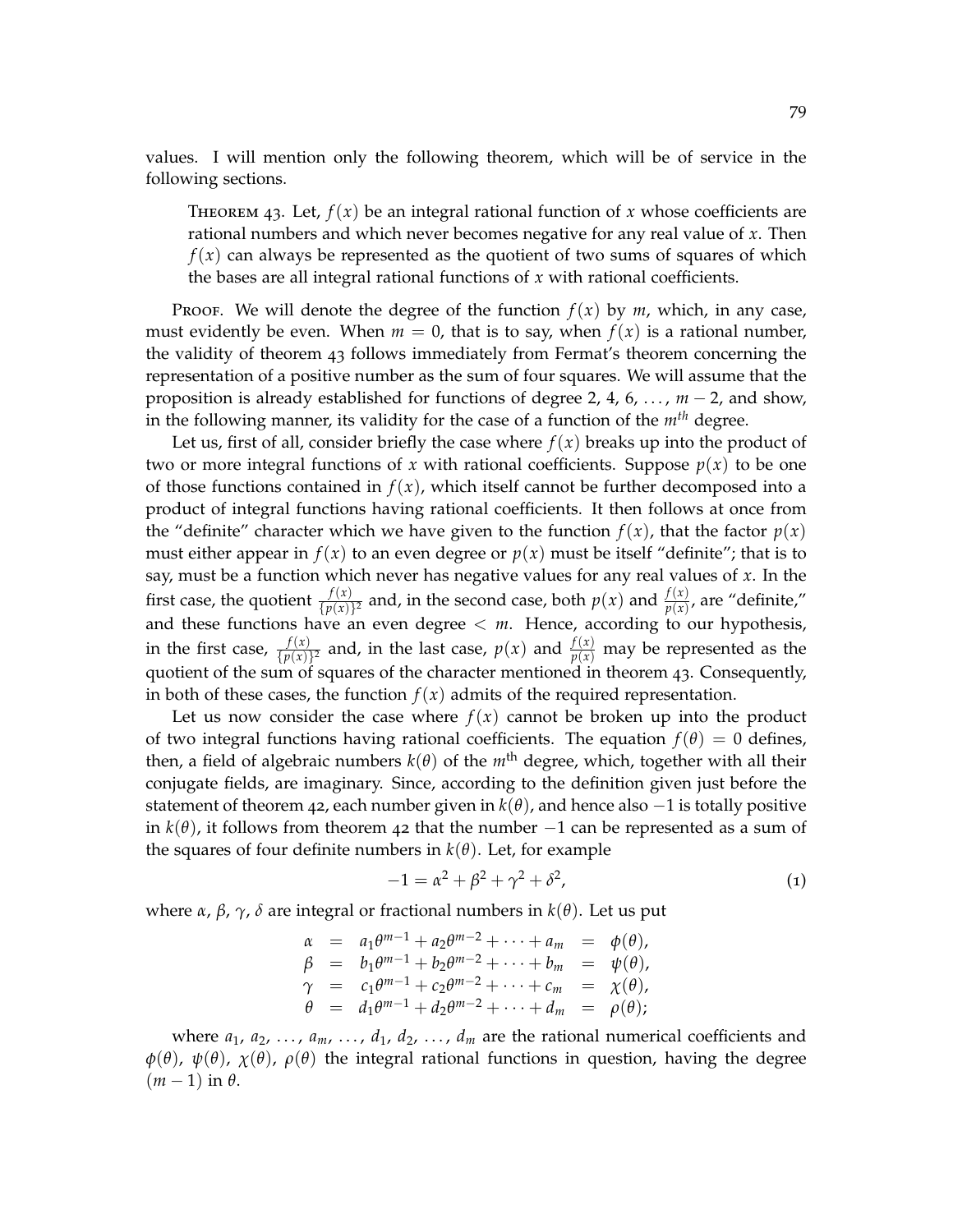From (1), we have

$$
1 + {\phi(\theta)}^2 + {\psi(\theta)}^2 + {\chi(\theta)}^2 + {\rho(\theta)}^2 = 0
$$

Because of the irreducibility of the equation  $f(x) = 0$ , the expression

$$
F(x) = 1 + {\phi(\theta)}^2 + {\psi(\theta)}^2 + {\chi(\theta)}^2 + {\rho(\theta)}^2
$$

represents, necessarily, an integral rational function of *x* which is divisible by  $f(x)$ .  $F(x)$ is, then, a "definite" function of the degree  $(2m - 2)$  or lower. Hence, the quotient  $\frac{F(x)}{f(x)}$ is a "definite" function of the degree  $(m - 2)$  or lower in *x*, having rational coefficients. Consequently, by the hypothesis we have made,  $\frac{F(x)}{f(x)}$  can be represented as the quotient of two sums of squares of the kind mentioned in theorem 43 and, since  $F(x)$  is itself such a sum of squares, it follows that,  $f(x)$  must also be a quotient of two sums of squares of the required kind. The validity of theorem 43 is accordingly established.

It would be perhaps difficult to formulate and to demonstrate the corresponding proposition for integral functions of two or more variables. However, I will here merely remark that I have demonstrated in an entirely different manner the possibility of representing any "definite" integral rational function of two variables as the quotient of sums of squares of integral functions, upon the hypothesis that the functions represented may have as coefficients not only rational but *a*ny real numbers.<sup>18</sup>

# **§39. CRITERION FOR THE POSSIBILITY OF A GEOMETRICAL CONSTRUCTION BY MEANS OF A STRAIGHT-EDGE AND A TRANSFERER OF SEGMENTS.**

Suppose we have given a problem in geometrical construction which can be affected by means of a compass. We shall attempt to find a criterion which will enable us to decide, from the analytical nature of the problem and its solutions, whether or not the construction can be carried out by means of only a straight-edge and a transferer of segments. Our investigation will lead us to the following proposition.

Theorem 44. Suppose we have given a problem in geometrical construction, which is of such a character that the analytical treatment of it enables us to determine uniquely the co-ordinates of the desired points from the co-ordinates of the given points by means of the rational operations and the extraction of the square root. Let *n* be the smallest number of square roots which suffice to calculate the co-ordinates of the points. Then, in order that the required construction shall be possible by the drawing of straight lines and the laying off of segments, it is necessary and sufficient that the given geometrical problem shall have exactly 2*<sup>n</sup>* real solutions for every position of the given points; that is to say, for all values of the arbitrary parameter expressed in terms of the co-ordinates of the given points.

<sup>18</sup>See "Ueber ternäre definite Formen," *Acta mathematica*, Vol. 17.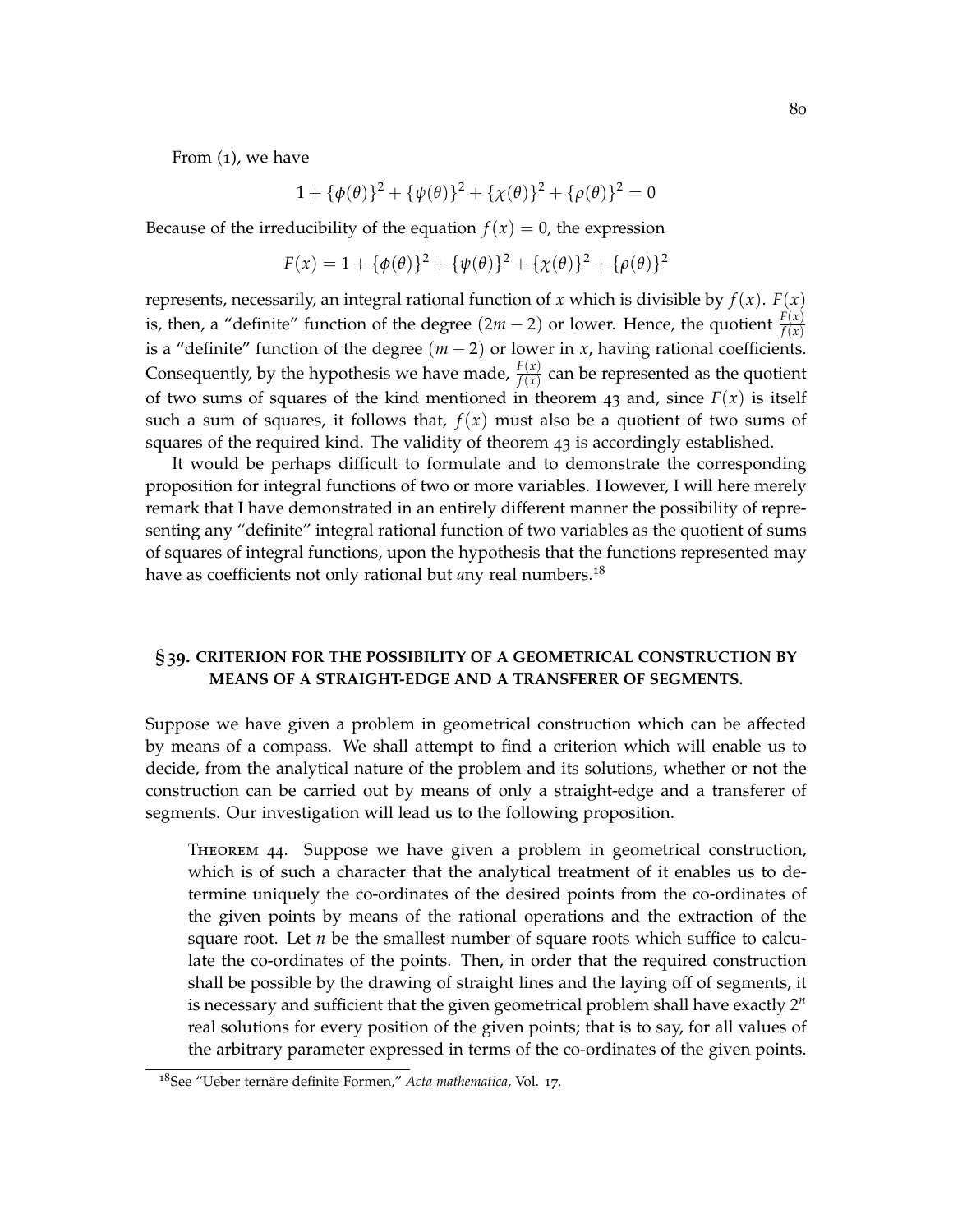Proof. We shall demonstrate this proposition merely for the case where the coordinates of the given points are rational functions, having rational coefficients, of a single parameter *p*.

It is at once evident that the proposition gives a necessary condition. In order to show that it is also sufficient, let us assume that it is fulfilled and then, among the *n* square roots, consider that one which, in the calculation of the co-ordinates of the desired points, is first to be extracted. The expression under this radical is a rational function  $f_1(p)$ , having rational coefficients, of the parameter  $p$ . This rational function cannot have a negative value for any real value of the parameter  $p$ ; for, otherwise the problem must have imaginary solutions for certain values of *p*, which is contrary to the given hypothesis. Hence, from theorem 43, we conclude that  $f_1(p)$  can be represented as a quotient of the sums of squares of integral rational functions.

Moreover, the formulæ

$$
\sqrt{a^2 + b^2 + c^2} = \sqrt{(\sqrt{a^2 + b^2})^2 + c^2}
$$
  

$$
\sqrt{a^2 + b^2 + c^2 + d^2} = \sqrt{(\sqrt{a^2 + b^2 + c^2})^2 + d^2}
$$

show that, in general, the extraction of the square root of a sum of any number of squares may always be reduced to the repeated extraction of the square root of the sum of two squares.

If now we combine this conclusion with the preceding results, it follows that the expression  $\sqrt{f_1(p)}$  can certainly be constructed by means of a straight-edge and a transferer of segments. Among the *n* square roots, consider now the second one to be extracted in the process of calculating the co-ordinates of the required points. The expression under this radical is a rational function  $f_2(p, \sqrt{f_1})$  of the parameter  $p$  and the square root first considered. This function  $f_2$  can never be negative for any real arbitrary value of the parameter  $p$  and for either sign of  $\sqrt{f_1}$ ; for, otherwise among the 2 *n* solutions of our problem, there would exist for certain values of *p* also imaginary solutions, which is contrary to our hypothesis. It follows, therefore, that  $f_2$  must satisfy a quadratic equation of the form

$$
f_2^2 - \phi_2(p)f_2 + \psi_1(p) = 0,
$$

where  $\phi_1(p)$  and  $\psi_1(p)$  are, necessarily, such rational functions of p as have rational coefficients and for real values of  $p$  never become negative. From this equation, we have

$$
f_2 = \frac{f_2^2 + \psi_1(p)}{\phi_1(p)}.
$$

Now, according to theorem 43, the functions  $\phi_1(p)$  and  $\psi_1(p)$  must again be the quotient of the sums of squares of rational functions, and, on the other hand, the expression *f*<sup>2</sup> may be, from the above considerations, constructed by means of a straight-edge and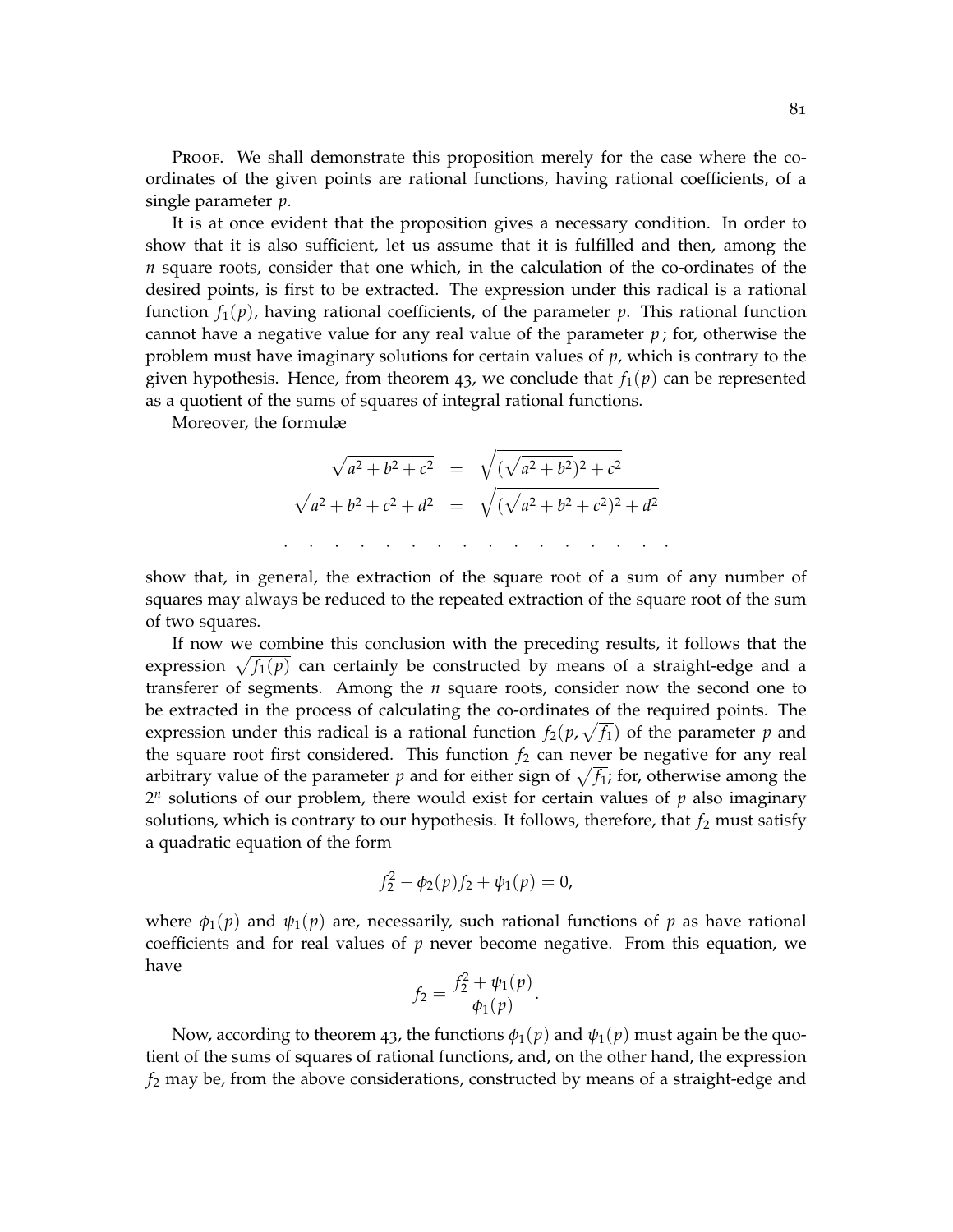a transferer of segments. The expression found for  $f_2$  shows, therefore, that  $f_2$  is a quotient of the sum of squares of functions which may be constructed in the same way. Hence, the expression  $\sqrt{f_2}$  can also be constructed by means of a straight-edge and a transferer of segments.

Just as with the expression  $f_2$ , any other rational function  $\phi_2(p,\sqrt{f_1})$  of  $p$  and  $\sqrt{f_1}$ may be shown to be the quotient of two sums of squares of functions which may be constructed, provided this rational function  $\phi_2$  possesses the property that for real values of the parameter  $p$  and for either sign of  $\sqrt{f_1}$ , it never becomes negative.

This remark permits us to extend the above method of reasoning in the following manner.

Let  $f_3(p,\sqrt{f_1},\sqrt{f_2})$  be such an expression as depends in a rational manner upon the three arguments  $p$ ,  $\sqrt{f_1}$ ,  $\sqrt{f_2}$  and of which, in the analytical calculation of the coordinates of the desired points, the square root is the third to be extracted. As before, it follows that  $f_3$  can never have negative values for real values of  $p$  and for either sign of  $\sqrt{f_1}$  and  $\sqrt{f_2}$ . This condition of affairs shows again that  $f_3$  must satisfy a quadratic equation of the form

$$
f_3^2 - \phi_2(p, \sqrt{f_1})f_3 - \psi_2(p, \sqrt{f_1}) = 0,
$$

where  $\phi_2$  and  $\psi_2$  are such rational functions of  $p$  and  $\sqrt{f_1}$  as never become negative for any real value of  $p$  and either sign of  $\sqrt{f_1}$ . But, according to the preceding remark, the functions *φ*<sup>2</sup> and *ψ*<sup>2</sup> are the quotients of two sums of squares of functions which may be constructed and, hence, it follows that the expression

$$
f_3 = \frac{f_3^2 + \psi_2(p, \sqrt{f_1})}{\phi_2(p, \sqrt{f_1})}
$$

is likewise possible of construction by aid of a straight-edge and a transferer of segments.

The continuation of this method of reasoning leads to the demonstration of theorem 44 for the case of a single parameter *p*.

The truth of theorem 44 for the general case depends upon whether or not theorem 43 can be generalized in a similar manner to cover the case of two or more variables.

As an example of the application of theorem 44, we may consider the regular polygons which may be constructed by means of a compass. In this case, the arbitrary parameter, *p* does not occur, and the expressions to be constructed all represent algebraic numbers. We easily see that the criterion of theorem 44 is fulfilled, and, consequently, it follows that the above-mentioned regular polygons can be constructed by the drawing of straight lines and the laying off of segments. We might deduce this result also directly from the theory of the division of the circle (*Kreisteilung*).

Concerning the other known problems of construction in the elementary geometry, we will here only mention that the problem of Malfatti may be constructed by means of a straight-edge and a transferer of segments. This is, however, not the case with the contact problems of Appolonius.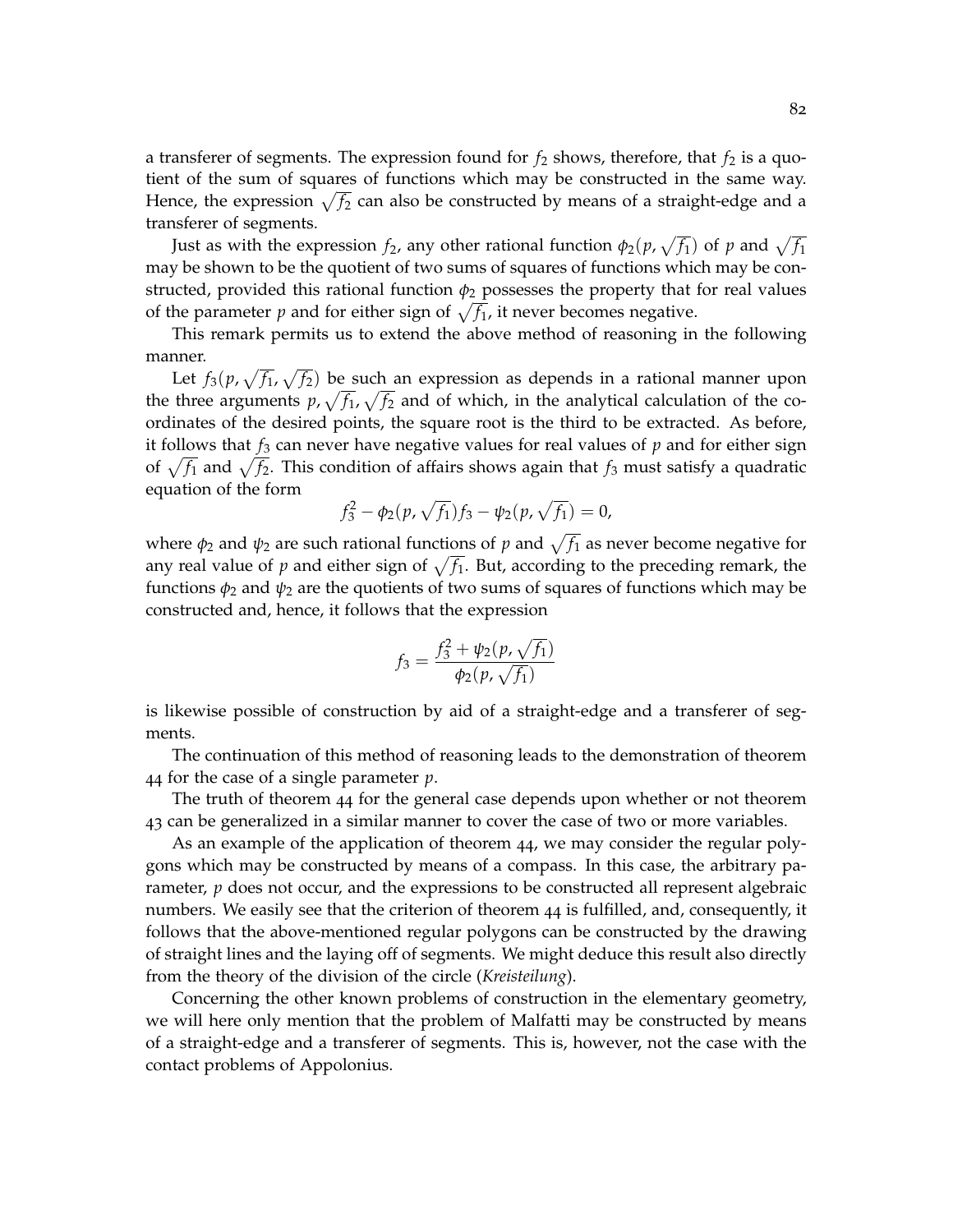#### **CONCLUSION.**

The preceding work treats essentially of the problems of the euclidean geometry only; that is to say, it is a discussion of the questions which present themselves when we admit the validity of the axiom of parallels. It is none the less important to discuss the principles and the fundamental theorems when we disregard the axiom of parallels. We have thus excluded from our study the important question as to whether it is possible to construct a geometry in a logical manner, without introducing the notion of the plane and the straight line, by means of only points as elements, making use of the idea of groups of transformations, or employing the idea of distance. This last question has recently been the subject of considerable study, due to the fundamental and prolific works of Sophus Lie. However, for the complete elucidation of this question, it would be well to divide into several parts the axiom of Lie, that space is a numerical multiplicity. First of all, it would seem to me desirable to discuss thoroughly the hypothesis of Lie, that functions which produce transformations are not only continuous, but may also be differentiated. As to myself, it does not seem to me probable that the geometrical axioms included in the condition for the possibility of differentiation are all necessary.

In the treatment of all questions of this character, I believe the methods and the principles employed in the preceding work will be of value. As an example, let me call attention to an investigation undertaken at my suggestion by Mr. Dehn, and which has already appeared.<sup>19</sup> In this article, he has discussed the known theorems of Legendre concerning the sum of the angles of a triangle, in the demonstration of which that geometer made use of the idea of continuity.

The investigation of Mr. Dehn rests upon the axioms of connection, of order, and of congruence; that is to say, upon the axioms of groups I, II, IV. However, the axiom of parallels and the axiom of Archimedes are excluded. Moreover, the axioms of order are stated in a more general manner than in the present work, and in substance as follows: Among four points *A*, *B*, *C*, *D* of a straight line, there are always two, for example *A*, *C*, which are separated from the other two and conversely. Five points *A*, *B*, *C*, *D*, *E* upon a straight line may always be so arranged that *A*, *C* shall be separated from *B*, *E* and from *B*, *D*. Consequently, *A*, *D* are always separated from *B*, *E* and from *C*, *E*, etc. The (elliptic) geometry of Riemann, which we have not considered in the present work, is in this way not necessarily excluded.

Upon the basis of the axioms of connection, order, and congruence, that is to say, the axioms I, II, IV, we may introduce, in the well known manner, the elements called ideal,—-ideal points, ideal straight lines, and ideal planes. Having done this, Mr. Dehn demonstrates the following theorem.

If, with the exception of the straight line *t* and the points lying upon it, we regard all of the straight lines and all of the points (ideal or real) of a plane as the elements

<sup>19</sup>*Math. Annalen*, Vol. 53 (1900).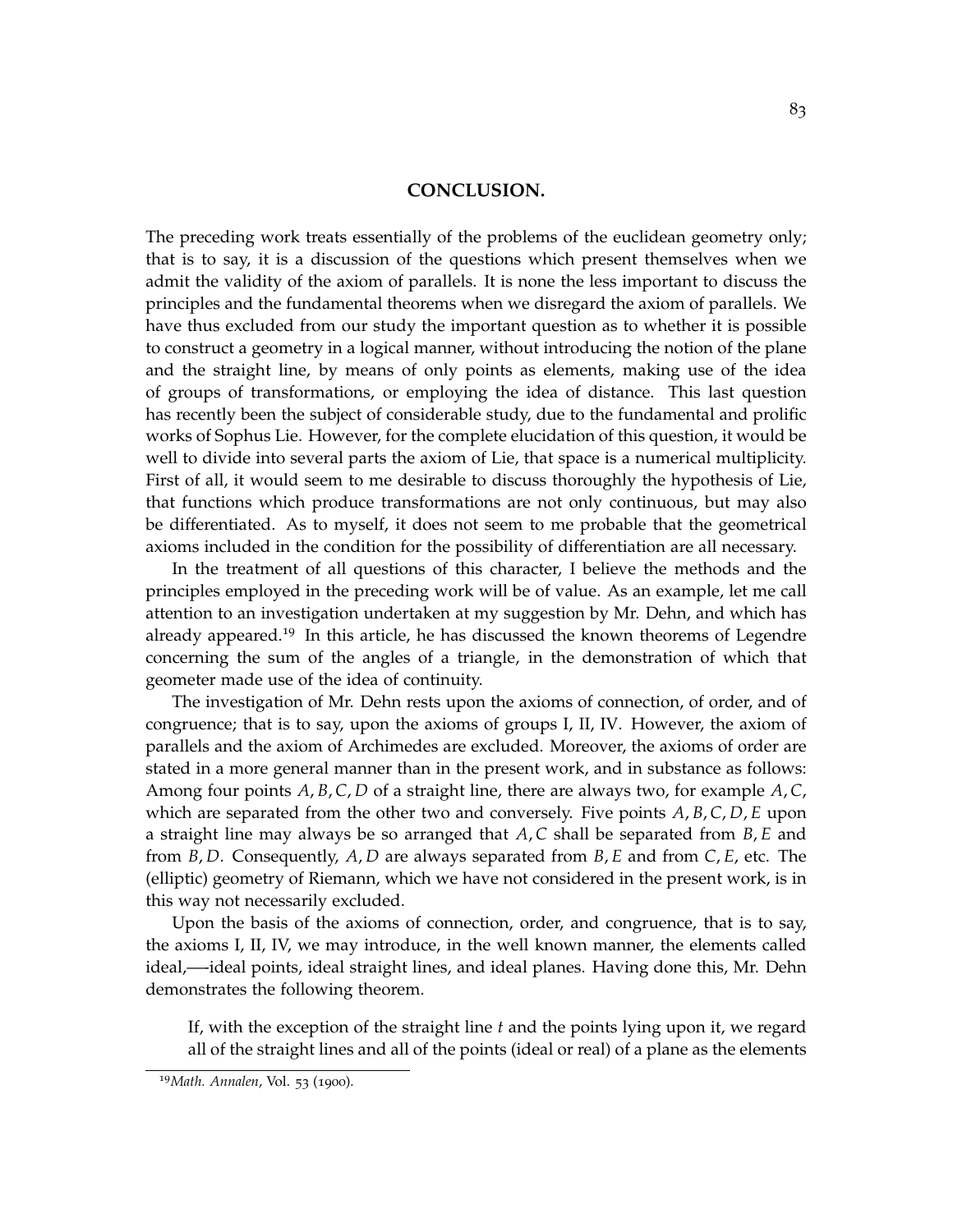of a new geometry, we may then define a new kind of congruence so that all of the axioms of connection, order, and congruence, as well as the axiom of Euclid, shall be fulfilled. In this new geometry, the straight line *t* takes the place of the straight line at infinity.

This euclidean geometry, superimposed upon the non-euclidean plane, may be called a *pseudo-geometry* and the new kind of congruence a *pseudo-congruence.*

By aid of the preceding theorem, we may now introduce an algebra of segments relating to the plane and depending upon the developments made in §15, pp. 29–32. This algebra of segments permits the demonstration of the following important theorem:

If, in any triangle whatever, the sum of the angles is greater than, equal to, or less than, two right angles, then the same is true for all triangles.

The case where the sum of the angles is equal to two right angles gives the well known theorem of Legendre. However, in his demonstration, Legendre makes use of continuity.

Mr. Dehn then discusses the connection between the three different hypotheses relative to the sum of the angles and the three hypotheses relative to parallels.

He arrives in this manner at the following remarkable propositions.

Upon the hypothesis that through a given point we may draw an infinity of lines parallel to a given straight line, it does not follow, when we exclude the axiom of Archimedes, that the sum of the angles of a triangle is less than two right angles, but on the contrary, this sum may be

(*a*) greater than two right angles, or

(*b*) equal to two right angles.

In order to demonstrate part (*a*) of this theorem, Mr. Dehn constructs a geometry where we may draw through a point an infinity of lines parallel to a given straight line and where, moreover, all of the theorems of Riemann's (elliptic) geometry are valid. This geometry may be called non-legendrian, for it is in contradiction with that theorem of Legendre by virtue of which the sum of the angles a triangle is never greater than two right angles. From the existence of this non-legendrian geometry, it follows at once that it is impossible to demonstrate the theorem of Legendre just mentioned without employing the axiom of Archimedes, and in fact, Legendre made use of continuity in his demonstration of this theorem.

For the demonstration of case (*b*), Mr. Dehn constructs a geometry where the axiom of parallels does not hold, but where, nevertheless, all of the theorems of the euclidean geometry are valid. Then, we have the sum of the angles of a triangle equal to two right angles. There exist also similar triangles, and the extremities of the perpendiculars having the same length and their bases upon a straight line all lie upon the same straight line, etc. The existence of this geometry shows that, if we disregard the axiom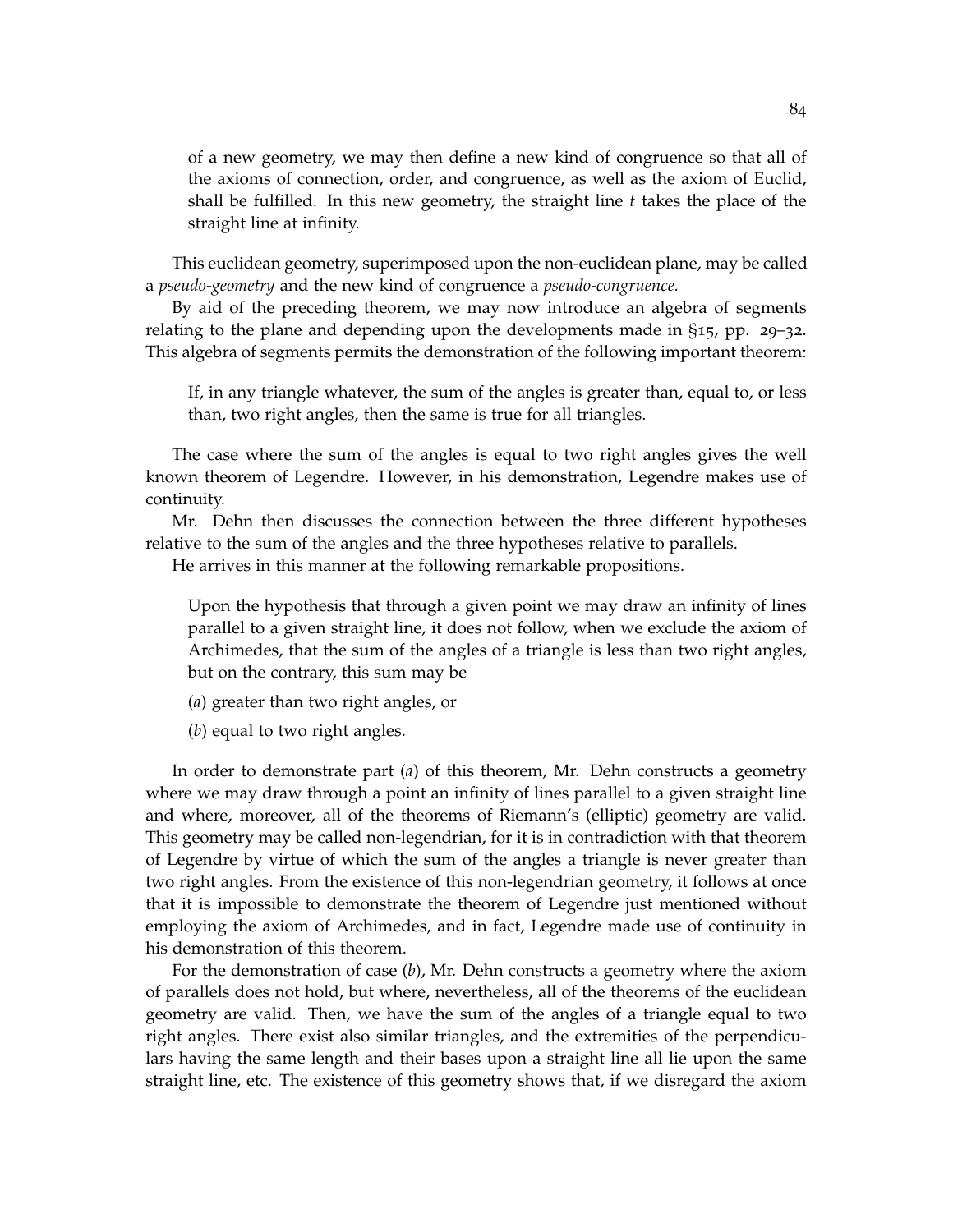of Archimedes, the axiom of parallels cannot be replaced by any of the propositions which we usually regard as equivalent to it.

This new geometry may be called a *semi-euclidean geometry.* As in the case of the non-legendrian geometry, it is clear that the semi-euclidean geometry is at the same time a non-archimedean geometry.

Mr. Dehn finally arrives at the following surprising theorem:

Upon the hypothesis that there exists no parallel, it follows that the sum of the angles of a triangle is greater than two right angles.

This theorem shows that, with respect to the axiom of Archimedes, the two noneuclidean hypotheses concerning parallels act very differently.

|                                              | THOUGH A GIVEN POINT, WE MAY DRAW            |                                              |                                                |
|----------------------------------------------|----------------------------------------------|----------------------------------------------|------------------------------------------------|
| THE SUM OF<br>THE ANGLES<br>OF A TRIANGLE IS | NO PARALLELS<br>TO A<br><b>STRAIGHT LINE</b> | ONE PARALLEL<br>TO A<br><b>STRAIGHT LINE</b> | AN INFINITY OF PARALLELS<br>TO A STRAIGHT LINE |
| $> 2$ right                                  | Riemann's                                    | This case is                                 | Non-legendrian geometry                        |
| angles                                       | (elliptic) geometry                          | impossible                                   |                                                |
| $<$ 2 right                                  | This case is                                 | Euclidean                                    | Semi-euclidean geometry                        |
| angles                                       | impossible                                   | (parabolic) geometry                         |                                                |
| $= 2$ right                                  | This case is                                 | This case is                                 | Geometry of Lobatschewski                      |
| angles                                       | impossible                                   | impossible                                   | (hyperbolic)                                   |

We may combine the preceding results in the following table.

However, as I have already remarked, the present work is rather a critical investigation of the principles of the euclidean geometry. In this investigation, we have taken as a guide the following fundamental principle; viz., to make the discussion of each question of such a character as to examine at the same time whether or not it is possible to answer this question by following out a previously determined method and by employing certain limited means. This fundamental rule seems to me to contain a general law and to conform to the nature of things. In fact, whenever in our mathematical investigations we encounter a problem or suspect the existence of a theorem, our reason is satisfied only when we possess a complete solution of the problem or a rigorous demonstration of the theorem, or, indeed, when we see clearly the reason of the impossibility of the success and, consequently, the necessity of failure.

Thus, in the modern mathematics, the question of the impossibility of solution of certain problems plays an important role, and the attempts made to answer such questions have often been the occasion of discovering new and fruitful fields for research. We recall in this connection the demonstration by Abel of the impossibility of solving an equation of the fifth degree by means of radicals, as also the discovery of the impossibility of demonstrating the axiom of parallels, and, finally, the theorems of Hermite and Lindeman concerning the impossibility of constructing by algebraic means the numbers *e* and *π*.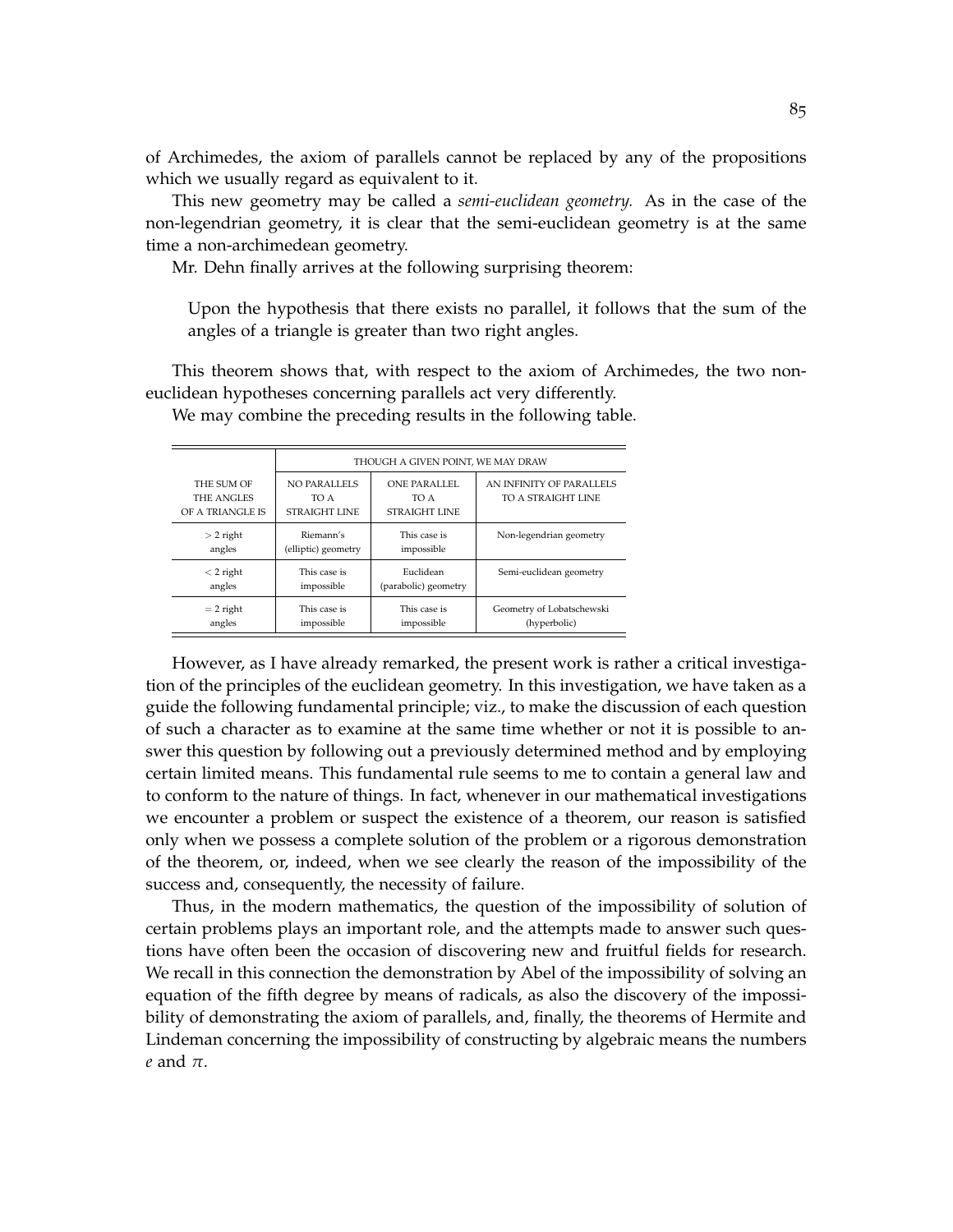This fundamental principle, which we ought to bear in mind when we come to discuss the principles underlying the impossibility of demonstrations, is intimately connected with the condition for the "purity" of methods in demonstration, which in recent times has been considered of the highest importance by many mathematicians. The foundation of this condition is nothing else than a subjective conception of the fundamental principle given above. In fact, the preceding geometrical study attempts, in general, to explain what are the axioms, hypotheses, or means, necessary to the demonstration of a truth of elementary geometry, and it only remains now for us to judge from the point of view in which we place ourselves as to what are the methods of demonstration which we should prefer.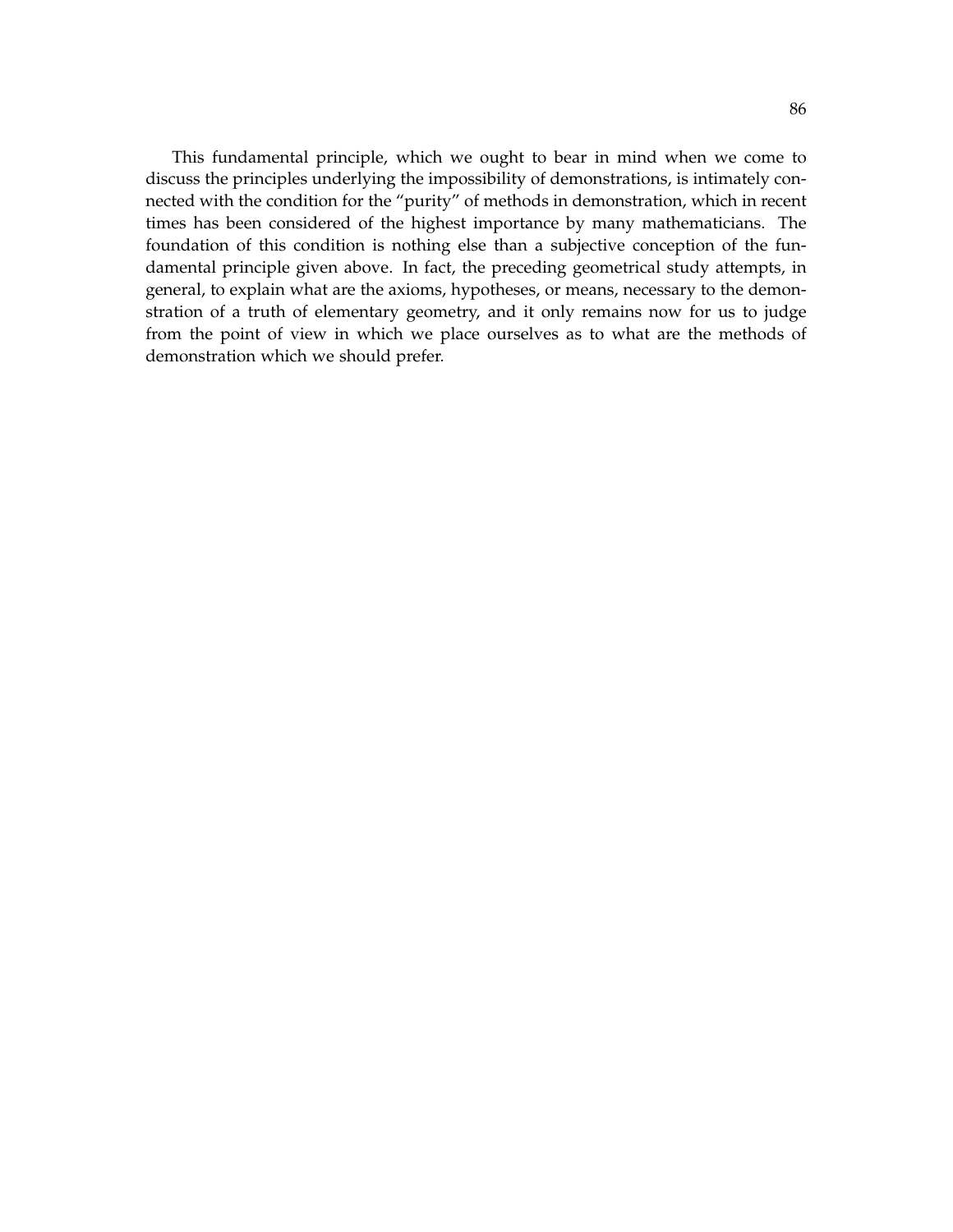#### **APPENDIX.**<sup>20</sup>

The investigations by Riemann and Helmholtz of the foundations of geometry led Lie to take up the problem of the *axiomatic* treatment of geometry as introductory to the study of groups. This profound mathematician introduced a system of axioms which he showed by means of his theory of transformation groups to be sufficient for the complete development of geometry.<sup>21</sup>

As the basis of his transformation groups, Lie made the assumption that the functions defining the group can be differentiated. Hence in Lie's development, the question remains uninvestigated as to whether this assumption as to the differentiability of the functions in question is really unavoidable in developing the subject according to the axioms of geometry, or whether, on the other hand, it is not a consequence of the groupconception and of the remaining axioms of geometry. In consequence of his method of development, Lie has also necessitated the express statement of the axiom that the group of displacements is produced by infinitesimal transformations. These requirements, as well as essential parts of Lie's fundamental axioms concerning the nature of the equation defining points of equal distance, can be expressed geometrically in only a very unnatural and complicated manner. Moreover, they appear only through the analytical method used by Lie and not as a necessity of the problem itself.

In what follows, I have therefore attempted to set up for plane geometry a system of axioms, depending likewise upon the conception of a group, $2<sup>2</sup>$  which contains only those requirements which are simple and easily seen geometrically. In particular they do not require the differentiability of the functions defining displacement. The axioms of the system which I set up are a special division of Lie's, or, as I believe, are at once deducible from his.

My method of proof is entirely different from Lie's method. I make use particularly of Cantor's theory of assemblages of points and of the theorem of C. Jordan, according to which every closed continuous plane curve free from double points divides the plane into an inner and an outer region.

To be sure, in the system set up by me, particular parts are unnecessary. However, I have turned aside from the further investigation of these conditions to the simple statement of the axioms, and above all because I wish to avoid a comparatively too complicated proof, and one which is not at once geometrically evident.

In what follows I shall consider only the axioms relating to the plane, although I suppose that an analogous system of axioms for space can be set up which will make possible the construction of the geometry of space in a similar manner.

<sup>20</sup>The following is a summary of a paper by Professor Hilbert which is soon to appear in full in the *Math. Annalen.—Tr.*

<sup>21</sup>See Lie-Engel, *Theorie der Transformationsgruppen*, Vol. 3, Chapter 5.

<sup>&</sup>lt;sup>22</sup>By the following investigation is answered also, as I believe, a general question concerning the theory of groups, which I proposed in my address on "MathematischeProbleme," *Göttinger Nachrichten*, 1900, p. 17.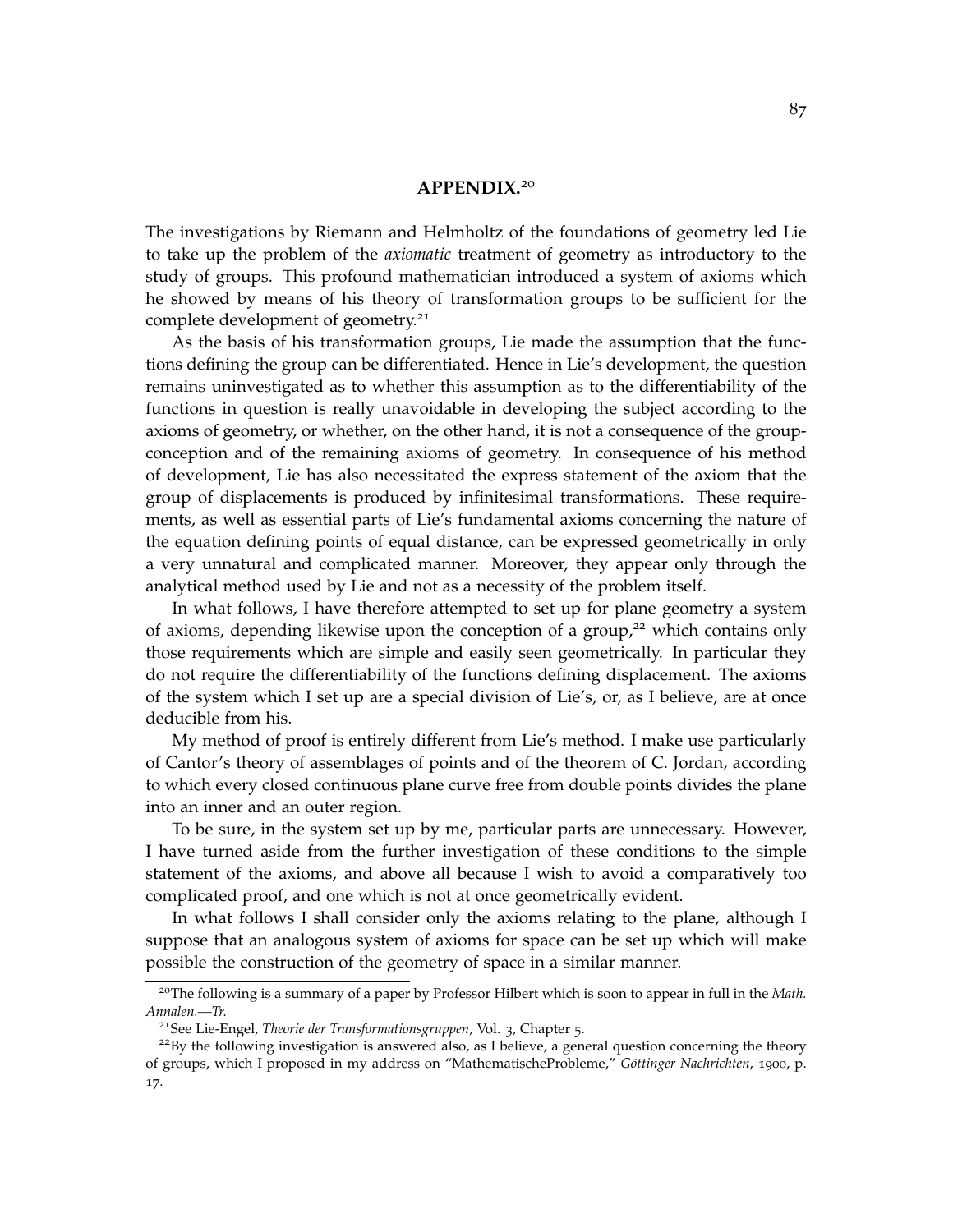We establish the following convention, namely: We will understand by *number-plane* the ordinary plane having a rectangular system of co-ordinates *x*, *y*.

A continuous curve lying in this number-plane and being free from double points and including its end points is called a *Jordan curve*. If the Jordan curve is closed, the interior of the region of the number-plane bounded by it is called a *Jordan region*.

For the sake of easier representation and comprehension, I shall in the following investigation formulate the definition of the plane in a more restricted sense than my method of proof requires,<sup>23</sup> namely: I shall assume that it is possible to map<sup>24</sup> in a reversible, single-valued manner all of the points of our geometry at the same time upon the points lying in the finite region of the number-plane, or upon a definite partial system of the same. Hence, each point of our geometry is characterized by a definite pair of numbers *x*, *y*. We formulate this statement of the idea of the plane as follows:

Definitions of the Plane. The plane is a system of points which can be mapped in a reversible, single-valued manner upon the points lying in the finite region of the number-plane, or upon a certain partial system of the same. To each point *A* of our geometry, there exists a Jordan curve in whose interior the map of *A* lies and all of whose points likewise represent points of our geometry. This Jordan region is called the domain of the point *A*. Each Jordan region contained in a Jordan region which includes the point *A* is likewise called a domain of *A*. If *B* is any point in a domain of *A*, then this domain is at the same time called also a domain of *B*.

If *A* and *B* are any two points of our geometry, then there always exists a domain which contains at the same time both of the points *A* and *B*.

We will define a *displacement* as a reversible, single-valued transformation of a plane into itself. Evidently we may distinguish two kinds of reversible, single-valued, continuous transformations of the number-plane into itself. If we take any closed Jordan curve in the number-plane and think of its being traversed in a definite sense, then by such a transformation this curve goes over into another closed Jordan curve which is also traversed in a certain sense. We shall assume in the present investigation that it is traversed in the same sense as the original Jordan curve, when we apply a transformation of the number-plane into itself, which defines a displacement. This assumption<sup>25</sup> necessitates the following statement of the conception of a displacement.

Definition of Displacement. A displacement is a reversible, single-valued, continuous transformation of the maps of the given points upon the number-plane into themselves in such a manner that a closed Jordan curve is traversed in the same sense after the transformation as before. A displacement by which the point *M* remains un-

<sup>&</sup>lt;sup>23</sup>Concerning the broader statement of the conception of the plane see my note, "Ueber die Grundlagen der Geometrie," *Göttinger Nachrichten*, 1901.

<sup>24</sup>*Abbilden*.

 $25$ Lie makes this assumption to contain the condition that the group of displacements be generated by infinitesimal transformations. The opposite assumption would assist essentially the demonstration in so far as the "true straight line" could then be defined as the locus of those points which remain unchanged by a displacement changing the sense in which the curve is traversed (*Umklappung*).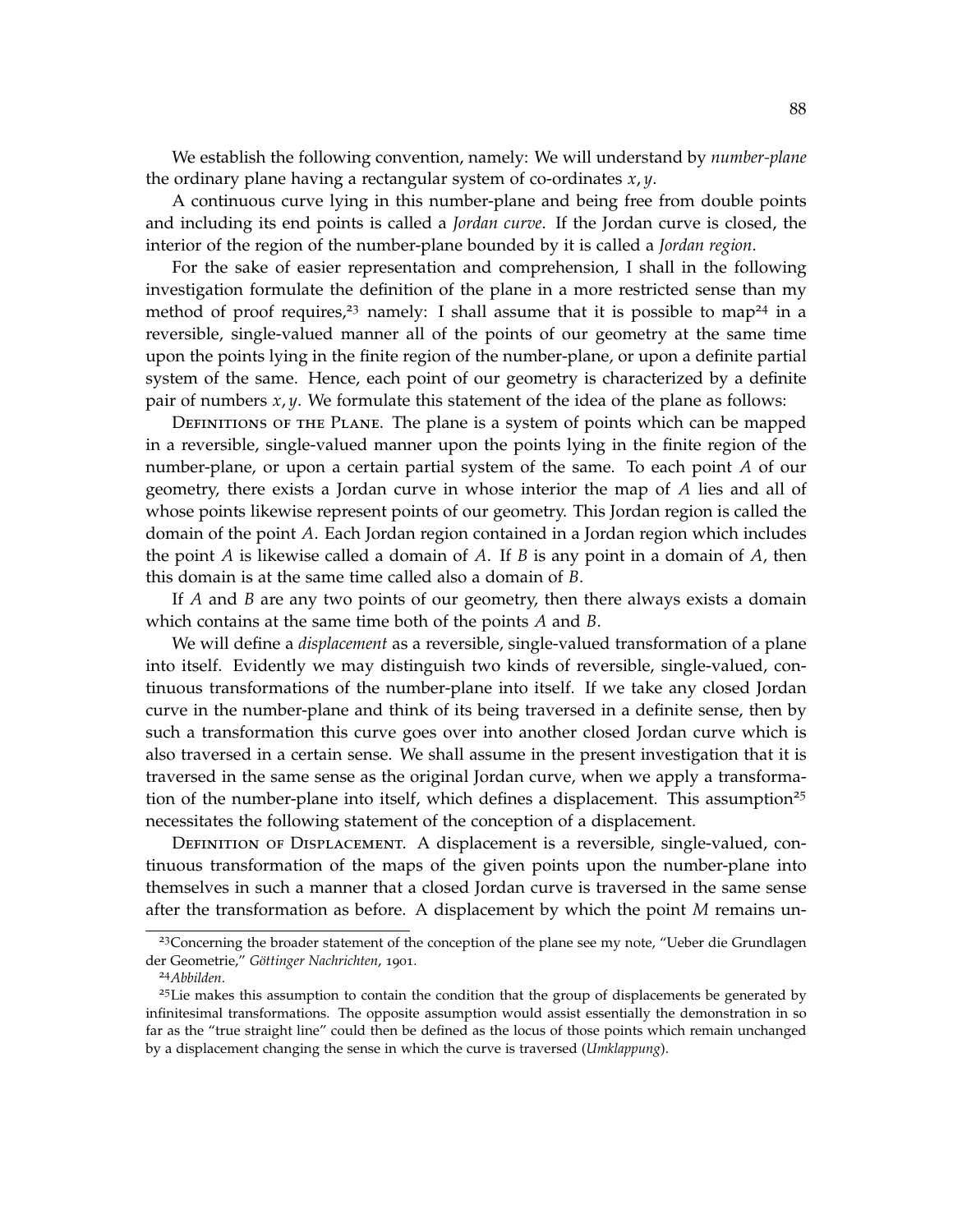changed is called a *rotation*<sup>26</sup> about the point *M*.

In accordance with the conventions setting forth the notions "plane" and "displacement," we set up the three following axioms:

Axiom I. *If two displacements are followed out one after the other, then the resulting map of the plane upon itself is again a displacement.*

We say briefly:

Axiom I. The Displacements Form a Group.

Axiom II. *If A and M are two arbitrary points distinct from each other, then by a rotation about M we can always bring A into an infinite number of different positions.*

If in our geometry we define a true circle as the totality of those points which arise by rotating about *M* a point different from *M*, then we can express the statement made in axiom II as follows:

Axiom II. Every True Circle Consists of an Infinite Number of Points.

As preliminary to axiom III, we make the following explanations:

Let *A* be a definite point in our geometry and *A*1, *A*2, *A*3, . . . any infinite system of points. With the same letters we will also denote the maps of these points upon the number-plane. About the point *A* in the number-plane take an arbitrarily small domain *α*. If then any of the map-points *A<sup>i</sup>* fall within the domain *α*, we say that there are points *A<sup>i</sup>* arbitrarily near the point *A*.

Let *A*, *B* be a definite pair of points in our geometry, and let  $A_1B_1$ ,  $A_2B_2$ ,  $A_3B_3$ , ... be any infinite system of pairs of points. With the same letters we will denote the maps of these pairs of points upon the number-plane. Select about each of the points *A* and *B* in the number-plane an arbitrarily small domain *α* and *β*, respectively. If then there are pairs of points  $A_i B_i$  such that  $A_i$  falls within the domain  $\alpha$  and at the same time  $B_i$ falls within the domain *β*, we say that there are segments *AiB<sup>i</sup>* lying arbitrarily near the segment *AB*.

Let *ABC* a definite triad of points in our geometry, and let  $A_1B_1C_1$ ,  $A_2B_2C_2$ ,  $A_3B_3C_3$ , . . . be any infinite system of triads of points. With the same letters we will also denote the maps of these triads of points upon the number-plane. About each of the points *A*, *B*, *C* in the number-plane take an arbitrarily small domain *α*, *β*, *γ*, respectively. If then there are triads of points  $A_iB_iC_i$  such that  $A_i$  falls in the domain  $\alpha$ , and likewise  $B_i$  in the domain *β* and  $C_i$  in the domain  $γ$ , then we say that there are triangles  $A_iB_iC_i$  lying arbitrarily near to the triangle *ABC*.

Axiom III. *If there are displacements of such a kind that triangles arbitrarily near the tri*angle ABC can be brought arbitrarily near to the triangle A'B'C', then there always exists a displacement by which the triangle ABC goes over exactly into the triangle A'B'C'.<sup>27</sup>

The content of this axiom can be briefly expressed as follows:

Axiom III. The Displacements Form a Closed System.

<sup>&</sup>lt;sup>26</sup>The term "rotation" is used here in the sense of a rotatory displacement; that is to say, only the initial and final stages and not the aggregate of the intermediate stages of the transition enter into consideration.— *Tr.*

<sup>27</sup>It is sufficient to assume that axiom III holds for sufficiently small domains as Lie has done. My method of proof may be so changed as to make use of only this narrower assumption.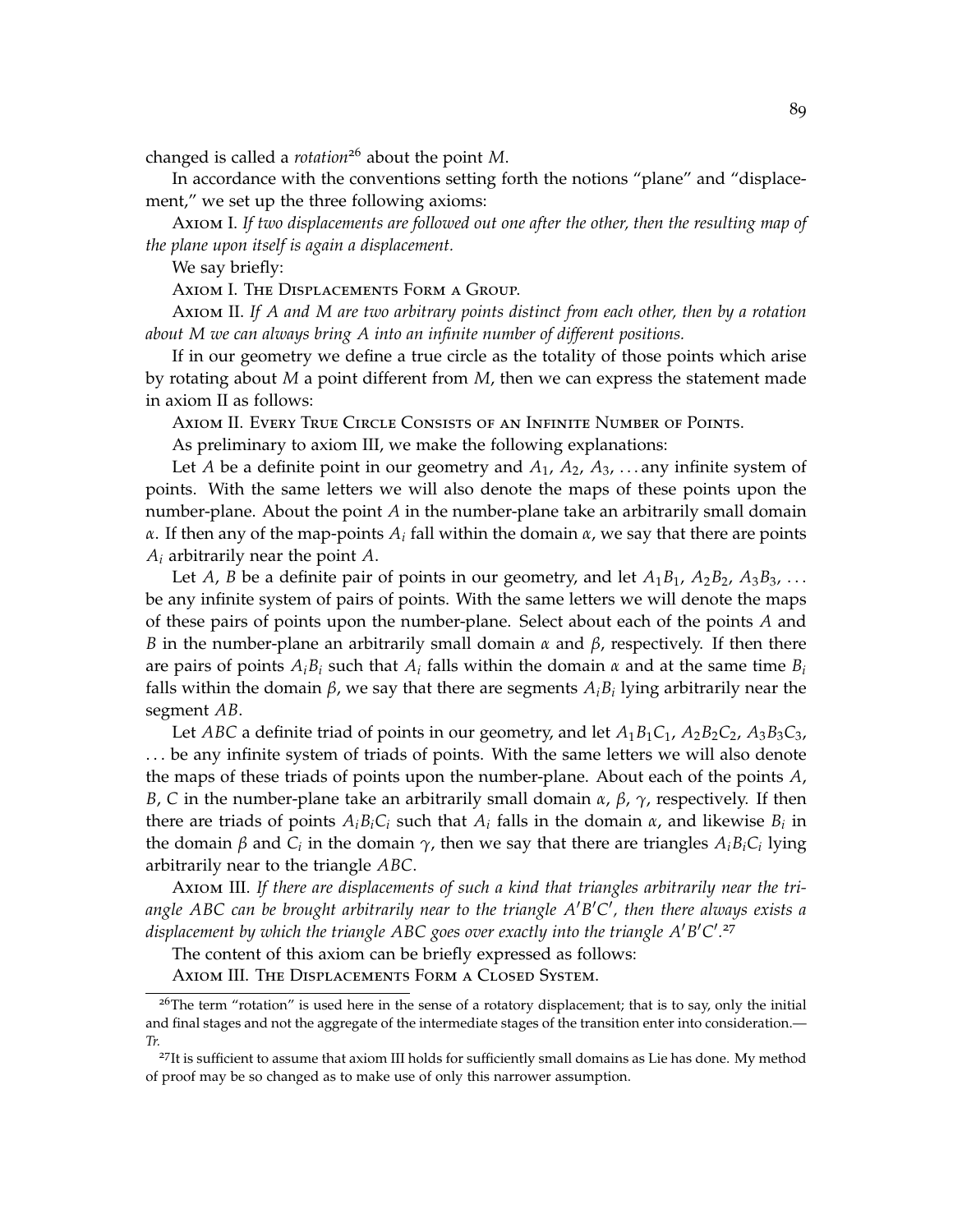We call special attention to the following particular cases of axiom III.

If there are rotations about a point *M* of the kind that segments lying arbitrarily near the segment  $\overline{AB}$  can be brought arbitrarily near the segment  $\overline{A'B'}$ , then there is always such a rotation about *M* possible by which the segment *AB* goes over exactly into the segment  $A'B'$ .

If there are displacements of the kind that segments arbitrarily near the segment *AB* can be brought arbitrarily near to the segment  $A'B'$ , then there is always a displacement possible by which the segment AB goes over exactly into the segment  $A'B'$ .

If there are rotations about the point *M* of the kind that points arbitrarily near the point A can be brought arbitrarily near the point  $A'$ , then there is always such a rotation about *M* possible by which *A* goes over exactly into the point *A'*.

I now prove the following proposition:

A geometry in which axioms I–III are fulfilled is either the euclidean or the bolyai-lobatchefskian geometry.

If we wish to obtain only the euclidean geometry, it is necessary merely to make in connection with axiom I the additional statement that the groups of displacements shall possess an invariant sub-group. This additional statement takes the place of the axioms of parallels.

In what follows, I will briefly outline the general idea of my method of proof.<sup>28</sup> Within the domain of a certain point *M* construct in a particular manner a certain pointconfiguration *kk*, and upon this configuration construct a certain point *K*. We then base our investigation upon the true circle *k* about *M* and passing through *K*. It may be easily shown that the true circle *k* is an assemblage of points which is closed and in itself dense. It constitutes, therefore, a perfect assemblage of points.

The next objective point in our demonstration is to show that the true circle *k* is a closed Jordan curve. We do this in that we first show the possibility of a cyclical arrangement of the points of the true circle *k*, from which it follows that we may map in a reversible, single-valued manner the points of *k* upon the points of an ordinary circle. Finally, we show that this map must necessarily be a continuous one. Furthermore, it follows also that the originally constructed point-configuration *kk* is identical with the true circle *k*. Moreover, the law holds that each true circle inside of *k* is likewise a closed Jordan curve.

We turn now to the investigation of the group of all the displacements which by the rotation of the plane about *M* transforms a definite true circle *k* into itself. This group possesses the following properties: (1) Every displacement which leaves one point of *k* undisturbed, leaves all points of *k* undisturbed. (2) There always exists a displacement which changes any given point of *k* into any other given point of *k*. (3) The group of displacements is a continuous one. These three properties determine completely the construction of the group of transformations of all the displacements of the true circle

<sup>28</sup>The complete proof will appear later in the *Math. Annalen*.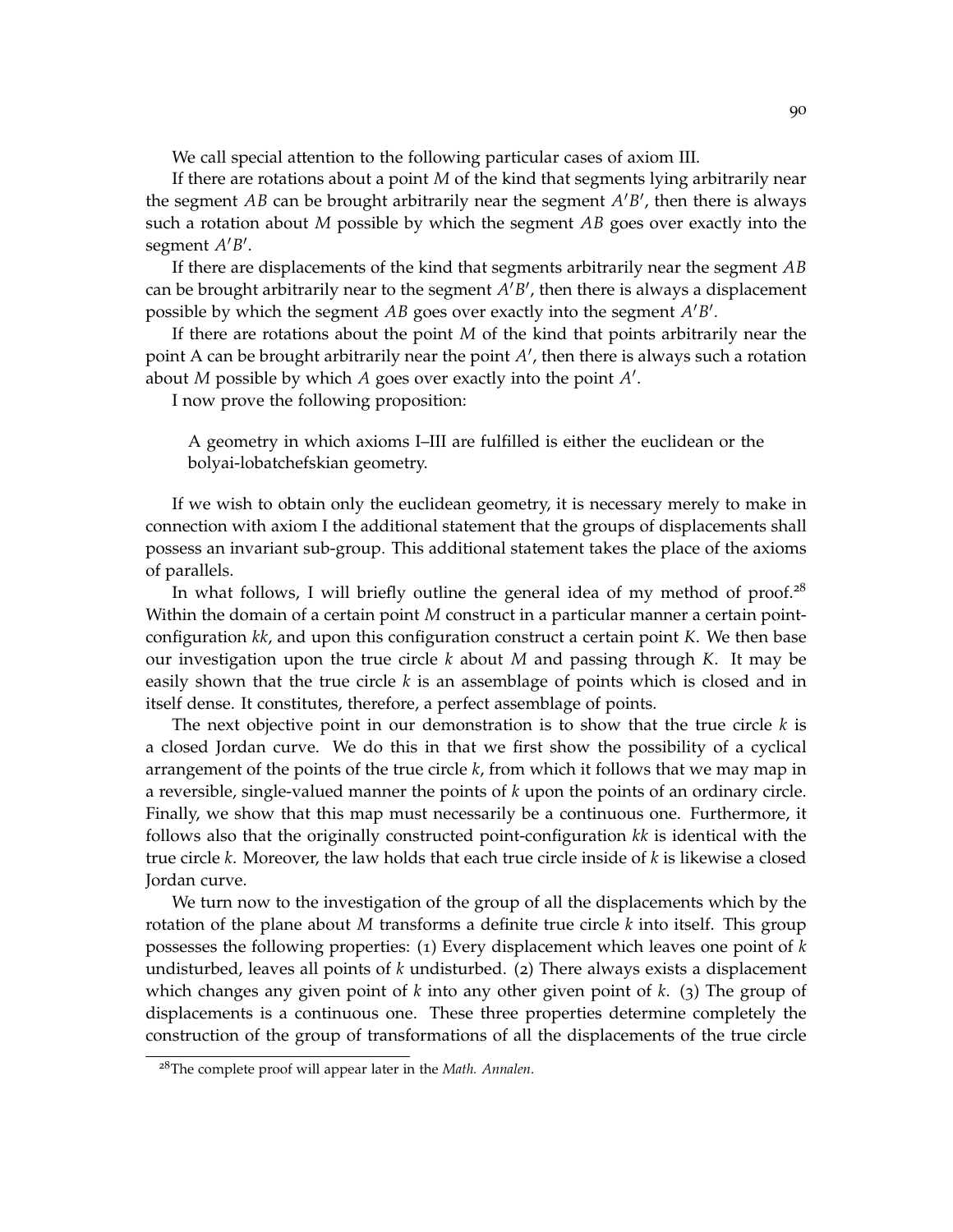into itself. We set up the following proposition: The group of all the displacements of the true circle into itself, which are rotations about M, is holoedric, isomorphic with the group of ordinary rotations of the ordinary circle into itself.

Moreover, we investigate the group of displacements of all the points of our plane by a rotation about *M*. The law holds that, aside from the identity, there is no rotation of the plane about *M* which leaves every point of the true circle undisturbed. We now see that every true circle is a Jordan curve and deduce formulæ for the transformation of that group of all the rotations. Finally, the proposition easily follows that: If any two points remain fixed by a displacement of the plane, then all points remain fixed; that is to say, the displacement is the identity. Each point of the plane may be indeed made to go over into any other point of the plane by means of a displacement.

Our further important objective point is to define the idea of the true straight line in our geometry and deduce those properties of it which are necessary in the further development of geometry. First of all, the notions "semi-rotation" and "middle of a segment" are defined. A segment has at most one middle, and, when we know the middle of one segment, then every smaller segment possesses a middle.

In order to pass judgment as to the position of the middle of a segment, we need particular propositions concerning true circles which are mutually tangent, and indeed the question depends upon the construction of two congruent circles tangent to each other externally in one and only one point. We derive also a more general proposition concerning circles which are tangent to each other internally and consequently a theorem covering the special case where the circle which is tangent internally to a second passes through the centre of that circle.

Moreover, a sufficiently small definite segment is taken as a unit segment, and from this by continued bisection and semi-rotation a system of points is constructed of the kind that to each point of this system a definite number *a* corresponds, which is rational and has as denominator some power of 2. By setting up a law concerning this correspondence, the points of the above system are so arranged that the above laws concerning mutually tangent circles are valid. It is now shown that the points corresponding to the numbers  $\frac{1}{2}$ ,  $\frac{1}{4}$  $\frac{1}{4}$ ,  $\frac{1}{8}$  $\frac{1}{8}$ ,... converge toward the point o. This result is generalized step by step until it is finally shown that every series of points of our system converges, so soon as the corresponding series of numbers converges.

From what has been said, the definition of the true straight line follows as a system of points which arise from two fundamental points, if we apply repeatedly a semirotation, take the middle point, and add to the assemblage the points of condensation of the system of points which arises. We can then prove that the true straight line is a continuous curve, possessing no double points and having with any other true straight line at most one point in common. Furthermore, it can be shown that the true straight line cuts each circle drawn about one of its points, and from this it follows that any two arbitrary points of the plane can always be joined by a true straight line. We see also that in our geometry the laws of congruence hold, by which however two triangles are proven to be congruent if they are traversed in the same sense.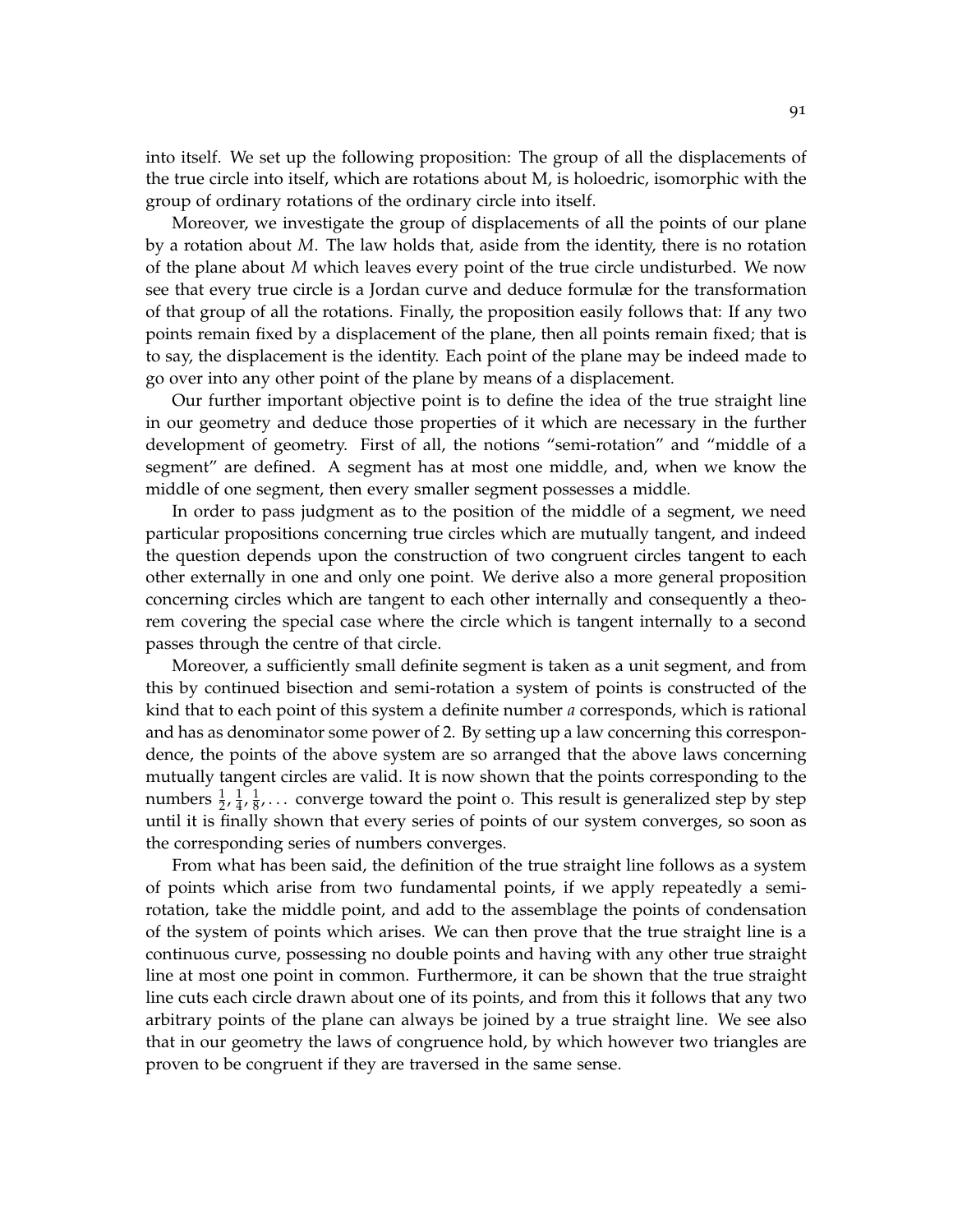With regard to the position of the systems of all the true straight lines with respect to one another, there are two cases to distinguish, according as the axiom of parallels holds, or through each point there exists two straight lines which separate the straight lines which cut the given straight line from those which do not cut it. In the first case we have the euclidean and in the second the bolyai-lobatschefskian geometry.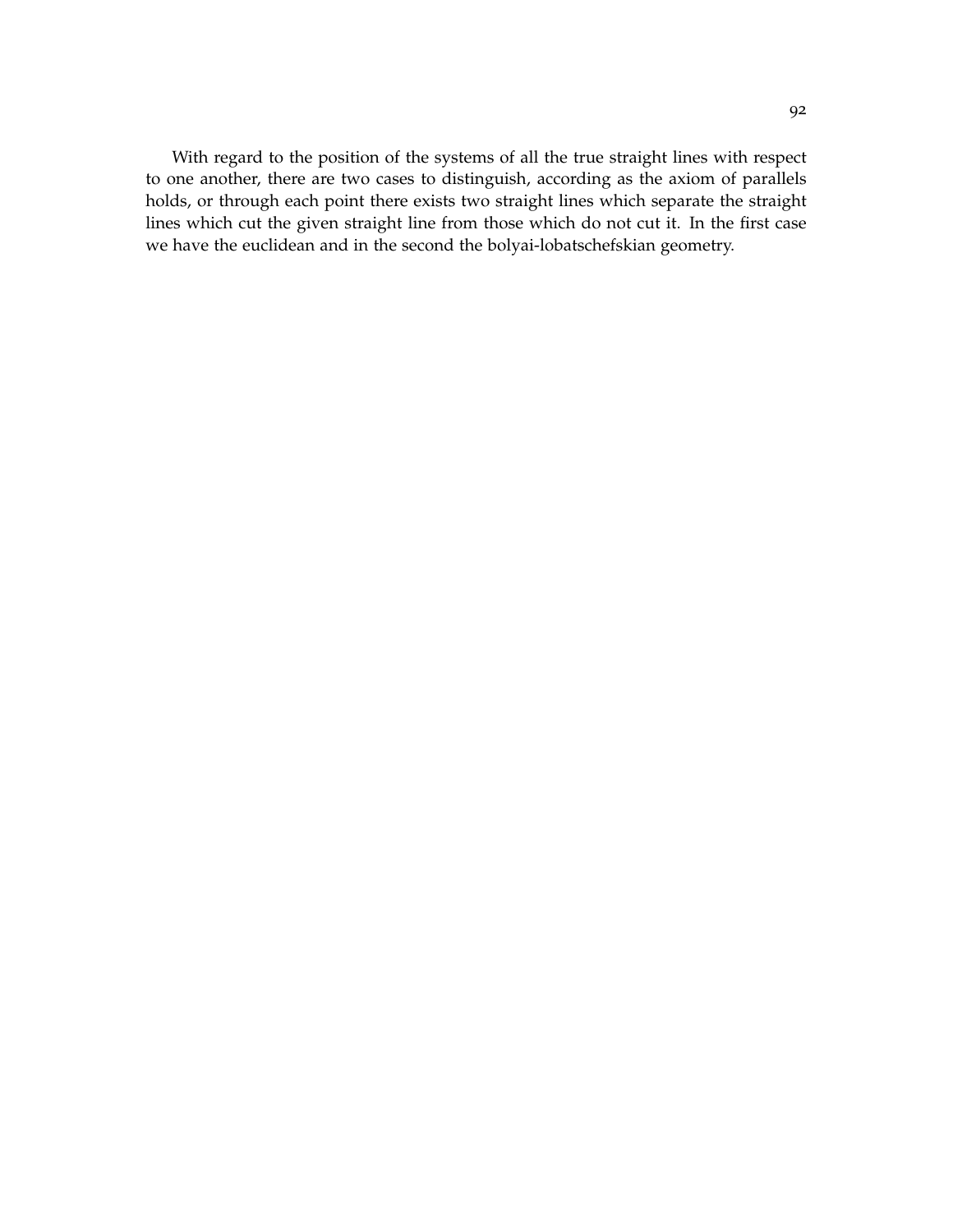End of Project Gutenberg's The Foundations of Geometry, by David Hilbert

\*\*\* END OF THIS PROJECT GUTENBERG EBOOK FOUNDATIONS OF GEOMETRY \*\*\*

\*\*\* This file should be named 17384-t.tex or 17384-t.zip \*\*\* \*\*\* or 17384-pdf.pdf or 17384-pdf.pdf \*\*\* This and all associated files of various formats will be found in: http://www.gutenberg.org/1/7/3/8/17384/

Produced by Joshua Hutchinson, Roger Frank, David Starner and the Online Distributed Proofreading Team at http://www.pgdp.net

Updated editions will replace the previous one--the old editions will be renamed.

Creating the works from public domain print editions means that no one owns a United States copyright in these works, so the Foundation (and you!) can copy and distribute it in the United States without permission and without paying copyright royalties. Special rules, set forth in the General Terms of Use part of this license, apply to copying and distributing Project Gutenberg-tm electronic works to protect the PROJECT GUTENBERG-tm concept and trademark. Project Gutenberg is a registered trademark, and may not be used if you charge for the eBooks, unless you receive specific permission. If you do not charge anything for copies of this eBook, complying with the rules is very easy. You may use this eBook for nearly any purpose such as creation of derivative works, reports, performances and research. They may be modified and printed and given away--you may do practically ANYTHING with public domain eBooks. Redistribution is subject to the trademark license, especially commercial redistribution.

#### \*\*\* START: FULL LICENSE \*\*\*

THE FULL PROJECT GUTENBERG LICENSE PLEASE READ THIS BEFORE YOU DISTRIBUTE OR USE THIS WORK

To protect the Project Gutenberg-tm mission of promoting the free distribution of electronic works, by using or distributing this work (or any other work associated in any way with the phrase "Project Gutenberg"), you agree to comply with all the terms of the Full Project Gutenberg-tm License (available with this file or online at http://gutenberg.net/license).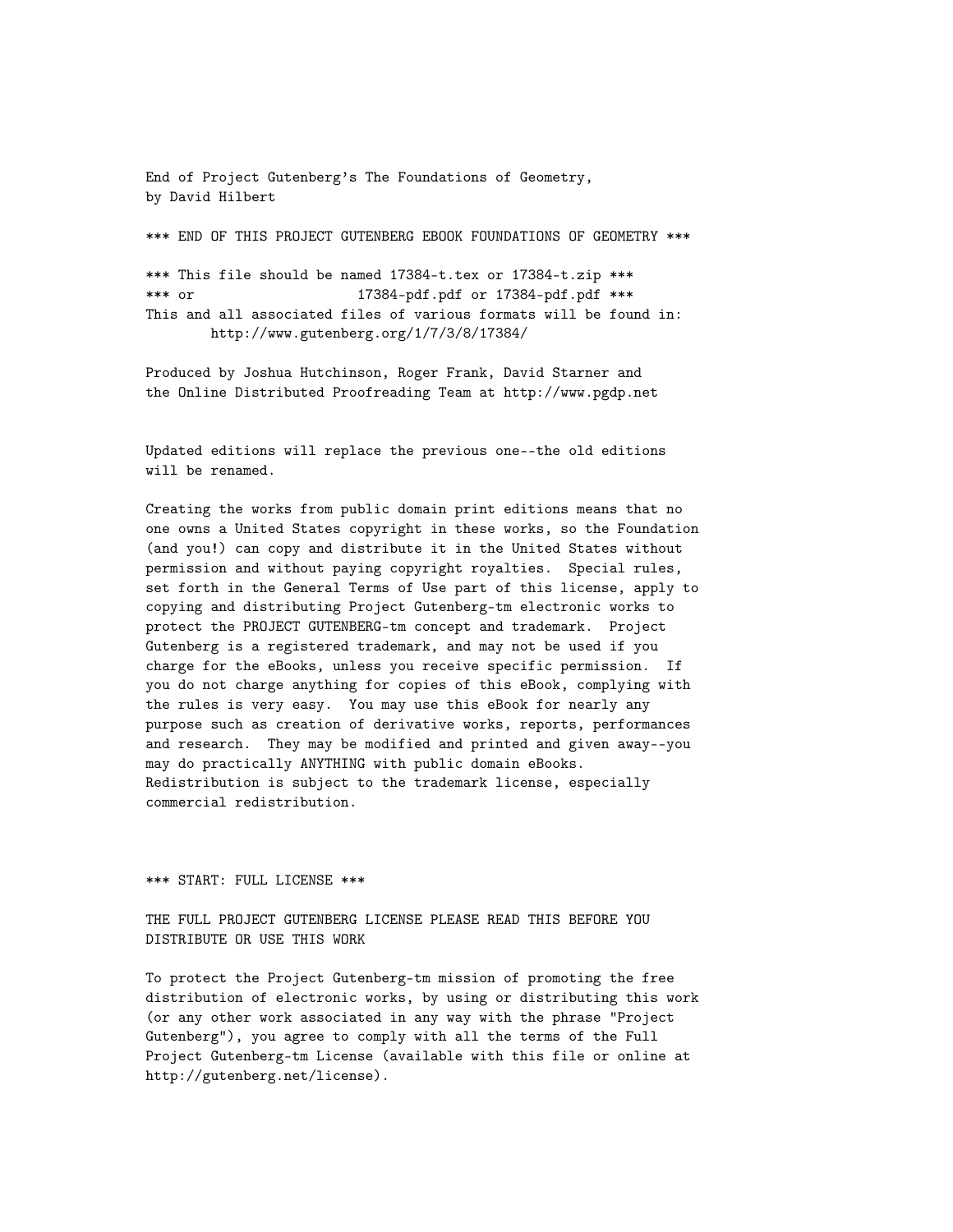Section 1. General Terms of Use and Redistributing Project Gutenberg-tm electronic works

1.A. By reading or using any part of this Project Gutenberg-tm electronic work, you indicate that you have read, understand, agree to and accept all the terms of this license and intellectual property (trademark/copyright) agreement. If you do not agree to abide by all the terms of this agreement, you must cease using and return or destroy all copies of Project Gutenberg-tm electronic works in your possession. If you paid a fee for obtaining a copy of or access to a Project Gutenberg-tm electronic work and you do not agree to be bound by the terms of this agreement, you may obtain a refund from the person or entity to whom you paid the fee as set forth in paragraph 1.E.8.

1.B. "Project Gutenberg" is a registered trademark. It may only be used on or associated in any way with an electronic work by people who agree to be bound by the terms of this agreement. There are a few things that you can do with most Project Gutenberg-tm electronic works even without complying with the full terms of this agreement. See paragraph 1.C below. There are a lot of things you can do with Project Gutenberg-tm electronic works if you follow the terms of this agreement and help preserve free future access to Project Gutenberg-tm electronic works. See paragraph 1.E below.

1.C. The Project Gutenberg Literary Archive Foundation ("the Foundation" or PGLAF), owns a compilation copyright in the collection of Project Gutenberg-tm electronic works. Nearly all the individual works in the collection are in the public domain in the United States. If an individual work is in the public domain in the United States and you are located in the United States, we do not claim a right to prevent you from copying, distributing, performing, displaying or creating derivative works based on the work as long as all references to Project Gutenberg are removed. Of course, we hope that you will support the Project Gutenberg-tm mission of promoting free access to electronic works by freely sharing Project Gutenberg-tm works in compliance with the terms of this agreement for keeping the Project Gutenberg-tm name associated with the work. You can easily comply with the terms of this agreement by keeping this work in the same format with its attached full Project Gutenberg-tm License when you share it without charge with others.

1.D. The copyright laws of the place where you are located also govern what you can do with this work. Copyright laws in most countries are in a constant state of change. If you are outside the United States, check the laws of your country in addition to the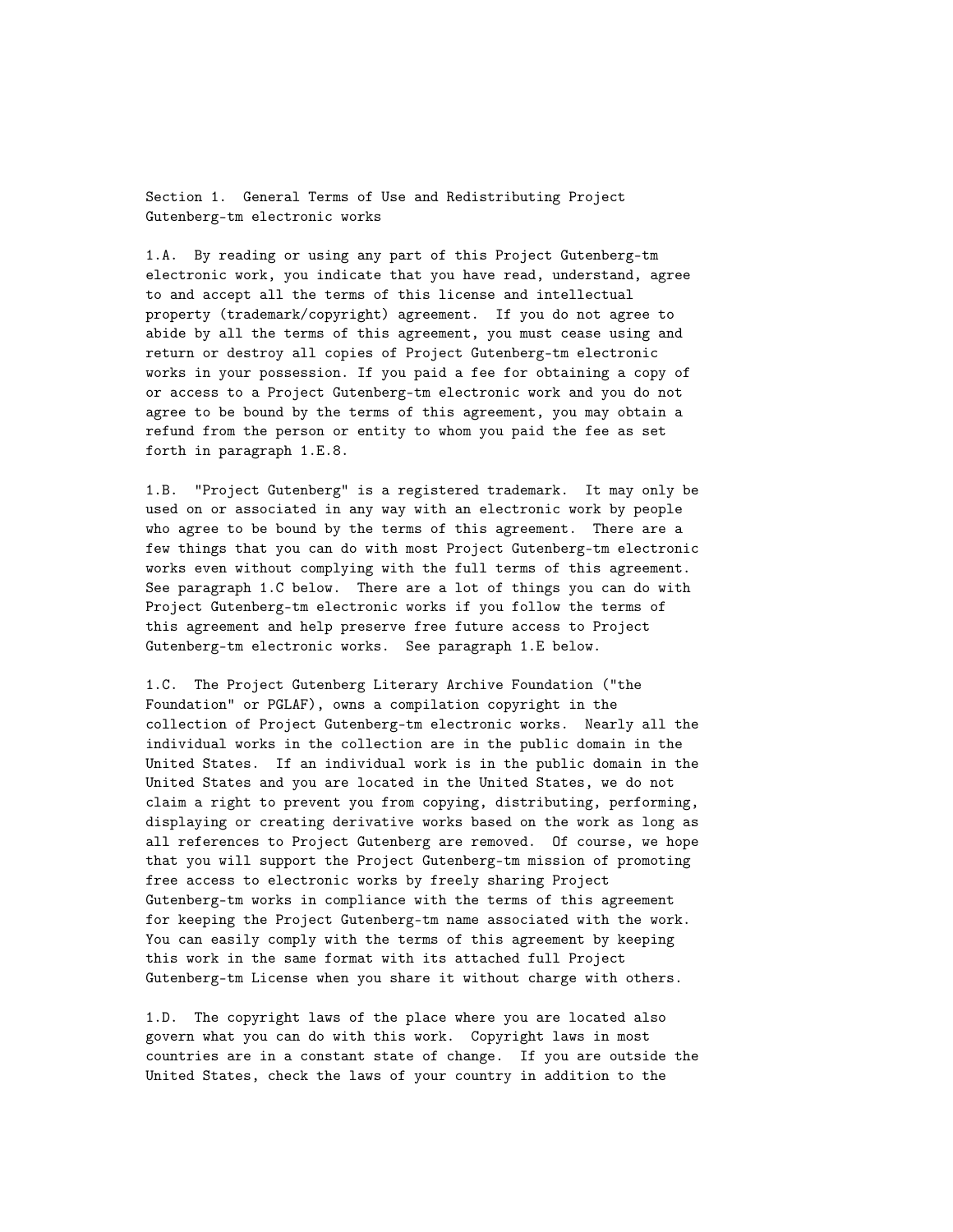terms of this agreement before downloading, copying, displaying, performing, distributing or creating derivative works based on this work or any other Project Gutenberg-tm work. The Foundation makes no representations concerning the copyright status of any work in any country outside the United States.

1.E. Unless you have removed all references to Project Gutenberg:

1.E.1. The following sentence, with active links to, or other immediate access to, the full Project Gutenberg-tm License must appear prominently whenever any copy of a Project Gutenberg-tm work (any work on which the phrase "Project Gutenberg" appears, or with which the phrase "Project Gutenberg" is associated) is accessed, displayed, performed, viewed, copied or distributed:

This eBook is for the use of anyone anywhere at no cost and with almost no restrictions whatsoever. You may copy it, give it away or re-use it under the terms of the Project Gutenberg License included with this eBook or online at www.gutenberg.net

1.E.2. If an individual Project Gutenberg-tm electronic work is derived from the public domain (does not contain a notice indicating that it is posted with permission of the copyright holder), the work can be copied and distributed to anyone in the United States without paying any fees or charges. If you are redistributing or providing access to a work with the phrase "Project Gutenberg" associated with or appearing on the work, you must comply either with the requirements of paragraphs 1.E.1 through 1.E.7 or obtain permission for the use of the work and the Project Gutenberg-tm trademark as set forth in paragraphs 1.E.8 or 1.E.9.

1.E.3. If an individual Project Gutenberg-tm electronic work is posted with the permission of the copyright holder, your use and distribution must comply with both paragraphs 1.E.1 through 1.E.7 and any additional terms imposed by the copyright holder. Additional terms will be linked to the Project Gutenberg-tm License for all works posted with the permission of the copyright holder found at the beginning of this work.

1.E.4. Do not unlink or detach or remove the full Project Gutenberg-tm License terms from this work, or any files containing a part of this work or any other work associated with Project Gutenberg-tm.

1.E.5. Do not copy, display, perform, distribute or redistribute this electronic work, or any part of this electronic work, without prominently displaying the sentence set forth in paragraph 1.E.1 with active links or immediate access to the full terms of the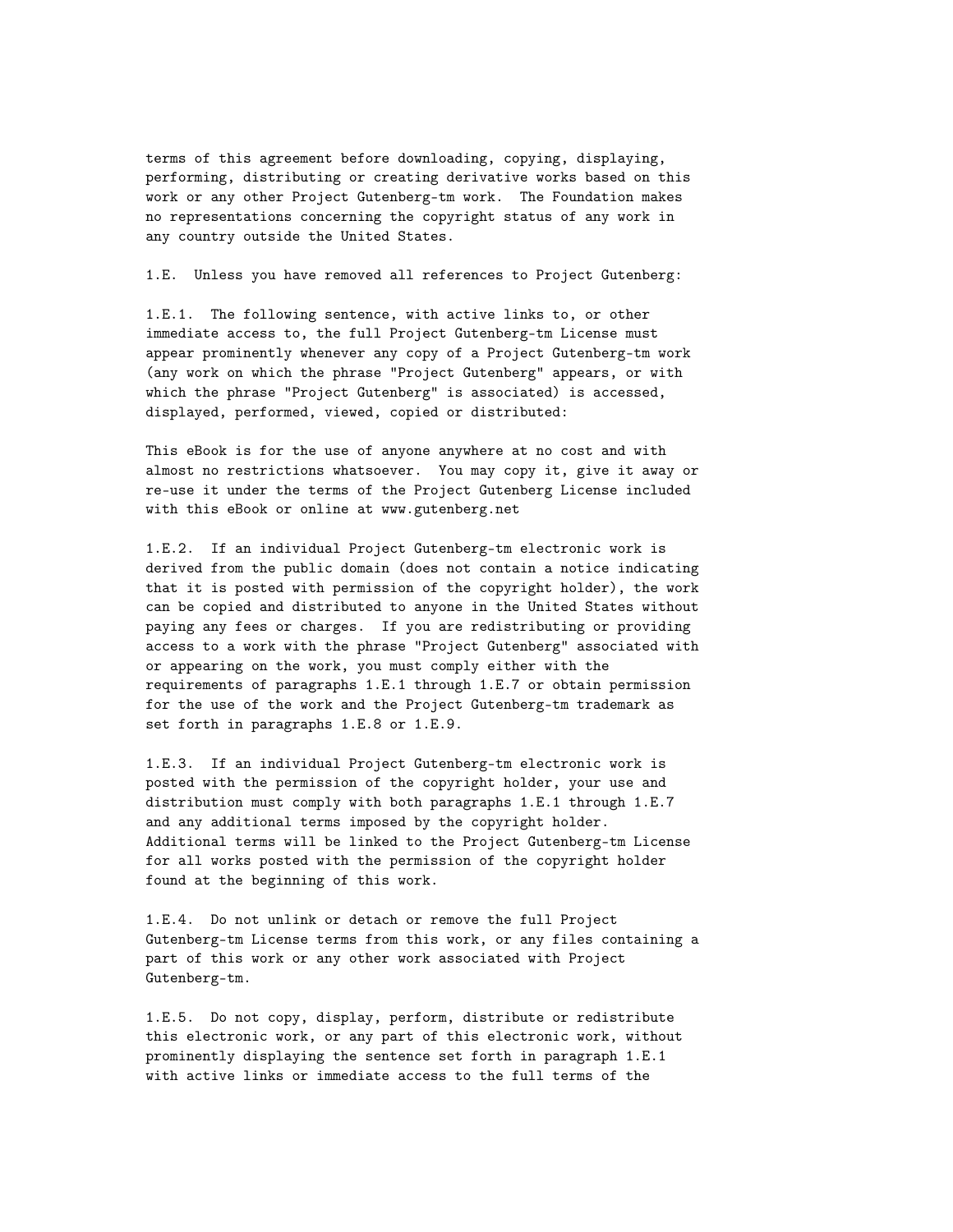Project Gutenberg-tm License.

1.E.6. You may convert to and distribute this work in any binary, compressed, marked up, nonproprietary or proprietary form, including any word processing or hypertext form. However, if you provide access to or distribute copies of a Project Gutenberg-tm work in a format other than "Plain Vanilla ASCII" or other format used in the official version posted on the official Project Gutenberg-tm web site (www.gutenberg.net), you must, at no additional cost, fee or expense to the user, provide a copy, a means of exporting a copy, or a means of obtaining a copy upon request, of the work in its original "Plain Vanilla ASCII" or other form. Any alternate format must include the full Project Gutenberg-tm License as specified in paragraph 1.E.1.

1.E.7. Do not charge a fee for access to, viewing, displaying, performing, copying or distributing any Project Gutenberg-tm works unless you comply with paragraph 1.E.8 or 1.E.9.

1.E.8. You may charge a reasonable fee for copies of or providing access to or distributing Project Gutenberg-tm electronic works provided that

- You pay a royalty fee of 20% of the gross profits you derive from the use of Project Gutenberg-tm works calculated using the method you already use to calculate your applicable taxes. The fee is owed to the owner of the Project Gutenberg-tm trademark, but he has agreed to donate royalties under this paragraph to the Project Gutenberg Literary Archive Foundation. Royalty payments must be paid within 60 days following each date on which you prepare (or are legally required to prepare) your periodic tax returns. Royalty payments should be clearly marked as such and sent to the Project Gutenberg Literary Archive Foundation at the address specified in Section 4, "Information about donations to the Project Gutenberg Literary Archive Foundation."
- You provide a full refund of any money paid by a user who notifies you in writing (or by e-mail) within 30 days of receipt that s/he does not agree to the terms of the full Project Gutenberg-tm License. You must require such a user to return or destroy all copies of the works possessed in a physical medium and discontinue all use of and all access to other copies of Project Gutenberg-tm works.
- You provide, in accordance with paragraph 1.F.3, a full refund of any money paid for a work or a replacement copy, if a defect in the electronic work is discovered and reported to you within 90 days of receipt of the work.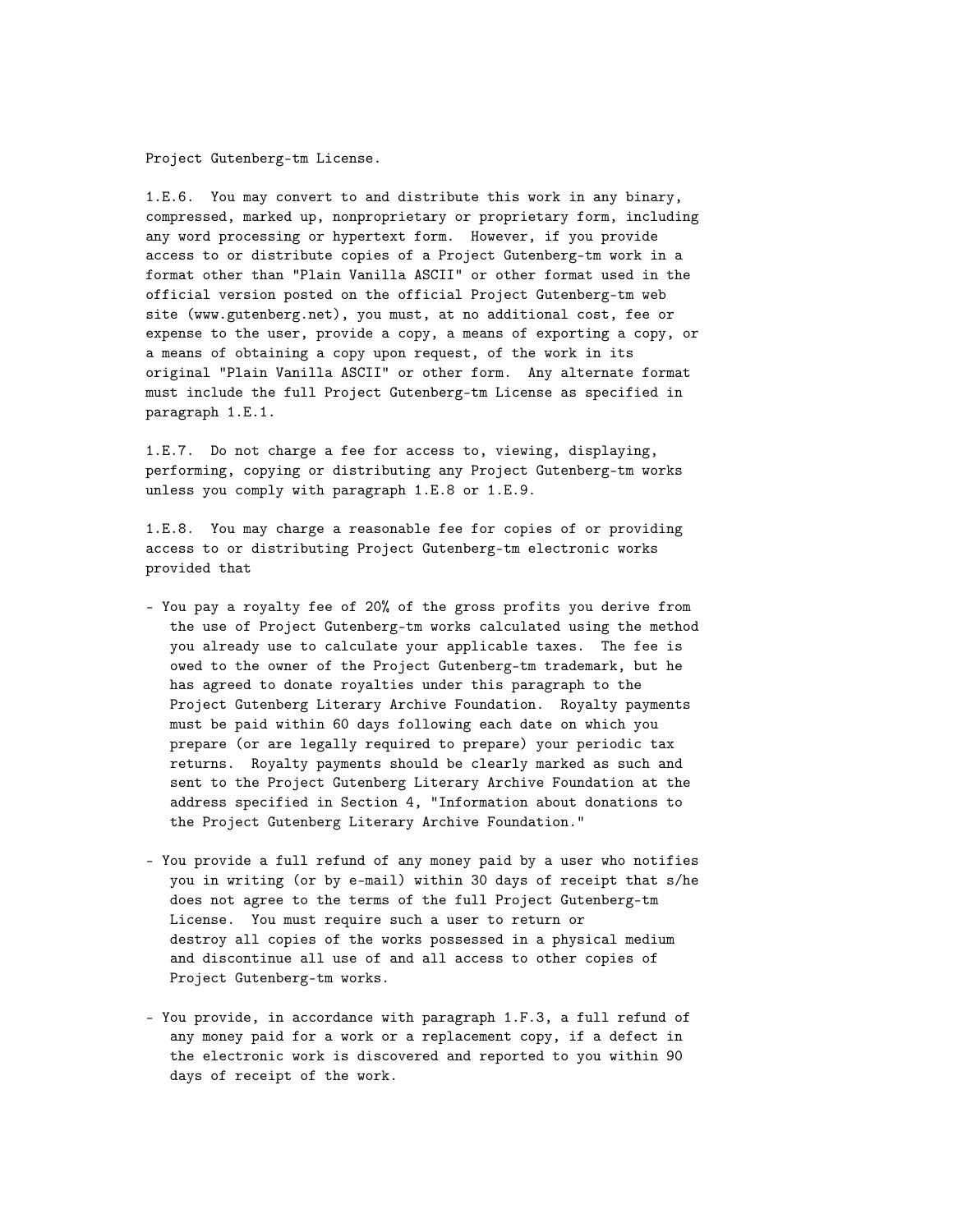- You comply with all other terms of this agreement for free distribution of Project Gutenberg-tm works.

1.E.9. If you wish to charge a fee or distribute a Project Gutenberg-tm electronic work or group of works on different terms than are set forth in this agreement, you must obtain permission in writing from both the Project Gutenberg Literary Archive Foundation and Michael Hart, the owner of the Project Gutenberg-tm trademark. Contact the Foundation as set forth in Section 3 below.

#### 1.F.

1.F.1. Project Gutenberg volunteers and employees expend considerable effort to identify, do copyright research on, transcribe and proofread public domain works in creating the Project Gutenberg-tm collection. Despite these efforts, Project Gutenberg-tm electronic works, and the medium on which they may be stored, may contain "Defects," such as, but not limited to, incomplete, inaccurate or corrupt data, transcription errors, a copyright or other intellectual property infringement, a defective or damaged disk or other medium, a computer virus, or computer codes that damage or cannot be read by your equipment.

1.F.2. LIMITED WARRANTY, DISCLAIMER OF DAMAGES - Except for the "Right of Replacement or Refund" described in paragraph 1.F.3, the Project Gutenberg Literary Archive Foundation, the owner of the Project Gutenberg-tm trademark, and any other party distributing a Project Gutenberg-tm electronic work under this agreement, disclaim all liability to you for damages, costs and expenses, including legal fees. YOU AGREE THAT YOU HAVE NO REMEDIES FOR NEGLIGENCE, STRICT LIABILITY, BREACH OF WARRANTY OR BREACH OF CONTRACT EXCEPT THOSE PROVIDED IN PARAGRAPH F3. YOU AGREE THAT THE FOUNDATION, THE TRADEMARK OWNER, AND ANY DISTRIBUTOR UNDER THIS AGREEMENT WILL NOT BE LIABLE TO YOU FOR ACTUAL, DIRECT, INDIRECT, CONSEQUENTIAL, PUNITIVE OR INCIDENTAL DAMAGES EVEN IF YOU GIVE NOTICE OF THE POSSIBILITY OF SUCH DAMAGE.

1.F.3. LIMITED RIGHT OF REPLACEMENT OR REFUND - If you discover a defect in this electronic work within 90 days of receiving it, you can receive a refund of the money (if any) you paid for it by sending a written explanation to the person you received the work from. If you received the work on a physical medium, you must return the medium with your written explanation. The person or entity that provided you with the defective work may elect to provide a replacement copy in lieu of a refund. If you received the work electronically, the person or entity providing it to you may choose to give you a second opportunity to receive the work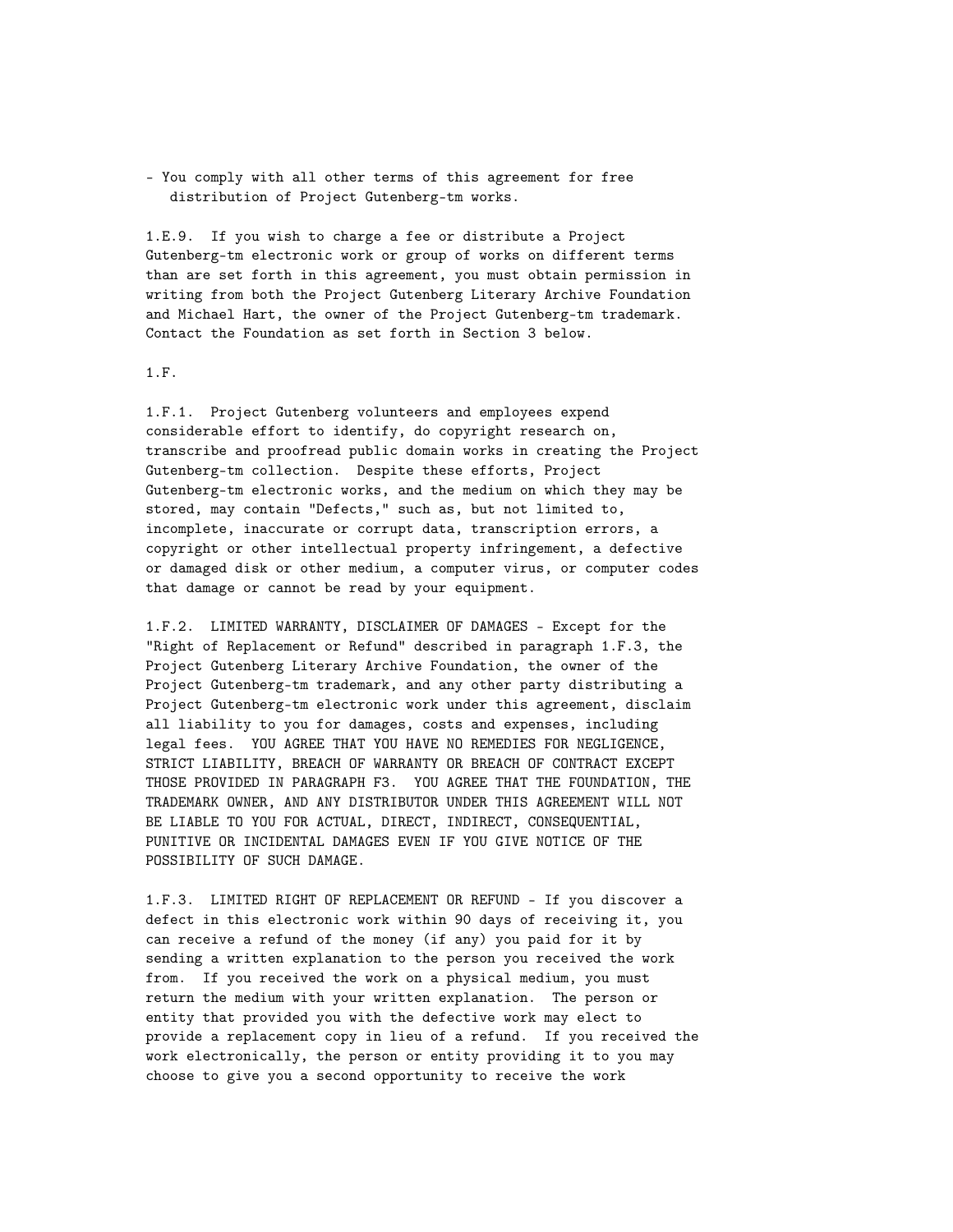electronically in lieu of a refund. If the second copy is also defective, you may demand a refund in writing without further opportunities to fix the problem.

1.F.4. Except for the limited right of replacement or refund set forth in paragraph 1.F.3, this work is provided to you 'AS-IS', WITH NO OTHER WARRANTIES OF ANY KIND, EXPRESS OR IMPLIED, INCLUDING BUT NOT LIMITED TO WARRANTIES OF MERCHANTIBILITY OR FITNESS FOR ANY PURPOSE.

1.F.5. Some states do not allow disclaimers of certain implied warranties or the exclusion or limitation of certain types of damages. If any disclaimer or limitation set forth in this agreement violates the law of the state applicable to this agreement, the agreement shall be interpreted to make the maximum disclaimer or limitation permitted by the applicable state law. The invalidity or unenforceability of any provision of this agreement shall not void the remaining provisions.

1.F.6. INDEMNITY - You agree to indemnify and hold the Foundation, the trademark owner, any agent or employee of the Foundation, anyone providing copies of Project Gutenberg-tm electronic works in accordance with this agreement, and any volunteers associated with the production, promotion and distribution of Project Gutenberg-tm electronic works, harmless from all liability, costs and expenses, including legal fees, that arise directly or indirectly from any of the following which you do or cause to occur: (a) distribution of this or any Project Gutenberg-tm work, (b) alteration, modification, or additions or deletions to any Project Gutenberg-tm work, and (c) any Defect you cause.

Section 2. Information about the Mission of Project Gutenberg-tm

Project Gutenberg-tm is synonymous with the free distribution of electronic works in formats readable by the widest variety of computers including obsolete, old, middle-aged and new computers. It exists because of the efforts of hundreds of volunteers and donations from people in all walks of life.

Volunteers and financial support to provide volunteers with the assistance they need, is critical to reaching Project Gutenberg-tm's goals and ensuring that the Project Gutenberg-tm collection will remain freely available for generations to come. In 2001, the Project Gutenberg Literary Archive Foundation was created to provide a secure and permanent future for Project Gutenberg-tm and future generations. To learn more about the Project Gutenberg Literary Archive Foundation and how your efforts and donations can help, see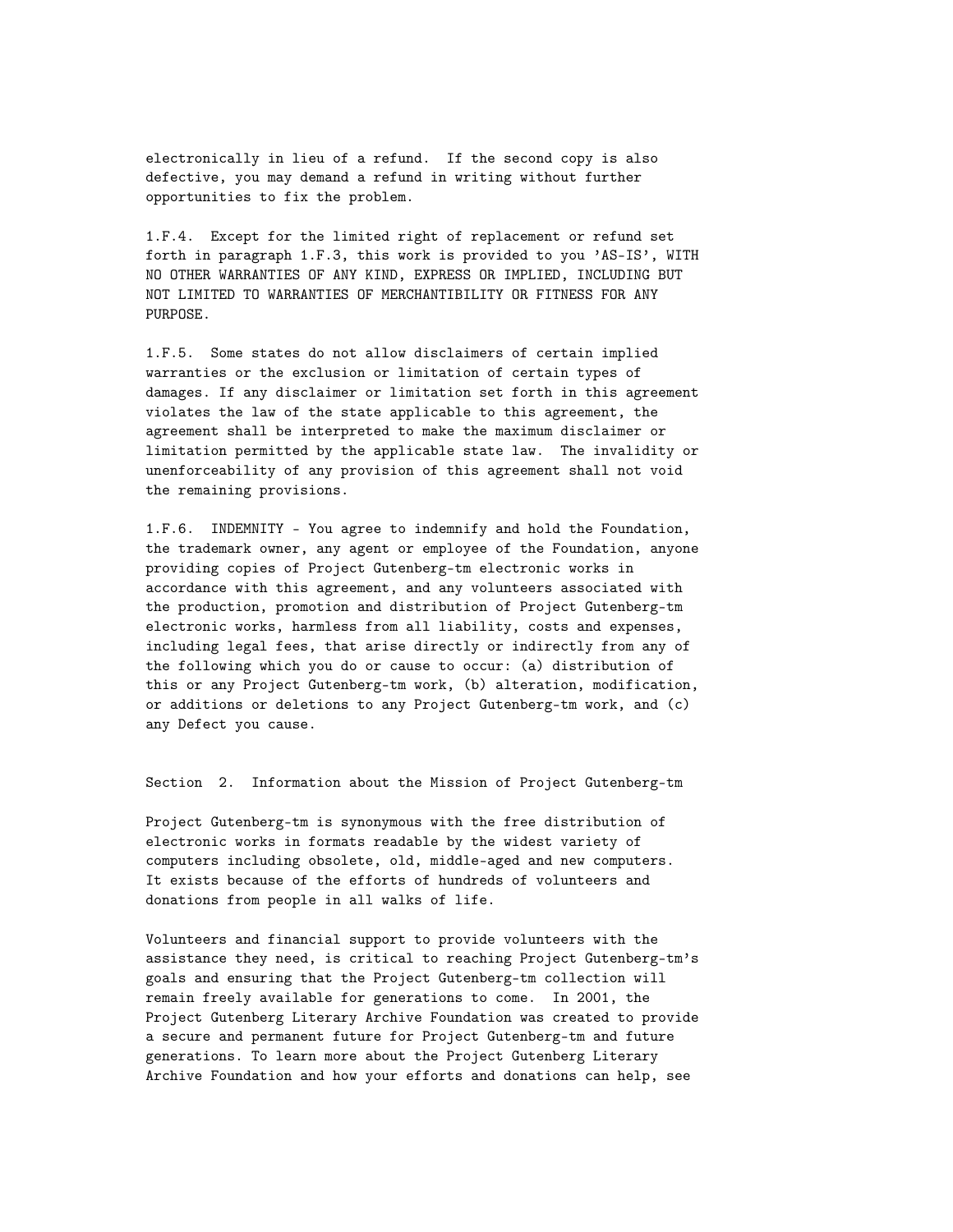Sections 3 and 4 and the Foundation web page at http://www.pglaf.org.

Section 3. Information about the Project Gutenberg Literary Archive Foundation

The Project Gutenberg Literary Archive Foundation is a non profit 501(c)(3) educational corporation organized under the laws of the state of Mississippi and granted tax exempt status by the Internal Revenue Service. The Foundation's EIN or federal tax identification number is  $64-6221541$ . Its  $501(c)(3)$  letter is posted at http://pglaf.org/fundraising. Contributions to the Project Gutenberg Literary Archive Foundation are tax deductible to the full extent permitted by U.S. federal laws and your state's laws.

The Foundation's principal office is located at 4557 Melan Dr. S. Fairbanks, AK, 99712., but its volunteers and employees are scattered throughout numerous locations. Its business office is located at 809 North 1500 West, Salt Lake City, UT 84116, (801) 596-1887, email business@pglaf.org. Email contact links and up to date contact information can be found at the Foundation's web site and official page at http://pglaf.org

For additional contact information: Dr. Gregory B. Newby Chief Executive and Director gbnewby@pglaf.org

Section 4. Information about Donations to the Project Gutenberg Literary Archive Foundation

Project Gutenberg-tm depends upon and cannot survive without wide spread public support and donations to carry out its mission of increasing the number of public domain and licensed works that can be freely distributed in machine readable form accessible by the widest array of equipment including outdated equipment. Many small donations (\$1 to \$5,000) are particularly important to maintaining tax exempt status with the IRS.

The Foundation is committed to complying with the laws regulating charities and charitable donations in all 50 states of the United States. Compliance requirements are not uniform and it takes a considerable effort, much paperwork and many fees to meet and keep up with these requirements. We do not solicit donations in locations where we have not received written confirmation of compliance. To SEND DONATIONS or determine the status of compliance for any particular state visit http://pglaf.org